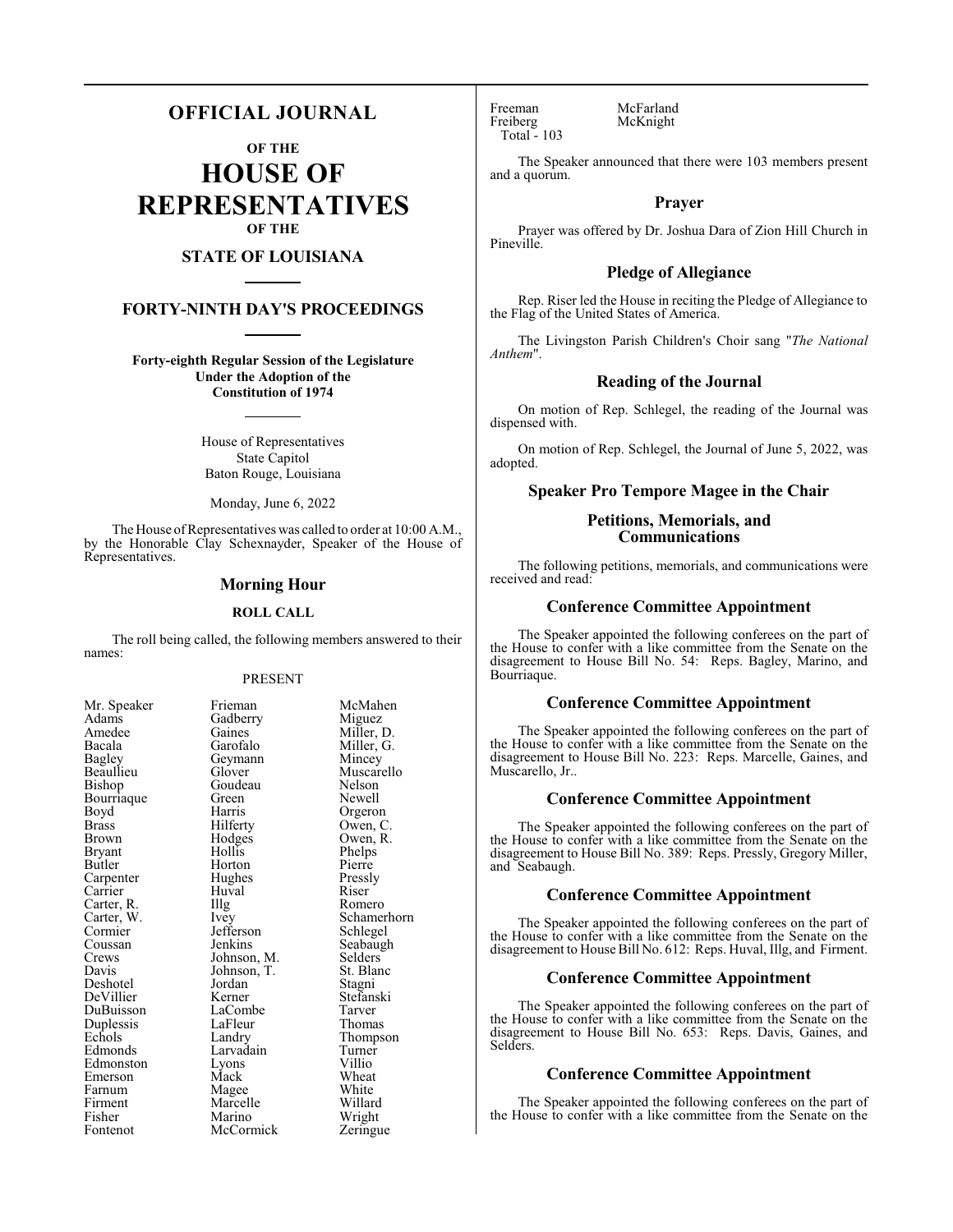# Page 2 HOUSE

49th Day's Proceedings - June 6, 2022

disagreement to House Bill No. 729: Reps. Duplessis, Marino, and Bacala.

# **Conference Committee Appointment**

The Speaker appointed the following conferees on the part of the House to confer with a like committee from the Senate on the disagreement to House Bill No. 746: Reps. Duplessis, Marino, and Villio.

# **Conference Committee Appointment**

The Speaker appointed the following conferees on the part of the House to confer with a like committee from the Senate on the disagreement to House Bill No. 912: Reps. Magee, Stefanski, and Jenkins.

# **Conference Committee Appointment**

The Speaker appointed the following conferees on the part of the House to confer with a like committee from the Senate on the disagreement to House Bill No. 936: Reps. Huval, Illg, and Firment.

# **Conference Committee Appointment**

The Speaker appointed the following conferees on the part of the House to confer with a like committee from the Senate on the disagreement to House Bill No. 940: Reps. Freiberg, Harris, and Hilferty.

# **Conference Committee Appointment**

The Speaker appointed the following conferees on the part of the House to confer with a like committee from the Senate on the disagreement to House Bill No. 1015: Reps. Schexnayder, Davis, and Zeringue.

# **Conference Committee Appointment**

The Speaker appointed the following conferees on the part of the House to confer with a like committee from the Senate on the disagreement to House Bill No. 1080: Reps. Deshotel, Davis, and Selders.

# **Conference Committee Appointment**

The Speaker appointed the following conferees on the part of the House to confer with a like committee from the Senate on the disagreement to House Bill No. 1082: Reps. Gaines, Stefanski, and Jenkins.

# **Conference Committee Appointment**

The Speaker appointed the following conferees on the part of the House to confer with a like committee from the Senate on the disagreement to Senate Bill No. 203: Reps. Freiberg, Harris, and Hughes.

# **Conference Committee Appointment**

The Speaker appointed the following conferees on the part of the House to confer with a like committee from the Senate on the disagreement to Senate Bill No. 212: Reps. Davis, Huval, and Romero.

# **Conference Committee Appointment**

The Speaker appointed the following conferees on the part of the House to confer with a like committee from the Senate on the

disagreement to Senate Bill No. 430: Reps. C. Travis Johnson, Harris, and Riser.

# **Conference Committee Appointment**

The Speaker appointed the following conferees on the part of the House to confer with a like committee from the Senate on the disagreement to Senate Bill No. 441: Reps. Orgeron, Stefanski, and Illg.

# **Privileged Report of the Committee on Enrollment**

June 6, 2022

To the honorable Speaker and Members of the House of Representatives:

I am directed by your Committee on Enrollment to submit the following report:

The following House Resolutions have been properly enrolled:

# **HOUSE RESOLUTION NO. 255—** BY REPRESENTATIVES FREEMAN AND BOYD

A RESOLUTION To commend Metairie Park Country Day School students for their success on the National Spanish Exam.

# **HOUSE RESOLUTION NO. 256—**

BY REPRESENTATIVES FREEMAN AND BOYD A RESOLUTION

To commend Metairie Park Country Day School students for their National French Awards 2022.

**HOUSE RESOLUTION NO. 257—**

BY REPRESENTATIVES FREEMAN AND BOYD A RESOLUTION

To commend the Ursuline Academy golf team on winning the Louisiana High School Athletic Association 2022 Division II state championship.

**HOUSE RESOLUTION NO. 258—** BY REPRESENTATIVES FREEMAN AND BOYD A RESOLUTION

To commend the Ursuline Academy middle school tennis team on its performance at the NOAL Tournament.

#### **HOUSE RESOLUTION NO. 259—** BY REPRESENTATIVE FREEMAN

A RESOLUTION

To commend Kids Join the Fight for its efforts to defeat pediatric cancer.

**HOUSE RESOLUTION NO. 260—** BY REPRESENTATIVE SCHEXNAYDER

A RESOLUTION

To commend members of Boy Scout Troop 65 of Gonzales on their pursuit of the Citizenship in the Nation merit badge.

**HOUSE RESOLUTION NO. 261—**

BY REPRESENTATIVE FREEMAN A RESOLUTION

To commend Academy of the Sacred Heart on winning Thinker Awards in the 2022 New Orleans Academic Games League.

**HOUSE RESOLUTION NO. 262—** BY REPRESENTATIVES FREEMAN AND BOYD

A RESOLUTION

To commend the Ursuline Academy tennis teamon its 2022 Division III regional play.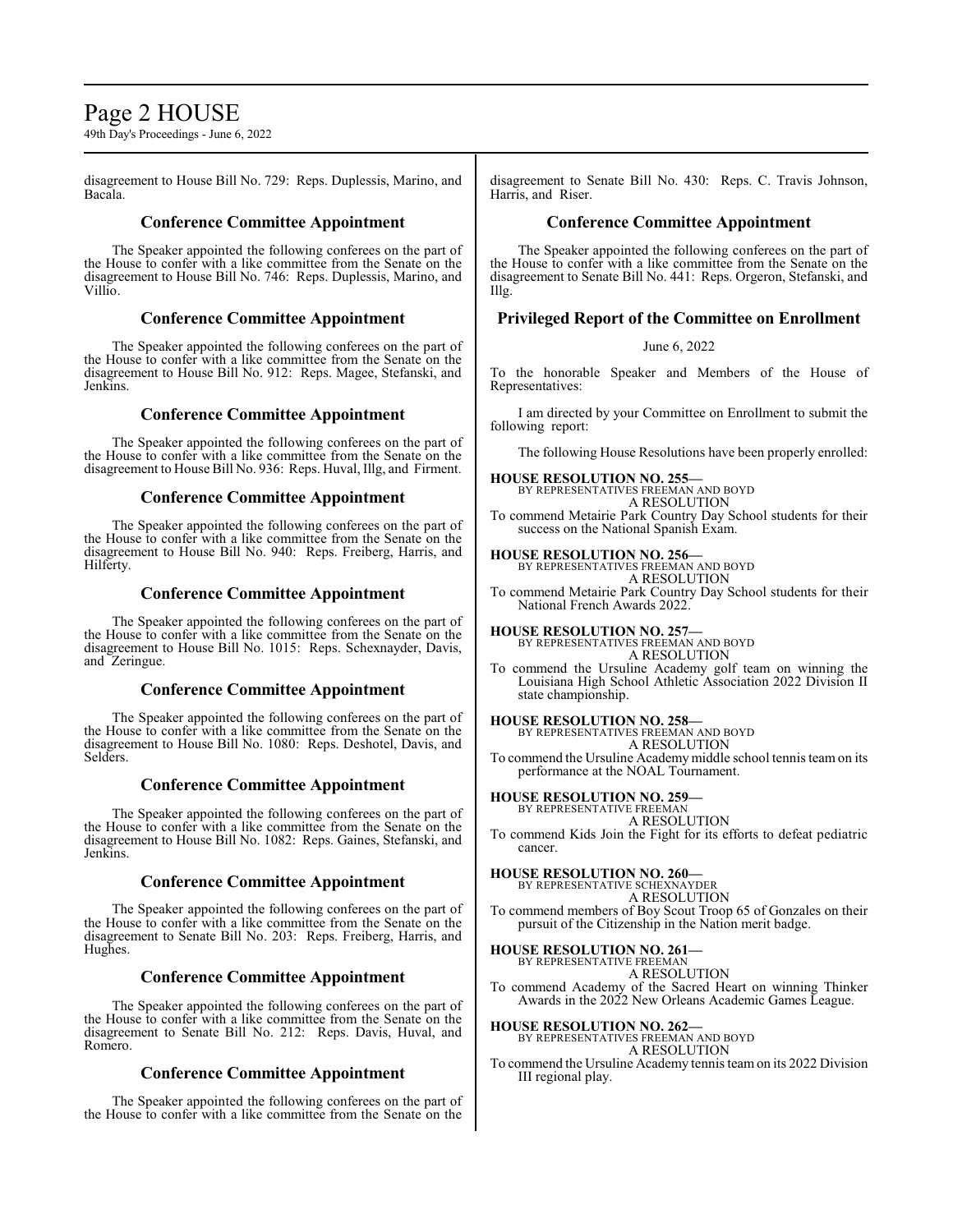# Page 3 HOUSE

49th Day's Proceedings - June 6, 2022

# **HOUSE RESOLUTION NO. 263—** BY REPRESENTATIVE WILLARD A RESOLUTION To recognize the first Friday in June as National Gun Violence Awareness Day in the state. **HOUSE RESOLUTION NO. 264—** BY REPRESENTATIVE RISER A RESOLUTION To commend and congratulate the Assemblies of the Lord Jesus Christ on the seventieth year anniversary of the formation of its national organization. **HOUSE RESOLUTION NO. 265—** BY REPRESENTATIVES GLOVER, BAGLEY, JEFFERSON, JENKINS, PHELPS, PRESSLY, AND SEABAUGH A RESOLUTION To commend Ascension Smith, founding principal of Caddo Parish Magnet High School, on her accomplishments. **HOUSE RESOLUTION NO. 266—** BY REPRESENTATIVES GLOVER, BAGLEY, JEFFERSON, JENKINS, PHELPS, PRESSLY, AND SEABAUGH A RESOLUTION To commend Arthur G. Thompson for his public service on the occasion of his retirement. **HOUSE RESOLUTION NO. 267—** BY REPRESENTATIVES GLOVER, BAGLEY, JEFFERSON, JENKINS, PHELPS, PRESSLY, AND SEABAUGH A RESOLUTION To commend the legacy of Judah Hertz and Project Swim in Shreveport.

# **HOUSE RESOLUTION NO. 270—**

BY REPRESENTATIVE BAGLEY A RESOLUTION

To commend the Calvary Baptist Academy softball team on winning the Louisiana High School Athletic Association 2022 Division IV state championship.

# **HOUSE RESOLUTION NO. 271—** BY REPRESENTATIVE BAGLEY

A RESOLUTION

To commend the North DeSoto High School softball team on winning the Louisiana High School Athletic Association 2022 Class 4A state championship.

Respectfully submitted,

STEPHANIE HILFERTY Chairwoman

The above House Resolutions contained in the report were signed by the Speaker of the House and taken by the Clerk of the House to the Secretary of State in accordance with the rules of the House.

# **Privileged Report of the Committee on Enrollment**

June 6, 2022

To the honorable Speaker and Members of the House of Representatives:

I am directed by your Committee on Enrollment to submit the following report:

The following House Concurrent Resolutions have been properly enrolled:

# **HOUSE CONCURRENT RESOLUTION NO. 8—** BY REPRESENTATIVE SCHEXNAYDER

A CONCURRENT RESOLUTION

To provide for a hospital stabilization formula pursuant to Article VII, Section 10.13 of the Constitution of Louisiana; to establish the level and basis of hospital assessments; to establish certain reimbursement enhancements for inpatient and outpatient hospital services; to establish certain criteria for the implementation of the formula; and to provide for related matters.

#### **HOUSE CONCURRENT RESOLUTION NO. 113—** BY REPRESENTATIVE MINCEY A CONCURRENT RESOLUTION

To urge and request the state Department of Education to study the cost of standardized testing associated with state assessments and submit a written report of findings and data supporting such findings to the Legislature of Louisiana by January 13, 2023.

# **HOUSE CONCURRENT RESOLUTION NO. 124—** BY REPRESENTATIVE SELDERS A CONCURRENT RESOLUTION

To urge and request the Legislative Budgetary Control Council to study the feasibility of creating a disaster and assistance relief fund administered by the legislature.

Respectfully submitted,

STEPHANIE HILFERTY Chairwoman

The above House Concurrent Resolutions contained in the report were signed by the Speaker of the House and taken to the Senate by the Clerk of the House and were signed by the President of the Senate and taken by the Clerk of the House to the Secretary of State in accordance with the rules of the House.

# **Privileged Report of the Committee on Enrollment**

June 6, 2022

To the honorable Speaker and Members of the House of Representatives:

I am directed by your Committee on Enrollment to submit the following report:

The following House Bills have been properly enrolled:

# **HOUSE BILL NO. 8—**

BY REPRESENTATIVE FONTENOT

AN ACT To amend and reenact R.S. 14:95(H)(1) and (K), relative to carrying of weapons; to provide relative to the crime of illegal carrying of weapons; to provide for exceptions; and to provide for related matters.

**HOUSE BILL NO. 83—** BY REPRESENTATIVES SCHLEGEL, BOYD, BRASS, BRYANT, WILFORD CARTER, DUPLESSIS, EDMONSTON, FISHER, LARVADAIN, MARCELLE, MARINO, STAGNI, VILLIO, AND WILLARD AN ACT

To enact R.S. 22:1273, relative to presumption of coverage; to provide certain means by which a policy requirement for loss of use benefits is satisfied; and to provide for related matters.

HOUSE BILL NO. 142—<br>BY REPRESENTATIVES SCHLEGEL, ADAMS, AMEDEE, BACALA,<br>BISHOP, BUTLER, CARRIER, CREWS, EDMONDS, EDMONSTON,<br>FIRMENT, FISHER, FONTENOT, FREIBERG, GAROFALO, HARRIS,<br>HODGES, HORTON, MIKE JOHNSON, KERNER, MOORE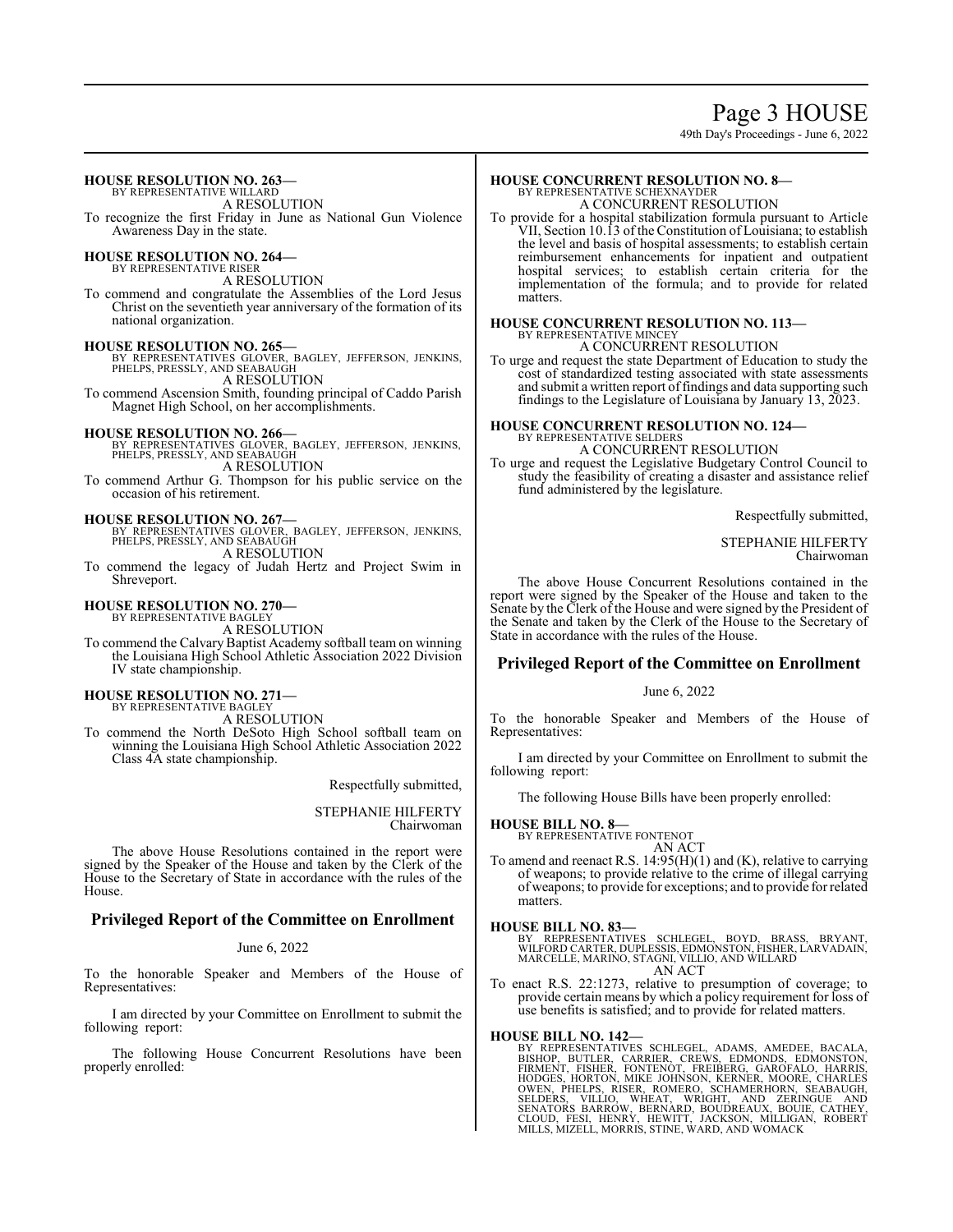# Page 4 HOUSE

49th Day's Proceedings - June 6, 2022

#### AN ACT

To enact R.S. 9:2800.28, relative to material harmful to minors; to provide for liability for the publishing or distribution of material harmful to minors on the internet; to provide for reasonable age verification; to provide for legislative intent; to provide for individual rights of action; to provide for attorney fees, court costs, and punitive damages; to provide for exceptions; to provide for definitions; to provide for an effective date; and to provide for related matters.

**HOUSE BILL NO. 165—** BY REPRESENTATIVES ZERINGUE AND ORGERON AN ACT

To amend and reenact R.S. 30:127(E) and 209(4)(a)(introductory paragraph) and R.S. 41:1732(C), 1733(D), and  $1734$ , relative to wind energy; to establish a maximum acreage for wind leases; to provide for operating agreements relative to the production of wind energy; to provide for the powers and duties of the secretary of the Department of Natural Resources; to provide for rules and regulations; and to provide for related matters.

### **HOUSE BILL NO. 190—**

BY REPRESENTATIVES TRAVIS JOHNSON AND GLOVER AN ACT

To amend and reenact R.S. 40:966(F)(1), (7), and (8)(a), 1046(A)(1),  $(2)(a)(xviii)$ ,  $(xxii)$ , and  $(b)$ ,  $(3)$ ,  $(4)$ ,  $(5)(b)$ ,  $(6)$ , and  $(C)(1)$ , 1168.2(2) through (5), and 1168.3(A)(1)(b)(iii), (iv), and (2)(b) and to enact R.S. 40:1046(B), relative to the recommendation to patients of marijuana for therapeutic use, known also as medical marijuana; to provide relative to licensed health professionals who may recommend medical marijuana to patients; to authorize nurse practitioners with prescriptive authority to recommend medical marijuana to patients; to authorize medical psychologists to recommend medical marijuana to patients; to revise references to licensed health professionals who may recommend medical marijuana to patients within laws providing for immunity from prosecution for possession of marijuana; to revise references to licensed health professionals who may recommend medical marijuana to patients within laws providing for a data system for the collection and analysis of clinical information associated with use of medical marijuana; and to provide for related matters.

#### **HOUSE BILL NO. 194—**

BY REPRESENTATIVES BUTLER AND WRIGHT AN ACT

To amend and reenact R.S. 17:236(A) and to enact Chapter 43-C of Title 17 of the Louisiana Revised Statutes of 1950, to be comprised of R.S. 17:4037.1 through 4037.7, relative to elementary and secondary education; to create and provide for the administration of a program to provide state funding for the education of certain students with exceptionalities who are not enrolled in public school; to provide relative to the eligibility of students, schools, and service providers participating in the program; to provide relative to program funds; to provide relative to the testing of students participating in the program; to require the state Department of Education to submit annual reports to the legislature relative to the program; to provide relative to rules; to provide relative to definitions; to provide for an effective date; and to provide for related matters.

#### **HOUSE BILL NO. 196—**

BY REPRESENTATIVES NELSON, GLOVER, AND THOMPSON AN ACT

To enact R.S. 17:3138.10, relative to postsecondary education; to create the Stimulating More Advanced Research and Technology Program for the purpose of awarding grants to support research in science, technology, engineering, and mathematics at certain postsecondary education institutions; to provide for program administration by the Board of Regents; to specify the purposes for which grants are awarded; to create the Stimulating More Advanced Research and Technology Fund for the purpose of funding the program; to require the Board of

Regents to report annually relative to the program; to require the Board of Regents to adopt rules relative to the program; and to provide for related matters.

#### **HOUSE BILL NO. 214—**

BY REPRESENTATIVE NELSON AN ACT

To enact R.S. 17:7.1(A)(1), relative to teacher certification; to provide with respect to requirements for such certification; to provide for an effective date; and to provide for related matters.

#### **HOUSE BILL NO. 215—** BY REPRESENTATIVE WHITE

AN ACT To amend and reenact R.S. 17:497, relative to the compensation schedule for school bus operators who transport public school

students; to provide changes to the method by which compensation is calculated; to require compensation for certain purchases made and costs incurred by school bus operators; to provide for an effective date; and to provide for related matters.

# **HOUSE BILL NO. 234—** BY REPRESENTATIVE SCHLEGEL

AN ACT

To enact R.S. 32:300.4.1, relative to smoking in motor vehicles; to prohibit the operator or any passenger in a motor vehicle from smoking or vaping marijuana while operating on a public highway or right-of-way; to provide for the definition of "smoke" and "public highway or right-of-way"; to provide penalties for a violation of the prohibition against smoking or vaping in motor vehicles; and to provide for related matters.

#### **HOUSE BILL NO. 248—**

BY REPRESENTATIVES WILLARD, LANDRY, AND GLOVER AND<br>SENATORS BARROW, BOUDREAUX, BOUIE, CARTER, CONNICK,<br>JACKSON, LUNEAU, AND PRICE

AN ACT

To amend and reenact R.S.  $1:55(A)(1)$  and  $(7)$ ,  $(B)(2)$ ,  $(D)$ , and  $(E)(1)(a)(i)$ , relative to legal holidays; to provide for the removal of certain holidays; and to provide for related matters.

#### **HOUSE BILL NO. 278—**

BY REPRESENTATIVES ECHOLS AND FREEMAN AN ACT

To enact R.S. 22:1066.2, relative to health coverage plans; to require reimbursement for mental health and substance abuse benefits provided through the Psychiatric Collaborative Care Model service delivery method; to provide for applicability; to provide for definitions; and to provide for related matters.

#### **HOUSE BILL NO. 293—**

BY REPRESENTATIVES HILFERTY, COX, DAVIS, DUPLESSIS, FISHER,<br>FONTENOT, GOUDEAU, JORDAN, MCKNIGHT, NEWELL, PRESSLY, ST.<br>BLANC, AND THOMAS

#### AN ACT

To amend and reenact R.S. 40:1581, relative to carbon monoxide detectors in one- or two-family dwellings; to provide for a longlife, sealed battery carbon monoxide detector in certain dwellings; to provide for applicability; and to provide for related matters.

**HOUSE BILL NO. 365—**<br>BY REPRESENTATIVES SEABAUGH, ADAMS, BACALA, BRYANT, CARRIER, CORMIER, CREWS, EDMONDS, EDMONSTON, FIRMENT,<br>FONTENOT, GADBERRY, GAROFALO, HORTON, TRAVIS JOHNSON,<br>CHARLES OWEN, PRESSLY, SCHAMERHORN, AND AN ACT

To amend and reenact R.S. 14:95.1(D) and to enact R.S. 14:2(B)(29) and 95.1(E), relative to crimes of violence; to create the crime of possession of firearm or carrying concealed weapon by a person convicted of certain felonies a crime of violence; to provide for an effective date; and to provide for related matters.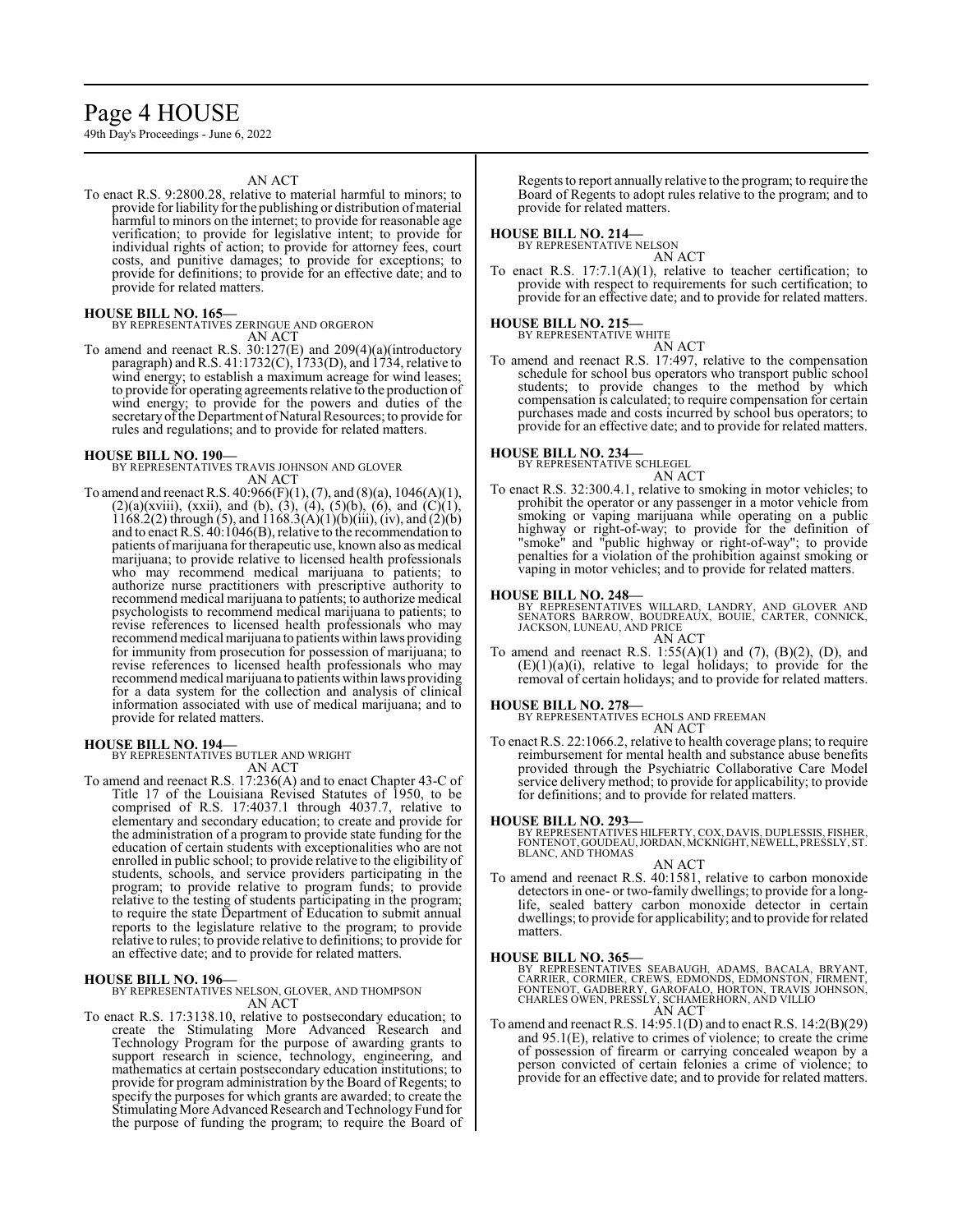# Page 5 HOUSE

49th Day's Proceedings - June 6, 2022

# **HOUSE BILL NO. 370—**

BY REPRESENTATIVE MAGEE AN ACT

To amend and reenact R.S. 26:359(A) and to enact R.S. 26:241(27) through (29), 242, 243, and  $271(A)(7)$ , relative to the Alcoholic Beverage Control Law; to provide for definitions; to provide relative to the distribution of certain alcoholic beverages; to provide for self-distribution; to provide for limitations; to provide relative to permit fees; and to provide for related matters.

#### **HOUSE BILL NO. 450—**

BY REPRESENTATIVES CHARLES OWEN, AMEDEE, WILFORD<br>CARTER,CORMIER,COX,CREWS,DAVIS,EDMSNTON,FREEMAN,<br>FREIBERG,FRIEMAN,GAINES,GREEN,HARRIS,HUGHES,JORDAN,<br>LANDRY,LARVADAIN,LYONS,MARCELLE,MCCORMICK,DUSTIN<br>MILLER,SCHAMERHORN,SCHL

AN ACT

To amend and reenact Children's Code Articles 1186(A) and 1188(C) and R.S. 40:73(A), (B), and (D), 77(A), (B), and (D), and 79(A)(4) and (D) and to enact R.S. 40:73(E) and (F), 77(E) and (F), and 79(E) and (F), relative to an adopted person's original birth certificate; to provide for the disclosure of confidential records; to provide for the motion for disclosure; to provide for access to an adopted person's original birth certificate; to provide for the authority of the registrar of vital records; to provide relative to a contact preference form; and to provide for related matters.

#### **HOUSE BILL NO. 585—**

BY REPRESENTATIVE FREEMAN AN ACT

To enact Code of Criminal Procedure Article 1005, relative to firearm data collection; to provide for required reporting of aggregate firearm transfer data to the Louisiana Commission on Law Enforcement and Administration of Criminal Justice; to provide for the creation of a standardized form used to report aggregate data fields; to provide for submission of forms; to provide for submission dates; to provide for publication of data; to provide for a report; and to provide for related matters.

#### **HOUSE BILL NO. 586—**

BY REPRESENTATIVES THOMAS AND BOYD AN ACT

To enact R.S. 37:1435.1, relative to the authority of the Louisiana Real Estate Commission; to authorize access to certain criminal history record information; to provide for definitions; to provide for legislative intent; to establish minimum standards and procedure; to provide for limitations to the access and use of certain criminal history record information; to provide for effectiveness; and to provide for related matters.

#### **HOUSE BILL NO. 639—** BY REPRESENTATIVE PRESSLY

AN ACT

To amend and reenact R.S. 37:33 through 36 and 2950 and to repeal R.S. 37:32, relative to occupational licensing; to provide for the issuance of occupational licensing in conjunction with criminal history records; to provide for application requirements; to provide for recordkeeping; to provide for reporting; to provide for exemptions; and to provide for related matters.

#### **HOUSE BILL NO. 648—** BY REPRESENTATIVE HILFERTY

AN ACT

To amend and reenact R.S. 40:1216.1(A)(7) and R.S. 46:1806(A)(1), 1809(B)(1), (3)(a), and (4)(a), 1810(A), and 1813(A) and to enact R.S.  $46:1802(10)(a)(vi)$  and  $(b)(vi)$  and 1822, relative to the Crime Victims Reparations Act; to provide relative to definitions; to provide relative to application time periods; to provide relative to documentation; to provide relative to the issuance of reparations awards; to provide relative to reporting requirements; to provide relative to the amount of reparations awards; to provide relative to the amount of emergency awards; to provide forreimbursement; and to provide for related matters.

#### **HOUSE BILL NO. 655—**

BY REPRESENTATIVE COUSSAN AND SENATORS ALLAIN, CATHEY,<br>FESI, HEWITT, MILLIGAN, FRED MILLS, MIZELL, MORRIS, REESE,<br>STINE, AND WOMACK

AN ACT

To amend and reenact R.S. 30:136.3(D) and 1154(A)(introductory paragraph),  $(B)$ ,  $(C)$ , and  $(D)$  and to enact R.S.  $30:136.3(B)(5)$ and  $\overline{1154(A)(9)}$ , (E), and (F), relative to solar energy; to provide for the powers and duties of the secretary of the Department of Natural Resources; to require a permit to construct or operate a solar power generation facility; to provide for fees; to provide for financial security; to provide for terms, conditions, and exceptions; to provide for the Mineral and Energy Operation Fund; to provide for definitions; and to provide for related matters.

**HOUSE BILL NO. 686—**<br>BY REPRESENTATIVES MINCEY, BACALA, BOURRIAQUE, BUTLER,<br>CARRIER, CORMIER, COUSSAN, DEVILLIER, FISHER, GEYMANN,<br>HODGES, KERNER, LANDRY, ORGERON, RISER, ROMERO,<br>SCNATOR WHITE<br>SENATOR WHITE

#### AN ACT

To amend and reenact R.S. 38:3302, 3303, 3305, 3306(A) and (C), 3307(C), and 3309 and to enact R.S. 38:3301(C), 3304(C)(3), 3306(G), (H), (I), (J), (K), (L), and (M), and 3307(E), relative to management of the Amite River Basin; to provide for the board of commissioners; to provide for appointment and terms of commissioners; to provide for powers and duties of the board; to provide for contact authority; to provide for posting requirements; to provide for technical assistance from the Coastal Protection and Restoration Authority and the Pontchartrain Levee District; to provide for taxing authority; and to provide for related matters.

#### **HOUSE BILL NO. 697—**

BY REPRESENTATIVE MAGEE

- AN ACT
- amend and reenact R.S.  $40:1046(A)(1)$ ,  $(C)(1)$  and  $(2)$ (introductory paragraph),  $(G)$ , and  $(H)(1)$ ,  $(2)$ , (6)(a)(introductory paragraph) and (b), and (8)(a)(introductory paragraph) and (iii), to enact R.S.  $40:1046(A)(7)$ , (B), and 1046.1 through 1046.3, and to repeal R.S. 40:1046(C)(2)(d), (e), and (h) and  $(H)(3)$  through  $(5)$ , relative to production of marijuana for therapeutic use; to provide for regulation of medical marijuana production by the state; to transfer certain duties with respect to such regulation from the Department of Agriculture and Forestry to the Louisiana Department of Health; to provide for remittance to the Louisiana Department of Revenue of the proceeds of certain fees; to provide relative to permitting and regulation of marijuana pharmacies by the Louisiana Board of Pharmacy; to require the Louisiana Department of Health to license and regulate laboratories that conduct testing of medical marijuana products; to provide for selection of marijuana production contractors by licensed producers of medical marijuana; to provide for oversight and regulation of such contractors; to provide requirements and standards for the business operations of such contractors; to require the continuation of certain laboratory testing services provided by the Department of Agriculture and Forestry; to authorize certain institutions to conduct research on marijuana for therapeutic use; and to provide for related matters.

#### **HOUSE BILL NO. 698—** BY REPRESENTATIVE MAGEE

- AN ACT
- To amend and reenact R.S. 40:1046(H)(8)(a)(introductory paragraph), (i), (iii), and (b), relative to marijuana produced for therapeutic use; to provide for regulation by the Louisiana Department of Health of various aspects of production of marijuana for therapeutic use; to authorize the Louisiana Department of Health to charge and collect fees from contractors and other persons involved with therapeutic marijuana production; to provide for remittance to the Louisiana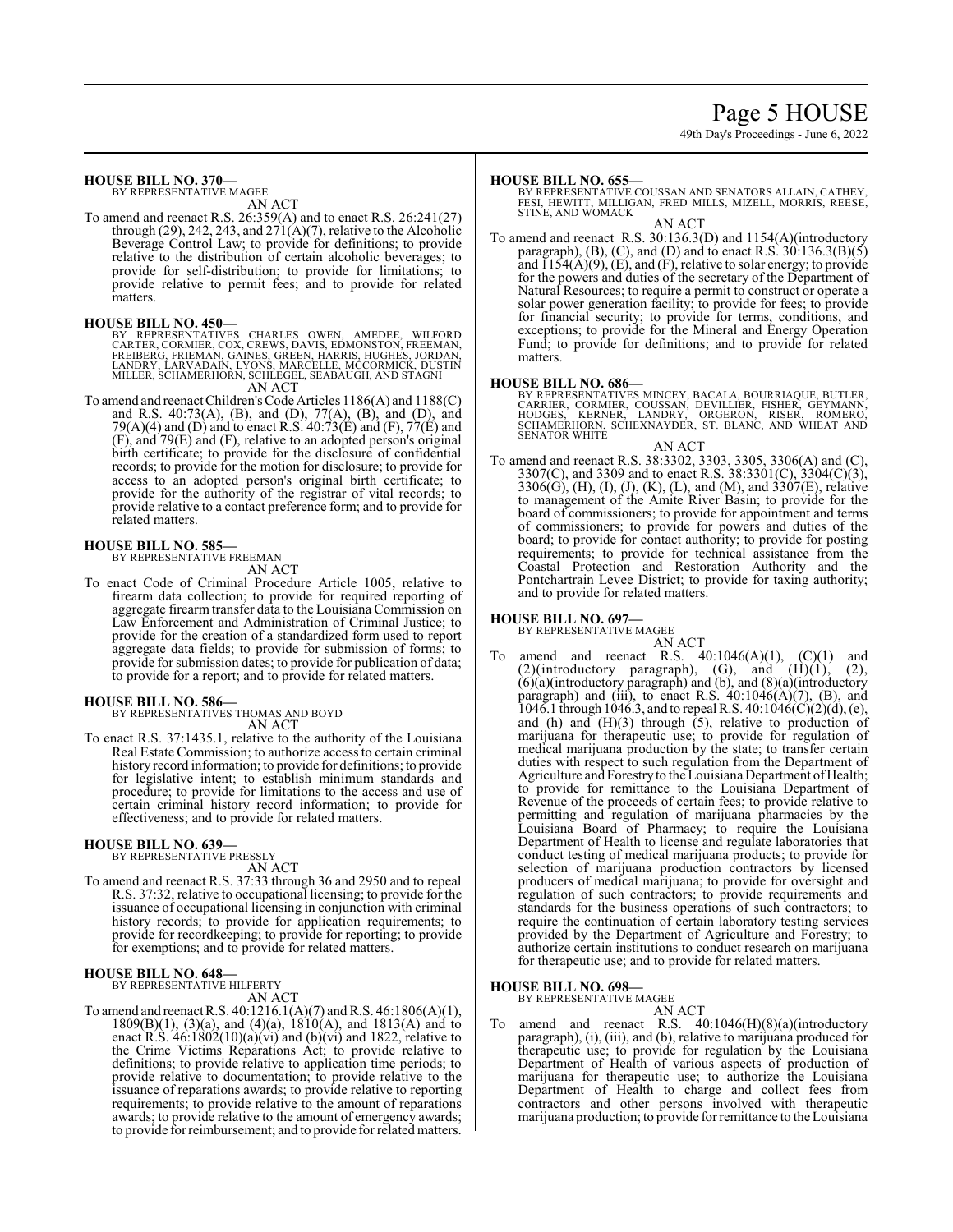# Page 6 HOUSE

49th Day's Proceedings - June 6, 2022

Department of Revenue of the proceeds of certain fees; to provide for an effective date; and to provide for related matters.

# **HOUSE BILL NO. 706—** BY REPRESENTATIVE STEFANSKI

AN ACT

To amend and reenact R.S. 14:40.1 and 107.2(A) and to enact Code of Criminal Procedure Article 814(A)(69), relative to the crime of terrorizing; to create the crime of menacing; to provide for penalties; to provide relative to hate crimes; to add the crime of menacing to the list of hate crimes; to provide for responsive verdicts; and to provide for related matters.

### **HOUSE BILL NO. 736—**

BY REPRESENTATIVE BEAULLIEU

AN ACT To enact Chapter 31 of Title 17 of the Louisiana Revised Statutes of 1950, to be comprised ofR.S. 17:3721 through 3726, relative to increasing the number of certified athletic trainers in rural areas; to establish the Athletic Trainer Professional Development Program; to provide with respect to the powers and duties of the state Department of Education; to provide funding for the program; to provide qualifications and restrictions for the program; to provide for an effective date; and to provide for related matters.

# **HOUSE BILL NO. 742—** BY REPRESENTATIVE BISHOP

AN ACT

To enact R.S. 27:416(C)(3)(c) and  $417(A)(6)(h)$  and to repeal R.S.  $27:417(A)(2)$ , relative to the Video Draw Poker Devices Control Law; to provide relative to qualified truck stop facilities; to provide relative to the requirements of qualified truck stop facilities; to provide relative to the criteria of qualified truck stop facilities; to provide relative to amenity requirements; and to provide for related matters.

### **HOUSE BILL NO. 755—**

- BY REPRESENTATIVES SCHEXNAYDER, BUTLER, HORTON, LACOMBE, MCFARLAND, CHARLES OWEN, RISER, SCHAMERHORN, THOMPSON, AND ZERINGUE AN ACT
- To amend and reenact R.S. 39:100.44.1(B)(4), (D), (E), (H)(3), and (J), and to enact R.S. 39:100.44.1(K) and Subpart Y of Part II-A of Chapter 1 of Subtitle I of Title 39 of the Louisiana Revised Statutes of 1950, to be comprised of R.S. 39:100.192, relative to the disbursement of state monies; to provide with respect to monies received from the American Rescue Plan Act of 2021; to provide for creation of certain funds for a program to assist political subdivisions in securing federal grants; to make changes to the Louisiana Loggers Relief Program; to make changes to the Louisiana Save Our Screens Program; to provide for an effective date; and to provide for related matters.

**HOUSE BILL NO. 758—** BY REPRESENTATIVE SCHEXNAYDER AN ACT

To amend and reenact R.S. 3:1462(13) through (18), 1465(D)(1), 1468(A), 1481, 1482(C) 1482(A),(B),(C), and (D)(introductory paragraph), 1483(A)(1), (B)(introductory paragraph), (6), and  $(7)$ ,  $(C)$ ,  $(E)$ ,  $(F)(1)$ ,  $(G)$ , and  $(L)$ , and  $1484(B)(4)$  and R.S. 40:961.1, to enact R.S. 3:1462(19) and 1482(E), and to repeal R.S. 3:1483(B)(8) and 1485, relative to industrial hemp; to provide for the regulation of industrial hemp; to provide for definitions; to provide for testing; to provide for the regulation of consumable hemp products; and to provide for related matters.

#### **HOUSE BILL NO. 829—**

BY REPRESENTATIVE STEFANSKI

To amend and reenact R.S. 26:274(A)(2) and (E) and 308(B), (C)(8) and  $(12)(b)$ , and  $(J)$ , relative to the delivery of alcoholic beverages; to provide relative to third party delivery companies and platforms; to provide for requirements for alcoholic beverage delivery agreements; to provide for penalties; to provide for an effective date; and to provide for related matters.

## **HOUSE BILL NO. 831—**

BY REPRESENTATIVE FIRMENT

AN ACT To enact R.S. 22:1338, relative to additional living expense coverage for homeowner's insurance; to provide for an advance payment in the event of a total loss; to provide for payment after the advance period; to provide for an effective date; and to provide for related matters.

**HOUSE BILL NO. 847—** BY REPRESENTATIVES LACOMBE, ADAMS, BISHOP, BOURRIAQUE, BRASS, BROWN, BRYANT, CARRIER, ROBBY CARTER, CORMIER,<br>DAVIS, DEVILLIER, HARRIS, HORTON, JEFFERSON, JENKINS,<br>MIGUEZ,ROMERO, STEFANSKI, AND WHITE AN ACT

To amend and reenact R.S.  $39:112(E)(2)(c)$  and to enact R.S.  $39:112(E)(2)(d)$ , relative to capital outlay; to provide with respect to local match requirements for projects by non-state entities; to exempt certain non-state entity projects from local match requirements; to provide for applicability; to provide for an effective date; and to provide for related matters.

#### **HOUSE BILL NO. 854—**

BY REPRESENTATIVES STAGNI, ADAMS, BOYD, BRYANT, ROBBY<br>CARTER, CORMIER, DEVILLIER, DUPLESSIS, EMERSON, FISHER,<br>FREEMAN, GLOVER, HARRIS, HORTON, HUGHES, JEFFERSON,<br>JENKINS, MIKE JOHNSON, LAFLEUR, LARVADAIN, LYONS, MAGEE,<br>CHA

AN ACT

To amend and reenact R.S. 33:2011(A) and to enact R.S. 33:2011(E), relative to occupational diseases; provides relative to members employed in the classified fire service; to provide for an extension to the rebuttable presumption; to provide limitations; and to provide for related matters.

# **HOUSE BILL NO. 856—**

BY REPRESENTATIVE GEYMANN

AN ACT To amend and reenact R.S. 22:1892(G), relative to the appraisal clause required in all residential property insurance policies; to provide notice that lawsuits regarding a policy will be held in abatement in certain circumstances; to provide for the courts' discretion in setting a deadline for timely demanding appraisal; to provide for enforcement; to provide for effectiveness; and to provide for related matters.

#### **HOUSE BILL NO. 868—**

BY REPRESENTATIVES MIGUEZ, AMEDEE, BACALA, CARRIER,<br>CREWS, EDMONDS, EDMONSTON, FISHER, FONTENOT, GAINES,<br>GAROFÁLO, GOUDÉAU, HODGES, JORDAN, LARVADAIN, MACK,<br>MARCELLE, MCCORMICK, MCFARLAND, CHARLES OWEN,<br>SCHAMERHORN,AND WHI

AN ACT

To enact R.S. 40:1379.3.3, relative to firearms; to provide for the Louisiana Firearm Safety Awareness Act; to provide relative to an online education course; to provide for a purpose; to provide relative to course topics; to provide relative to database maintenance; to provide for promulgation of rules; and to provide for related matters.

### **HOUSE BILL NO. 889—**

BY REPRESENTATIVES MAGEE, DUBUISSON, EDMONDS, FARNUM,<br>GAROFALO, GLOVER, LANDRY, LYONS, MARCELLE, AND STAGNI<br>AND SENATORS BARROW, BERNARD, BOUDREAUX, BOUIE,<br>CARTER, CONNICK, CORTEZ, FESI, HENSGENS, HEWITT, JACKSON,<br>FRED MIL AN ACT

To enact Chapter 5-G of Title 25 of the Louisiana Revised Statues of 1950, to be comprised of R.S. 25:380.41 through 45, and R.S. 36:209(C)(5), relative to museums; to establish the Dew Drop-America's Rock and Roll Museum as a facility within Orleans Parish; to place the museum within the Department of Culture,

AN ACT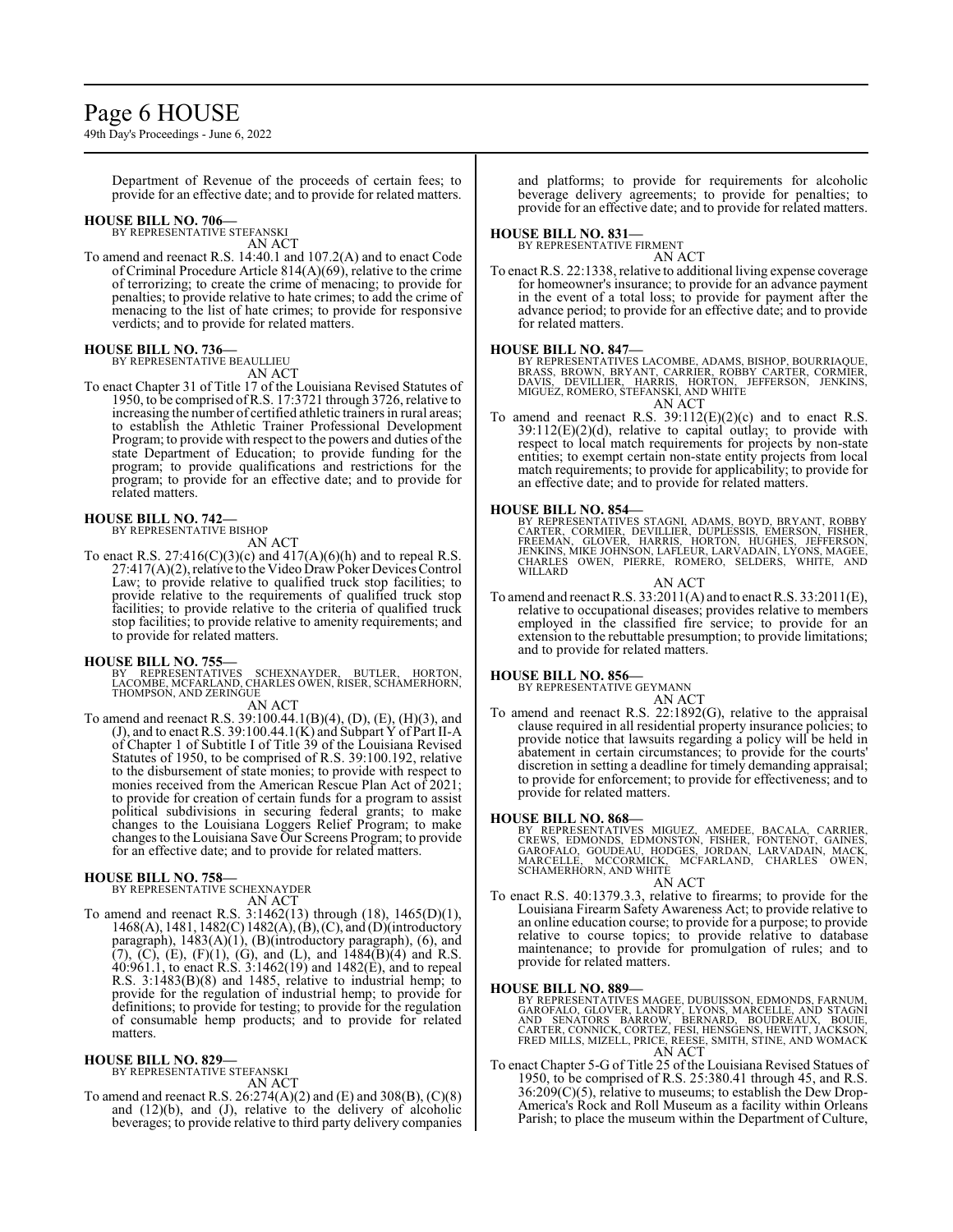# Page 7 HOUSE

49th Day's Proceedings - June 6, 2022

Recreation and Tourism; to provide for an effective date; and to provide for related matters.

### **HOUSE BILL NO. 904—**

BY REPRESENTATIVES PHELPS AND LANDRY AN ACT

To amend and reenact R.S. 14:134.1(A)(introductory paragraph), relative to malfeasance in office; to provide with respect to malfeasance in office involving prohibited sexual conduct; and to provide for related matters.

### **HOUSE BILL NO. 909—**

BY REPRESENTATIVES EDMONDS AND GAROFALO AN ACT

To enact Chapter 15 of Title 46 of the Louisiana Revised Statutes of 1950, to be comprised of R.S. 46:1451 through 1455, relative to assistance programs of the Department of Children and Family Services; to establish within the department an assistance program for certain pregnant women and parents; to provide for services to be delivered through the program; to require reporting to certain legislative committees concerning the program; to require administrative rulemaking; and to provide for related matters.

HOUSE BILL NO. 911—<br>BY REPRESENTATIVES HUGHES, ADAMS, AMEDEE, BEAULLIEU,<br>BOYD, BRASS, BROWN, BRYANT, BUTLER, CARRIER, CORMIER,<br>COUSSAN, DAVIS, DEVILLIER, DUBUISSON, DUPLESSIS, EDMONDS,<br>EMERSON, FISHER, FREEMAN, FREIBERG, G

AN ACT

To amend and reenact R.S. 17:24.9(B), (C)(5), and (D), 24.10(A)(2) and  $(3)$ ,  $(B)(1)$ (introductory paragraph), and  $(D)$  through  $(F)$ , and  $24.12(\hat{C})$  and (D) and to enact R.S.  $17:24.10(\hat{G})$  and 24.12(E), relative to early literacy; to provide a short title; to increase the number of administrations of a literacy screener to students in grades kindergarten through three; to provide for reporting the results of the literacy screener; to provide relative to literacy supports and interventions for certain students; to require individual reading plans for certain students; to require literacy coaches for teachers; and to provide for related matters.

# **HOUSE BILL NO. 914—**

BY REPRESENTATIVE CREWS AND SENATOR FOIL AN ACT

To enact R.S. 17:436.4, relative to students with seizure disorders; to provide for the training of school nurses and other school employees; to provide for management and treatment plans for students who have seizure disorders; and to provide for related matters.

# **HOUSE BILL NO. 921—**

BY REPRESENTATIVE MCFARLAND AN ACT

To amend and reenact R.S. 17:437.2(A)(2), (B), (C)(3), and (D) and to enact R.S. 17:407.22.1 and  $437.2(A)(3)$  and (E), relative to adverse childhood experience in early childhood education; to provide for definitions; to provide for responsibilities of the state Department of Education; to require the creation of programs; and to provide for related matters.

#### **HOUSE BILL NO. 933—** BY REPRESENTATIVE STAGNI

AN ACT

To amend and reenact R.S. 40:2009.25 and to repeal R.S. 36:259(B)(28) and R.S. 40:2009.1, relative to nursing homes licensed by the Louisiana Department of Health; to provide relative to emergency preparedness among nursing homes; to provide requirements and standards for nursing home emergency preparedness plans; to provide procedures for and schedules by which nursing homes shall develop and submit such plans; to provide for duties of the Louisiana Department of Health and local offices of emergency preparedness with respect to nursing home emergency preparedness; to provide relative to sites to which nursing home residents may be evacuated; to revise laws creating and providing for the Nursing Home Emergency Preparedness Review Committee within the Louisiana Department of Health; to repeal laws creating and providing for a nursing home advisory committee within the Louisiana Department of Health; to provide for limitation of liability; to require promulgation of administrative rules; to provide for an effective date; and to provide for related matters.

# **HOUSE BILL NO. 935—**

BY REPRESENTATIVE BOYD AN ACT

To amend and reenact R.S. 22:1667(A), relative to catastrophe claims adjusters; to require training; to require registration of certain individuals; to require certification; to provide for an effective date; and to provide for related matters.

# **HOUSE BILL NO. 946—**

BY REPRESENTATIVE DUSTIN MILLER AN ACT

To amend and reenact R.S.  $17:1944.1(B)(1)$  and (C) and to enact R.S. 17:1944.1(B)(3)(c), relative to local special education advisory councils; to provide relative to membership on such councils; to provide relative to reports from such councils; and to provide for related matters.

**HOUSE BILL NO. 996—** BY REPRESENTATIVE BRYANT AN ACT

To amend and reenact R.S. 4:714(C), 724(B)(1) and (9), 732(B)(2) and (I), and 740(A), to enact R.S. 4:707(E)(7) and (H)(4) and 724( $\overline{B}$ )(10), and to repeal R.S. 4:739( $\overline{E}$ )(1) and (2), relative to charitable gaming; to provide relative to the use of electronic or video bingo games; to provide for raffles; to provide relative to the cost of each game play; to require machines to accept any denomination of cash in the form of bills or tickets; to provide relative to the limit for the mega jackpot for progressive mega jackpot bingo games; to provide relative to sales of progressive mega jackpot bingo on Electronic Bingo Card Dabber Devices; to provide relative to the number of electronic dabber devices issued to patrons who purchase bingo paper packs; to provide relative to the conducting and regulation of charitable gaming; to provide relative to sales of progressive mega jackpot bingo on Electronic Bingo Card Dabber Devices; to provide for definitions; and to provide for related matters.

# **HOUSE BILL NO. 1031—**

BY REPRESENTATIVE FREIBERG

AN ACT To enact Part II-A of Chapter 3 of Title 32 of the Louisiana Revised Statutes of 1950, to be comprised of R.S. 32:461, relative to an annual road usage fee on certain vehicles; to levy a road usage fee on electric and hybrid motor vehicles; to provide for the administration, collection, and disposition offees; to provide for rulemaking authority; to provide for certain definitions; to provide for the use of road usage fee proceeds; to provide for a special effective date; and to provide for related matters.

#### **HOUSE BILL NO. 1039—**

BY REPRESENTATIVES MCKNIGHT AND DAVIS AN ACT

To amend and reenact R.S. 40:1664.9(J) through (N) and to enact R.S. 40:1664.9(O), relative to life safety and property protection systems; to provide for the electronic tagging of such systems using a Quick Response code decal or hanging tag; to provide for collecting a fee to obtain a Quick Response code decal or hanging tag; to provide for effectiveness; and to provide for related matters.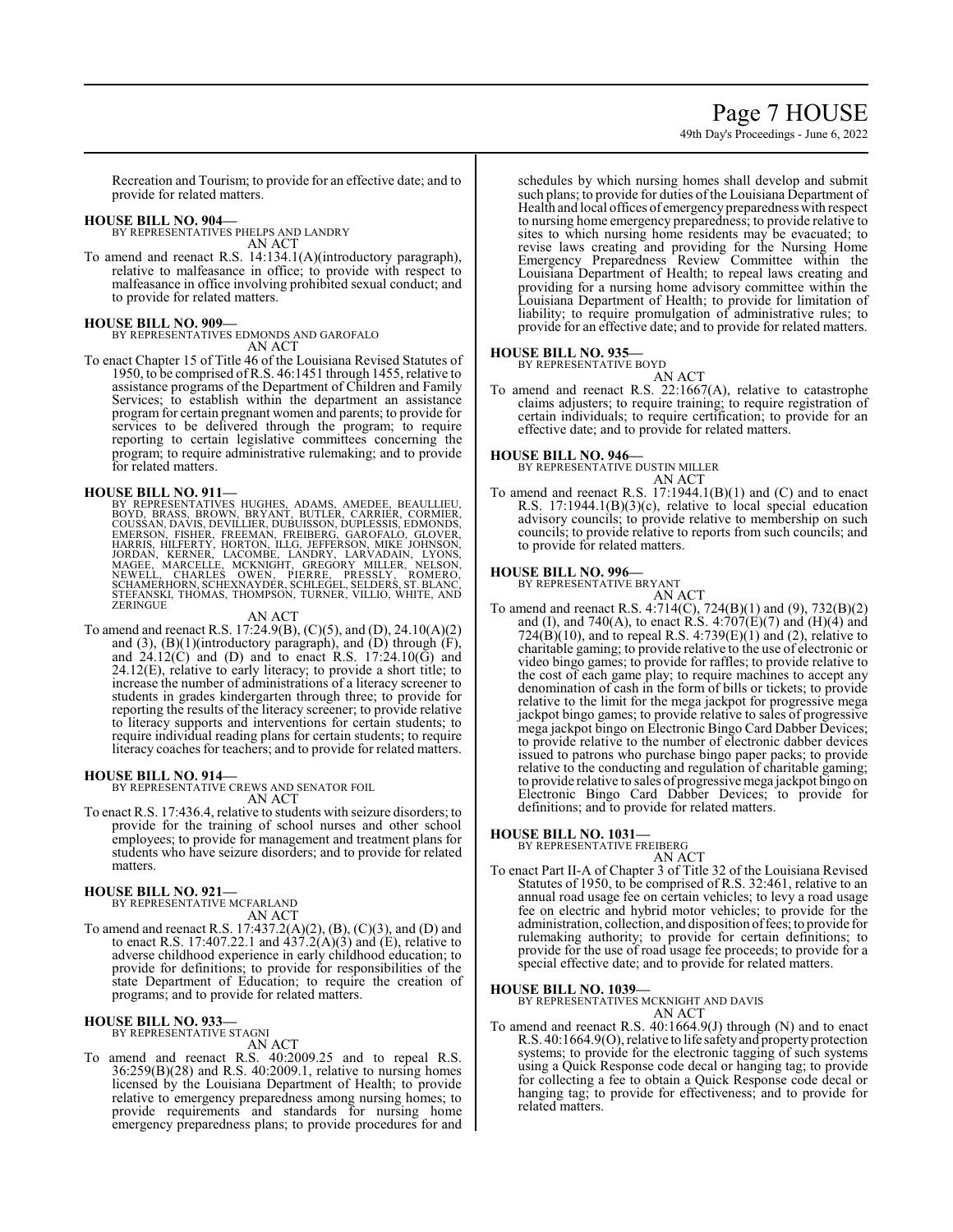# Page 8 HOUSE

49th Day's Proceedings - June 6, 2022

### **HOUSE BILL NO. 1040—**

BY REPRESENTATIVES LACOMBE, AMEDEE, DAVIS, FISHER, FONTENOT, GOUDEAU, MCKNIGHT, MIGUEZ, NEWELL, PRESSLY, AND THOMAS

AN ACT

To enact R.S. 6:1055, relative to the transmission and delivery of funds; to provide relative to money transmission services; to provide for certain delivery time periods; to provide for notice of availability of funds; to provide for contracts and user agreements; to prohibit certain provisions; to provide for notice of violations; to provide relative to the application of unfair trade practices law; to provide for exceptions; to provide for enforcement by the commissioner of the office of financial institutions in certain situations; to provide for unauthorized or illegal acts; and to provide for related matters.

# **HOUSE BILL NO. 1052—** BY REPRESENTATIVE LANDRY

- AN ACT
- To enact R.S. 29:726.7, relative to the Hazard Mitigation Revolving Loan Fund; to establish the Hazard Mitigation Revolving Loan Fund; to provide for the administration of the fund; to provide for deposits, interest, and unexpended monies in the fund; to provide definitions; to specify how funds may be disbursed and for what types of activity; to provide for annual reporting and audits; to provide relative to repayment of loans and waiver in certain circumstances; and to provide for related matters.
- **HOUSE BILL NO. 1059** (Substitute for House Bill No. 500 by Representative Bacala)**—** BY REPRESENTATIVE BACALA

AN ACT

- To amend and reenact Code of Criminal Procedure Article 312(G)(2)(b) and (H) and to enact Code of Criminal Procedure Article  $312(G)(2)(c)$  and  $313(E)$ , relative to bail; to provide relative to a contradictory bail hearing prior to setting bail; to require a contradictory bail hearing prior to setting bail for certain persons; to require the court to order a contradictory hearing to be held within a certain period of time; to provide for revocation; to provide for supervisory jurisdiction; and to provide for related matters.
- **HOUSE BILL NO. 1060** (Substitute for House Bill No. 338 by Representative Coussan)**—** BY REPRESENTATIVE COUSSAN

AN ACT

- To amend and reenact R.S. 56:302.9(A)(1) and (3) and to enact R.S. 56:302.9(A)(4), relative to charter boat fishing licenses; to remove state requirement for a valid United States Coast Guard captain's license for freshwater charter boat fishing guides; and to provide for related matters.
- **HOUSE BILL NO. 1062** (Substitute for House Bill No. 597

Representative Freeman)—<br>BY REPRESENTATIVES FREEMAN, BEAULLIEU, COUSSAN,<br>DUPLESSIS, EDMONSTON, EMERSON, FRIEMAN, GLOVER, HARRIS,<br>HORTON, JEFFERSON, JENKINS, TRAVIS JOHNSON, LAFLEUR,<br>LARVADAIN, LYONS, GREGORY MILLER, NEWELL

AN ACT

To amend and reenact R.S. 37:43 and to enact R.S. 49:953(C)(3) and  $963(F)$  and (G), relative to occupational licensing; to allow an interested person to request review of a regulation issued by an occupationallicensing board; to provide definitions; to allowfor petition; to provide for procedure; to provide for judicial review; and to provide for related matters.

**HOUSE BILL NO. 1070** (Substitute for House Bill No. 759 by Representative Schexnayder)**—** BY REPRESENTATIVES SCHEXNAYDER AND THOMPSON

AN ACT

To amend and reenact R.S. 29:725(A), 725.5, 726(B)(introductory paragraph) and (F), and 729(B)(introductory paragraph) and (12), to enact R.S. 29:725(K), 726(G), and 728(G), and to repeal R.S. 29:726(E)(25) and 731, relative to the Governor's Office of

Homeland Security and Emergency Preparedness; to provide relative to interoperability; to create the Emergency Communications Interoperability Fund; to provide requirements for the statewide emergency management software system; to provide for mandatory training requirements; to provide relative to parish offices of homeland security and emergency preparedness; to provide relative to prepositioned contracts; to provide relative to procurement; to provide for reporting; to provide for temporary housing assistance; to provide for eligibility; to provide relative to waivers of local land use regulations; to provide for exemptions; to provide for an effective date; and to provide for related matters.

**HOUSE BILL NO. 1072** (Substitute for House Bill No. 878 by Representative Horton)**—**

BY REPRESENTATIVES HORTON, DUBUISSON, EDMONDS, FARNUM, FONTENOT, FREIBERG, KERNER, MCKNIGHT, SCHAMERHORN, AND **STAGNI** 

AN ACT To enact R.S. 33:2581.3, relative to the classified police service; to provide that the development of hearing loss while employed in the classified police service is an occupational disease; to provide for benefits to an affected employee; to create a rebuttable presumption that such hearing loss developed during employment under certain circumstances; to require certain persons appointed to the classified police service to submit to certain audiology examinations; and to provide for related matters.

**HOUSE BILL NO. 1073** (Substitute for House Bill No. 801 by Representative Goudeau)—<br>BY REPRESENTATIVES GOUDEAU, BACALA, BOURRIAQUE, BUTLER,<br>COUSSAN, DESHOTEL, DEVILLIER, ECHOLS, EDMONDS, FIRMENT,<br>FISHER, GAROFALO, GREEN, HARRIS, HORTON, HUVAL, MIKE<br>JOHNSON, LACOMBE, MCKNIGHT, MCMA AN ACT

- To enact Part II-B of Chapter 21 of Title 37 of the Louisiana Revised Statutes of 1950, to be comprised ofR.S. 37:1891 through 1896, relative to scrap metal recyclers; to provide for the sale and purchase of catalytic converters; to provide definitions; to provide for fees; to provide for licensing requirements; to provide for record keeping; to provide for exceptions; to provide for fines and penalties; and to provide for related matters.
- **HOUSE BILL NO. 1075** (Substitute for House Bill No. 861 by Representative St. Blanc)**—** BY REPRESENTATIVE ST. BLANC
	- AN ACT
- To amend and reenact R.S. 17:407.62(7), 407.64(B), and 407.66(A)(2) andR.S. 40:1563.2 and to enactR.S. 17:407.62(8) and (9), relative to family and in-home child care providers; to provide relative to the inspection of such providers; to provide relative to the powers and duties of the state Department of Education and the office of state fire marshal with respect to such providers; to provide for the transfer and use of monies; and to provide for related matters.
- **HOUSE BILL NO. 1078** (Substitute for House Bill No. 1049 by Representative Seabaugh)—<br>BY REPRESENTATIVES SEABAUGH, CREWS, DESHOTEL, FIRMENT,<br>FRIEMAN, GAROFALO, HARRIS, TRAVIS JOHNSON, MCCORMICK,<br>MCFARLAND, CHARLES OWEN, ROMERO, SCHAMERHORN,<br>THOMPSON, AND WHITE AND SENATOR ROBERT MI AN ACT
- To enact Part IV-A of Chapter 28 of Title 3 of the Louisiana Revised Statutes of 1950, to be comprised of R.S. 3:4351.1 through 4351.16, relative to forestry and agriculture; to authorize the creation of the timber and agriculture transportation group selfinsurance fund; to provide with respect to group self-insurance funds; to provide for requirements; to provide for definitions; to provide with respect to the qualifications for membership; to provide for regulatory authority; to provide for excess or reinsurance insurance; to provide for the management of assets and investments; to provide for liabilities and the payment of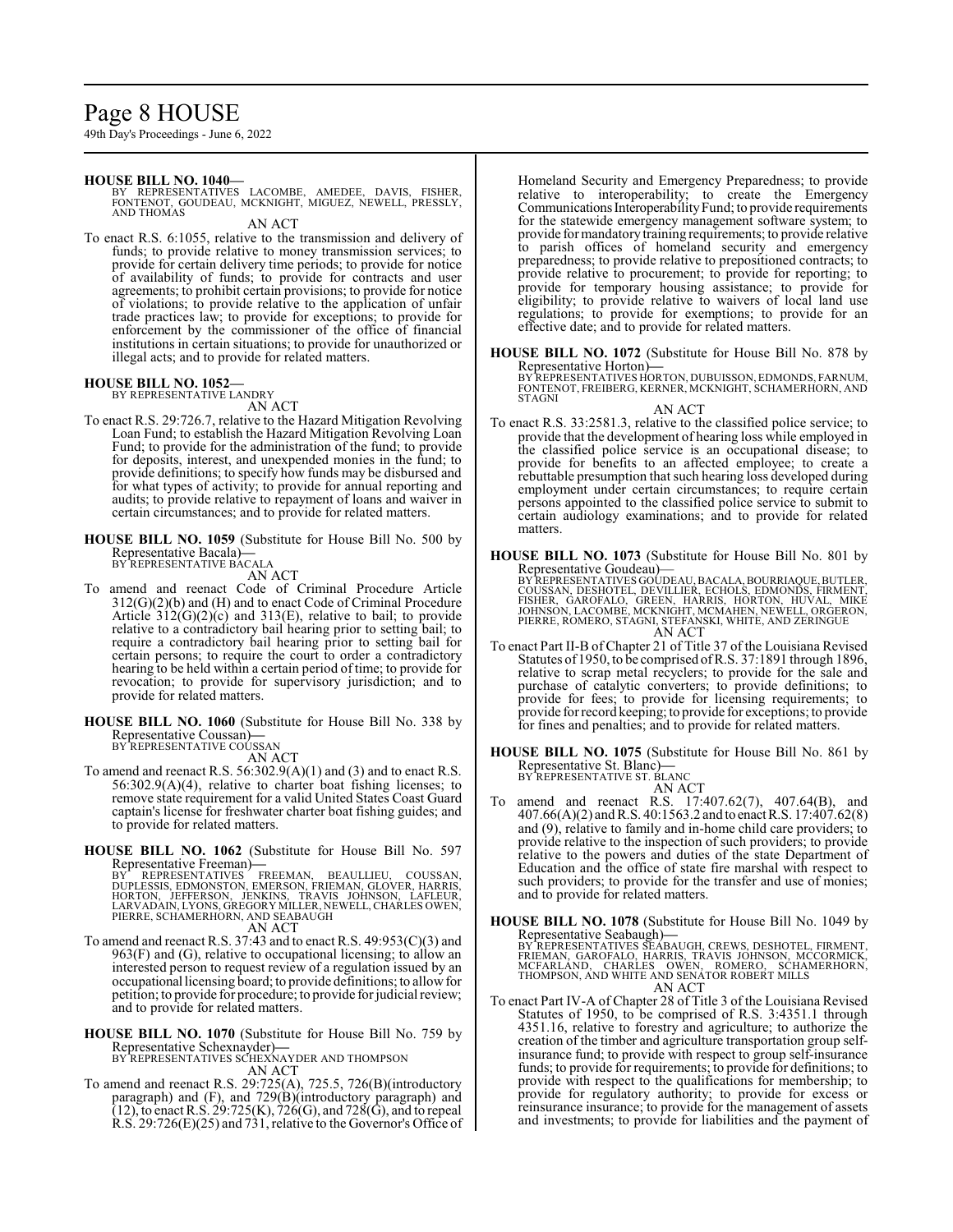claims; to provide for audits, examinations, and investigations; to provide for licensed insurance producers; to provide for insolvencies; to provide for civil actions for enforcement; to provide for reporting; to provide penalties for noncompliance; to provide for due process rights; to provide for dissolution; and to provide for related matters.

Respectfully submitted,

STEPHANIE HILFERTY Chairwoman

The above House Bills contained in the report were signed by the Speaker of the House and taken to the Senate by the Clerk and were signed by the President of the Senate and taken by the Clerk of the House to the Governor for executive approval.

# **Privileged Report of the Committee on Enrollment**

### June 6, 2022

To the honorable Speaker and Members of the House of Representatives:

I am directed by your Committee on Enrollment to submit the following report:

The following Joint Resolutions have been properly enrolled:

# **HOUSE BILL NO. 166—** BY REPRESENTATIVE GREGORY MILLER

A JOINT RESOLUTION

Proposing to amend Article III, Section 18 of the Constitution of Louisiana, to provide relative to gubernatorial action on a bill and matters related thereto; to provide relative to veto sessions; to provide for submission of the proposed amendment to the electors; and to provide for related matters.

Respectfully submitted,

STEPHANIE HILFERTY Chairwoman

The above Joint Resolutions contained in the report were signed by the Speaker of the House and taken to the Senate by the Clerk and were signed by the President of the Senate and taken by the Clerk of the House to the Secretary of State in accordance with the rules of the House.

# **Senate Concurrent Resolutions Lying Over**

The following Senate Concurrent Resolutions lying over were taken up and acted upon as follows:

# **Motion**

On motion of Rep. Harris, the Committee on Education was discharged from further consideration of Senate Concurrent Resolution No. 49.

#### **SENATE CONCURRENT RESOLUTION NO. 49—** BY SENATOR FIELDS

A CONCURRENT RESOLUTION

To express the legislative intent with regard to the use of the term financial aid to exclude student loans and federal work study programs.

Read by title.

On motion of Rep. Harris, the resolution was ordered passed to its third reading.

# **Speaker Schexnayder in the Chair**

# **House and House Concurrent Resolutions on Third Reading for Final Consideration**

The following House and House Concurrent Resolutions on third reading for final consideration were taken up and acted upon as follows:

# **HOUSE RESOLUTION NO. 160—**

BY REPRESENTATIVE JORDAN

A RESOLUTION

To authorize and direct the Department of Insurance to study and make recommendations to the Louisiana Legislature regarding the effect of mandated uninsured motorist coverage on automobile insurance rates.

Read by title.

# **Motion**

On motion of Rep. Magee, the resolution was returned to the calendar.

#### **HOUSE RESOLUTION NO. 168—** BY REPRESENTATIVE LANDRY

A RESOLUTION

To create a task force on home rule charter and state law provisions relating to the New Orleans Sewerage and Water Board, which is created to study issues related to the revision or repeal of state law provisions that govern the board and to provide a written report of findings and recommendations regarding the best strategies regarding the revision or repeal of state law provisions to the mayor of the city of New Orleans, the New Orleans City Council, and the members of the Orleans Parish legislative delegation serving in the House of Representatives not later than January 31, 2023.

Read by title.

Rep. Landry moved the adoption of the resolution.

By a vote of 86 yeas and 0 nays, the resolution was adopted.

# **HOUSE RESOLUTION NO. 173—** BY REPRESENTATIVE MARCELLE

A RESOLUTION

To create the Student Behavior, Mental Health, and Discipline Task Force to study improving certain policies relative to student behavior and discipline.

Read by title.

# **Motion**

On motion of Rep. Marcelle, the resolution was returned to the calendar.

#### **HOUSE RESOLUTION NO. 174—** BY REPRESENTATIVE MINCEY

A RESOLUTION

To urge and request the state Department of Education to study federal and state requirements regarding the school and district accountability system and to submit a written report of findings and data supporting such findings to the House of Representatives of the Legislature of Louisiana by February 10, 2023

Read by title.

Rep. Mincey sent up floor amendments which were read as follows: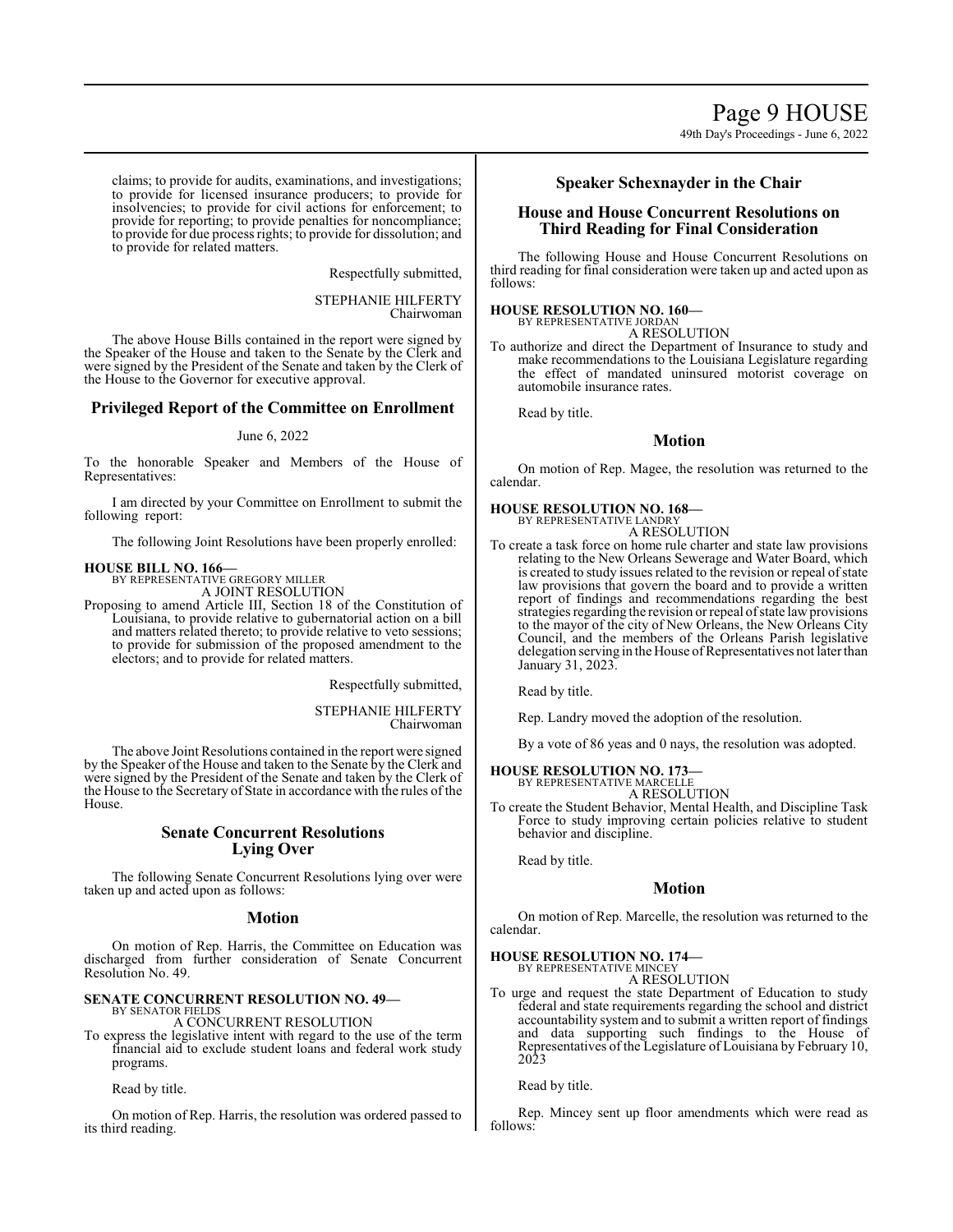# Page 10 HOUSE

49th Day's Proceedings - June 6, 2022

# **HOUSE FLOOR AMENDMENTS**

Amendments proposed by Representative Mincey to Original House Resolution No. 174 by Representative Mincey

### AMENDMENT NO. 1

On page 2, between lines 9 and 10, insert the following:

"(5) Identify the aggregate amount of state funds related to the development and administration of, and reporting relative to, the school and district accountability system in fiscal years 2017-2018 through 2021-2022."

On motion of Rep. Mincey, the amendments were adopted.

Rep. Mincey moved the adoption of the resolution, as amended.

By a vote of 87 yeas and 0 nays, the resolution, as amended, was adopted.

#### **HOUSE RESOLUTION NO. 175—** BY REPRESENTATIVE MINCEY

A RESOLUTION

To urge and request theLouisiana School Boards Association and the Louisiana Association of Public Charter Schools to study the cost of standardized testing associated with state assessments and submit a written report of findings and data supporting such findings to the House of Representatives of the Legislature of Louisiana by January 13, 2023.

Read by title.

Rep. Mincey moved the adoption of the resolution.

By a vote of 85 yeas and 0 nays, the resolution was adopted.

# **HOUSE RESOLUTION NO. 176—**

BY REPRESENTATIVE MINCEY A RESOLUTION

To urge and request the state Department of Education to study the cost of curriculum development and to submit a written report of findings and data supporting such findings to the House of Representatives of the Legislature of Louisiana by February 3, 2023.

Read by title.

Rep. Mincey moved the adoption of the resolution.

By a vote of 92 yeas and 0 nays, the resolution was adopted.

# **HOUSE RESOLUTION NO. 191—** BY REPRESENTATIVE MAGEE

A RESOLUTION To direct the State Board of Elementary and Secondary Education to revise the accountability system for schools participating in the Student Scholarships for Educational Excellence Program and submit a written report to the House Committee on Education

Read by title.

#### **Motion**

detailing its revision process not later than sixty days prior to the convening of the 2023 Regular Session of the Legislature.

On motion of Rep. Stefanski, the resolution was returned to the calendar.

### **HOUSE RESOLUTION NO. 197—**

BY REPRESENTATIVE ROBBY CARTER A RESOLUTION

To urge and request the Department of Insurance to study and make recommendations to the House of Representatives of the Legislature of Louisiana regarding the effect of dashboard camera installation incentives on automobile insurance rates and to report its findings and recommendations.

Read by title.

Rep. Robert Carter moved the adoption of the resolution.

By a vote of 94 yeas and 0 nays, the resolution was adopted.

# **HOUSE RESOLUTION NO. 198—** BY REPRESENTATIVE ROBBY CARTER

A RESOLUTION

To urge and request the Department of Insurance to study and make recommendations to the House of Representatives of the Legislature of Louisiana regarding the effect of excluding advertising expenses in setting automobile insurance rates and to report its findings and recommendations

Read by title.

Rep. Robert Carter moved the adoption of the resolution.

By a vote of 94 yeas and 0 nays, the resolution was adopted.

### **HOUSE RESOLUTION NO. 173—** BY REPRESENTATIVE MARCELLE

A RESOLUTION

To create the Student Behavior, Mental Health, and Discipline Task Force to study improving certain policies relative to student behavior and discipline.

Called from the calendar.

Read by title.

Rep. Marcelle moved the adoption of the resolution.

By a vote of 96 yeas and 0 nays, the resolution was adopted.

# **HOUSE RESOLUTION NO. 203—**

BY REPRESENTATIVE FRIEMAN A RESOLUTION

To create the Environmental, Social, and Governance Criteria Task Force to study and make recommendations regarding regulation of the use of environmental, social, and governance (ESG) criteria in lending and investment practices.

Read by title.

# **Motion**

On motion of Rep. Frieman, the resolution was returned to the calendar.

#### **HOUSE RESOLUTION NO. 206—** BY REPRESENTATIVE PHELPS

A RESOLUTION

To urge and request the Louisiana Workforce Commission to study and make recommendations about updating the current fee structure and reimbursement methodology for the Louisiana Rehabilitation Services'Vocational Rehabilitation Programand submit a written report of its findings and recommendations to the House of Representatives of the Legislature of Louisiana not later than thirty days prior to the convening of the 2023 Regular Session.

Read by title.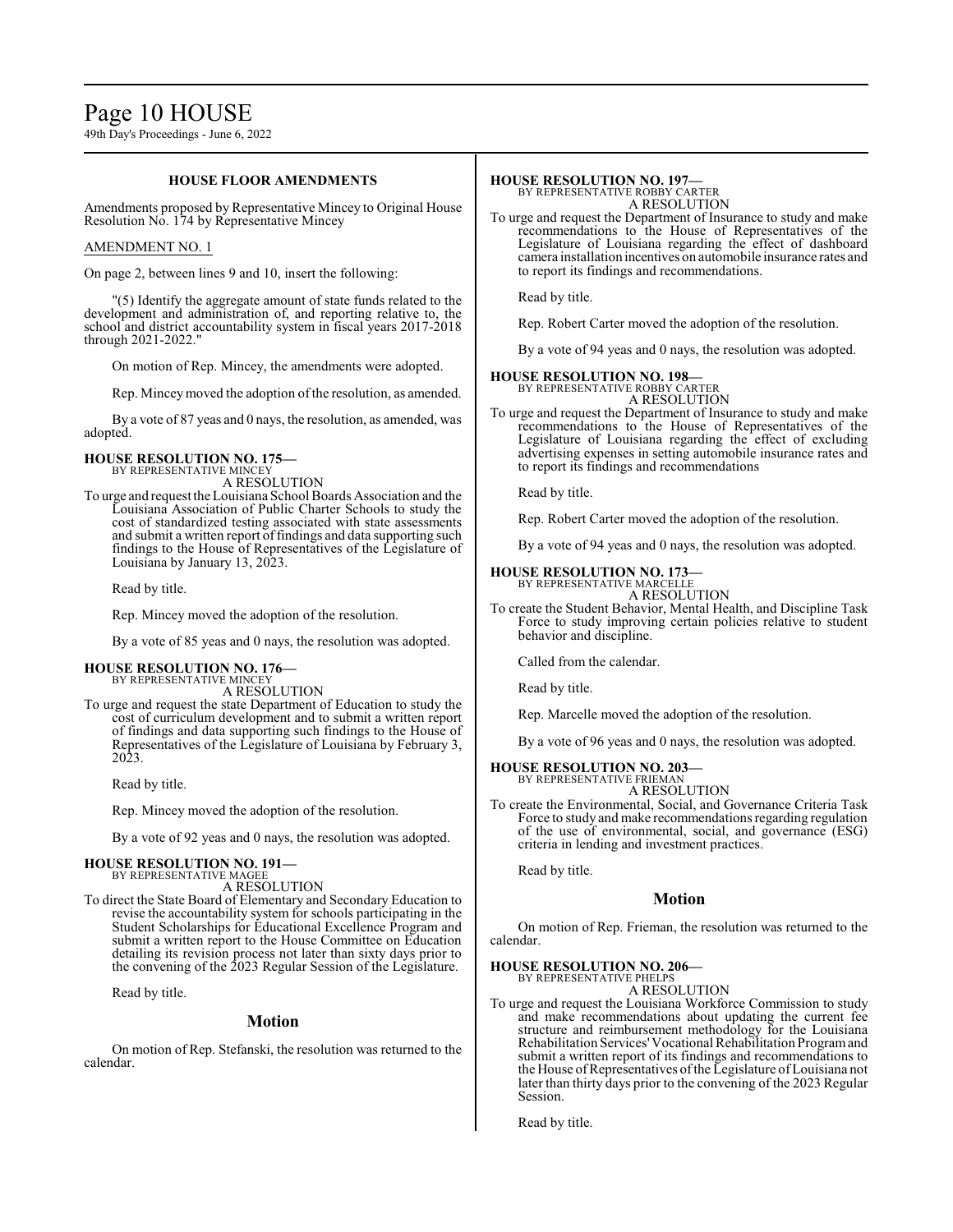# Page 11 HOUSE

49th Day's Proceedings - June 6, 2022

# **Motion**

On motion of Rep. Magee, the resolution was returned to the calendar.

**HOUSE RESOLUTION NO. 180—** BY REPRESENTATIVE WRIGHT

A RESOLUTION

To urge and request the Supervisory Committee on Campaign Finance Disclosure to study issues surrounding the acceptance of campaign contributions in the form of crypto-currency and to report its findings, including any recommended legislation, to the House Committee on House and Governmental Affairs not later than sixty days prior to the 2023 Regular Session.

Read by title.

Rep. Wright moved the adoption of the resolution.

By a vote of 96 yeas and 0 nays, the resolution was adopted.

# **HOUSE RESOLUTION NO. 181—**

BY REPRESENTATIVE MINCEY A RESOLUTION

To urge and request the office of community development to work with the Louisiana Watershed Initiative to create an independent watershed region for the Amite River Basin.

Read by title.

Rep. Mincey moved the adoption of the resolution.

By a vote of 94 yeas and 0 nays, the resolution was adopted.

#### **HOUSE RESOLUTION NO. 183—** BY REPRESENTATIVE GOUDEAU

A RESOLUTION

To create the Atchafalaya Basin Bridge Task Force to study and make recommendations regarding safety on the Interstate Highway 10 bridge over the Atchafalaya Basin and the implementation of a law enforcement police force on the Interstate Highway 10 bridge over the Atchafalaya Basin in St. Martin and Iberville Parish.

Read by title.

Rep. Goudeau sent up floor amendments which were read as follows:

#### **HOUSE FLOOR AMENDMENTS**

Amendments proposed by Representative Goudeau to Original House Resolution No. 183 by Representative Goudeau

### AMENDMENT NO. 1

On page 3, between lines 8 and 9, insert the following:

"BE IT FURTHER RESOLVED that this task force shall be staffed by the Louisiana Sheriffs' Association for all meetings of the task force."

On motion of Rep. Goudeau, the amendments were adopted.

Rep. Goudeau moved the adoption of the resolution, as amended.

By a vote of 94 yeas and 0 nays, the resolution, as amended, was adopted.

#### **HOUSE RESOLUTION NO. 184—** BY REPRESENTATIVE FREIBERG

A RESOLUTION

To urge and request the legislative auditor to conduct a performance audit of the Workforce Innovation and Opportunity Act programs administered by the Louisiana Workforce Commission.

Read by title.

Rep. Freiberg moved the adoption of the resolution.

By a vote of 93 yeas and 0 nays, the resolution was adopted.

# **Consent to Correct a Vote Record**

Rep. Carpenter requested the House consent to record her vote on Final Consideration of House Resolution No. 184 as yea, which consent was unanimously granted.

### **HOUSE RESOLUTION NO. 193—**

BY REPRESENTATIVE LYONS A RESOLUTION

To direct the office of community development within the division of administration to work in conjunction with the Louisiana Housing Corporation to update the policies and procedures for the Small Rental Property Program and to submit the updated policies and procedures to the House of Representatives no later than January 1, 2023.

Read by title.

Rep. Lyons moved the adoption of the resolution.

By a vote of 96 yeas and 0 nays, the resolution was adopted.

#### **HOUSE RESOLUTION NO. 194—**

BY REPRESENTATIVE HUGHES A RESOLUTION

To urge and request the Louisiana Housing Corporation to study issues related to the rising number of homeless individuals in Louisiana, the lack of affordable housing in our state, and to identify potential funding sources to address these issues and to report its findings to the House of Representatives and the House Committee on Appropriations of the Legislature of Louisiana prior to March 1, 2023.

Read by title.

Rep. Hughes moved the adoption of the resolution.

By a vote of 96 yeas and 0 nays, the resolution was adopted.

# **HOUSE RESOLUTION NO. 204—**

BY REPRESENTATIVE HUGHES A RESOLUTION

To urge and request the state Department of Education and each public school governing authority to support and implement effective, evidence-based, high impact tutoring programs as a strategy to combat COVID-19 learning loss.

Read by title.

Rep. Hughes moved the adoption of the resolution.

By a vote of 96 yeas and 0 nays, the resolution was adopted.

#### **HOUSE RESOLUTION NO. 208—** BY REPRESENTATIVE GOUDEAU

A RESOLUTION

To urge and request each public school principal to conduct a safety drill quarterly that specifically addresses the scenario of an active shooter on campus.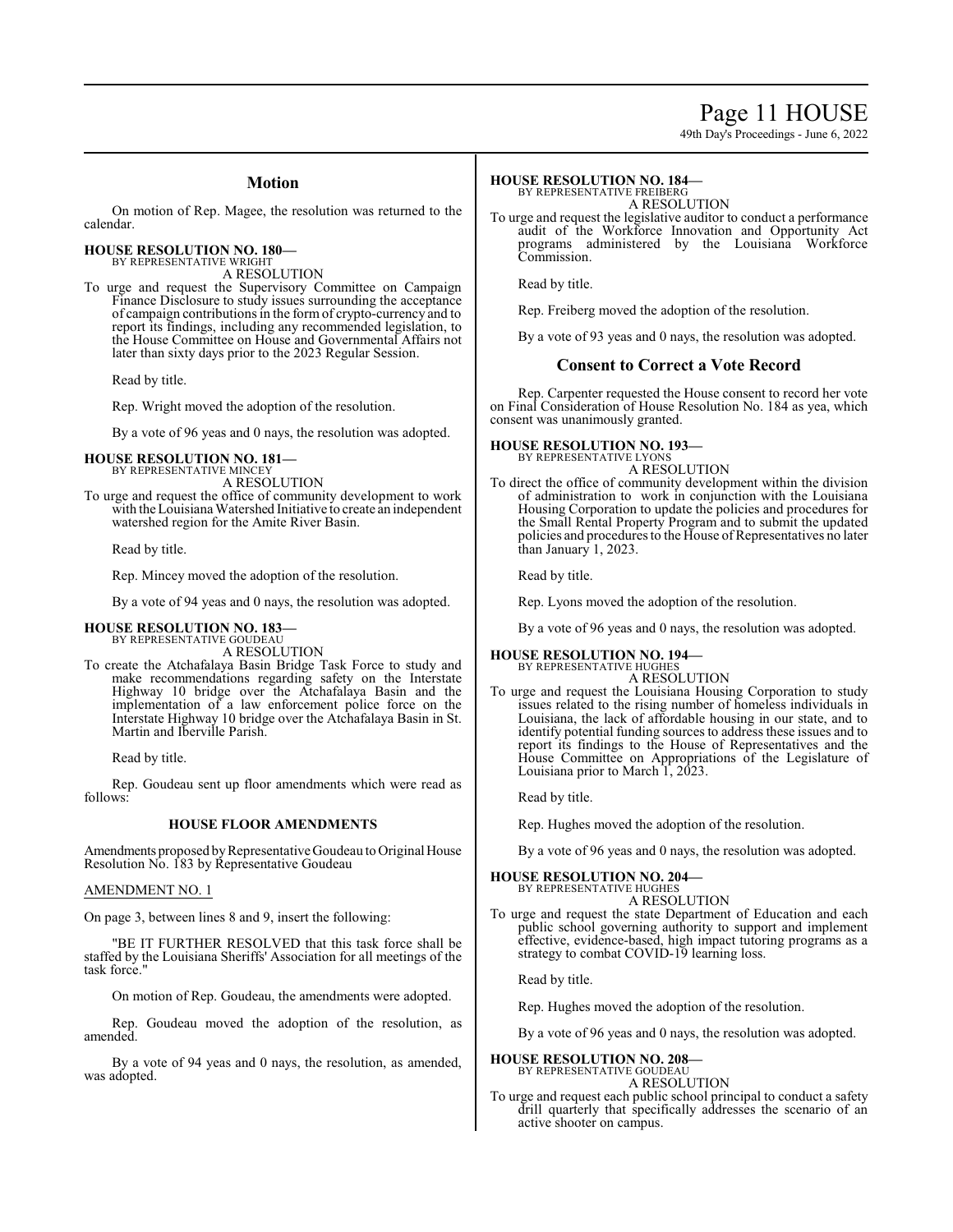# Page 12 HOUSE

49th Day's Proceedings - June 6, 2022

Read by title.

Rep. Goudeau moved the adoption of the resolution.

By a vote of 97 yeas and 0 nays, the resolution was adopted.

# **Conference Committee Appointment**

The Speaker appointed the following conferees on the part of the House to confer with a like committee from the Senate on the disagreement to House Bill No. 550: Reps. Emerson, Harris, and Freiberg.

# **Conference Committee Appointment**

The Speaker appointed the following conferees on the part of the House to confer with a like committee from the Senate on the disagreement to House Bill No. 1058: Reps. Hollis, Davis, and Hilferty.

# **Conference Committee Appointment**

The Speaker appointed the following conferees on the part of the House to confer with a like committee from the Senate on the disagreement to Senate Bill No. 498: Reps. Wright, Horton, and Charles Owen.

# **HOUSE RESOLUTION NO. 210—** BY REPRESENTATIVE BOYD

A RESOLUTION

To memorialize the United States Congress to support the Water Resources Development Act of 2022, including Congressman Troy Carter's amendment to review recreational hazards along the banks of the Mississippi River, in order to protect lives by alerting the public to dangerous conditions on the river and riverbank.

Read by title.

Rep. Boyd moved the adoption of the resolution.

By a vote of 95 yeas and 0 nays, the resolution was adopted.

# **HOUSE RESOLUTION NO. 211—** BY REPRESENTATIVE FREEMAN

A RESOLUTION

To recognize and commemorate the fiftieth anniversary of the enactment of Title IX and to celebrate its history and impact.

Read by title.

# **Motion**

On motion of Rep. Stefanski, the resolution was returned to the calendar.

# **HOUSE RESOLUTION NO. 212—** BY REPRESENTATIVE ZERINGUE

A RESOLUTION

To express support for the Board of Regents' effort, in conjunction with the Louisiana Community and Technical College System and L.E. Fletcher Technical CommunityCollege, to develop the CommunityCollege Resilience Center pilot project at Fletcher's campuses to better serve local communities in the aftermath of disasters and develop more resilient campus locations for the future.

Read by title.

Rep. Zeringue moved the adoption of the resolution.

By a vote of 96 yeas and 0 nays, the resolution was adopted.

# **HOUSE RESOLUTION NO. 215—**

BY REPRESENTATIVE BRYANT A RESOLUTION

To urge and request the state of Louisiana, represented by the Department of Justice, and the Louisiana State Police to expedite legal proceedings regarding the incident involving Louisiana State Police officers that ultimately led to the death of Ronald Greene.

Read by title.

# **Motion**

On motion of Rep. Bryant, the resolution was returned to the calendar.

# **HOUSE RESOLUTION NO. 217—**

BY REPRESENTATIVE FIRMENT A RESOLUTION

To urge and request the state Department of Education to study the risks and benefits of allowing certain school employees to carry concealed firearms on school grounds and to report its findings, including recommendations for changes to state law, to the House of Representatives not later than sixty days prior to the convening of the 2023 Regular Session of the Legislature.

Read by title.

Rep. Firment moved the adoption of the resolution.

By a vote of 94 yeas and 0 nays, the resolution was adopted.

**HOUSE RESOLUTION NO. 218—** BY REPRESENTATIVES MIGUEZ, LAFLEUR, AND GAROFALO A RESOLUTION

To urge and request the state Department of Education to study school safety issues and submit a written report of findings and conclusions, including any recommendations for related legislation, to the House Committee on Education not later than sixty days prior to the beginning of the 2023 Regular Session of the Legislature.

Read by title.

Rep. Pressly sent up floor amendments which were read as follows:

# **HOUSE FLOOR AMENDMENTS**

Amendments proposed by Representative Pressly to Original House Resolution No. 218 by Representative Miguez

# AMENDMENT NO. 1

On page 2, line 2, after "than" delete the remainder of the line and insert "September 30, 2022."

On motion of Rep. Pressly, the amendments were adopted.

Rep. Miguez moved the adoption of the resolution, as amended.

By a vote of 96 yeas and 0 nays, the resolution, as amended, was adopted.

# **Consent to Correct a Vote Record**

Rep. Amedee requested the House consent to record her vote on Final Consideration of House Resolution No. 218 as yea, which consent was unanimously granted.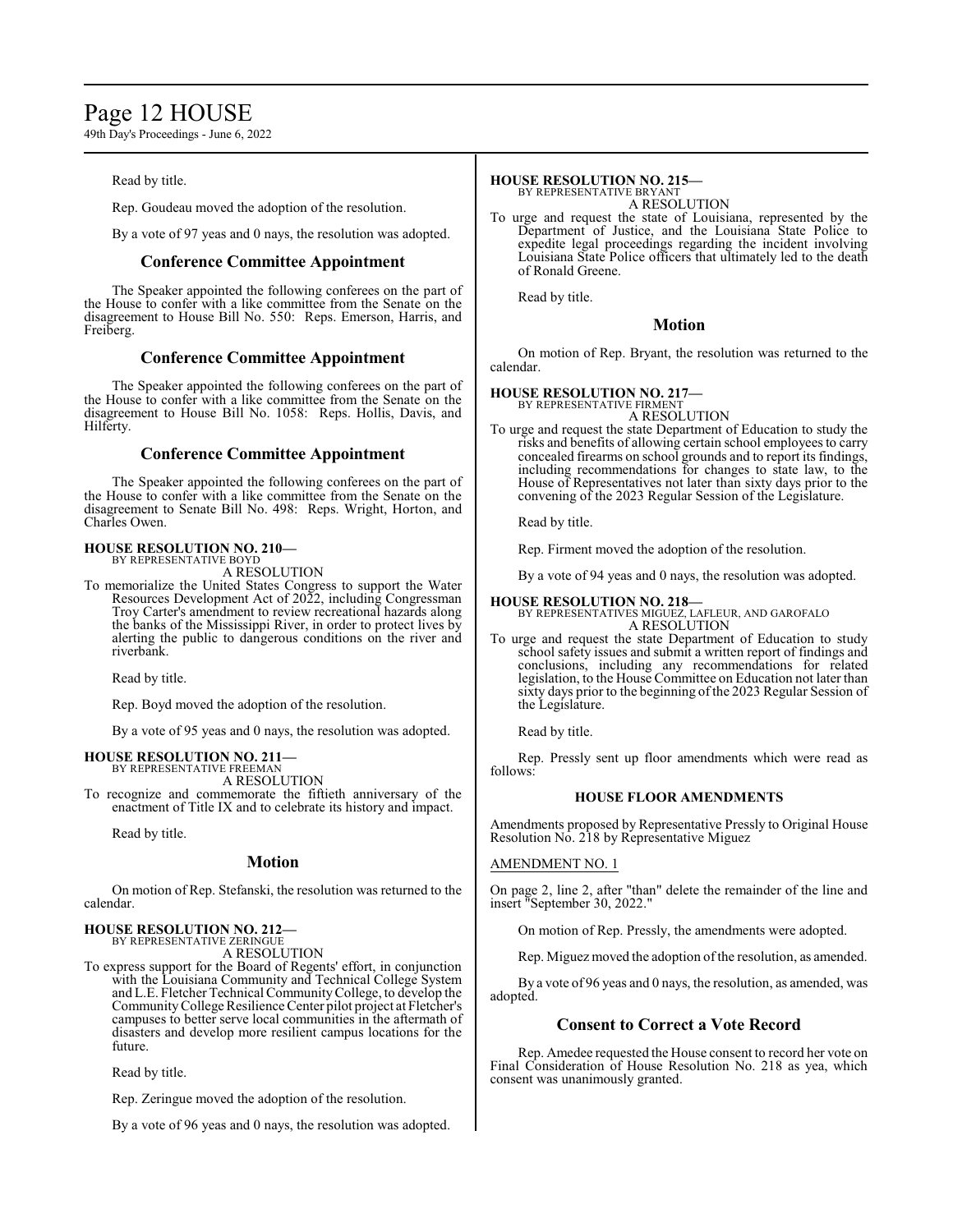# Page 13 HOUSE

49th Day's Proceedings - June 6, 2022

#### **HOUSE RESOLUTION NO. 182—** BY REPRESENTATIVE JORDAN

A RESOLUTION

To urge and request the Louisiana Supreme Court to study the costs and benefits of mandatory, legal professional liability coverage for attorneys in private practice in this state and to study the benefits of requiring attorneys to provide notification to the Louisiana State Bar Association as to whether the attorney has professional liability coverage.

Read by title.

Rep. Jordan moved the adoption of the resolution.

By a vote of 98 yeas and 0 nays, the resolution was adopted.

#### **HOUSE RESOLUTION NO. 160—** BY REPRESENTATIVE JORDAN

A RESOLUTION

To authorize and direct the Department of Insurance to study and make recommendations to the Louisiana Legislature regarding the effect of mandated uninsured motorist coverage on automobile insurance rates.

Called from the calendar.

Read by title.

Rep. Jordan moved the adoption of the resolution.

By a vote of 80 yeas and 0 nays, the resolution was adopted.

#### **HOUSE RESOLUTION NO. 225—** BY REPRESENTATIVE CREWS

A RESOLUTION

To direct the Louisiana Department of Health to conduct a comprehensive assessment ofthis state's response and outcomes with respect to the COVID-19 pandemic and to report the findings of the assessment to the House Committee on Health and Welfare.

Read by title.

Rep. Crews moved the adoption of the resolution.

By a vote of 76 yeas and 18 nays, the resolution was adopted.

# **HOUSE RESOLUTION NO. 227—** BY REPRESENTATIVE ZERINGUE

A RESOLUTION

To urge and request that the Coastal Protection and Restoration Authority, the Governor's Office of Homeland Security and Emergency Preparedness, the Department of Natural Resources, the Department of Transportation and Development, the Department of Environmental Quality, the Department of Wildlife and Fisheries, and the Division of Administration's Office of Community Development work with the leadership or designees of the Association of Levee Boards of Louisiana (ALBL), to recommend a legislative framework and the structure of a permanent nonstate entity to track and advocate to address, change, propose, or modify federal policy and law issues impacting flood protection and restoration throughout Louisiana and to create a structure to receive outside funding for these same purposes and to deliver a report regarding the same to the House of Representatives of the Legislature of Louisiana prior to the 2023 Regular Session of the Legislature.

Read by title.

Rep. Zeringue moved the adoption of the resolution.

By a vote of 98 yeas and 0 nays, the resolution was adopted.

**HOUSE RESOLUTION NO. 228—** BY REPRESENTATIVES GREGORY MILLER AND JEFFERSON A RESOLUTION

To urge and request the Louisiana State Law Institute to review laws, rules, regulations, policies, and procedures related to evaluations conducted by mental health professionals used in child custody and visitation proceedings.

Read by title.

Rep. Gregory Miller sent up floor amendments which were read as follows:

# **HOUSE FLOOR AMENDMENTS**

Amendments proposed by Representative Gregory Miller to Original House Resolution No. 228 by Representative Gregory Miller

### AMENDMENT NO. 1

On page 1, line 2, after "To" and before "the" delete "urge and request" and insert "direct"

# AMENDMENT NO. 2

On page 3, line 19, after "hereby" and before "the" delete "urge and request" and insert "direct"

On motion of Rep. Gregory Miller, the amendments were adopted.

Rep. Gregory Miller moved the adoption of the resolution, as amended.

By a vote of 96 yeas and 0 nays, the resolution, as amended, was adopted.

# **HOUSE RESOLUTION NO. 203—**

BY REPRESENTATIVE FRIEMAN A RESOLUTION

To create the Environmental, Social, and Governance Criteria Task Force to study and make recommendations regarding regulation of the use of environmental, social, and governance (ESG) criteria in lending and investment practices.

Called from the calendar.

Read by title.

Rep. Frieman sent up floor amendments which were read as follows:

# **HOUSE FLOOR AMENDMENTS**

Amendments proposed by Representative Frieman to Original House Resolution No. 203 by Representative Frieman

#### AMENDMENT NO. 1

On page 3, delete lines 13 through 15 in their entirety and insert the following:

"BE IT FURTHER RESOLVED that the task force may consult with and seek information from the bank and credit union regulators and trade associations."

On motion of Rep. Frieman, the amendments were adopted.

Rep. Frieman sent up floor amendments which were read as follows:

#### **HOUSE FLOOR AMENDMENTS**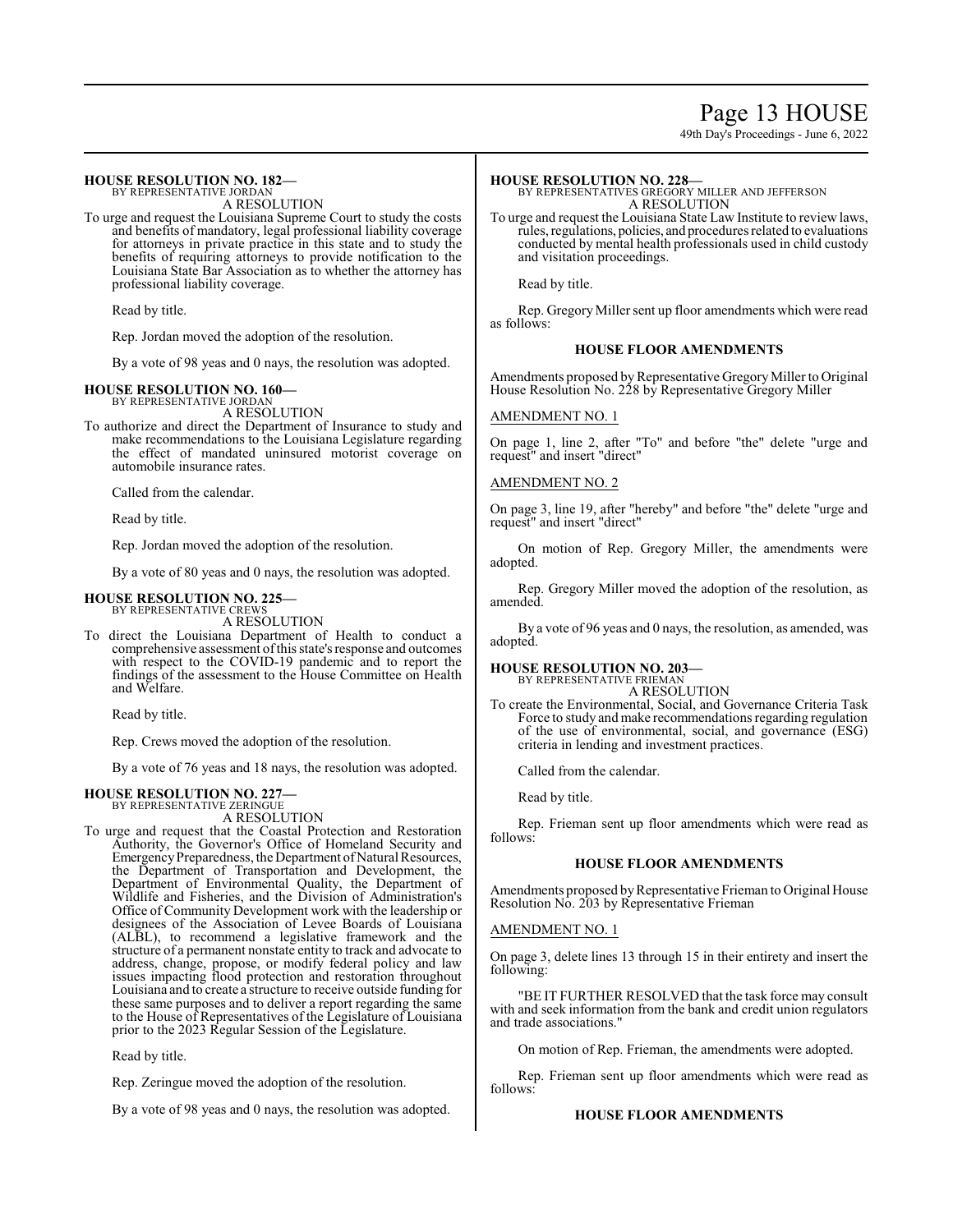# Page 14 HOUSE

49th Day's Proceedings - June 6, 2022

Amendments proposed by Representative Frieman to Original House Resolution No. 203 by Representative Frieman

## AMENDMENT NO. 1

On page 2, between lines 26 and 27, add the following: "(6) Two members appointed by the chairman of the House Committee on Commerce.

On motion of Rep. Frieman, the amendments were adopted.

Rep. Frieman moved the adoption of the resolution, as amended.

By a vote of 95 yeas and 0 nays, the resolution, as amended, was adopted.

#### **HOUSE RESOLUTION NO. 232—** BY REPRESENTATIVE GREEN

A RESOLUTION

To create a special study committee of the House of Representatives to study the feasibility and advisability of changing the timing, duration, and subject matter limitations of regular legislative sessions and to report its findings to the House of Representatives not later than February 1, 2023.

Read by title.

Rep. Lyons moved the adoption of the resolution.

By a vote of 96 yeas and 0 nays, the resolution was adopted.

#### **HOUSE RESOLUTION NO. 233—** BY REPRESENTATIVE CREWS

A RESOLUTION

To urge and request the Louisiana Department of Health to provide information about the available compensation programs for potential COVID-19 vaccine injuries to Louisiana residents.

Read by title.

Rep. Crews moved the adoption of the resolution.

By a vote of 88 yeas and 4 nays, the resolution was adopted.

#### **HOUSE RESOLUTION NO. 234—**

BY REPRESENTATIVES LANDRY AND HILFERTY A RESOLUTION

To urge and request the Louisiana Department of Health and the governor of this state to take action to address and mitigate the effects of the baby formula shortage in this state.

Read by title.

Rep. Landry moved the adoption of the resolution.

By a vote of 96 yeas and 0 nays, the resolution was adopted.

# **HOUSE RESOLUTION NO. 236—**

BY REPRESENTATIVE PRESSI A RESOLUTION

To create a special study committee of the House of Representatives to study school safety issues and report findings and conclusions, including any recommendations for legislation, to the House of Representatives not later than February 1, 2023.

Read by title.

Rep. Pressly moved the adoption of the resolution.

By a vote of 98 yeas and 0 nays, the resolution was adopted.

**HOUSE RESOLUTION NO. 242—** BY REPRESENTATIVES THOMAS AND MAGEE A RESOLUTION

To urge and request the Louisiana State Law Institute to study the Bergeron standard applied to requests to modify a considered decree of permanent custody as it compares to similar standards in other states and make recommendations on the codification of an appropriate standard.

Read by title.

Rep. Thomas moved the adoption of the resolution.

By a vote of 98 yeas and 0 nays, the resolution was adopted.

# **Suspension of the Rules**

On motion of Rep. Magee, the rules were suspended in order to take up and consider Petitions, Memorials, and Communications at this time.

# **Petitions, Memorials, and Communications**

The following petitions, memorials, and communications were received and read:

# **Message from the Senate**

# **APPOINTMENT OF CONFERENCE COMMITTEE**

June 6, 2022

To the Honorable Speaker and Members of the House of Representatives:

I am directed to inform your honorable body that the President of the Senate has appointed the following committee to serve with a like committee from the House to confer on the disagreement to House Bill No. 54: Senators Foil, Milligan and Peacock.

Respectfully submitted,

YOLANDA J. DIXON Secretary of the Senate

# **Message from the Senate**

#### **APPOINTMENT OF CONFERENCE COMMITTEE**

June 6, 2022

To the Honorable Speaker and Members of the House of Representatives:

I am directed to inform your honorable body that the President of the Senate has appointed the following committee to serve with a like committee from the House to confer on the disagreement to House Bill No. 223: Senators Smith, Luneau and Henry.

Respectfully submitted,

YOLANDA J. DIXON Secretary of the Senate

## **Message from the Senate**

**APPOINTMENT OF CONFERENCE COMMITTEE**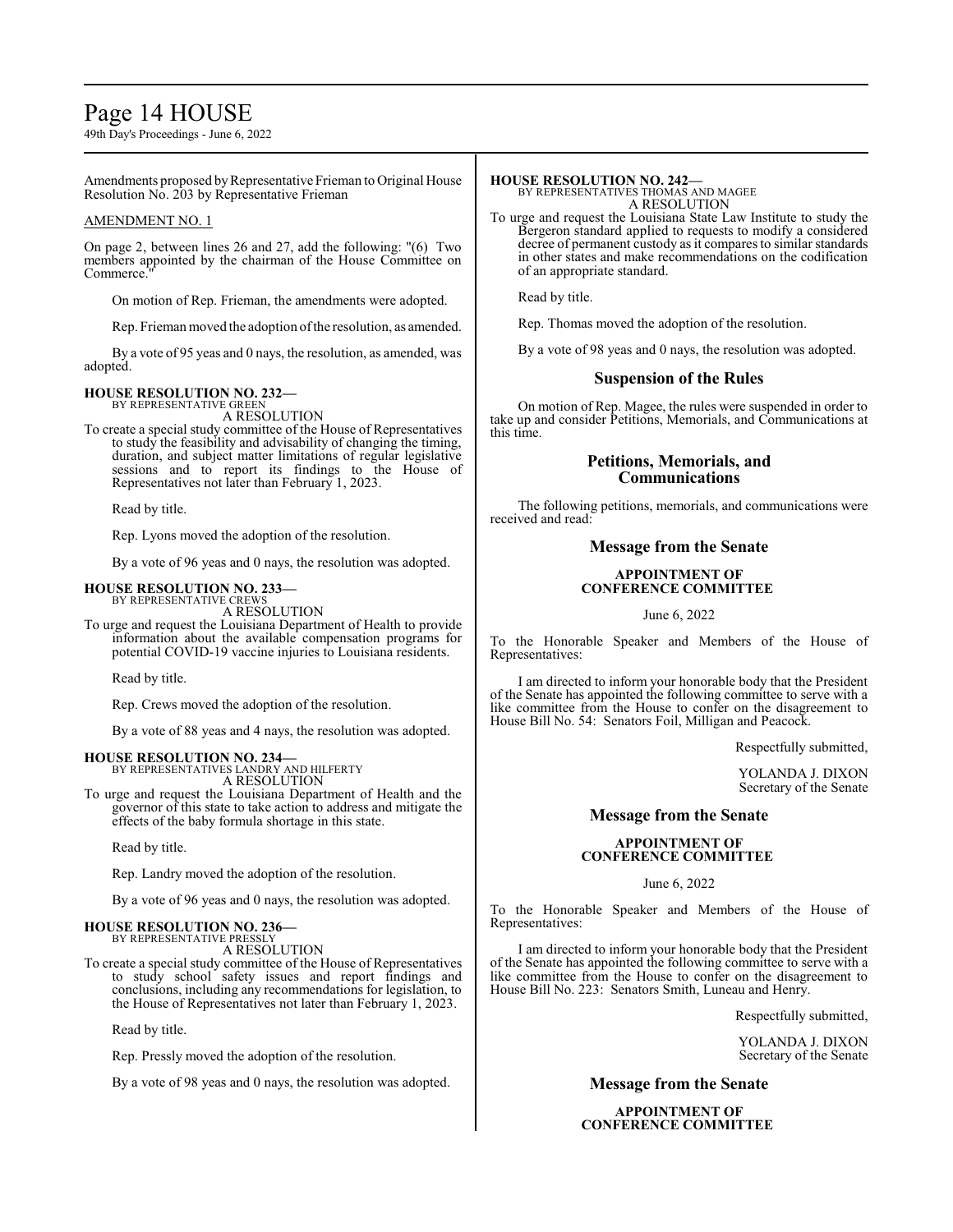# Page 15 HOUSE

49th Day's Proceedings - June 6, 2022

June 6, 2022

To the Honorable Speaker and Members of the House of Representatives:

I am directed to inform your honorable body that the President of the Senate has appointed the following committee to serve with a like committee from the House to confer on the disagreement to House Bill No. 389: Senators Peacock, Connick and Robert Mills.

Respectfully submitted,

YOLANDA J. DIXON Secretary of the Senate

# **Message from the Senate**

#### **APPOINTMENT OF CONFERENCE COMMITTEE**

#### June 6, 2022

To the Honorable Speaker and Members of the House of Representatives:

I am directed to inform your honorable body that the President of the Senate has appointed the following committee to serve with a like committee from the House to confer on the disagreement to House Bill No. 550: Senators Talbot, Jackson and White.

Respectfully submitted,

YOLANDA J. DIXON Secretary of the Senate

# **Message from the Senate**

#### **APPOINTMENT OF CONFERENCE COMMITTEE**

June 6, 2022

To the Honorable Speaker and Members of the House of Representatives:

I am directed to inform your honorable body that the President of the Senate has appointed the following committee to serve with a like committee from the House to confer on the disagreement to House Bill No. 612: Senators Talbot, White and Henry.

Respectfully submitted,

YOLANDA J. DIXON Secretary of the Senate

#### **Message from the Senate**

#### **APPOINTMENT OF CONFERENCE COMMITTEE**

#### June 6, 2022

To the Honorable Speaker and Members of the House of Representatives:

I am directed to inform your honorable body that the President of the Senate has appointed the following committee to serve with a like committee from the House to confer on the disagreement to House Bill No. 653: Senators Foil, White and Barrow.

Respectfully submitted,

YOLANDA J. DIXON Secretary of the Senate

# **Message from the Senate**

## **APPOINTMENT OF CONFERENCE COMMITTEE**

June 6, 2022

To the Honorable Speaker and Members of the House of Representatives:

I am directed to inform your honorable body that the President of the Senate has appointed the following committee to serve with a like committee from the House to confer on the disagreement to House Bill No. 729: Senators Hewitt, Resse and Price.

Respectfully submitted,

YOLANDA J. DIXON Secretary of the Senate

## **Message from the Senate**

### **APPOINTMENT OF CONFERENCE COMMITTEE**

June 6, 2022

To the Honorable Speaker and Members of the House of Representatives:

I am directed to inform your honorable body that the President of the Senate has appointed the following committee to serve with a like committee from the House to confer on the disagreement to House Bill No. 746: Senators Smith, McMath and Reese.

Respectfully submitted,

YOLANDA J. DIXON Secretary of the Senate

## **Message from the Senate**

### **APPOINTMENT OF CONFERENCE COMMITTEE**

#### June 6, 2022

To the Honorable Speaker and Members of the House of Representatives:

I am directed to inform your honorable body that the President of the Senate has appointed the following committee to serve with a like committee from the House to confer on the disagreement to House Bill No. 912: Senators Hewitt, Reese and Milligan.

Respectfully submitted,

YOLANDA J. DIXON Secretary of the Senate

## **Message from the Senate**

### **APPOINTMENT OF CONFERENCE COMMITTEE**

June 6, 2022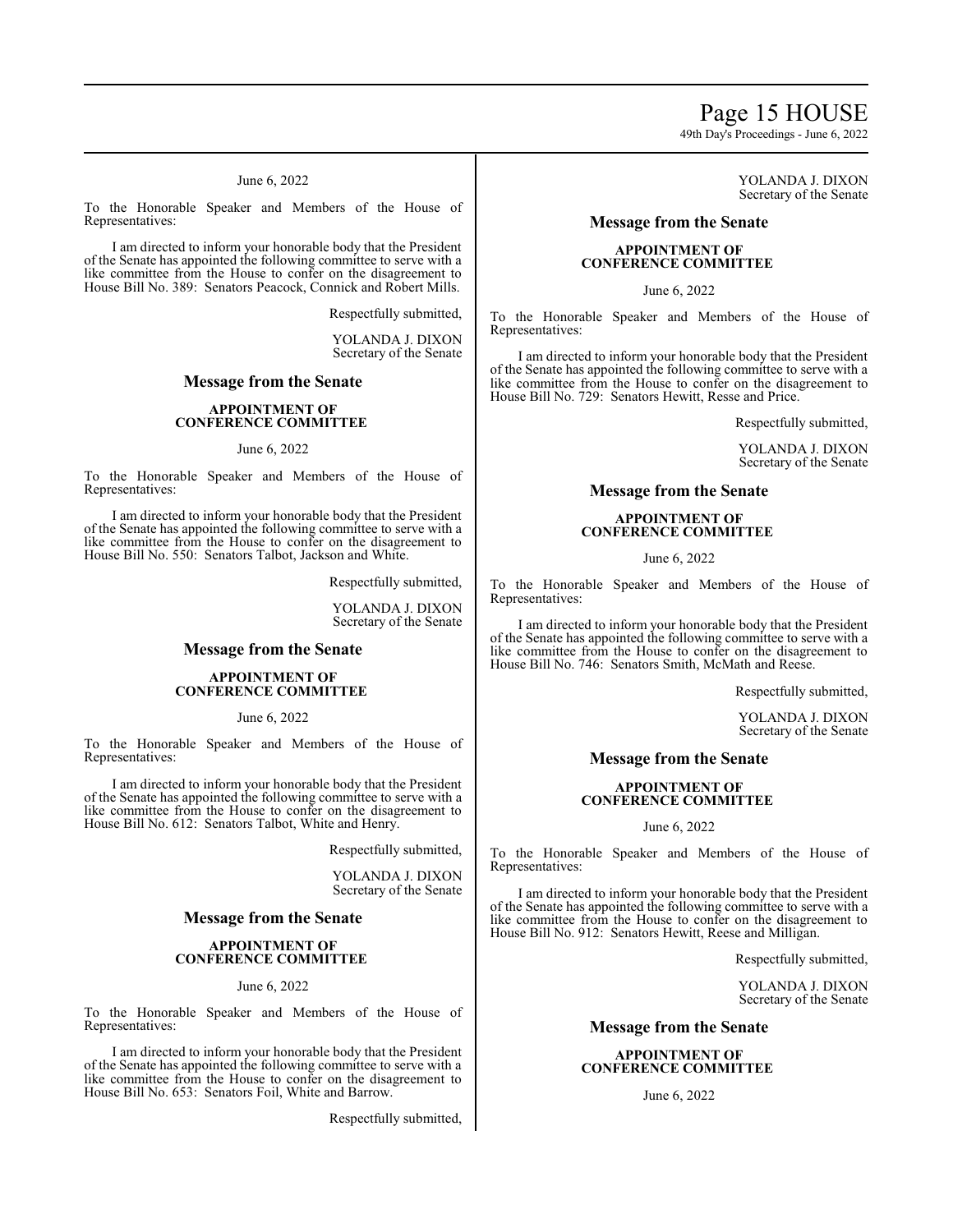# Page 16 HOUSE

49th Day's Proceedings - June 6, 2022

To the Honorable Speaker and Members of the House of Representatives:

I am directed to inform your honorable body that the President of the Senate has appointed the following committee to serve with a like committee from the House to confer on the disagreement to House Bill No. 936: Senators Talbot, Stine and Abraham.

Respectfully submitted,

YOLANDA J. DIXON Secretary of the Senate

### **Message from the Senate**

# **APPOINTMENT OF CONFERENCE COMMITTEE**

#### June 6, 2022

To the Honorable Speaker and Members of the House of Representatives:

I am directed to inform your honorable body that the President of the Senate has appointed the following committee to serve with a like committee from the House to confer on the disagreement to House Bill No. 940: Senators Jackson, Mizell and White.

Respectfully submitted,

YOLANDA J. DIXON Secretary of the Senate

# **Message from the Senate**

#### **APPOINTMENT OF CONFERENCE COMMITTEE**

June 6, 2022

To the Honorable Speaker and Members of the House of Representatives:

I am directed to inform your honorable body that the President of the Senate has appointed the following committee to serve with a like committee from the House to confer on the disagreement to House Bill No. 1015: Senators White, Cortez and Price.

Respectfully submitted,

YOLANDA J. DIXON Secretary of the Senate

# **Message from the Senate**

#### **APPOINTMENT OF CONFERENCE COMMITTEE**

#### June 6, 2022

To the Honorable Speaker and Members of the House of Representatives:

I am directed to inform your honorable body that the President of the Senate has appointed the following committee to serve with a like committee from the House to confer on the disagreement to House Bill No. 1058: Senators Ward, McMath and Connick.

Respectfully submitted,

YOLANDA J. DIXON Secretary of the Senate

# **Message from the Senate**

## **APPOINTMENT OF CONFERENCE COMMITTEE**

June 6, 2022

To the Honorable Speaker and Members of the House of Representatives:

I am directed to inform your honorable body that the President of the Senate has appointed the following committee to serve with a like committee from the House to confer on the disagreement to House Bill No. 1080: Senators Ward, Mizell and Cathey.

Respectfully submitted,

YOLANDA J. DIXON Secretary of the Senate

# **Message from the Senate**

### **APPOINTMENT OF CONFERENCE COMMITTEE**

June 6, 2022

To the Honorable Speaker and Members of the House of Representatives:

I am directed to inform your honorable body that the President of the Senate has appointed the following committee to serve with a like committee from the House to confer on the disagreement to House Bill No. 1082: Senators Hewitt, Price and Womack.

Respectfully submitted,

YOLANDA J. DIXON Secretary of the Senate

# **House and House Concurrent Resolutions on Third Reading for Final Consideration**

The following House and House Concurrent Resolutions on third reading for final consideration were taken up and acted upon as follows:

#### **HOUSE RESOLUTION NO. 246—** BY REPRESENTATIVE HODGES

A RESOLUTION

To create the Environmental, Social, and Governance Criteria Study Group to studyandmake recommendations regarding regulation of environmental, social, and governance (ESG) criteria in lending and investment practices.

Read by title.

# **Motion**

On motion of Rep. Magee, the resolution was returned to the calendar.

# **HOUSE RESOLUTION NO. 247—**

BY REPRESENTATIVE MARINO A RESOLUTION

To continue and provide with respect to the special legislative commission on medical marijuana created by House Resolution No. 113 of the 2021 Regular Session of the Legislature.

Read by title.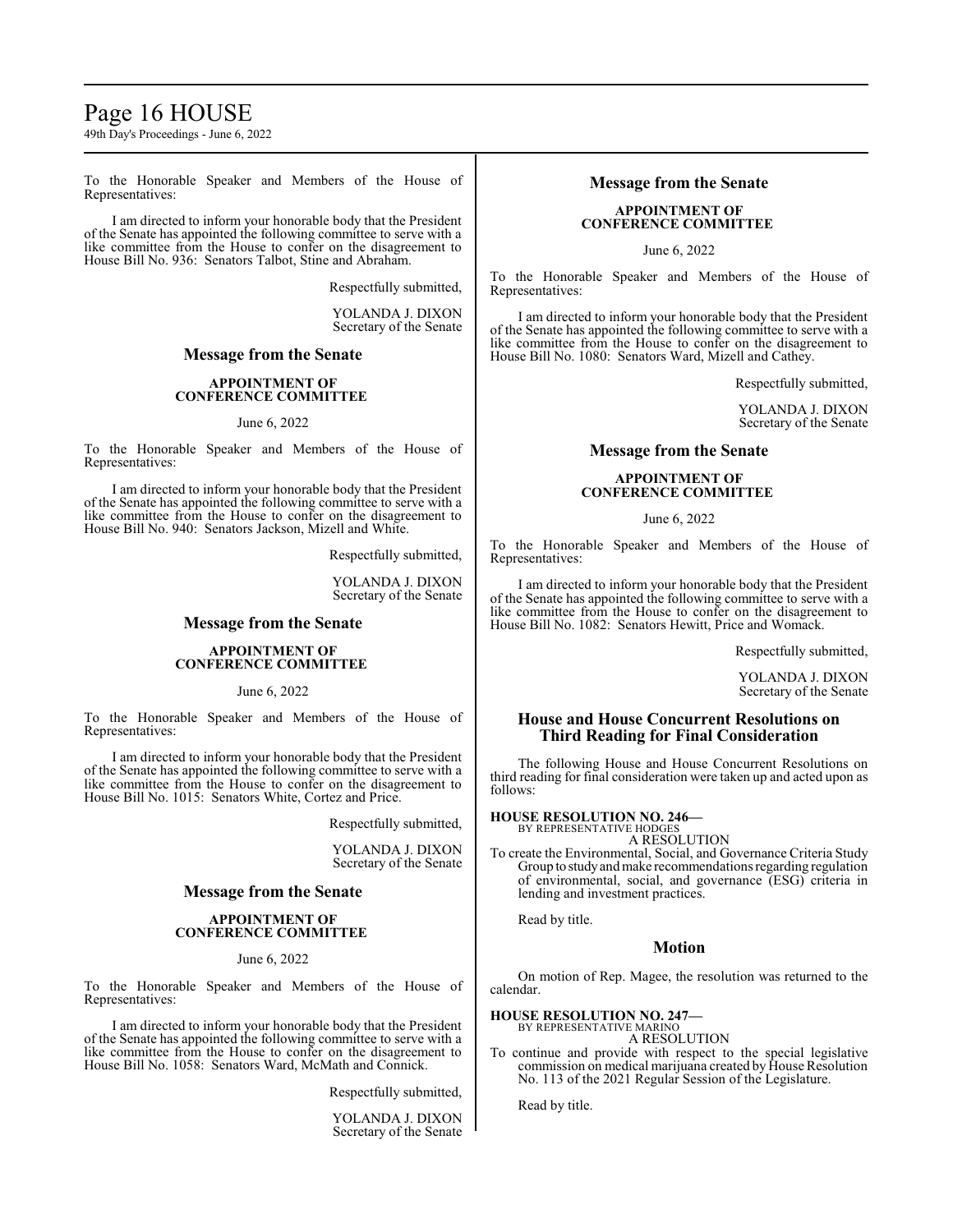49th Day's Proceedings - June 6, 2022

Rep. Marino moved the adoption of the resolution.

By a vote of 73 yeas and 12 nays, the resolution was adopted.

#### **HOUSE RESOLUTION NO. 248—** BY REPRESENTATIVE EDMONDS

A RESOLUTION

To urge and request the legislative auditor to conduct an efficiency audit of the Supplemental Nutrition Assistance Program inclusive of the employment and training component of the program.

Read by title.

Rep. Edmonds moved the adoption of the resolution.

By a vote of 92 yeas and 0 nays, the resolution was adopted.

# **HOUSE RESOLUTION NO. 250—** BY REPRESENTATIVE DAVIS

A RESOLUTION

To create a special legislative commission to study the costs and feasibility of providing insurance coverage benefits for the diagnosis of and treatment for infertility, including but not limited to standard fertility preservation services, intrauterine insemination procedures, and in vitro fertilization procedures.

Read by title.

Rep. Davis moved the adoption of the resolution.

By a vote of 95 yeas and 0 nays, the resolution was adopted.

#### **HOUSE RESOLUTION NO. 251—**

BY REPRESENTATIVES WRIGHT, DEVILLIER, FISHER, FRIEMAN, HODGES, LARVADAIN, MACK, MUSCARELLO, STAGNI, AND WHEAT A RESOLUTION

To urge and request the Louisiana Department of Transportation and Development to study transportation options on Louisiana Highway 22 through Madisonville to alleviate traffic and to increase the capacity over the Tchefuncte River.

Read by title.

Rep. Wright moved the adoption of the resolution.

By a vote of 97 yeas and 0 nays, the resolution was adopted.

# **Consent to Correct a Vote Record**

Rep. DuBuisson requested the House consent to record her vote on Final Consideration of House Resolution No. 251 as yea, which consent was unanimously granted.

#### **HOUSE RESOLUTION NO. 253—**

BY REPRESENTATIVES KERNER AND GAROFALO A RESOLUTION

To memorialize the United States Congress to enact federal legislation requiring food service establishments to notify patrons if they are serving imported shrimp.

Read by title.

Rep. Kerner moved the adoption of the resolution.

By a vote of 93 yeas and 0 nays, the resolution was adopted.

#### **HOUSE RESOLUTION NO. 254—** BY REPRESENTATIVE IVEY

A RESOLUTION

To urge and request each standing committee of the House of Representatives to study the provisions of the Constitution of Louisiana within the jurisdiction of the committee and to make

recommendations regarding revisions to those provisions to the House of Representatives no later than March 15, 2023.

Read by title.

Rep. Ivey moved the adoption of the resolution.

By a vote of 101 yeas and 0 nays, the resolution was adopted.

#### **HOUSE RESOLUTION NO. 268—** BY REPRESENTATIVE ZERINGUE

A RESOLUTION

To urge and request the Louisiana State Police to work in conjunction with the Louisiana office of motor vehicles, the Louisiana Department of Transportation and Development, and the Louisiana Motor Transport Association to study the feasibility of updating the process and applicable fees for the inspection of commercial motor vehicles required to be inspected under the provisions of federal regulations.

Read by title.

Rep. Zeringue sent up floor amendments which were read as follows:

#### **HOUSE FLOOR AMENDMENTS**

Amendments proposed by Representative Zeringue to Original House Resolution No. 268 by Representative Zeringue

### AMENDMENT NO. 1

On page 1, at the beginning of line 4, after "Development," and before "and" insert the following: "the Louisiana Automobile Dealers Association,"

#### AMENDMENT NO. 2

On page 2, at the beginning of line 16, after "Development," and before "and" insert the following: "the Louisiana Automobile Dealers Association,"

### AMENDMENT NO. 3

On page 2, line 21, after "Development," and before "and" insert the following: "the chairman of the Louisiana Automobile Dealers Association

On motion of Rep. Zeringue, the amendments were adopted.

Rep. Zeringue moved the adoption of the resolution, as amended.

By a vote of 99 yeas and 0 nays, the resolution, as amended, was adopted.

#### **HOUSE RESOLUTION NO. 269—**

BY REPRESENTATIVE LANDRY A RESOLUTION

To create the Employment and Medical Marijuana Task Force to study methods for implementing policies and regulations that resolve employment and workplace barriers concerning medical marijuana and submit a written report of its findings to the House of Representatives of the Legislature of Louisiana no later than February 1, 2023.

Read by title.

Rep. Landry sent up floor amendments which were read as follows:

### **HOUSE FLOOR AMENDMENTS**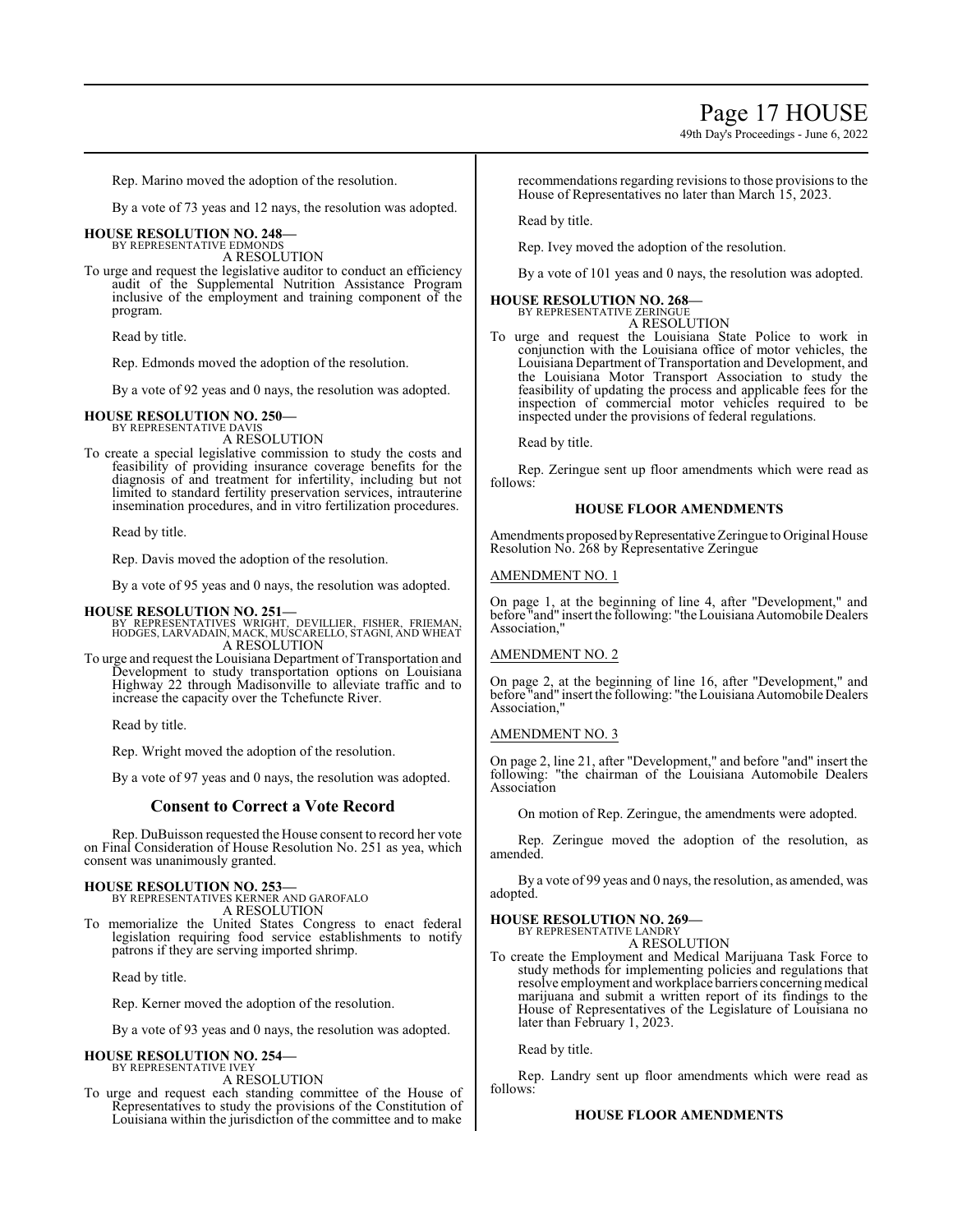# Page 18 HOUSE

49th Day's Proceedings - June 6, 2022

Amendments proposed by Representative Landry to Original House Resolution No. 269 by Representative Landry

### AMENDMENT NO. 1

On page 3, delete line 13 in its entirety and insert in lieu thereof the following: "(11) The chairman of the House Committee on Administration of Criminal Justice or his designee."

# AMENDMENT NO. 2

On page 3, delete line 14 in its entirety and insert in lieu thereof the following: "(12) Two Louisiana representatives of the Marijuana Policy Project or their designees."

### AMENDMENT NO. 3

On page 3, delete line 16 in its entirety and insert in lieu thereof the following: "(14) Two attorneys who specialize in labor and employment appointed by the president of the Louisiana State Bar Association."

On motion of Rep. Landry, the amendments were adopted.

Rep. Landry moved the adoption of the resolution, as amended.

By a vote of 82 yeas and 9 nays, the resolution, as amended, was adopted.

# **HOUSE RESOLUTION NO. 272—**

BY REPRESENTATIVE FREEMAN A RESOLUTION

To urge and request the State Civil Service Commission to consult with and advise the LSU Health Sciences Center New Orleans and LSU Health Sciences Center Shreveport on the feasibility and desirability of participating in the state employee leave transfer program.

Read by title.

Rep. Freeman moved the adoption of the resolution.

By a vote of 97 yeas and 0 nays, the resolution was adopted.

# **HOUSE RESOLUTION NO. 211—** BY REPRESENTATIVE FREEMAN

A RESOLUTION

To recognize and commemorate the fiftieth anniversary of the enactment of Title IX and to celebrate its history and impact.

Called from the calendar.

Read by title.

Rep. Freeman moved the adoption of the resolution.

By a vote of 100 yeas and 0 nays, the resolution was adopted.

# **HOUSE RESOLUTION NO. 191—**

BY REPRESENTATIVE MAGEE A RESOLUTION

To direct the State Board of Elementary and Secondary Education to revise the accountability system for schools participating in the Student Scholarships for Educational Excellence Program and submit a written report to the House Committee on Education detailing its revision process not later than sixty days prior to the convening of the 2023 Regular Session of the Legislature.

Called from the calendar.

Read by title.

Rep. Magee sent up floor amendments which were read as follows:

#### **HOUSE FLOOR AMENDMENTS**

Amendments proposed by Representative Magee to Original House Resolution No. 191 by Representative Magee

### AMENDMENT NO. 1

On page 2, at the end of line 16, change "113." to "133."

On motion of Rep. Magee, the amendments were adopted.

Rep. Magee moved the adoption of the resolution, as amended.

By a vote of 98 yeas and 0 nays, the resolution, as amended, was adopted.

#### **HOUSE RESOLUTION NO. 206—** BY REPRESENTATIVE PHELPS

A RESOLUTION

To urge and request the Louisiana Workforce Commission to study and make recommendations about updating the current fee structure and reimbursement methodology for the Louisiana Rehabilitation Services'Vocational Rehabilitation Programand submit a written report of its findings and recommendations to the House of Representatives of the Legislature of Louisiana not later than thirty days prior to the convening of the 2023 Regular Session.

Called from the calendar.

Read by title.

# **Motion**

On motion of Rep. Magee, the resolution was returned to the calendar.

# **HOUSE RESOLUTION NO. 246—** BY REPRESENTATIVE HODGES

A RESOLUTION

To create the Environmental, Social, and Governance Criteria Study Group to study and make recommendations regarding regulation of environmental, social, and governance (ESG) criteria in lending and investment practices.

Called from the calendar.

Read by title.

Rep. Hodges sent up floor amendments which were read as follows:

#### **HOUSE FLOOR AMENDMENTS**

Amendments proposed by Representative Hodges to Original House Resolution No. 246 by Representative Hodges

## AMENDMENT NO. 1

On page 2, delete lines 22 through 28 in their entirety and insert the following:

"(1) The commissioner of the office of financial institutions or his designee.

(2) The state treasurer or his designee.

(3) A representative of the Louisiana Credit Union League.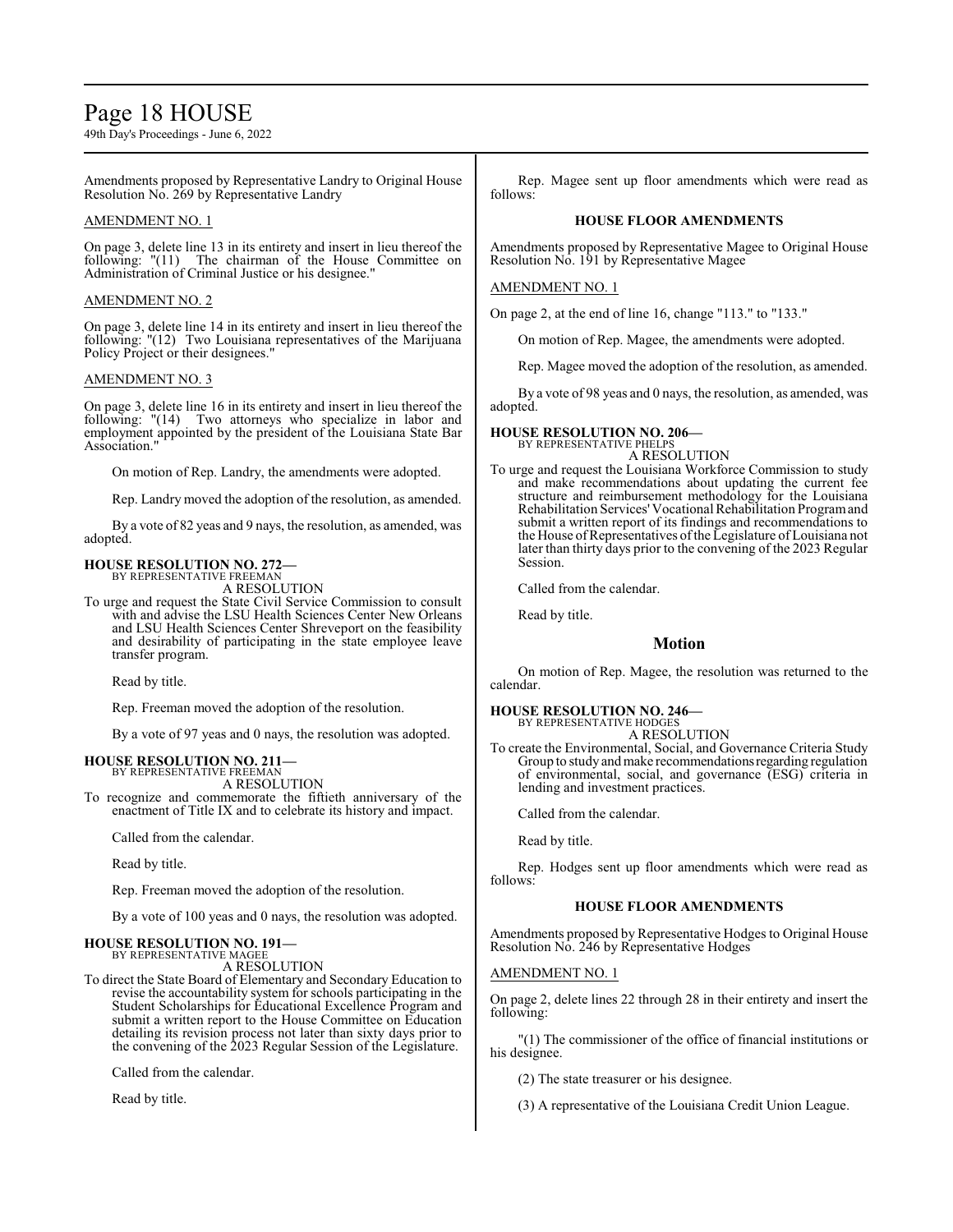# Page 19 HOUSE

49th Day's Proceedings - June 6, 2022

(4) A representative of the Louisiana Association of Business and Industry.

(5) A representative of the Louisiana Bankers Association.

 $(6)$  Two members of the legislature appointed by the chair of the House Commerce Committee."

# AMENDMENT NO. 2

On page 3, delete lines 11 through 14 in their entirety and insert the following:

"BE IT FURTHER RESOLVED that a copy of this Resolution be transmitted to the commissioner of the office of financial institutions, the state treasurer, the president of the Louisiana Credit Union League, the president of the Louisiana Association of Business and Industry, and the chief executive officer of the Louisiana Bankers Association."

On motion of Rep. Hodges, the amendments were withdrawn.

### **Motion**

On motion of Rep. Hodges, the resolution was returned to the calendar.

#### **HOUSE RESOLUTION NO. 206—** BY REPRESENTATIVE PHELPS

A RESOLUTION

To urge and request the Louisiana Workforce Commission to study and make recommendations about updating the current fee structure and reimbursement methodology for the Louisiana Rehabilitation Services' Vocational Rehabilitation Programand submit a written report of its findings and recommendations to the House ofRepresentatives ofthe Legislature ofLouisiana not later than thirty days prior to the convening of the 2023 Regular Session.

Called from the calendar.

Read by title.

Rep. Phelps moved the adoption of the resolution.

By a vote of 100 yeas and 0 nays, the resolution was adopted.

# **Senate Concurrent Resolutions on Third Reading for Final Consideration**

The following Senate Concurrent Resolutions on third reading for final consideration were taken up and acted upon as follows:

# **SENATE CONCURRENT RESOLUTION NO. 67—**

BY SENATORS WOMACK, BARROW, BERNARD, BOUDREAUX, CATHEY, HENRY, HEWITT, JACKSON, MILLIGAN, ROBERT MILLS, MORRIS, PEACOCK, REESE, SMITH, STINE, TALBOT AND TARVER<br>AND REPRESENTATIVES ADAMS, CARRIER, ROBBY CARTER,<br>COUSSAN, FIR

To urge and request the Department of Wildlife and Fisheries to formulate plans to contain and eradicate chronic wasting disease in certain areas of the state.

Read by title.

Rep. Riser moved the concurrence of the resolution.

By a vote of 101 yeas and 0 nays, the resolution was concurred

#### **SENATE CONCURRENT RESOLUTION NO. 68—** BY SENATOR FESI

A CONCURRENT RESOLUTION

To urge and request the attorney general to review the creation of the Office of Environmental Justice within the Environment and Natural Resources Division of the United States Department of Justice, monitor the office's operations, and take any actions necessary, including coordinating actions with attorneys general of other states, to ensure the office's compliance with all laws, including the United States Constitution.

Read by title.

Rep. Coussan moved the concurrence of the resolution.

By a vote of 95 yeas and 0 nays, the resolution was concurred in.

#### **SENATE CONCURRENT RESOLUTION NO. 73—** BY SENATOR MIZELL A CONCURRENT RESOLUTION

To extend the term of the Task Force on Benefits of Marriage and Incentives for Premarital Counseling and Pre-Divorce Counseling that was created to study the benefits of marriage and the possible incentives to promote premarital counseling and pre-divorce counseling and to make policy recommendations to the legislature.

Read by title.

Rep. Schlegel moved the concurrence of the resolution.

By a vote of 101 yeas and 0 nays, the resolution was concurred in.

# **Suspension of the Rules**

Rep. Turner moved to suspend the rules to take up Senate Concurrent Resolution No. 49 on the same legislative day it was passed to its third reading, which motion was agreed to.

#### **SENATE CONCURRENT RESOLUTION NO. 49—** BY SENATOR FIELDS

## A CONCURRENT RESOLUTION

To express the legislative intent with regard to the use of the term financial aid to exclude student loans and federal work study programs.

Read by title.

in.

Rep. Turner moved the concurrence of the resolution.

By a vote of 99 yeas and 0 nays, the resolution was concurred

# **Suspension of the Rules**

On motion of Rep. Dustin Miller, the rules were suspended in order to take up and consider Reconsideration at this time.

# **Reconsideration**

The following legislative instruments on reconsideration were taken up and acted upon as follows:

#### **HOUSE BILL NO. 958—**

BY REPRESENTATIVE DUSTIN MILLER AN ACT

To enact Part II-E of Chapter 11 of Title 40 of the Louisiana Revised Statutes of 1950, to be comprised of R.S. 40:2120.11 through 2120.24, relative to the licensure and regulation of nurse staffing agencies by the Louisiana Department of Health; to

in.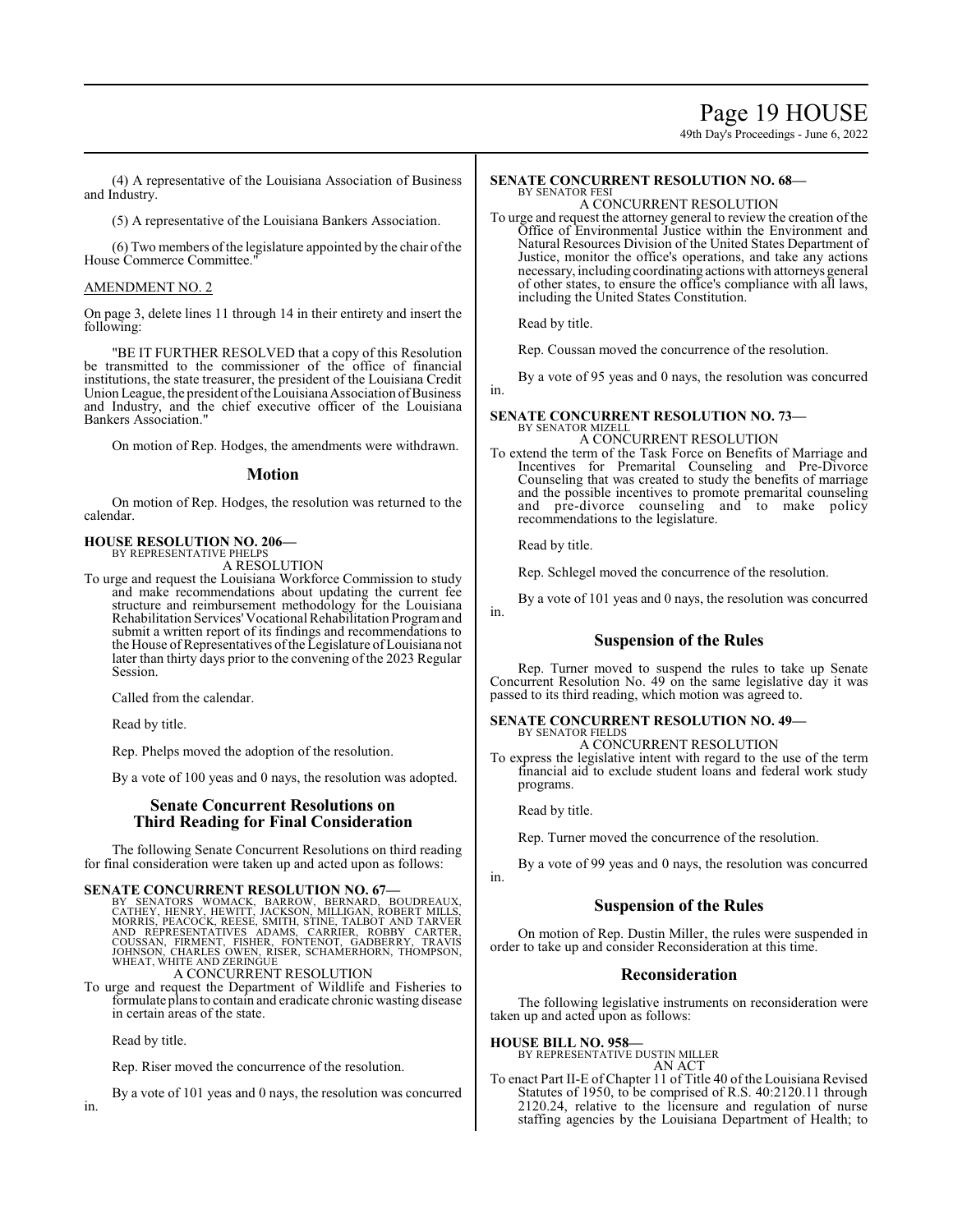# Page 20 HOUSE

49th Day's Proceedings - June 6, 2022

provide for definitions; to provide for the licensure and registration of nurse staffing agencies; to provide for the protection of public rights to health care; to provide for licensed and certified personnel in healthcare facilities; to provide for applicability provisions for prospective agencies; to provide for regulations and grounds for issuance, renewal, and denial of a license; to establish standards for the operation of nurse staffing agencies; to provide for penalty provisions; to provide for rulemaking requirements; to provide for fees; and to provide for related matters.

Read by title.

On motion of Rep. Dustin Miller, the vote by which the House failed to concur in the Senate Amendments were reconsidered.

Returned to the calendar under the rules.

# **Suspension of the Rules**

On motion of Rep. Dustin Miller, the rules were suspended in order to take up and consider House Bills and Joint Resolutions Returned from the Senate with Amendments at this time.

# **House Bills and Joint Resolutions Returned from the Senate with Amendments**

The following House Bills and Joint Resolutions returned from the Senate with amendments to be concurred in by the House were taken up and acted upon as follows:

# **Suspension of the Rules**

Rep. Dustin Miller moved to suspend the rules to reconsider House Bill No. 958 on the same legislative calendar day it was returned to the calendar, which motion was agreed to.

# **HOUSE BILL NO. 958—**

BY REPRESENTATIVE DUSTIN MILLER AN ACT

To enact Part II-E of Chapter 11 of Title 40 of the Louisiana Revised Statutes of 1950, to be comprised of R.S. 40:2120.11 through 2120.24, relative to the licensure and regulation of nurse staffing agencies by the Louisiana Department of Health; to provide for definitions; to provide for the licensure and registration of nurse staffing agencies; to provide for the protection of public rights to health care; to provide for licensed and certified personnel in healthcare facilities; to provide for applicability provisions for prospective agencies; to provide for regulations and grounds for issuance, renewal, and denial of a license; to establish standards for the operation of nurse staffing agencies; to provide for penalty provisions; to provide for rulemaking requirements; to provide for fees; and to provide for related matters.

Read by title.

The above bill was taken up with the amendments proposed by the Senate.

#### **SENATE COMMITTEE AMENDMENTS**

Amendments proposed by Senate Committee on Health and Welfare to Re-Reengrossed House Bill No. 958 by Representative Dustin Miller

# AMENDMENT NO. 1

On page 4, line 6, delete "six" and insert "twelve"

# AMENDMENT NO. 2

On page 4, line 8, delete "six" and insert "twelve"

AMENDMENT NO. 3

On page 7, delete lines 5 through 10 and insert the following:

"H.(1) Except as provided in Paragraph (2) of this Subsection, a nurse staffing agency shall not require, in any contract with a nurse staffing agency employee or contracted staff or a facility to which the employee or staff is assigned, the payment of a fee if the employee or contracted staff is hired as a permanent employee of the facility.

(2)(a) A nurse staffing agency may require the payment of a fee if the fee is payable solely by the facility and the contract with the facility specifies that the amount will be reduced pro-rata based on the length of time the nurse staffing agency employee or contracted staff performs services for the facility while in the employment of the nurse staffing agency. The fee shall be reduced to zero over a period of time not to exceed eighteen weeks from the date of the nurse staffing agency's initial assignment of the employee or contracted staff to the facility.

(b) A nurse staffing agency shall not charge a fee if a nurse staffing agency employee or contracted staff was employed by a facility as a permanent employee less than thirty days immediately preceding the agency's initial assignment of the employee or contracted staff to the facility.

### **SENATE COMMITTEE AMENDMENTS**

Amendments proposed by Senate Committee on Finance to Re-Reengrossed House Bill No. 958 by Representative Dustin Miller

#### AMENDMENT NO. 1

On page 2, at the end of line 25, insert the following:

However, for purposes of this Part, "nurse staffing agency" does not include the following:

(a) A nurse staffing agency that solely provides services in Louisiana under a contract or other agreement with the state of Louisiana, or any executive branch department or agency thereof, as a result of a declared disaster, emergency, or public health emergency.

(b) The federal or state government department or agency that provides nursing staff or certified nurse aides to any health care provider setting, evacuation site, or shelter location as a result of a declared disaster, emergency, or public health emergency.

#### **SENATE FLOOR AMENDMENTS**

Amendments proposed by Senator Fred Mills to Re-Reengrossed House Bill No. 958 by Representative Dustin Miller

#### AMENDMENT NO. 1

On page 2, line 23, after "means any" delete "individual, firm," and insert "person, partnership,

### AMENDMENT NO. 2

On page 2, at the beginning of line 24, delete "partnership," and insert "unincorporated association,"

#### AMENDMENT NO. 3

On page 3, line 13, after "corporation," delete the remainder of the line and insert "unincorporated association, or other legal"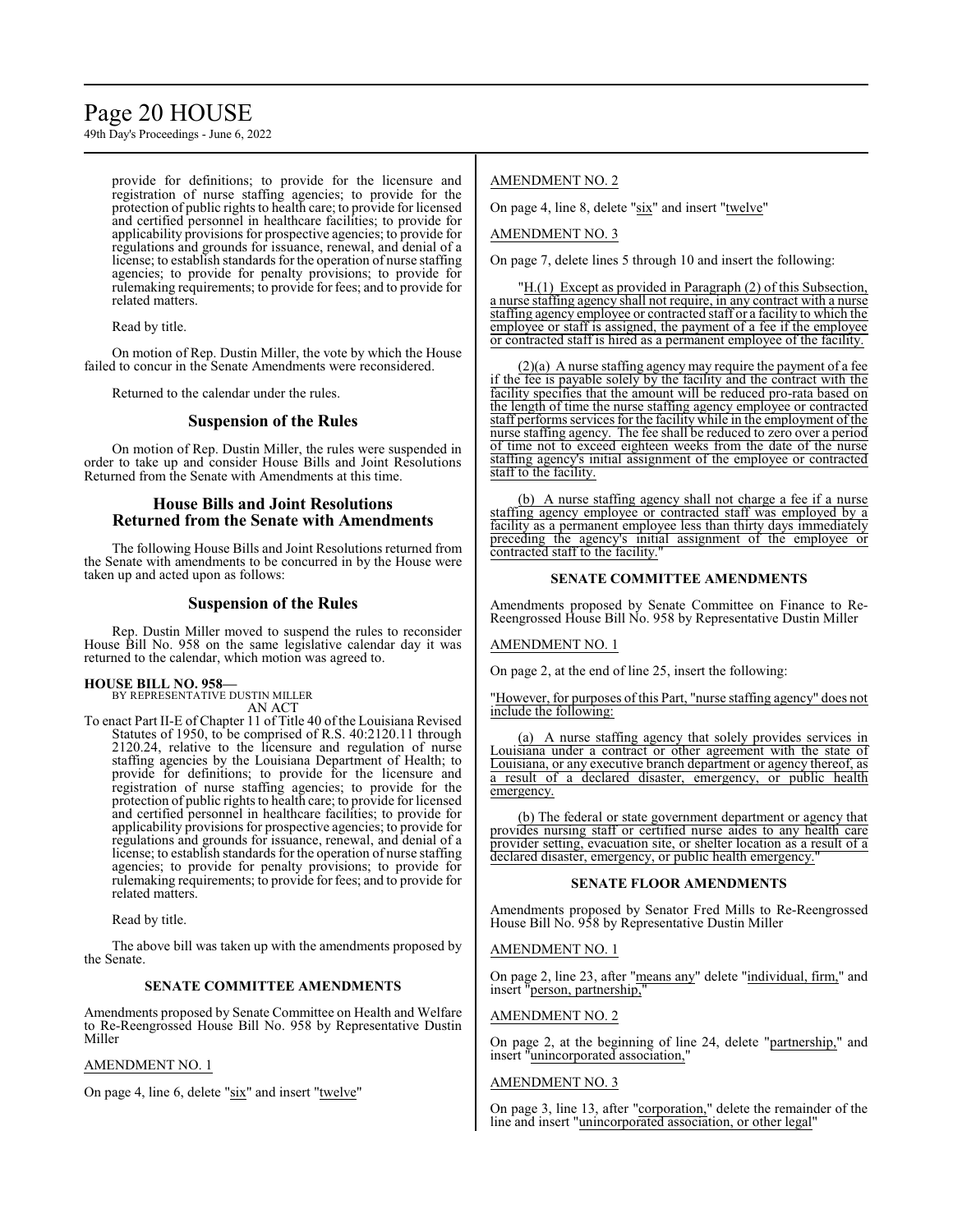# Page 21 HOUSE

49th Day's Proceedings - June 6, 2022

Romero Schamerhorn Schlegel Seabaugh Selders<sup>'</sup> St. Blanc Stagni Stefanski Tarver Thomas Thompson Turner<br>Villio

Willard Wright Zeringue

## AMENDMENT NO. 4

On page 7, line 23, after "fee" insert "," and after "dollars" insert ","

# AMENDMENT NO. 5

On page 8, line 3, after "corporation," change "or other" to "unincorporated association, or other legal"

## AMENDMENT NO. 6

On page 8, line 9, after "corporation," change "or other" to "unincorporated association, or other legal"

### AMENDMENT NO. 7

On page 8, line 12, after "corporation," change "or other" to "unincorporated association, or other legal"

# AMENDMENT NO. 8

On page 8, line 16, after "corporation," change "or other" to "unincorporated association, or other legal"

#### AMENDMENT NO. 9

On page 8, line 19, after "corporation," change "or other" to "unincorporated association, or other legal"

# AMENDMENT NO. 10

On page 8, line 27, after "corporation," change "or other" to "unincorporated association, or other legal"

### AMENDMENT NO. 11

On page 9, line 2, after "corporation," change "or other" to "unincorporated association, or other legal"

#### AMENDMENT NO. 12

On page 9, line 4, after "corporation," change "or other" to "unincorporated association, or other legal"

# AMENDMENT NO. 13

On page 9, line 5, after "corporation," change "or other" to "unincorporated association, or other legal"

Rep. Dustin Miller moved that the amendments proposed by the Senate be concurred in.

# **ROLL CALL**

The roll was called with the following result:

### YEAS

| Mr. Speaker   | Frieman  | McMahen    |
|---------------|----------|------------|
| Adams         | Gadberry | Miguez     |
| Amedee        | Gaines   | Miller, D. |
| Bacala        | Garofalo | Miller, G. |
| Bagley        | Geymann  | Mincey     |
| <b>Bishop</b> | Glover   | Muscarello |
| Bourriaque    | Goudeau  | Nelson     |
| Boyd          | Green    | Newell     |
| <b>Brass</b>  | Harris   | Orgeron    |
| <b>Brown</b>  | Hilferty | Owen, C.   |
| <b>Bryant</b> | Hodges   | Owen, R.   |
| Butler        | Hollis   | Phelps     |
| Carpenter     | Horton   | Pierre     |
| Carrier       | Hughes   | Pressly    |
|               |          |            |

| Carter, R.<br>Carter, W.<br>Cormier<br>Coussan<br>Crews<br>Davis<br>Deshotel<br>DeVillier<br>DuBuisson<br>Duplessis<br>Echols<br>Edmonds<br>Edmonston<br>Emerson<br>Farnum<br>Firment | Huval<br>Illg<br>Ivey<br>Jefferson<br>Jenkins<br>Johnson, M.<br>Johnson, T.<br>Jordan<br>Kerner<br>LaCombe<br>LaFleur<br>Landry<br>Larvadain<br>Lyons<br>Mack<br>Marcelle | Riser<br>Romer<br>Scham<br>Schleg<br>Seabat<br>Selder<br>St. Bla<br>Stagni<br>Stefan<br>Tarver<br>Thoma<br>Thomp<br>Turner<br>Villio<br>Wheat<br>White |
|---------------------------------------------------------------------------------------------------------------------------------------------------------------------------------------|---------------------------------------------------------------------------------------------------------------------------------------------------------------------------|--------------------------------------------------------------------------------------------------------------------------------------------------------|
| Fisher<br>Fontenot<br>Freeman<br>Freiberg<br><b>Total - 101</b>                                                                                                                       | Marino<br>McCormick<br>McFarland<br>McKnight<br><b>NAYS</b>                                                                                                               | Willar<br>Wrigh<br>Zering                                                                                                                              |
| Total - 0                                                                                                                                                                             | <b>ABSENT</b>                                                                                                                                                             |                                                                                                                                                        |
| Beaullieu<br>$\cos$<br>Total - 4                                                                                                                                                      | Magee<br>Moore                                                                                                                                                            |                                                                                                                                                        |

The amendments proposed by the Senate, having received a two-thirds vote of the elected members, were concurred in by the House.

## **Conference Committee Reports for Consideration**

The following Conference Committee Reports were taken up and acted upon as follows:

#### **HOUSE BILL NO. 200—**

BY REPRESENTATIVE BROWN AN ACT

To amend and reenact Code of Criminal Procedure Article 833(B), relative to the presence of the defendant; to provide relative to the presence of the defendant in misdemeanor prosecutions; to require the court to allow a plea of not guilty by the filing of a sworn affidavit in advance of the scheduled arraignment date; and to provide for related matters.

Read by title.

#### **CONFERENCE COMMITTEE REPORT**

#### June 1, 2022

To the Honorable Speaker and Members of the House of Representatives and the Honorable President and Members of the Senate.

Ladies and Gentlemen:

We, the conferees appointed to confer over the disagreement between the two houses concerning House Bill No. 200 by Representative Brown recommend the following concerning the Engrossed bill:

- 1. That the set of Senate Committee Amendments by the Senate Committee on Senate Judiciary C (#2675) be rejected.
- 2. That the following amendment to the Engrossed bill be adopted;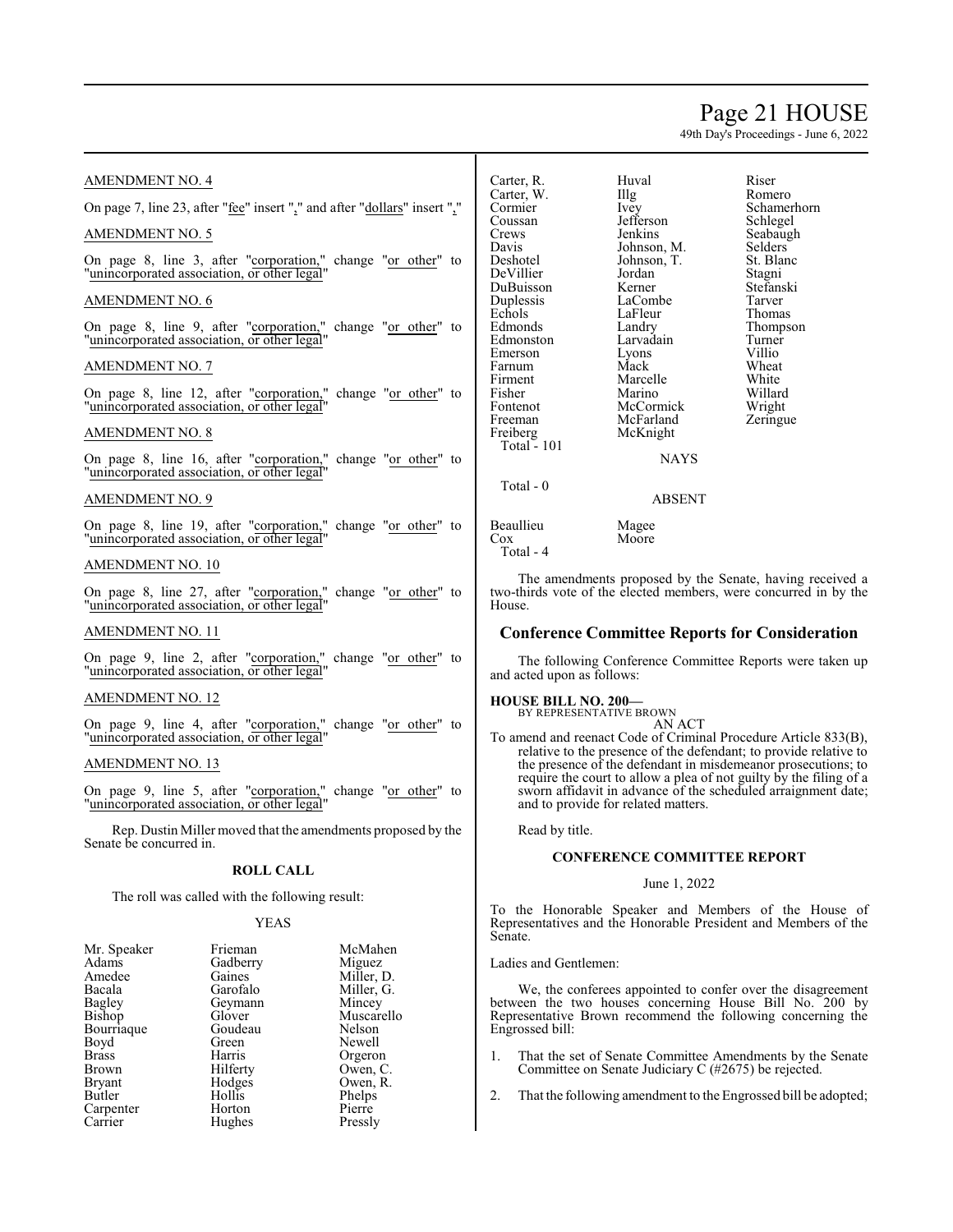# Page 22 HOUSE

49th Day's Proceedings - June 6, 2022

# AMENDMENT NO. 1

On page 1, line 2, change "Article 833(B)," to "Article 833(B) and (C)(introductory paragraph)"

# AMENDMENT NO. 2

On page 1, line 8, change "Article 833(B) is" to "Article 833(B) and (C)(introductory paragraph) are"

### AMENDMENT NO. 3

On page 1, delete lines 12 through 15 in their entirety and insert the following:

"B.(1) A plea of not guilty of a misdemeanor shall may be allowed to be entered through counsel of record.

(2) and in A plea of not guilty of a misdemeanor shall be allowed to be entered through counsel of record in the absence of the defendant by the filing of a sworn affidavit in advance of the scheduled arraignment date.

C. The sworn affidavit referenced in Paragraph B Subparagraph  $(B)(2)$  of this Article shall include the caption of the case and summons number, citation number or docket number as applicable, and state as follows:"

Respectfully submitted,

Representative Chad Brown Representative Joseph A. Marino, III Representative Debbie Villio Senator Franklin J. Foil Senator Gary Carter Jr. Senator Rick Ward III

Rep. Brown moved to adopt the Conference Committee Report.

#### **ROLL CALL**

The roll was called with the following result:

#### YEAS

| Mr. Speaker | Frieman     | McKnight    |
|-------------|-------------|-------------|
| Adams       | Gadberry    | McMahen     |
| Amedee      | Gaines      | Miguez      |
| Bacala      | Garofalo    | Miller, G.  |
| Bagley      | Glover      | Mincey      |
| Bourriaque  | Goudeau     | Muscarello  |
| Boyd        | Harris      | Nelson      |
| Brass       | Hilferty    | Newell      |
| Brown       | Hodges      | Orgeron     |
| Bryant      | Hollis      | Pierre      |
| Butler      | Horton      | Pressly     |
| Carpenter   | Hughes      | Riser       |
| Carrier     | Huval       | Romero      |
| Carter, R.  | Illg        | Schamerhorn |
| Cormier     | Ivey        | Schlegel    |
| Coussan     | Jefferson   | Seabaugh    |
| Crews       | Jenkins     | Selders     |
| Davis       | Johnson, M. | St. Blanc   |
| Deshotel    | Johnson, T. | Stagni      |
| DeVillier   | Jordan      | Stefanski   |
| Duplessis   | Kerner      | Tarver      |
| Echols      | LaCombe     | Thomas      |
| Edmonds     | LaFleur     | Thompson    |
| Edmonston   | Landry      | Turner      |
| Emerson     | Larvadain   | Villio      |
| Farnum      | Lyons       | Wheat       |
| Firment     | Mack        | White       |
|             |             |             |

| Fisher<br>Fontenot<br>Freeman<br>Freiberg<br>Total - $92$              | Magee<br>Marino<br>McCormick<br>McFarland<br><b>NAYS</b> | Willard<br>Wright<br>Zeringue  |
|------------------------------------------------------------------------|----------------------------------------------------------|--------------------------------|
| Total - 0                                                              | <b>ABSENT</b>                                            |                                |
| Beaullieu<br>Bishop<br>Carter, W.<br>$\cos$<br>DuBuisson<br>Total - 13 | Geymann<br>Green<br>Marcelle<br>Miller, D.<br>Moore      | Owen, C.<br>Owen, R.<br>Phelps |

The Conference Committee Report was adopted.

#### **Suspension of the Rules**

On motion of Rep. Dustin Miller, the rules were suspended in order to consider the following conference committee report which contains subject matter not confined to the disagreement between the two houses.

**HOUSE BILL NO. 312—**<br>BY REPRESENTATIVES DUSTIN MILLER, ADAMS, BOYD,<br>CARPENTER, CARRIER, WILFORD CARTER, DUPLESSIS, FISHER,<br>GAINES, GLÓVER, HORTON, ILLG, LANDRY, LARVADAIN, LYONS,<br>MCFARLAND, NEWELL, PIERRE, SCHLEGEL, SELDE

## AN ACT

To amend and reenact the heading of Part XIII of Chapter 11 of Title 40 of the Louisiana Revised Statutes of 1950 and R.S. 40:2199(A)(1) and to enact R.S. 40:2199.11 through 2199.19, relative to licensed healthcare facilities; to establish duties and requirements of licensed healthcare facilities with respect to addressing and preventing workplace violence; to require the posting of certain cautionary signage at licensed healthcare facilities; to require and provide with respect to healthcare workplace violence prevention plans; to require reporting of acts ofworkplace violence occurring at licensed healthcare facilities; to prohibit retaliation by certain employers in connection with reporting of healthcare workplace violence; to require the Louisiana Department of Health to maintain on its website public information regarding healthcare workplace violence; to authorize enforcement actions by the department; to require promulgation of administrative rules; to provide for definitions; to provide for organization and designation of laws by the Louisiana State Law Institute; and to provide for related matters.

Read by title.

#### **CONFERENCE COMMITTEE REPORT**

#### June 1, 2022

To the Honorable Speaker and Members of the House of Representatives and the Honorable President and Members of the Senate.

Ladies and Gentlemen:

We, the conferees appointed to confer over the disagreement between the two houses concerning House Bill No. 312 by Representative Dustin Miller recommend the following concerning the Reengrossed bill:

1. That the set of Senate Committee Amendments (#3068) be adopted.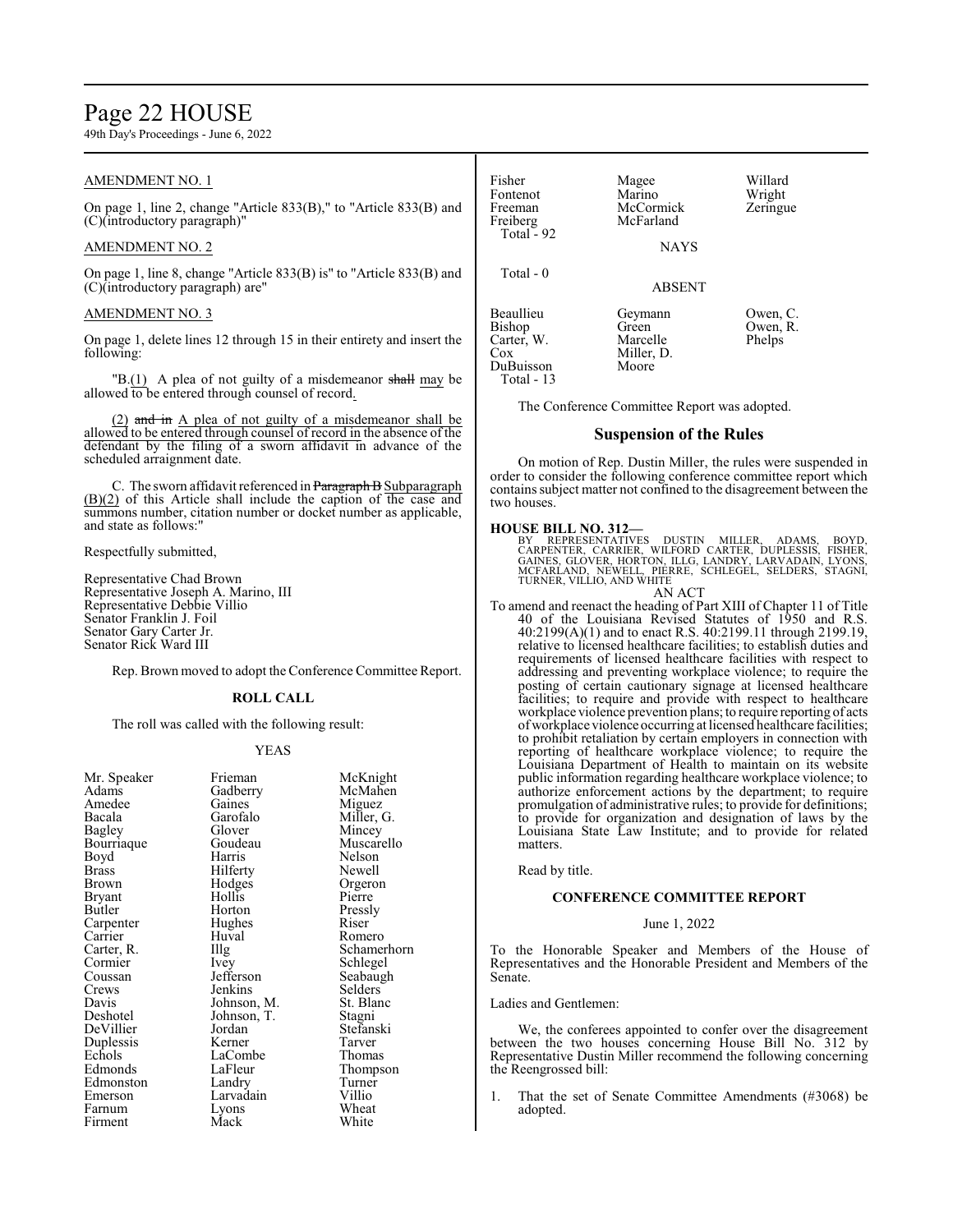# Page 23 HOUSE

49th Day's Proceedings - June 6, 2022

2. That the following amendments to the Reengrossed bill be adopted:

# AMENDMENT NO. 1

On page 3, line 2, after "and any" delete the remainder of the line and insert in lieu thereof the following:

"office of a healthcare provider at which five or more healthcare professionals, as defined in R.S. 14:34.8(B), treat patients and such office"

# AMENDMENT NO. 2

On page 3, at the beginning of line 3, delete "patients are treated that"

### AMENDMENT NO. 3

In Senate Committee Amendment No. 1 by the Senate Committee on Health and Welfare (#3068), on page 1, line 2, after "22" delete the comma "," and delete the remainder of the line and insert in lieu thereof "in their entirety and insert in lieu thereof the following:"

### AMENDMENT NO. 4

In Senate Committee Amendment No. 1 by the Senate Committee on Health and Welfare (#3068), on page 1, delete lines 3 through 7 in their entirety and insert in lieu thereof the following:

#### ""(2) The sign shall"

Respectfully submitted,

Representative Dustin Miller Representative Lawrence A. "Larry" Bagley Representative Vincent J. Pierre Senator Fred H. Mills Jr. Senator Gerald Boudreaux Senator Patrick McMath

Rep. Dustin Miller moved to adopt the Conference Committee Report.

# **ROLL CALL**

The roll was called with the following result:

# YEAS

|             | Miguez                                              |
|-------------|-----------------------------------------------------|
| Gaines      | Miller, D.                                          |
| Garofalo    | Miller, G.                                          |
| Glover      | Mincey                                              |
| Goudeau     | Muscarello                                          |
| Harris      | Nelson                                              |
| Hilferty    | Newell                                              |
|             | Orgeron                                             |
| Horton      | Owen, C.                                            |
|             | Pierre                                              |
| Huval       | Pressly                                             |
|             | Riser                                               |
| Ivey        | Romero                                              |
| Jefferson   | Schamerhorn                                         |
| Johnson, M. | Schlegel                                            |
|             | Seabaugh                                            |
| Jordan      | Selders                                             |
| Kerner      | St. Blanc                                           |
| LaCombe     | Stagni                                              |
| LaFleur     | Stefanski                                           |
| Landry      | Tarver                                              |
| Larvadain   | Thomas                                              |
| Lyons       | Thompson                                            |
|             | Gadberry<br>Hodges<br>Hughes<br>Illg<br>Johnson, T. |

| Firment<br>Fisher<br>Fontenot<br>Freeman<br>Freiberg<br>Frieman<br>Total - 87         | Mack<br>Magee<br>Marino<br>McCormick<br>McKnight<br>McMahen<br><b>NAYS</b> | Turner<br>Villio<br>Wheat<br>White<br>Willard<br>Zeringue      |
|---------------------------------------------------------------------------------------|----------------------------------------------------------------------------|----------------------------------------------------------------|
| Total - 0                                                                             | <b>ABSENT</b>                                                              |                                                                |
| Beaullieu<br>Bishop<br><b>Butler</b><br>Carter, R.<br>Carter, W.<br>Cox<br>Total - 18 | DuBuisson<br>Duplessis<br>Geymann<br>Green<br>Hollis<br>Jenkins            | Marcelle<br>McFarland<br>Moore<br>Owen, R.<br>Phelps<br>Wright |

The Conference Committee Report was adopted.

### **HOUSE BILL NO. 549—**

BY REPRESENTATIVES BOYD, ADAMS, AMEDEE, BACALA, BRASS, BROWN, BRYANT, CARPENTER, CARRIER, ROBBY CARTER,<br>WILFORD CARTER, CORMIER, DAVIS, DUPLESSIS, FISHER,<br>FONTENOT, FREEMAN, GAINES, GAROFALO, GLOVER, GREEN, HARRIS, HILFERTY, HODGES, HORTON, JEFFERSON, JENKINS,<br>TRAVIS JOHNSON, LANDRY, LARVADAIN, LYONS, MARCELLE,<br>MARINO,MCKNIGHT,DUSTIN MILLER,GREGORY MILLER,NELSON,<br>NEWELL, CHARLES OWEN, PHELPS, PIERRE, SCHAMERHORN,<br>SCHEXNAYDER, ZERINGUE

- AN ACT
- To amend and reenact R.S. 9:1141.8 and to enact R.S. 9:1122.103(C), 1131.5(C), and 2734, relative to immovable property; to provide relative to restrictions on immovable property; to prohibit restrictions based on race or religion; to provide relative to condominium associations, timeshare associations, and homeowners associations; to provide relative to community documents; and to provide for related matters.

Read by title.

#### **CONFERENCE COMMITTEE REPORT**

#### June 2, 2022

To the Honorable Speaker and Members of the House of Representatives and the Honorable President and Members of the Senate.

Ladies and Gentlemen:

We, the conferees appointed to confer over the disagreement between the two houses concerning House Bill No. 549 by Representative Boyd recommend the following concerning the Engrossed bill:

- 1. That the set of Senate Committee Amendments by the Senate Committee on Judiciary A (#2958) be rejected.
- 2. That the set of Senate Floor Amendments by the Legislative Bureau (#3110) be rejected.
- 3. That the following amendments to the Engrossed bill be adopted:

AMENDMENT NO. 1

On page 2, between lines 13 and 14 insert the following:

"C. A residential planned community acting through a majority vote of its full board membership, instead of a majority approval of the owners, may amend the community documents for the purpose of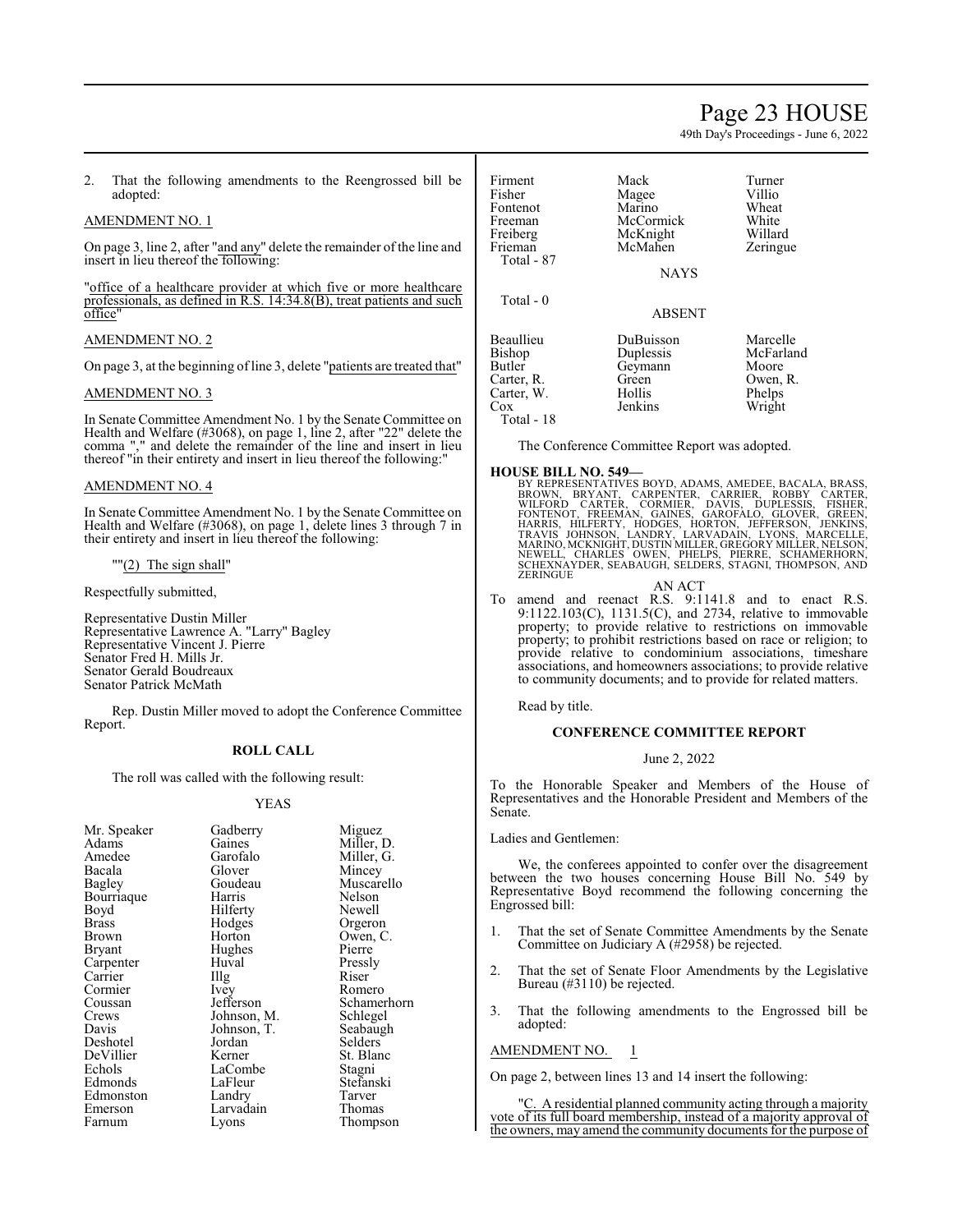# Page 24 HOUSE

49th Day's Proceedings - June 6, 2022

removing any restriction, covenant, or condition that prohibits or limits the conveyance, encumbrance, rental, occupancy, or use of immovable property on the basis of race, color, religion, sex, disability, familial status, or national origin as defined in the Louisiana Equal Housing Opportunity Act."

Respectfully submitted,

Representative Delisha Boyd Representative Gregory A. Miller Representative Michael T. Johnson Senator Barrow Peacock Senator Gary Carter Jr. Senator Robert Mills

Rep. Boyd moved to adopt the Conference Committee Report.

#### **ROLL CALL**

The roll was called with the following result:

#### YEAS

| Total - 0<br><b>ABSENT</b><br>Moore<br>Geymann<br>Green<br>Owen, R.<br>Hollis<br>Phelps<br>Marcelle<br>Miller, D.<br>Zeringue<br>Total - 15 | Mr. Speaker<br>Adams<br>Amedee<br>Bacala<br>Bagley<br>Bourriaque<br>Boyd<br><b>Brass</b><br>Brown<br>Bryant<br>Butler<br>Carpenter<br>Carrier<br>Carter, R.<br>Carter, W.<br>Cormier<br>Coussan<br>Crews<br>Davis<br>Deshotel<br>DeVillier<br>Duplessis<br>Echols<br>Edmonds<br>Edmonston<br>Emerson<br>Firment<br>Fisher<br>Fontenot<br>Freeman<br>Total - 90 | Freiberg<br>Frieman<br>Gadberry<br>Gaines<br>Garofalo<br>Glover<br>Goudeau<br>Harris<br>Hilferty<br>Hodges<br>Horton<br>Hughes<br>Huval<br>Illg<br>Ivey<br>Jefferson<br>Jenkins<br>Johnson, M.<br>Johnson, T.<br>Jordan<br>Kerner<br>LaCombe<br>LaFleur<br>Landry<br>Larvadain<br>Lyons<br>Mack<br>Magee<br>Marino<br>McCormick | McFarland<br>McKnight<br>McMahen<br>Miguez<br>Miller, G.<br>Mincey<br>Muscarello<br>Nelson<br>Newell<br>Orgeron<br>Owen, C.<br>Pierre<br>Pressly<br>Riser<br>Romero<br>Schamerhorn<br>Schlegel<br>Seabaugh<br>Selders<br>St. Blanc<br>Stagni<br>Stefanski<br>Tarver<br>Thomas<br>Turner<br>Villio<br>Wheat<br>White<br>Willard<br>Wright |
|---------------------------------------------------------------------------------------------------------------------------------------------|----------------------------------------------------------------------------------------------------------------------------------------------------------------------------------------------------------------------------------------------------------------------------------------------------------------------------------------------------------------|---------------------------------------------------------------------------------------------------------------------------------------------------------------------------------------------------------------------------------------------------------------------------------------------------------------------------------|------------------------------------------------------------------------------------------------------------------------------------------------------------------------------------------------------------------------------------------------------------------------------------------------------------------------------------------|
| Beaullieu<br>Bishop<br>Cox<br>DuBuisson<br>Farnum                                                                                           |                                                                                                                                                                                                                                                                                                                                                                | NAYS                                                                                                                                                                                                                                                                                                                            |                                                                                                                                                                                                                                                                                                                                          |
|                                                                                                                                             |                                                                                                                                                                                                                                                                                                                                                                |                                                                                                                                                                                                                                                                                                                                 |                                                                                                                                                                                                                                                                                                                                          |
|                                                                                                                                             |                                                                                                                                                                                                                                                                                                                                                                |                                                                                                                                                                                                                                                                                                                                 | Thompson                                                                                                                                                                                                                                                                                                                                 |

The Conference Committee Report was adopted.

#### **HOUSE BILL NO. 153—** BY REPRESENTATIVE FREEMAN

AN ACT

To amend and reenact R.S. 33:9091.9(D)(1), (3)(b), and (4), (E)(4), and (F)(1) and (3)(c), relative to Orleans Parish; to provide relative to the Twinbrook Security District; to provide relative to the district's governing board; to provide relative to board appointments; to provide relative the parcel fee levied within the district; to provide relative to the expiration of the fee; and to provide for related matters.

Read by title.

### **CONFERENCE COMMITTEE REPORT**

#### June 2, 2022

To the Honorable Speaker and Members of the House of Representatives and the Honorable President and Members of the Senate.

Ladies and Gentlemen:

We, the conferees appointed to confer over the disagreement between the two houses concerning House Bill No. 153 by Representative Freeman recommend the following concerning the Engrossed bill:

- 1. That the set of Senate Floor Amendments by Senator Bouie (#3361) be adopted.
- 2. That the set of Senate Floor Amendments by Senator Henry (#4199) be rejected.

Respectfully submitted,

Representative Rick Edmonds Representative Aimee Adatto Freeman Representative Barbara Reich Freiberg Senator Joseph Bouie Jr. Senator J. Cameron Henry Jr. Senator Gary M. Carter Jr.

Rep. Freeman moved to adopt the Conference Committee Report.

#### **ROLL CALL**

The roll was called with the following result:

#### YEAS

| Mr. Speaker   | Frieman     | McMahen     |
|---------------|-------------|-------------|
| Adams         | Gadberry    | Miguez      |
| Amedee        | Gaines      | Miller, D.  |
| Bacala        | Garofalo    | Miller, G.  |
| Bagley        | Glover      | Mincey      |
| Bourriaque    | Goudeau     | Muscarello  |
| Boyd          | Harris      | Nelson      |
| Brass         | Hodges      | Orgeron     |
| Brown         | Hollis      | Owen, C.    |
| <b>Bryant</b> | Horton      | Owen, R.    |
| Carpenter     | Hughes      | Phelps      |
| Carrier       | Huval       | Pierre      |
| Carter, R.    | Illg        | Pressly     |
| Carter, W.    | Ivey        | Riser       |
| Cormier       | Jefferson   | Romero      |
| Coussan       | Jenkins     | Schamerhorn |
| Crews         | Johnson, M. | Schlegel    |
| Davis         | Johnson, T. | Seabaugh    |
| Deshotel      | Jordan      | Selders     |
| DeVillier     | Kerner      | St. Blanc   |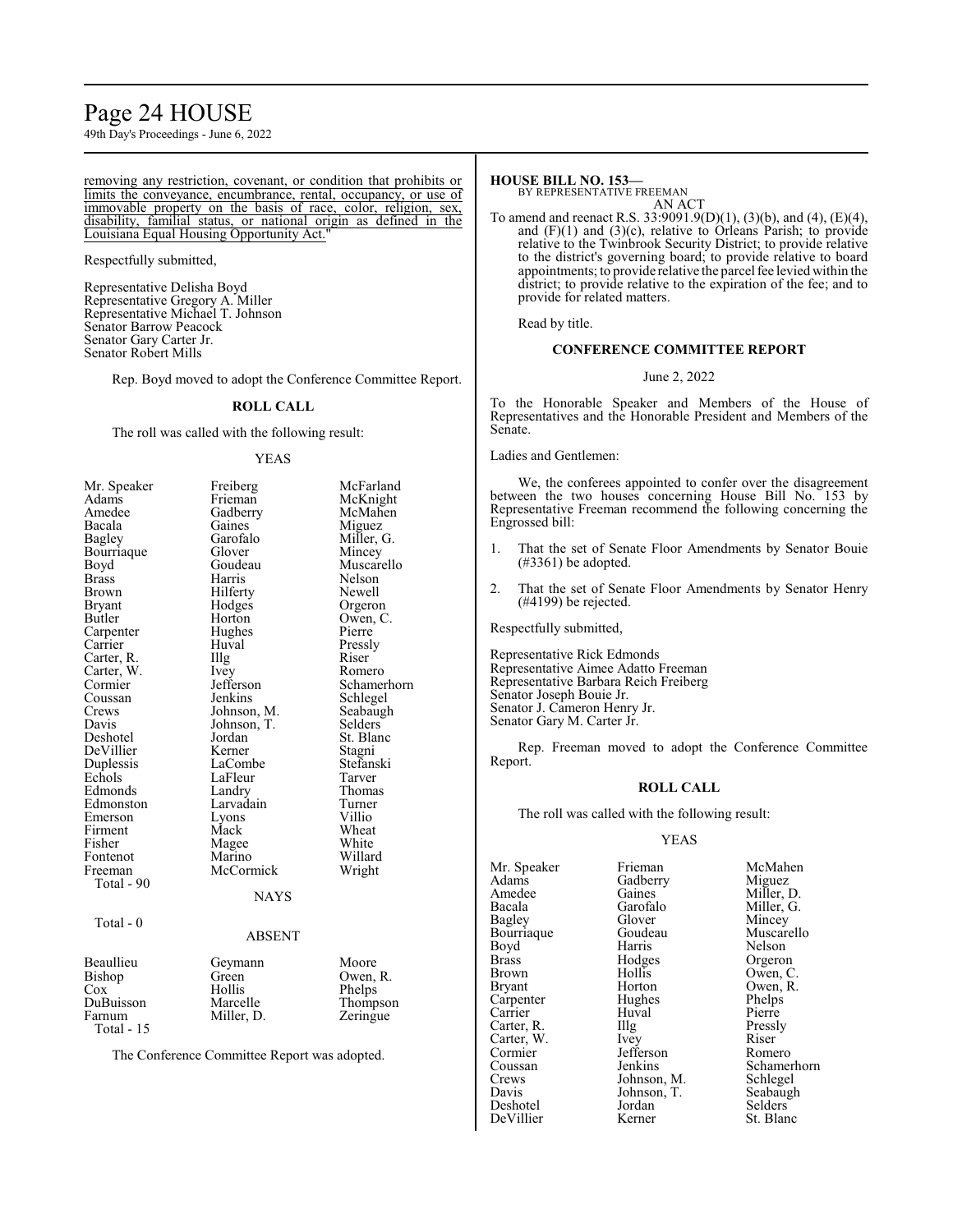# Page 25 HOUSE

49th Day's Proceedings - June 6, 2022

| DuBuisson  | LaCombe     | Stagni    |
|------------|-------------|-----------|
| Duplessis  | LaFleur     | Stefanski |
| Echols     | Landry      | Tarver    |
| Edmonds    | Larvadain   | Thomas    |
| Edmonston  | Lyons       | Thompson  |
| Emerson    | Mack        | Turner    |
| Farnum     | Magee       | Villio    |
| Firment    | Marcelle    | Wheat     |
| Fisher     | Marino      | White     |
| Fontenot   | McCormick   | Willard   |
| Freeman    | McKnight    | Wright    |
| Total - 93 | <b>NAYS</b> |           |

Total - 0

| Beaullieu         | Freiberg | McFarland |
|-------------------|----------|-----------|
| Bishop            | Geymann  | Moore     |
| Butler            | Green    | Newell    |
| Cox<br>Total - 12 | Hilferty | Zeringue  |

The Conference Committee Report was adopted.

# **Suspension of the Rules**

ABSENT

On motion of Rep. Magee, the rules were suspended in order to consider the following conference committee report which contains subject matter not confined to the disagreement between the two houses.

#### **HOUSE BILL NO. 261—**

BY REPRESENTATIVES MAGEE, AMEDEE, BROWN, BRYANT,<br>EDMONSTON, EMERSON, FISHER, GREEN, HARRIS, LARVADAIN,<br>MARINO, NELSON, ORGERON, PIERRE, STEFANSKI, THOMAS,<br>THOMPSON,AND ZERINGUE

#### AN ACT

To enact Part II-E of Chapter 8 of Title 17 of the Louisiana Revised Statutes of 1950, to be comprised of R.S. 17:1977.1 through 1977.3, and R.S.  $36:651(C)(13)$ , relative to education; to create an independent public French immersion school; to provide for the location of the school and the grade levels to be served; to provide for a board of directors and a school director and the powers, duties, and responsibilities of each; to provide for board membership, terms, and compensation; to provide for an effective date; to provide for funding; and to provide for related matters.

Read by title.

# **CONFERENCE COMMITTEE REPORT**

#### June 2, 2022

To the Honorable Speaker and Members of the House of Representatives and the Honorable President and Members of the Senate.

Ladies and Gentlemen:

We, the conferees appointed to confer over the disagreement between the two houses concerning House Bill No. 261 by Representative Magee recommend the following concerning the Reengrossed bill:

- That the set of Senate Committee Amendments by the Senate Committee on Education (#3558) be rejected.
- 2. That Senate Floor Amendment Nos. 1, 4, 6, and 7 by Senator Fesi (#4229) be adopted.
- 3. That Senate Floor Amendment Nos. 2, 3, and 5 by Senator Fesi (#4229) be rejected.
- 4. That the following amendments to the Reengrossed bill be adopted:

#### AMENDMENT NO. 1

On page 2, at the end of line 11, delete the period "." and insert "who is an employee of the council.

# AMENDMENT NO. 2

On page 5, delete lines 17 through 21 and insert the following:

"Section 3.(A) This Act shall become effective July 1, 2023, except as provided in Subsection B of this Section.

(B) The provisions of R.S. 17:1977.2 and R.S. 36:651(C)(13) as provided in this Act, relative to the creation of the board of directors, shall become effective upon signature of this Act by the governor or, if not signed by the governor, upon expiration of the time for bills to become law without signature by the governor, as provided by Article III, Section 18 of the Constitution of Louisiana. If this Act is vetoed by the governor and subsequently approved by the legislature, the provisions of R.S.  $17:1977.2$  and R.S.  $36:651\text{C}(13)$  as provided in this Act, relative to the creation of the board of directors, shall become effective on the day following such approval."

Respectfully submitted,

Representative Tanner D. Magee Representative Lance Harris Representative Joseph Orgeron Senator Katrina R. Jackson Senator Michael "Big Mike" Fesi Senator Jeremy Stine

Rep. Magee moved to adopt the Conference Committee Report.

## **ROLL CALL**

The roll was called with the following result:

#### YEAS

| Mr. Speaker   | Garofalo    | Miller, D.  |
|---------------|-------------|-------------|
| Adams         | Glover      | Miller, G.  |
| Amedee        | Goudeau     | Mincey      |
| Bacala        | Harris      | Nelson      |
| <b>Bagley</b> | Hodges      | Newell      |
| Bourriaque    | Hollis      | Orgeron     |
| Boyd          | Horton      | Owen, C.    |
| Brass         | Hughes      | Owen, R.    |
| Brown         | Huval       | Phelps      |
| Bryant        | Illg        | Pierre      |
| Butler        | Ivey        | Pressly     |
| Carpenter     | Jefferson   | Riser       |
| Carrier       | Jenkins     | Romero      |
| Carter, R.    | Johnson, M. | Schamerhorn |
| Carter, W.    | Johnson, T. | Schlegel    |
| Cormier       | Jordan      | Seabaugh    |
| Coussan       | Kerner      | Selders     |
| Crews         | LaCombe     | St. Blanc   |
| Deshotel      | LaFleur     | Stagni      |
| DeVillier     | Landry      | Stefanski   |
| DuBuisson     | Larvadain   | Tarver      |
| Duplessis     | Lyons       | Thomas      |
| Echols        | Mack        | Thompson    |
| Edmonds       | Magee       | Turner      |
| Edmonston     | Marcelle    | Villio      |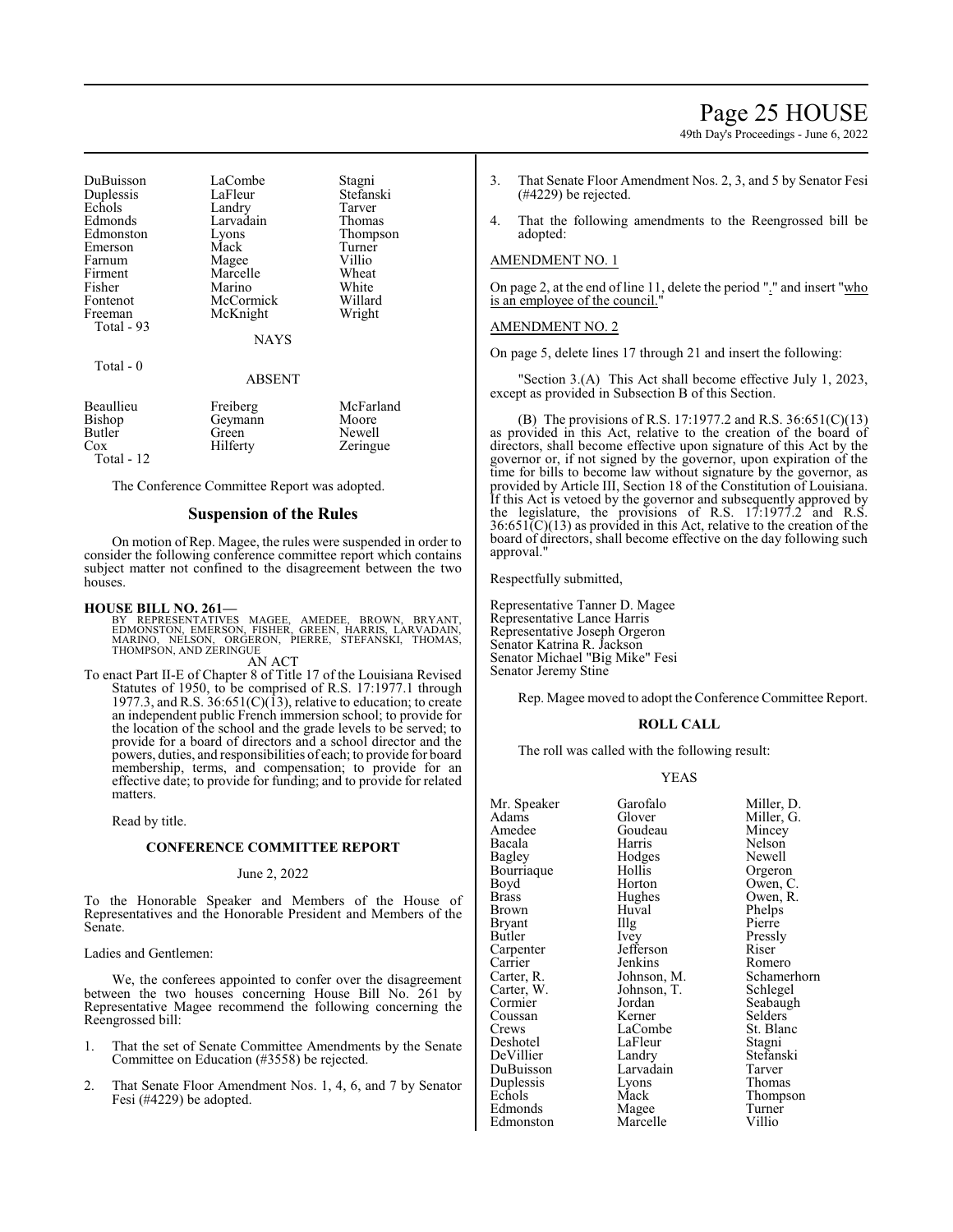# Page 26 HOUSE

49th Day's Proceedings - June 6, 2022

| Farnum           | Marino        | Wheat      |
|------------------|---------------|------------|
| Fisher           | McCormick     | White      |
| Fontenot         | McFarland     | Willard    |
| Freeman          | McKnight      | Wright     |
| Freiberg         | McMahen       | Zeringue   |
| Gaines           | Miguez        |            |
| Total - 92       |               |            |
|                  | <b>NAYS</b>   |            |
| Total - 0        |               |            |
|                  | <b>ABSENT</b> |            |
| <b>Beaullieu</b> | Firment       | Hilferty   |
| Bishop           | Frieman       | Moore      |
| $\cos$           | Gadberry      | Muscarello |
| Davis            | Geymann       |            |
| Emerson          | Green         |            |
| Total - 13       |               |            |

The Conference Committee Report was adopted.

**HOUSE BILL NO. 294—** BY REPRESENTATIVE NELSON

AN ACT To enact R.S. 22:1112, relative to the guaranteed issue of Medicare supplement policies; to provide for open enrollment; to require notice to policyholders of open enrollment periods; to prohibit denial or conditioning of coverage under certain circumstances; and to provide for related matters.

Read by title.

#### **CONFERENCE COMMITTEE REPORT**

#### June 2, 2022

To the Honorable Speaker and Members of the House of Representatives and the Honorable President and Members of the Senate.

#### Ladies and Gentlemen:

We, the conferees appointed to confer over the disagreement between the two houses concerning House Bill No. 294 by Representative Nelson recommend the following concerning the Engrossed bill:

- 1. That Senate Committee Amendment No. 1 by the Senate Committee on Insurance (#1848) be adopted.
- 2. That Senate Committee Amendments Nos. 2 and 3 by the Senate Committee on Insurance (#1848) be rejected.
- 3. That the set of Senate Floor Amendments by Senator McMath (#2020) be rejected.
- 4. That the following amendments to the Engrossed bill be adopted:

# AMENDMENT NO. 1

On page 2, at the beginning of line 3, change "B. $(1)$ " to "B. $(1)(a)$ "

#### AMENDMENT NO. 2

On page 2, delete lines 7 and 8 in their entirety and insert the following:

# "on any of the following:

(i) The termination date of the individual's employer-based plan.

(ii) The date the employer-based plan ceases to provide some or all health benefits to the individual.

(iii) The date the individual leaves the employer-based plan.

(b) An open enrollment period prescribed in this Subsection shall last for a period of sixty-three calendar days, during which the

Respectfully submitted,

Representative Richard James Nelson Representative Mike Huval Representative Michael Charles Echols Senator Kirk Talbot Senator Louie Bernard Senator Jeremy Stine

Rep. Nelson moved to adopt the Conference Committee Report.

### **ROLL CALL**

The roll was called with the following result:

#### YEAS

Mr. Speaker Gadberry Miguez<br>
Adams Gaines Miller I Adams Gaines Miller, D.<br>Amedee Garofalo Miller, G. Amedee Garofalo Miller, G.<br>Bacala Glover Mincey Bacala Glover Mincey Bourriaque Harris Nelson<br>Boyd Hodges Newell Boyd Hodges<br>Brass Hollis Brass Hollis Orgeron Brown Horton Owen, C<br>Bryant Hughes Owen, R Bryant Hughes Owen, R.<br>Butler Huval Phelps Carpenter Carrier Ivey Pressly Carter, R. Jefferson Riser Carter, W. Jenkins<br>Cormier Johnson, M. Cormier Johnson, M. Schamerhorn Coussan Johnson, T.<br>Crews Jordan Deshotel Kerner Selders<br>DeVillier LaCombe St. Blanc DuBuisson LaFleur Stagni<br>
Duplessis Landry Stefanski Duplessis Landry Stefans<br>Echols Larvadain Tarver Edmonds Lyons<br>Edmonston Mack Edmonston Mack Thompson<br>
Emerson Magee Turner Emerson Magee Turner<br>Farnum Marcelle Villio Farnum Marcelle Villio<br>Firment Marino Wheat Firment Marino Wheat<br>Fisher McCormick White Fisher McCormick White<br>Freeman McFarland Willard Freeman McFarland Willard<br>Freiberg McKnight Wright Freiberg McKnight Wright<br>
Frieman McMahen Zeringue McMahen Total - 96 Total - 0

Goudeau Muscarello<br>Harris Nelson Huval Phelps<br>Illg Pierre Jordan Seabaugh<br>Kerner Selders LaCombe<br>
LaFleur Stagni Larvadain Tarver<br>Lyons Thomas

# **NAYS**

# ABSENT

# Beaullieu Davis Green<br>Bishop Fontenot Hilferty Bishop Fontenot Hilfert<br>Cox Geymann Moore Geymann Total - 9

The Conference Committee Report was adopted.

# **Speaker Pro Tempore Magee in the Chair**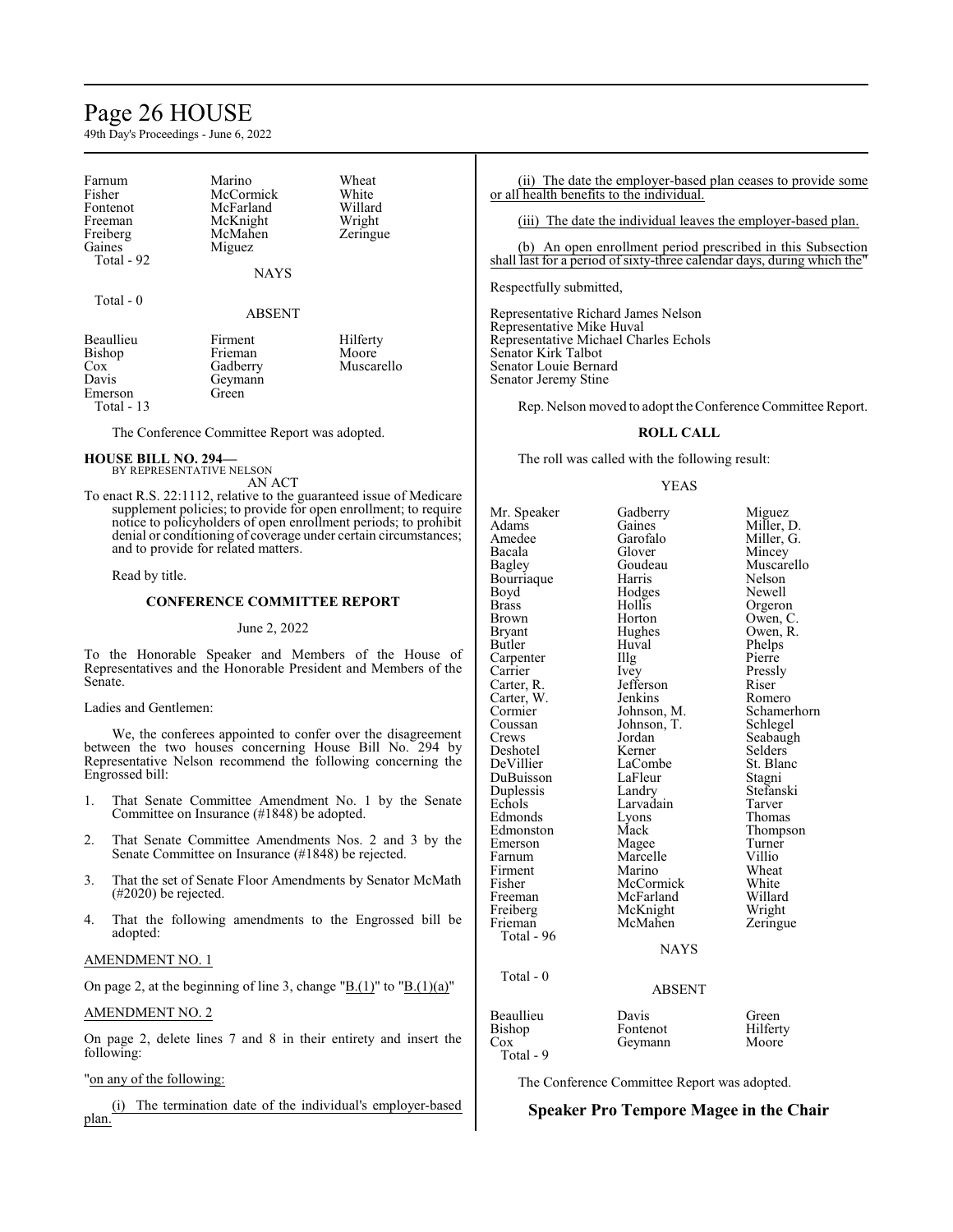# Page 27 HOUSE

49th Day's Proceedings - June 6, 2022

# **Suspension of the Rules**

On motion of Rep. Carpenter, the rules were suspended in order to consider the following conference committee report which containssubject matter not confined to the disagreement between the two houses.

#### **SENATE BILL NO. 107—** BY SENATOR LUNEAU

AN ACT

To amend and reenact R.S. 23:1553(G), to enact R.S. 49:191(13), and to repeal R.S. 49:191(10)(l), relative to the Louisiana Workforce Commission; to provide for the re-creation of the Louisiana Workforce Commission and all statutory entities made a part of the department by law; to provide for the effective termination date for all statutory authority for the existence of such statutory entities; to provide for the reauthorization ofthe Incumbent Worker Training Programwithin the Louisiana Workforce Commission; and to provide for related matters.

Read by title.

### **CONFERENCE COMMITTEE REPORT**

#### June 2, 2022

To the Honorable President and Members of the Senate and to the Honorable Speaker and Members of the House of Representatives.

#### Ladies and Gentlemen:

We, the conferees appointed to confer over the disagreement between the two houses concerning Senate Bill No. 107 by Senator Luneau recommend the following concerning the Engrossed bill:

- 1. That House Committee Amendment Nos. 1 through 4, designated HCASB107 4145 4333, proposed by the House Committee on Labor and adopted by the House of Representatives on May 17, 2022, be adopted.
- 2. That the following amendments to the Engrossed bill be adopted:

### AMENDMENT NO. 1

On page 1, line 2, after " $(G)$ " delete "," and insert "and  $36:304(B)(1)(a)(i)$ ,

### AMENDMENT NO. 2

On page 1, line 8, after "Commission;" insert "to provide for the powers and duties of the secretary;"

#### AMENDMENT NO. 3

On page 2, between lines 12 and 13 insert the following:

'Section 5. R.S.  $36:304(B)(1)(a)(i)$  is hereby amended and reenacted to read as follows:

#### §304. Powers and duties of secretary

\* \* \*

B. The secretary shall have authority to:

(1)(a) Except as otherwise specifically provided in R.S. 36:801 and 803:

(i) Employ, appoint, remove, assign, and promote such personnel as is necessary for the efficient administration of the executive office of the secretary and of each other office of the department and for the performance of their respective the performance of its powers, duties, functions, and responsibilities and such other personnel, who are not assigned to an office, as may be necessary for the efficient administration of the commission and for the performance of the responsibilities, powers, duties, and functions of agencies transferred to it.

 $*$  \*  $*$  \*

### AMENDMENT NO. 4

On page 2, line 13, change "Section 5." to "Section 6."

Respectfully submitted,

Senator W. Jay Luneau Senator Rick Ward III Representative Barbara W. Carpenter Representative Vanessa Caston LaFleur

Rep. Carpenter moved to adopt the Conference Committee Report.

#### **ROLL CALL**

The roll was called with the following result:

#### YEAS

| Mr. Speaker<br>Adams<br>Bacala<br>Bagley<br>Bishop<br>Bourriaque<br>Boyd<br>Brass<br>Brown<br>Bryant<br>Butler<br>Carpenter<br>Carrier<br>Carter, R.<br>Carter, W.<br>Cormier<br>Coussan<br>Davis<br>Deshotel<br>DeVillier<br>DuBuisson<br>Duplessis<br>Echols<br>Emerson<br>Fisher<br>Fontenot<br>Freeman<br>Total - 80 | Freiberg<br>Frieman<br>Gaines<br>Glover<br>Goudeau<br>Harris<br>Hilferty<br>Hollis<br>Hughes<br>Huval<br>Illg<br><i>lvey</i><br>Jefferson<br>Jenkins<br>Johnson, M.<br>Johnson, T.<br>Jordan<br>Kerner<br>LaCombe<br>LaFleur<br>Landry<br>Larvadain<br>Lyons<br>Magee<br>Marcelle<br>Marino<br>McFarland<br><b>NAYS</b> | McKnight<br>McMahen<br>Miller, D.<br>Miller, G.<br>Mincey<br>Nelson<br>Newell<br>Owen, C.<br>Owen, R.<br>Phelps<br>Pierre<br>Riser<br>Romero<br>Schlegel<br>Selders<br>St. Blanc<br>Stagni<br>Stefanski<br>Thompson<br>Turner<br>Villio<br>Wheat<br>White<br>Willard<br>Wright<br>Zeringue |
|--------------------------------------------------------------------------------------------------------------------------------------------------------------------------------------------------------------------------------------------------------------------------------------------------------------------------|-------------------------------------------------------------------------------------------------------------------------------------------------------------------------------------------------------------------------------------------------------------------------------------------------------------------------|--------------------------------------------------------------------------------------------------------------------------------------------------------------------------------------------------------------------------------------------------------------------------------------------|
| Amedee<br>Crews<br>Edmonston<br>Farnum<br>Firment<br>Gadberry<br>Total - 16                                                                                                                                                                                                                                              | Garofalo<br>Hodges<br>Horton<br>Mack<br>McCormick<br>Pressly<br><b>ABSENT</b>                                                                                                                                                                                                                                           | Schamerhorn<br>Seabaugh<br>Tarver<br>Thomas                                                                                                                                                                                                                                                |
| Beaullieu<br>Cox                                                                                                                                                                                                                                                                                                         | Geymann<br>Green                                                                                                                                                                                                                                                                                                        | Moore<br>Muscarello                                                                                                                                                                                                                                                                        |

Edmonds Miguez Orgeron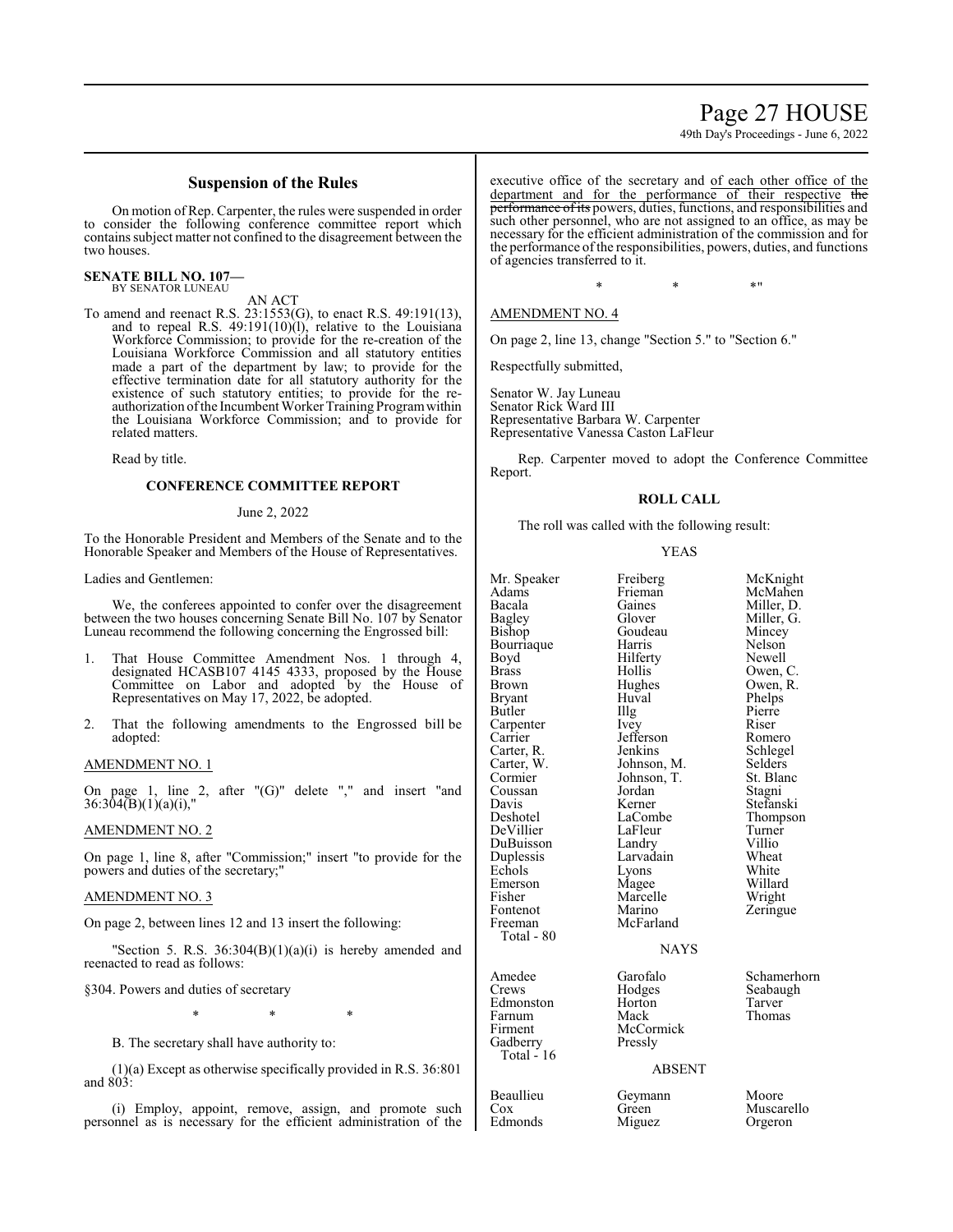# Page 28 HOUSE

49th Day's Proceedings - June 6, 2022

Total - 9

The Conference Committee Report was adopted.

#### **SENATE BILL NO. 282—** BY SENATOR JACKSON

AN ACT

To amend and reenact Part III of Chapter 3 of Title 46 of the Louisiana Revised Statutes of 1950, comprised of R.S. 46:351 through 356, relative to public assistance programs; to establish a workforce training initiative to serve public assistance recipients; to provide for interagency collaboration in administering the program; to provide for an advisory board; to provide for an initial service area followed by a statewide extension of the program; to provide for duties of the executive director of the Louisiana Workforce Commission, the secretary of the Department of Children and Family Services, the secretary of the Louisiana Department of Health, the state superintendent of education, and the president of the Louisiana Community and Technical College System with respect to the program; to provide for administrative rulemaking; to provide for an effective date; and to provide for related matters.

#### Read by title.

#### **CONFERENCE COMMITTEE REPORT**

#### June 2, 2022

To the Honorable President and Members of the Senate and to the Honorable Speaker and Members of the House of Representatives.

Ladies and Gentlemen:

We, the conferees appointed to confer over the disagreement between the two houses concerning Senate Bill No. 282 by Senator Jackson recommend the following concerning the Engrossed bill:

- 1. That House Floor Amendment Nos. 1 through 8, designated HFASB282 4145 4103, proposed by Representative Johnson and adopted by the House of Representatives on May 11, 2022, be adopted.
- 2. That House Floor Amendment No. 1, designated HFASB282 4145 4177, proposed byRepresentative Johnson and adopted by the House of Representatives on May 11, 2022, be adopted.
- 3. That the following amendment to the Engrossed bill be adopted:

#### AMENDMENT NO. 1

On page 4, between lines 9 and 10, insert the following:

"(m) The state network director for Unite Louisiana or his designee.

### (n)The executive director of 232-Help/Louisiana 211 or his designee.

Respectfully submitted,

Senator Katrina R. Jackson Senator Jay Luneau Senator John C. "Jay" Morris Representative Travis Johnson Representative Barbara W. Carpenter

Rep. C. Travis Johnson moved to adopt the Conference Committee Report.

**ROLL CALL**

The roll was called with the following result:

YEAS

Adams Frieman McKnight<br>
Amedee Gadberry McMahen Gadberry Bacala Gaines Miguez Bagley Garofalo Miller, D.<br>Bishop Geymann Miller, G. Geymann Miller,<br>Glover Mincey Bourriaque Glover<br>Boyd Goudeau Boyd Goudeau Muscarello<br>Brass Harris Nelson Brass Harris Nelson Brown Hilferty<br>Bryant Hodges Bryant Hodges Orgeron<br>Butler Hollis Owen Hollis Owen, C.<br>Horton Owen, R. Carpenter Horton Owen, R.<br>
Carrier Hughes Phelps Hughes Phelps<br>Huval Pressly Carter, R. Huval Pressly Cormier Illg Riser<br>Coussan Ivev Romero Coussan Ivey<br>Crews Jefferson Crews Jefferson Schamerhorn<br>
Davis Jenkins Schlegel Davis Jenkins Schlegel<br>Deshotel Johnson, M. Seabaugh Deshotel Johnson, M. Seabaugh<br>DeVillier Johnson, T. St. Blanc Johnson, T. St. Blanch<br>Jordan Stagni DuBuisson Jordan Stagni<br>
Duplessis Kerner Stefanski Duplessis Kerner Stefans<br>Echols LaCombe Tarver LaCombe Tarver<br>LaFleur Thomas Edmonds LaFleu<br>
Edmonston Landry Edmonston Landry Thompson<br>
Emerson Larvadain Turner Larvadain Turner<br>Lyons Villio Farnum Lyons Villio Firment Mack Wheat<br>
Fisher Marcelle White Fisher Marcelle White<br>Fontenot Marino Willard Fontenot Marino Willard<br>Freeman McCormick Wright McCormick Wright<br>
McFarland Zeringue Freiberg McFarland Zeringue Total - 96 NAYS Total - 0

#### ABSENT

| Mr. Speaker | Cox   | Moore   |
|-------------|-------|---------|
| Beaullieu   | Green | Pierre  |
| Carter, W.  | Magee | Selders |
| Total - 9   |       |         |

The Conference Committee Report was adopted.

# **HOUSE CONCURRENT RESOLUTION NO. 88—** BY REPRESENTATIVE ECHOLS A CONCURRENT RESOLUTION

To request the Louisiana Department of Health to utilize increased collections from pharmacy rebates to reimburse pharmacists to acquire prescription drugs and then to increase rates for primary care providers in the Medicaid program.

Read by title.

# **CONFERENCE COMMITTEE REPORT**

June 3, 2022

To the Honorable Speaker and Members of the House of Representatives and the Honorable President and Members of the Senate.

Ladies and Gentlemen:

We, the conferees appointed to confer over the disagreement between the two houses concerning House Concurrent Resolution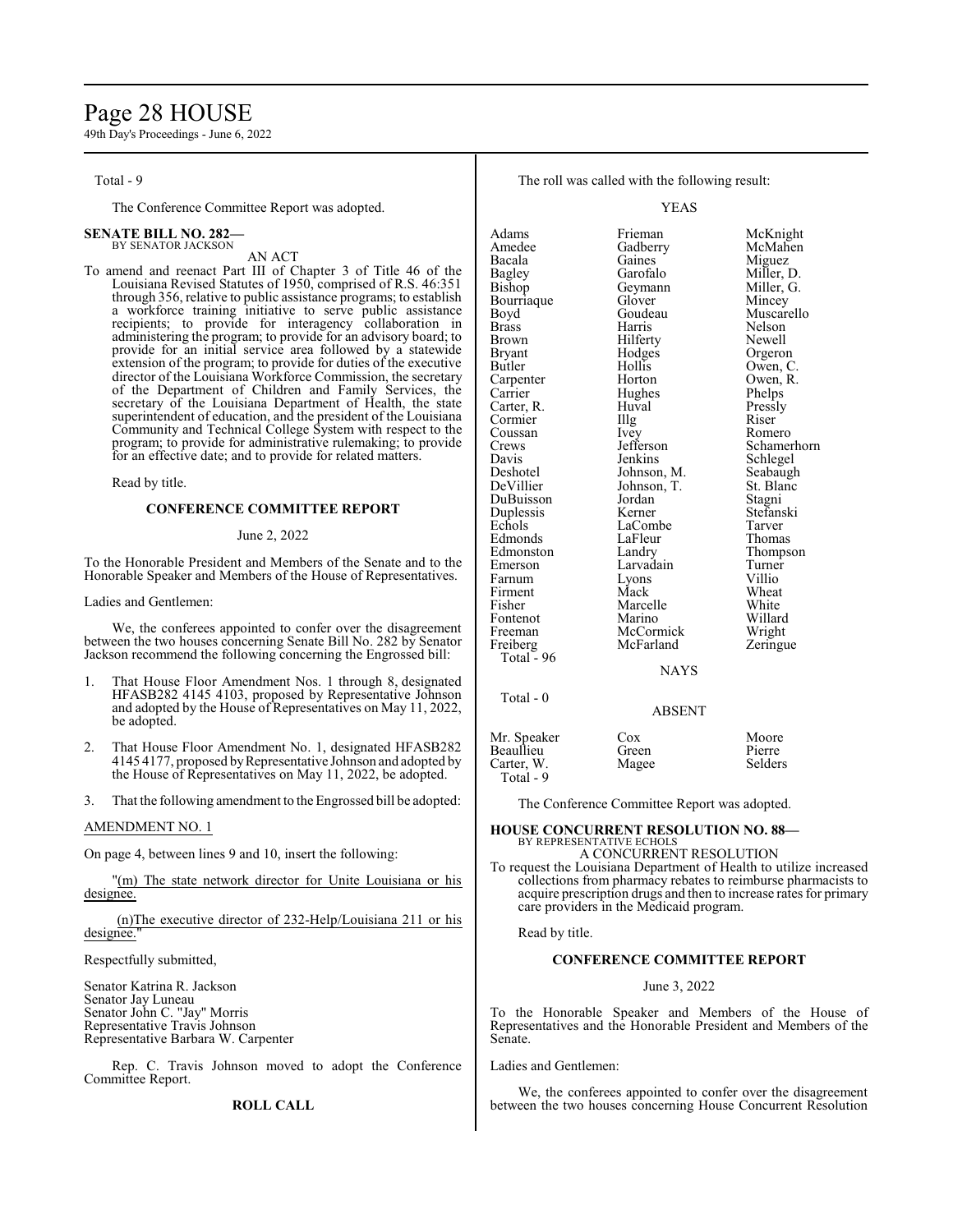# Page 29 HOUSE

49th Day's Proceedings - June 6, 2022

No. 88 by Representative Echols recommend the following concerning the Engrossed bill:

- 1. That Senate Committee Amendments Nos. 1 through 4 by the Senate Committee on Health and Welfare (#3916) be adopted.
- 2. That Senate Committee Amendment No. 5 by the Senate Committee on Health and Welfare (#3916) be rejected.

Respectfully submitted,

Representative Michael Charles Echols Representative Rhonda Gaye Butler Representative Lawrence A. "Larry" Bagley Senator Fred H. Mills Jr. Senator Stewart Cathey Jr. Senator Bob Hensgens

Rep. Echols moved to adopt theConference Committee Report.

# **ROLL CALL**

The roll was called with the following result:

#### YEAS

| Adams       | Gadberry    | Miguez      |
|-------------|-------------|-------------|
| Amedee      | Gaines      | Miller, D.  |
| Bacala      | Garofalo    | Miller, G.  |
| Bagley      | Glover      | Mincey      |
| Bishop      | Goudeau     | Muscarello  |
| Bourriaque  | Harris      | Nelson      |
| Boyd        | Hilferty    | Newell      |
| Brass       | Hodges      | Orgeron     |
| Brown       | Hollis      | Owen, C.    |
| Bryant      | Horton      | Owen, R.    |
| Butler      | Hughes      | Phelps      |
| Carrier     | Huval       | Pressly     |
| Carter, R.  | Illg        | Riser       |
| Cormier     | Ivey        | Romero      |
| Coussan     | Jefferson   | Schamerhorn |
| Crews       | Jenkins     | Schlegel    |
| Davis       | Johnson, M. | Seabaugh    |
| Deshotel    | Johnson, T. | Selders     |
| DeVillier   | Jordan      | St. Blanc   |
| DuBuisson   | Kerner      | Stagni      |
| Duplessis   | LaCombe     | Stefanski   |
| Echols      | LaFleur     | Tarver      |
| Edmonds     | Landry      | Thomas      |
| Edmonston   | Larvadain   | Thompson    |
| Emerson     | Lyons       | Turner      |
| Farnum      | Mack        | Villio      |
| Firment     | Marcelle    | Wheat       |
| Fisher      | Marino      | White       |
| Fontenot    | McCormick   | Willard     |
| Freeman     | McFarland   | Wright      |
| Freiberg    | McKnight    | Zeringue    |
| Frieman     | McMahen     |             |
| Total - 95  |             |             |
|             | <b>NAYS</b> |             |
| Total - 0   |             |             |
|             | ABSENT      |             |
|             |             |             |
| Mr. Speaker | Cox         | Moore       |
| Beaullieu   | Geymann     | Pierre      |
| Carpenter   | Green       |             |
| Carter, W.  | Magee       |             |
| Total - 10  |             |             |

The Conference Committee Report was adopted.

# **HOUSE BILL NO. 129—**

BY REPRESENTATIVES NELSON AND HUGHES AN ACT

To amend and reenact R.S. 32:57.1(A) and (B) and to enact R.S. 32:57.1(D), relative to failure to honor a written promise to appear; to provide relative to notification to the arrested person by the Department of Public Safety and Corrections; to provide relative to the suspension of an operator's license of an arrested person; to provide relative to the payment of fines; to provide relative to payment for suspension when incarcerated; and to provide for related matters.

Read by title.

### **CONFERENCE COMMITTEE REPORT**

#### June 3, 2022

To the Honorable Speaker and Members of the House of Representatives and the Honorable President and Members of the Senate.

Ladies and Gentlemen:

We, the conferees appointed to confer over the disagreement between the two houses concerning House Bill No. 129 by Representative Nelson recommend the following concerning the Reengrossed bill:

- 1. That Senate Committee Amendments Nos. 1 and 2 proposed by the Committee on Transportation, Highways and Public Works (#3534) be adopted.
- 2. That Senate Committee Amendment Nos. 3 and 4 proposed by the Committee on Transportation, Highways and Public Works (#3534) be rejected.
- 3. That the set of Legislative Bureau Amendments (#3698) be rejected.
- 4. That the following amendments to the Reengrossed bill be adopted:

### AMENDMENT NO. 1

On page 2, line 22, after "Section." and before "Twelve" insert the following:

"This fee may only be assessed once per summons as described in Subsection A of this Section."

#### AMENDMENT NO. 2

On page 2, delete lines 27 through 29 and insert the following:

"D. The failure to appear due to incarceration shall be a valid defense for any violation of this Section, if the arrested person provides evidence of incarceration to the court pursuant to R.S. 15:714. The license shall be renewed and reissued without payment, all failure to appear payments waived, and any other flags reported to the Department of Public Safety and Corrections shall be resolved pursuant to statute.

E. All notices from the Department of Public Safety and Corrections described in Subsections A and B of this Section shall include the following information: the summons information that the person failed to appear on; the date of the failure to appear; and the contact information and name of the court where the person needs to appear."

Respectfully submitted,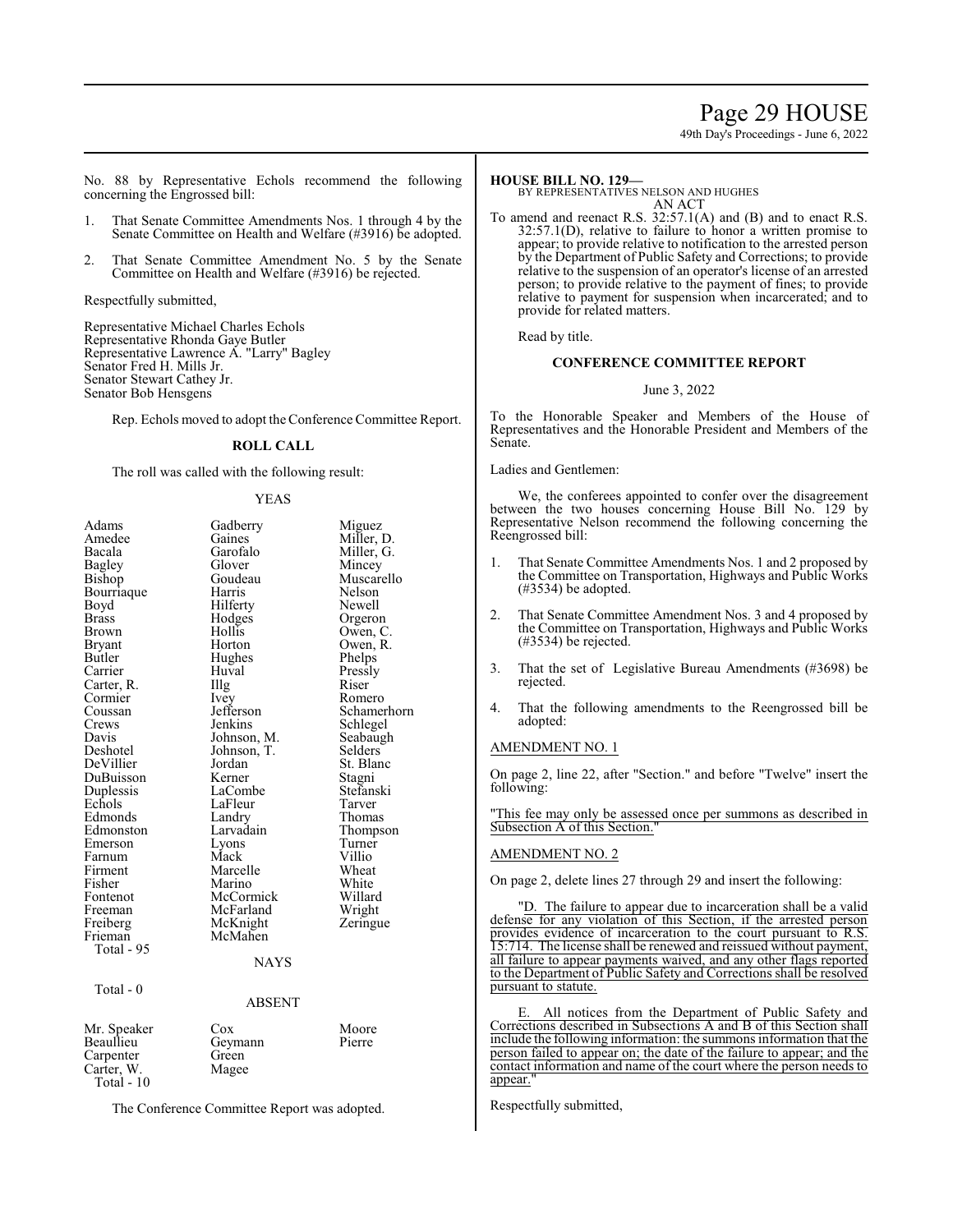# Page 30 HOUSE

49th Day's Proceedings - June 6, 2022

Representative Richard James Nelson Representative Jason Hughes Representative Joseph A. Marino, III Senator Patrick McMath Senator J. Rogers Pope Senator Mike Reese

Rep. Nelson moved to adopt the Conference Committee Report.

#### **ROLL CALL**

The roll was called with the following result:

#### YEAS

| Mr. Speaker         | Freiberg    | McCormick  |
|---------------------|-------------|------------|
| Adams               | Frieman     | McFarland  |
| Amedee              | Gadberry    | McKnight   |
| Bacala              | Gaines      | McMahen    |
| <b>Bagley</b>       | Garofalo    | Miguez     |
| Bishop              | Glover      | Miller, D. |
| Bourriaque          | Goudeau     | Mincey     |
| Boyd                | Harris      | Muscarello |
| <b>Brass</b>        | Hilferty    | Nelson     |
| Brown               | Hodges      | Newell     |
| Bryant              | Hollis      | Orgeron    |
| Butler              | Horton      | Owen, C.   |
| Carrier             | Hughes      | Owen, R.   |
| Carter, R.          | Huval       | Phelps     |
| Cormier             | Illg        | Pressly    |
| Coussan             | Ivey        | Riser      |
| Crews               | Jefferson   | Romero     |
| Davis               | Jenkins     | Schlegel   |
| Deshotel            | Johnson, M. | Seabaugh   |
| DeVillier           | Johnson, T. | Selders    |
| DuBuisson           | Jordan      | Stagni     |
| Duplessis           | Kerner      | Tarver     |
| Echols              | LaCombe     | Thomas     |
| Edmonds             | LaFleur     | Thompson   |
| Edmonston           | Landry      | Turner     |
| Emerson             | Larvadain   | Villio     |
| Farnum              | Lyons       | Wheat      |
| Firment             | Mack        | White      |
| Fisher              | Magee       | Willard    |
| Fontenot            | Marcelle    | Wright     |
| Freeman             | Marino      | Zeringue   |
| Total - 93          |             |            |
|                     | <b>NAYS</b> |            |
| Total - 0           |             |            |
|                     | ABSENT      |            |
| 11'<br><sub>D</sub> | ⌒           | n.         |

#### Beaullieu Geymann Pierre<br>Carpenter Green Schan Green Schamerhorn<br>Miller Green St. Blanc Carter, W. Miller, Cox Stefanski Total - 12

The Conference Committee Report was adopted.

#### **SENATE BILL NO. 45—** BY SENATOR FOIL

# AN ACT

To amend and reenact R.S. 17:1948(A) and (E), to enact R.S.  $17:1948(C)(9)$ , and to repeal R.S.  $17:1948(G)$ , relative to students with exceptionalities; to require public school governing authorities to adopt policies relative to the installation of and operation of cameras in certain classrooms upon the request of a parent or legal guardian by December 31, 2022; and to provide for related matters.

Read by title.

# **CONFERENCE COMMITTEE REPORT**

June 2, 2022

To the Honorable President and Members of the Senate and to the Honorable Speaker and Members of the House of Representatives.

### Ladies and Gentlemen:

We, the conferees appointed to confer over the disagreement between the two houses concerning Senate Bill No. 45 by Senator Foil recommend the following concerning the Reengrossed bill:

- 1. That House Floor Amendment No. 1 in Amendment Set No. 4811 proposed by Representative Wright and adopted by the House of Representatives on May 26, 2022, be adopted.
- 2. That House Floor Amendment No. 2 in Amendment Set No. 4811 proposed by Representative Wright and adopted by the House of Representatives on May 26, 2022, be rejected.
- 3. That the following amendments to the reengrossed bill be adopted:

#### AMENDMENT NO. 1

On page 1, at the end of line 15, insert the following:

"The policies shall be adopted not later than December 31, 2022, or within sixty days of the receipt of funding for the installation of cameras, whichever occurs first."

Respectfully submitted,

Senator Franklin J. Foil Senator Mark Abraham Senator Katrina R. Jackson Representative Mark Wright Representative Lance Harris Representative Charles Anthony Owen

Rep. Wright moved to adopt the Conference Committee Report.

#### **ROLL CALL**

The roll was called with the following result:

### YEAS

Mr. Speaker Gadberry Miguez<br>Adams Gaines Miller I Adams Gaines Miller, D.<br>Amedee Garofalo Miller. G. Amedee Garofalo Miller, G.<br>Bacala Glover Mincey Bacala Glover Mincey Bagley Goudeau Muscarello Bishop Harris Nelson Bourriaque Hilferty Newell Boyd Hodges Orgeron<br>Brass Hollis Owen, C Brass Hollis Owen, C.<br>Brown Horton Owen, R. Brown Horton Owen, R.<br>Bryant Hughes Phelps Phelps Bryant Hughes<br>Butler Huval Carrier IIIg Riser<br>Carter, R. Ivev Romero Carter, R. Ivey<br>Carter, W. Jefferson Cormier Jenkins Schlegel<br>Crews Johnson, M. Seabaugh Crews Johnson, M. Seabaughter Seabaughter Seabaughter Seabaughter Seabaughter Seabaughter Seabaughter Seabaughter Seabaughter Seabaughter Seabaughter Seabaughter Seabaughter Seabaughter Seabaughter Seabaughter Seabaughter Davis Johnson, T.<br>Deshotel Jordan DeVillier Kerner Stagni

Huval Pressly<br>Illg Riser LaCombe Stefans<br>LaFleur Tarver Duplessis LaFleur Tarver<br>
Echols Landry Thomas Landry

Carter, W. Jefferson Schamerhorn<br>
Cormier Jenkins Schlegel Jordan St. Blanc<br>Kerner Stagni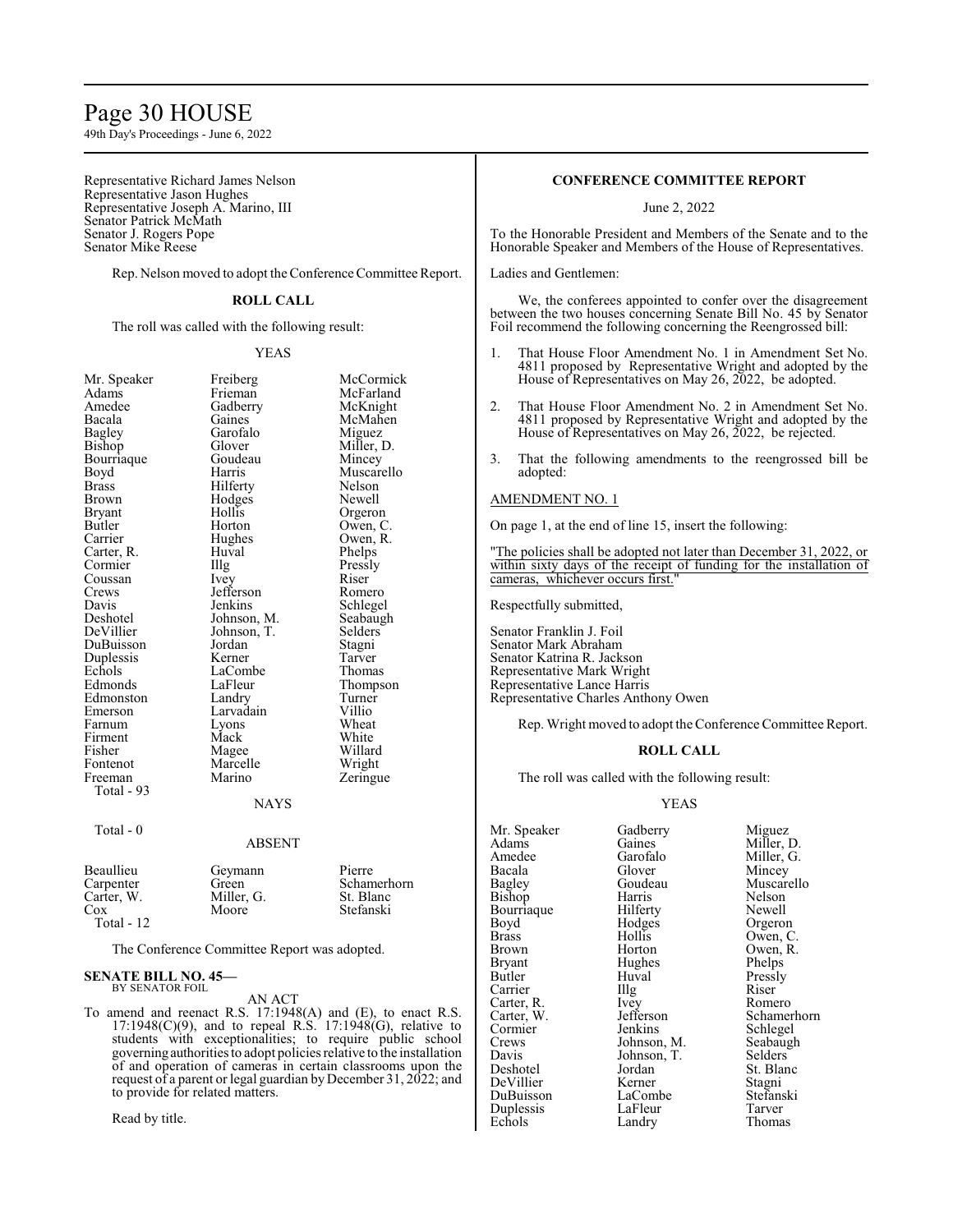49th Day's Proceedings - June 6, 2022

| Edmonds<br>Edmonston<br>Emerson<br>Farnum<br>Firment<br>Fisher<br>Fontenot<br>Freeman<br>Freiberg<br>Frieman<br>Total - 97 | Larvadain<br>Lyons<br>Mack<br>Magee<br>Marcelle<br>Marino<br>McCormick<br>McFarland<br>McKnight<br>McMahen<br><b>NAYS</b> | Thompson<br>Turner<br>Villio<br>Wheat<br>White<br>Willard<br>Wright<br>Zeringue |
|----------------------------------------------------------------------------------------------------------------------------|---------------------------------------------------------------------------------------------------------------------------|---------------------------------------------------------------------------------|
| Total $-0$                                                                                                                 | <b>ABSENT</b>                                                                                                             |                                                                                 |
| Beaullieu                                                                                                                  | Cox                                                                                                                       | Moore                                                                           |

Carpenter Geymann Pierre Coussan Total - 8

The Conference Committee Report was adopted.

# **Suspension of the Rules**

On motion of Rep. LaCombe, the rules were suspended in order to consider the following conference committee report which containssubject matter not confined to the disagreement between the two houses.

**SENATE BILL NO. 154—**<br>BY SENATORS TALBOT, BERNARD, BOUDREAUX, BOUIE, CARTER,<br>CONNICK, CORTEZ, FÉSI, HARRIS, JACKSON, MIZELL, MORRIS,<br>PEACOCK, POPE, SMITH, STINE, WARD AND WOMACK AN ACT

To enact R.S. 22:1028.4 relative to health insurance coverage of genetic testing for critically ill infants with no diagnosis; to require health insurance coverage of genetic testing for critically ill infants with no diagnosis; to provide for definitions; and to provide for related matters.

Read by title.

# **CONFERENCE COMMITTEE REPORT**

June 3, 2022

To the Honorable President and Members of the Senate and to the Honorable Speaker and Members of the House of Representatives.

Ladies and Gentlemen:

We, the conferees appointed to confer over the disagreement between the two houses concerning Senate Bill No. 154 by Senator Talbot recommend the following concerning the Reengrossed bill:

- 1. That House Committee Amendments Nos. 2 through 10 proposed by the House Committee on Insurance and adopted on  $\overline{May\ 5, 2022}$ , be adopted.
- 2. That House Committee Amendments Nos. 1 and 11 proposed by the House Committee on Insurance and adopted on May 5, 2022, be rejected.
- 3. That Legislative Bureau Amendment No. 1 proposed by the House Committee on Insurance and adopted by the House on May 5, 2022, be adopted.

That the following amendments to the Reengrossed bill be adopted:

### AMENDMENT NO. 1

On page 1, delete lines 2 through 5, and insert the following:

"To enact R.S. 22:1028.4 and R.S. 40:1081.12, relative to health insurance coverage of genetic testing for critically ill infants with no diagnosis; to require health insurance coverage of genetic testing for critically ill infants with no diagnosis; to provide for definitions; to provide relative to Medicaid coverage for genetic testing of critically ill infants; to provide for coverage for rapid whole genome sequencing testing of certain infants; to provide for the duties of the secretary of the Louisiana Department of Health; and to provide for related matters."

# AMENDMENT NO. 2

On page 4, delete line 8, and insert the following:

"Section 2. R.S. 40:1081.12 is hereby enacted to read as follows:

§1081.12. Medicaid coverage; genetic testing of critically ill infants

A.(1) Subject to the approval of the Centers for Medicare and Medicaid Services, the Louisiana medical assistance program shall include coverage on a fee-for-service basis for rapid whole genome sequencing testing of an infant who is enrolled in a Medicaid managed care plan and meets all of the following criteria:

(a) Is one year of age or younger.

(b) Has a complex illness of unknown etiology.

(c) Is receiving inpatient hospital services in an intensive care unit or in a pediatric care unit.

(2) Coverage provided for the infant pursuant to this Section shall include individual sequencing, trio sequencing of the parents of the infant, and ultra-rapid sequencing.

B. The secretary of the Louisiana Department of Health shall take all actions necessaryto implement the provisions ofthis Section, including but not limited to both of the following:

(1) Promulgation ofrules and regulations in accordance with the Administrative Procedure Act to provide for Medicaid coverage pursuant to this Section.

(2) Submission to the Centers for Medicare and Medicaid Services of any new waiver application, amendment to an existing waiver, or Medicaid state plan amendment to provide for Medicaid coverage pursuant to this Section.

Section 3. The provisions of Section 1 of this Act shall become effective on January 1, 2023.

Section 4. The provisions of this Section and Sections 2 and 3 of this Act shall become effective on August 1, 2022."

Respectfully submitted,

Senator Kirk Talbot Senator Louie Bernard Senator Robert Mills Representative Jeremy S. LaCombe Representative Mike Huval Representative Christopher Turner

Rep. LaCombe moved to adopt the Conference Committee Report.

#### **ROLL CALL**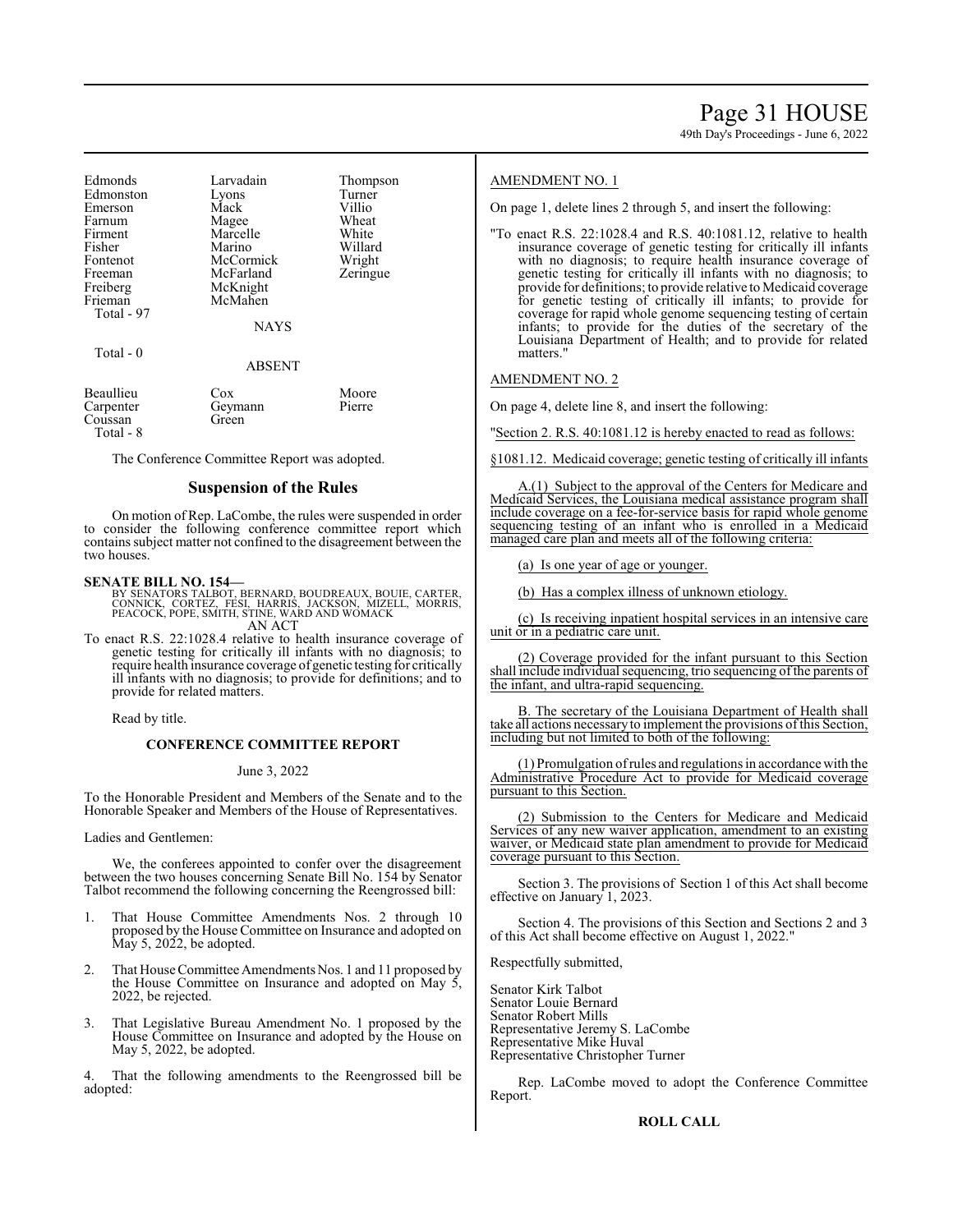# Page 32 HOUSE

49th Day's Proceedings - June 6, 2022

The roll was called with the following result:

YEAS

| Mr. Speaker   | Frieman     | McKnight    |
|---------------|-------------|-------------|
| Adams         | Gadberry    | McMahen     |
| Amedee        | Gaines      | Miguez      |
| Bacala        | Garofalo    | Miller, D.  |
| <b>Bagley</b> | Glover      | Miller, G.  |
| Bishop        | Goudeau     | Mincey      |
| Bourriaque    | Harris      | Muscarello  |
| Boyd          | Hilferty    | Nelson      |
| Brass         | Hodges      | Newell      |
| Brown         | Hollis      | Orgeron     |
| Bryant        | Horton      | Owen, C.    |
| Butler        | Hughes      | Owen, R.    |
| Carrier       | Huval       | Pressly     |
| Carter, R.    | Illg        | Riser       |
| Carter, W.    | <i>lvey</i> | Romero      |
| Cormier       | Jefferson   | Schamerhorn |
| Crews         | Jenkins     | Schlegel    |
| Davis         | Johnson, M. | Seabaugh    |
| Deshotel      | Johnson, T. | Selders     |
| DeVillier     | Jordan      | St. Blanc   |
| DuBuisson     | Kerner      | Stefanski   |
| Echols        | LaCombe     | Thomas      |
| Edmonds       | LaFleur     | Thompson    |
| Edmonston     | Landry      | Turner      |
| Emerson       | Larvadain   | Villio      |
| Farnum        | Mack        | Wheat       |
| Firment       | Magee       | White       |
| Fisher        | Marcelle    | Willard     |
| Fontenot      | Marino      | Wright      |
| Freeman       | McCormick   | Zeringue    |
| Freiberg      | McFarland   |             |
| Total - 92    | NAYS        |             |
|               |             |             |

Total - 0

#### ABSENT

| Beaullieu  | Geymann | Pierre |
|------------|---------|--------|
| Carpenter  | Green   | Stagni |
| Coussan    | Lyons   | Tarver |
| Cox        | Moore   |        |
| Duplessis  | Phelps  |        |
| Total - 13 |         |        |

The Conference Committee Report was adopted.

# **Suspension of the Rules**

On motion of Rep. Stefanski, the rules were suspended in order to consider the following conference committee report which containssubject matter not confined to the disagreement between the two houses.

#### **SENATE BILL NO. 272—** BY SENATOR CORTEZ

AN ACT

To amend and reenact R.S. 4:149, 211, 213, and 214 and R.S. 27:602(13) and to enact R.S. 4:147(7), 215(D), and 228(H) and R.S. 27:602(18.1), 607(H), and 629, relative to horse racing; to provide for pari-mutuel wagering; to provide regarding offtrack wagering facilities; to authorize pari-mutuel wagering in a sports book lounge of certain licensed entities as offtrack wagering facilities; to require certain agreements or plans of operations; to provide for required terms of the agreement or plan and approval; to provide for requirements and exceptions; to provide regarding restrictions and prohibitions; and to provide for related matters.

Read by title.

#### **CONFERENCE COMMITTEE REPORT**

June 5, 2022

To the Honorable President and Members of the Senate and to the Honorable Speaker and Members of the House of Representatives.

Ladies and Gentlemen:

We, the conferees appointed to confer over the disagreement between the two houses concerning Senate Bill No. 272 by Senator Cortez recommend the following concerning the Reengrossed bill:

- 1. That the House Committee Amendments (HCASB272 506 4467) proposed by the House Committee on Commerce and adopted by the House of Representatives on May 18, 2022, be adopted.
- 2. That the Legislative Bureau Amendment (HLBSB272 ELLISB 3339) proposed by the Legislative Bureau and adopted by the House of Representatives on May 18, 2022, be adopted.
- 3. That the following amendments to the reengrossed bill be adopted:

# AMENDMENT NO. 1

On page 1, delete line 3, and insert "4:147(7), 164, 215(D), and 228(H) and R.S. 27:361(E)(3), 393.1, 602(18.1), 607(H), and 629, relative to"

#### AMENDMENT NO. 2

On page 1, line 9, after "prohibitions;" insert "to provide relative to revenue from slot machines to support horse racing industry; to provide for facility maintenance and improvement funds; to provide for minimum standards and infrastructure investments;"

### AMENDMENT NO. 3

On page 1, at the beginning of line 12, after "4:147(7)," insert "164,"

#### AMENDMENT NO. 4

On page 2, between lines 22 and 23, insert the following:

"§164. Facility maintenance and improvement fund

Each association shall establish and maintain a facility maintenance and improvement fund for the sole purpose of complying with the commission's rules regarding minimum standards and required infrastructure investments. This fund shall be subject to audit by the commission and the legislative auditor.

B. For purposes of this Section, the following terms shall have the following meanings:

(1) "Gross profits"means the amount oftaxable net slot machine proceeds less the amount of state taxes paid.

(2) "State tax" means the license tax on taxable net slot machine proceeds as provided in R.S. 27:393.

(3) "Taxable net slot machine proceeds" shall have the same meaning as that term is defined in R.S. 27:353.

C.(1) After July 1, 2023, ten percent of gross profits shall be deposited into the fund until such time that all commission-required facility maintenance and improvements have been completed as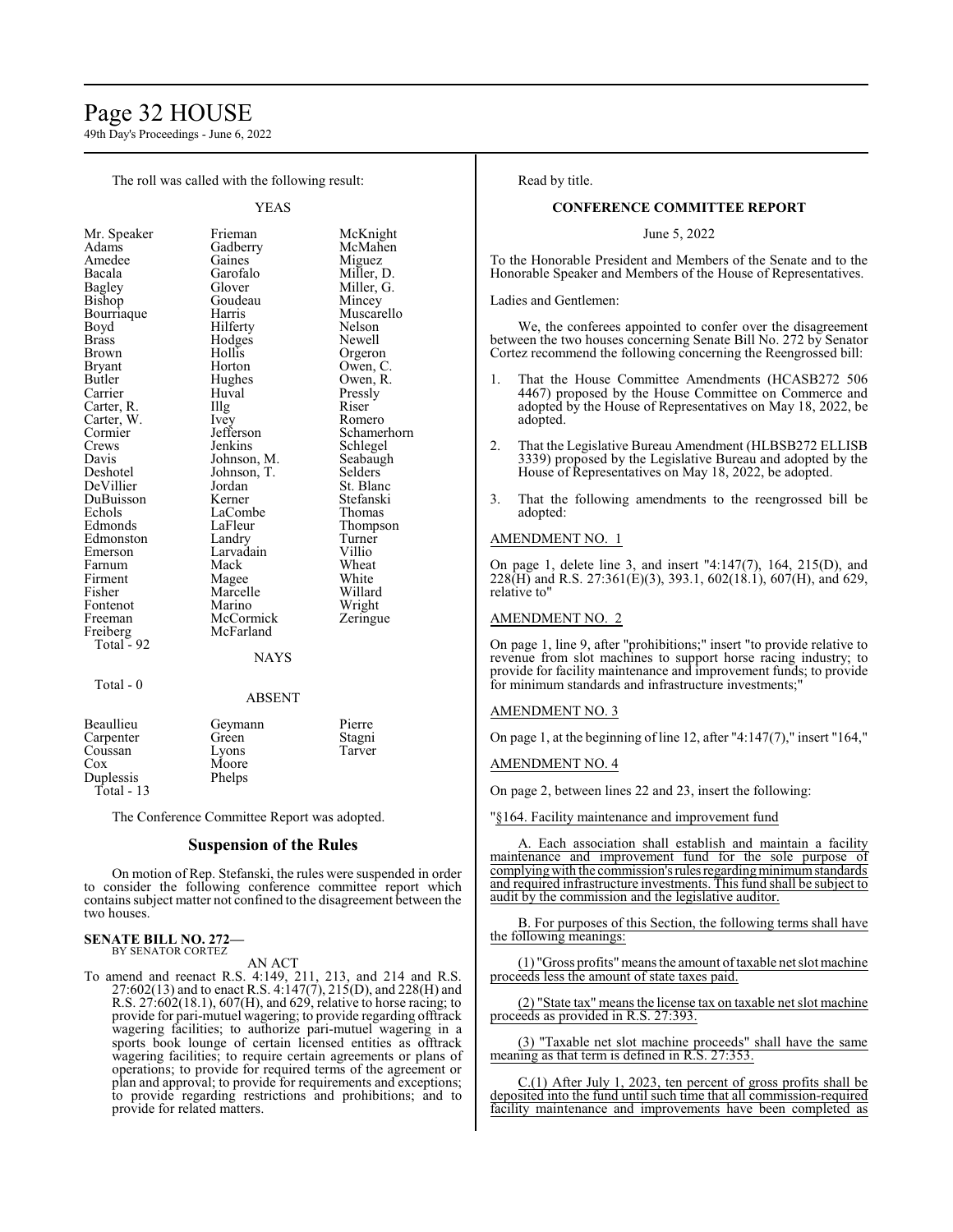# Page 33 HOUSE

49th Day's Proceedings - June 6, 2022

determined by the commission. Such deposits shall be made at the same time as the state tax is paid.

(2) Once the initial facility maintenance and improvements are completed to the satisfaction of the commission, each association shall continue to maintain a minimum fund balance of three million.

D.(1) For the purposes of the initial maintenance and improvements, the following deadlines shall apply:

(a) The commission shall promulgate rules establishing minimum standards of facilities and infrastructure investments no later than October 1, 2022.

(b) Each association shall submit a plan for compliance to the commission no later than December 1, 2022.

(c) The commission shall approve orspecify deficiencies in each association's plan no later than February 1, 2023.

(d) Each association shall complete the required maintenance and improvements to its facilities no later than December 31, 2023.

(2) Any of the deadlines described in Paragraph (1) of this Subsection may be extended by a majority vote of the membership of the commission for extenuating circumstances including force majeure.

(3) Failure of an association to meet deadlines provided in Subparagraphs  $(1)(b)$  and  $(d)$  of this Subsection shall constitute grounds for just cause for commission action as provided by R.S. 4:152.

E.(1) If the commission determines that an association is in compliance with the commission's minimum standards and infrastructure investments, the commission may, by a two-thirds vote of the membership, authorize any of the following:

(a) Exempt an association from maintaining the minimum fund balance required in Subsection C of this Section.

(b) Exempt the association from making deposits as required by Subsection C of this Section.

(c) Allow the balance of an association's facility maintenance and improvement fund be withdrawn or reduced.

(2) Maintaining compliance with the commission's minimum standards and required infrastructure investment is a continuing obligation of each association. By a majority vote, the commission may reconsider a determination of compliance at any time and revoke any exemption or allowance provided in Paragraph (1) of this Subsection for noncompliance.

\* \* \*"

# AMENDMENT NO. 5

On page 12, at the end of line 29, change "R.S. 27:602(18.1)," to "R.S. 27:361(E)(3), 393.1, 602(18.1),"

# AMENDMENT NO. 6

On page 13, between lines 1 and 2, insert the following:

"§361. Conduct of slot machine gaming; temporary conduct

\* \* \*

E. \* \* \* \*

(3)(a) Notwithstanding Paragraph (1) of this Subsection, upon notification from the Louisiana State Racing Commission that the licensed eligible facility is not in compliance with R.S. 4:164 but is cooperating with the commission and working towards compliance, the board may grant or renew a license for a probationary period not to exceed one year. Barring extenuating circumstances as determined by the board, the probationary period shall not be extended beyond one year. After the probationary period, the board shall either grant or renew the license pursuant to Paragraph (1) of this Subsection for the remainder of the term or revoke the license.

(b) Nothing in Subparagraph (a) of this Paragraph shall prevent the board from denying or revoking a license for reasons other than R.S. 4:164.

\* \* \*

§393.1. Facility maintenance and improvement fund

A. Each licensed eligible facility or licensee shall establish and maintain a facility maintenance and improvement fund as provided in R.S. 4:164 and shall make deposits as required therein.

B. The establishment, required deposits, and maintenance of a facility maintenance and improvement fund as well as compliance with the minimum standards and required infrastructure investments as determined by the Louisiana State Racing Commission shall be a condition of licensing and shall be required by the owner of the licensed eligible facility or the licensee to maintain continued authority to conduct slot machines gaming at the licensed eligible facility. The provisions of this Subsection shall be applicable to any new license or the renewal of any existing license issued by the board on and after July 1, 2022.

C. Except as provided in R.S. 27:361(E)(3), the board shall not issue a new or renewed license to any eligible facility unless it receives certification from the Louisiana State Racing Commission that the applicant eligible facility is in compliance with the requirements of R.S. 4:164.

 $*$  \*  $*$  \*

AMENDMENT NO. 7

On page 14, after line 6, insert the following:

"Section 3. The provisions of this Act enacting R.S. 4:164 and R.S. 27:393.1 shall supercede the conflicting provisions of the Act which originated as House Bill No. 1055 of the 2022 Regular Session enacting R.S. 4:164 and R.S. 27:393.1.

Section 4. This Act shall become effective upon signature by the governor or, if not signed by the governor, upon expiration of the time for bills to become law without signature by the governor, as provided by Article III, Section 18 of the Constitution of Louisiana. If vetoed by the governor and subsequently approved by the legislature, this Act shall become effective on the day following such approval."

Respectfully submitted,

Senator Patrick Page Cortez Senator Gary L. Smith Jr. Senator Patrick Connick Representative Paula P. Davis Representative Jason Hughes Representative John M. Stefanski

Rep. Stefanski moved to adopt the Conference Committee Report.

#### **ROLL CALL**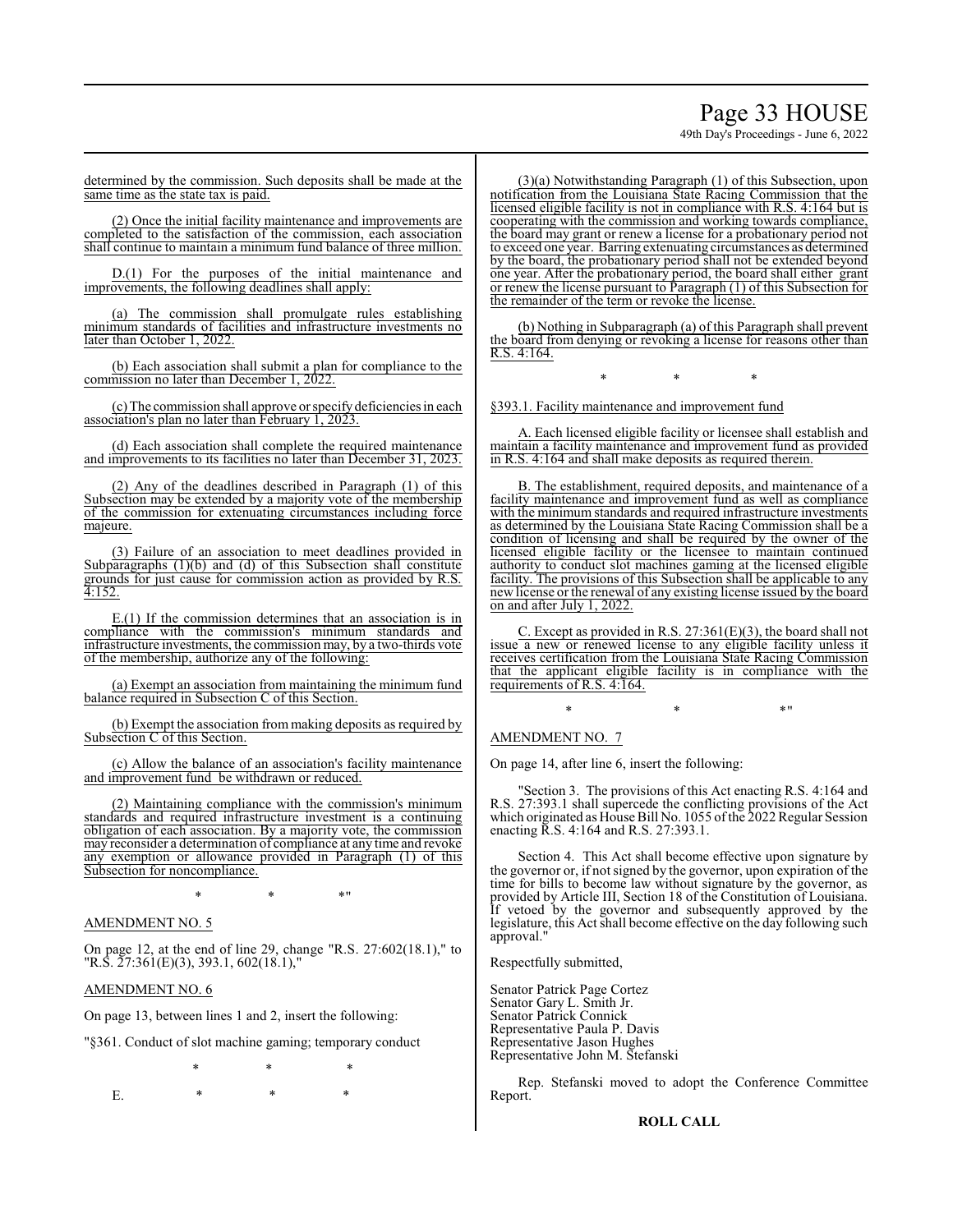# Page 34 HOUSE

49th Day's Proceedings - June 6, 2022

The roll was called with the following result:

YEAS

Muscarello<br>Nelson

Phelps

Schlegel<br>Selders

St. Blanc<br>Stagni

Wright<br>Zeringue

| Mr. Speaker           |
|-----------------------|
| Adams                 |
| Amedee                |
| Bacala                |
| <b>Bagley</b>         |
| Bishop                |
| Bourriaque            |
| Boyd                  |
| Brass                 |
| Brown                 |
| <b>Bryant</b>         |
| Butler                |
| Carrier               |
| Carter, R.            |
| Carter, W.<br>Cormier |
|                       |
| Davis                 |
| Deshotel              |
| DeVillier             |
| DuBuisson             |
| Duplessis             |
| Echols                |
| Edmonston             |
| Emerson               |
| Farnum                |
| Fisher                |
| Fontenot              |
| Freeman               |
| Total - 83            |
|                       |
|                       |

Freiberg McMahen<br>Frieman Miguez Frieman<br>Gadberry Gadberry Miller, G.<br>Gaines Mincey Gaines Mincey<br>Glover Muscar Goudeau<br>Harris Harris Newell<br>Hilferty Orgero Hilferty Orgeron<br>Hollis Owen, C Hollis Owen, C.<br>Horton Owen, R. Horton Owen, R.<br>Huval Phelps Illg Pressly<br>Ivey Romer Ivey Romero<br>Jefferson Schamer Jefferson Schamerhorn<br>Jenkins Schlegel Johnson, T.<br>Jordan Kerner Stagni<br>LaCombe Stefanski LaCombe<br>LaFleur Stefansk LaFleur Thoma<br>Landry Turner Landry Turner<br>
Larvadain Villio Larvadain Villio<br>
Lyons Wheat Lyons Wheat<br>Magee White Magee White<br>Marcelle Willard Marcelle<br>Marino McCormick McKnight NAYS

Crews Johnson, M.<br>Firment McFarland Total - 4

## ABSENT

McFarland

| Beaullieu  | Geymann    | Moore    |
|------------|------------|----------|
| Carpenter  | Green      | Pierre   |
| Coussan    | Hodges     | Riser    |
| $\cos$     | Hughes     | Seabaugh |
| Edmonds    | Mack       | Tarver   |
| Garofalo   | Miller, D. | Thompson |
| Total - 18 |            |          |

The Conference Committee Report was adopted.

# **Suspension of the Rules**

On motion of Rep. Zeringue, the rules were suspended in order to consider the following conference committee report which containssubject matter not confined to the disagreement between the two houses.

#### **SENATE BILL NO. 277—** BY SENATOR CORTEZ

AN ACT

To amend and reenact the introductory paragraph of R.S. 48:77(A), to enact R.S. 48:77.1 and 77.2, and to repeal R.S. 48:77(B) and (E), relative to the creation of the Megaprojects Leverage Fund and certain accounts therein; to provide for the deposit of monies into the fund; to provide for the use of monies so deposited; to provide relative to the issuance of bonds; and to provide for related matters.

Read by title.

#### **CONFERENCE COMMITTEE REPORT**

#### June 3, 2022

To the Honorable President and Members of the Senate and to the Honorable Speaker and Members of the House of Representatives.

Ladies and Gentlemen:

We, the conferees appointed to confer over the disagreement between the two houses concerning Senate Bill No. 277 by Senator Cortez recommend the following concerning the Reengrossed bill:

- That House Committee Amendments Nos. 2, 4, 5 and 7 through 26 proposed by the House Committee on Appropriations and adopted by the House of Representatives on May 18, 2022 be adopted.
- 2. That House Committee Amendments Nos. 1, 3, and 6 proposed by the House Committee on Appropriations and adopted by the House of Representatives on May 18, 2022 be rejected.
- 3. That the following amendments to the Reengrossed bill be adopted:

# AMENDMENT NO. 1

On page 1, delete line 2 in its entirety, and insert the following:

"To amend and reenact R.S. 48:77(A), the introductory paragraph of 77(C), and (C)(1) and to enact R.S. 39:1367(E)(2)(b)(ix) and R.S. 48:77.1"

### AMENDMENT NO. 2

On page 1, delete line 8 in its entirety and insert the following:

"Section 1. R.S.  $39:1367(E)(2)(b)(ix)$  is hereby enacted to read as follows:

§1367. State debt; limitations

E. As used in this Section, the following terms shall have the following meanings ascribed to them unless the context clearly indicates otherwise:

\* \* \*

\* \* \* (2) \* \* \*

(b) "Net state tax supported debt" shall not mean:

\* \* \*

(ix) Any bond, note, or other evidence of indebtedness issued for the purpose of financing the projects set forth in R.S. 48.77.1 or any bonds issued to refund such bonds, notes, or evidence of indebtedness.

Section 2. R.S. 48:77(A), the introductory paragraph of 77(C), and  $(C)(1)$  are hereby"

# AMENDMENT NO. 3

On page 2, between lines 4 and 5 insert:

"(1) For Fiscal Year 2023-2024, thirty percent ofthe avails shall be deposited into the subfund and the Megaprojects Leverage Fund as provided in R.S. 48:77.1(A).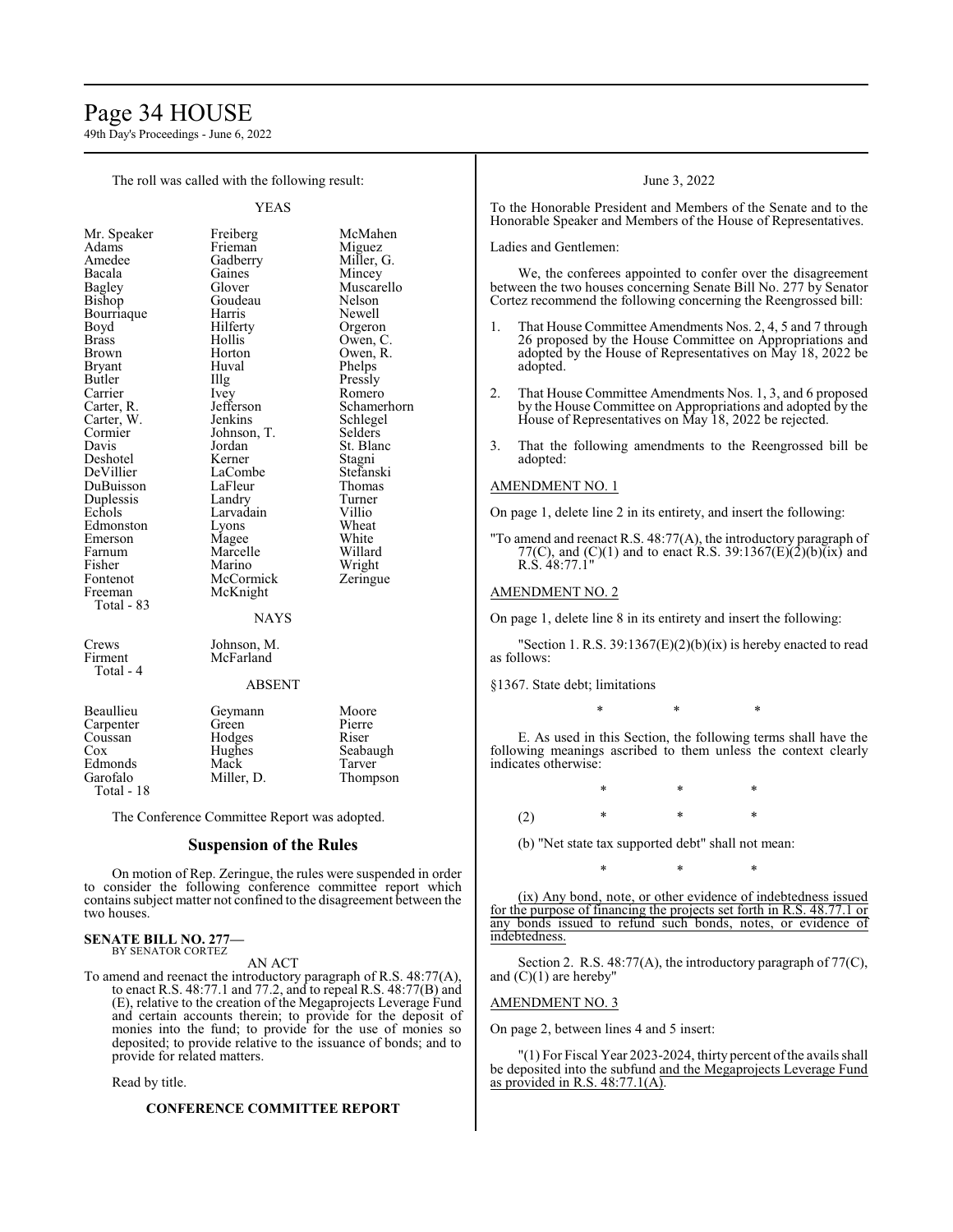# Page 35 HOUSE

49th Day's Proceedings - June 6, 2022

(2) For Fiscal Year 2024-2025 and each fiscal year thereafter, sixty percent of the avails shall be deposited into the subfund and the Megaprojects Leverage Fund as provided in R.S. 48:77.1(A).

C. The Department of Transportation and Development shall utilize up to seventy-five percent of the monies deposited into the subfund or the Megaprojects Leverage Fund pursuant to Subsection A of this Section as follows:

(1) In For deposit into the Megaprojects Leverage Fund as provided in R.S. 48:77.1, in conjunction with innovative financing opportunities and on highway priority program projects classified as mega projects pursuant to the Department of Transportation and Development's definition of mega projects. The following mega projects shall be prioritized by the secretary of the Department of Transportation and Development and constructed in accordance with each project's completed and federally mandated environmental process and requirements."

# AMENDMENT NO. 4

On page 2, line 14, after "R.S. 48:77(A)" insert ", provided however that the total deposits into the fund from these avails shall not exceed one hundred sixty million dollars in any fiscal year.

### AMENDMENT NO. 5

On page 6, and the end of line 2, insert:

"This requirement shall not apply to any public-private partnership for which the solicitation process began prior to August 1, 2022.

Respectfully submitted,

Senator Patrick Page Cortez Senator Mack "Bodie" White Senator Rick Ward III Representative Jerome "Zee" Zeringue Representative Scott McKnight

Rep. Zeringue moved to adopt the Conference Committee Report.

### **ROLL CALL**

The roll was called with the following result:

#### YEAS

| Freeman   | McMahen                                                           |
|-----------|-------------------------------------------------------------------|
|           | Miguez                                                            |
| Frieman   | Miller, G.                                                        |
|           | Mincey                                                            |
| Gaines    | Muscarello                                                        |
| Garofalo  | Nelson                                                            |
| Goudeau   | Newell                                                            |
| Harris    | Orgeron                                                           |
|           | Owen, C.                                                          |
|           | Owen, R.                                                          |
| Hollis    | Phelps                                                            |
| Horton    | Pressly                                                           |
| Huval     | Riser                                                             |
|           | Romero                                                            |
| Ivey      | Schamerhorn                                                       |
| Jefferson | Schlegel                                                          |
| Jenkins   | Seabaugh                                                          |
|           | Selders                                                           |
| Jordan    | St. Blanc                                                         |
| Kerner    | Stagni                                                            |
| LaCombe   | Stefanski                                                         |
| LaFleur   | Tarver                                                            |
| Landry    | Thomas                                                            |
|           | Freiberg<br>Gadberry<br>Hilferty<br>Hodges<br>Illg<br>Johnson, T. |

| Duplessis<br>Echols<br>Edmonds<br>Edmonston<br>Farnum<br>Firment | Larvadain<br>Lyons<br>Magee<br>Marcelle<br>Marino<br>McCormick | Thompson<br>Villio<br>Wheat<br>White<br>Willard<br>Wright |
|------------------------------------------------------------------|----------------------------------------------------------------|-----------------------------------------------------------|
| Fisher                                                           | McFarland                                                      | Zeringue                                                  |
| Fontenot<br>Total - 92                                           | McKnight                                                       |                                                           |
|                                                                  | <b>NAYS</b>                                                    |                                                           |
| Glover<br>Total - 1                                              |                                                                |                                                           |
|                                                                  | <b>ABSENT</b>                                                  |                                                           |
| Carpenter<br>$\cos$<br>Emerson                                   | Green<br>Hughes<br>Johnson, M.                                 | Miller, D.<br>Moore<br>Pierre                             |

Miller, D. Moore<br>Pierre Geymann Mack Turner

The Conference Committee Report was adopted.

# **Consent to Correct a Vote Record**

Rep. Marcelle requested the House consent to record her vote on the adoption of the Conference Committee Report to Senate Bill No. 277 as yea, which consent was unanimously granted.

# **SENATE BILL NO. 333—** BY SENATOR HEWITT

Total - 12

AN ACT

To amend and reenact R.S. 36:254(A)(14) and R.S. 39:98.3(B)(2) and 98.4(B)(3)(a), and to repeal R.S. 17:1519.12 and 2048.51(C)(14) and (N) and R.S. 36:259(B)(22), relative to boards, commissions, authorities, districts, and like entities and the powers, functions, duties, responsibilities, and jurisdictions thereof; to provide relative to the functional organization of state government by abolishing certain boards, commissions, authorities, districts, and like entities; to provide for any necessary transitions and transfers; to remove references to certain abolished entities; to remove references to, provisions for, and the powers, functions, and duties of the Medical Education Commission; and to provide for related matters.

Read by title.

#### **Motion**

On motion ofRep. Stefanski, the Conference Committee Report was returned to the calendar.

## **Speaker Schexnayder in the Chair**

**SENATE BILL NO. 396—** BY SENATOR MORRIS

AN ACT

To amend and reenact Code of Criminal Procedure Art. 331(A)(1), relative to bail; to provide relative to bail obligations after a conviction; to provide relative to the rights of the district attorney; to provide relative to the obligations owed at the time of conviction; to provide relative to a judgment of bond forfeiture; and to provide for related matters.

Read by title.

# **CONFERENCE COMMITTEE REPORT**

#### June 3, 2022

To the Honorable President and Members of the Senate and to the Honorable Speaker and Members of the House of Representatives.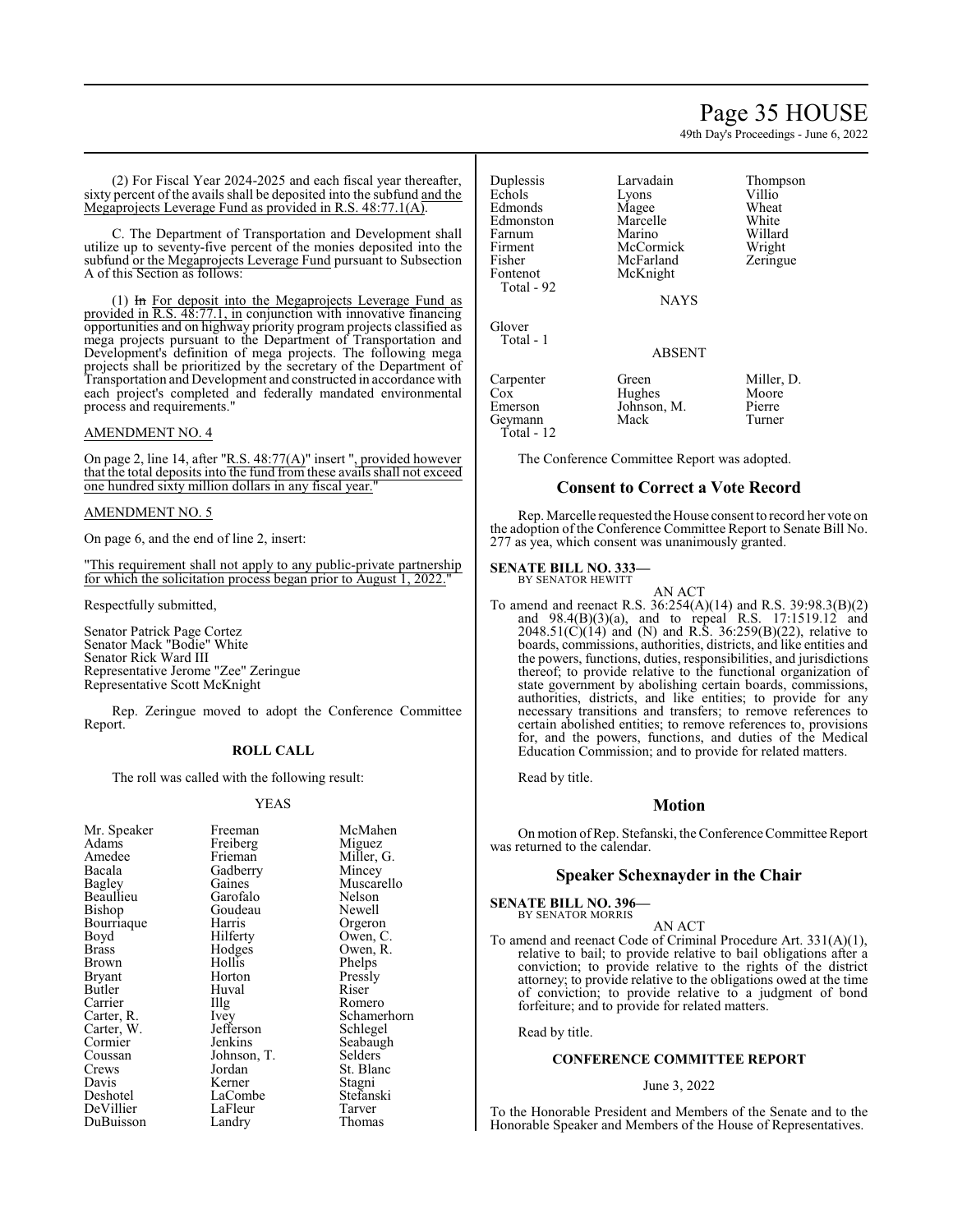# Page 36 HOUSE

49th Day's Proceedings - June 6, 2022

Ladies and Gentlemen:

We, the conferees appointed to confer over the disagreement between the two houses concerning Senate Bill No. 396 by Senator Morris recommend the following concerning the Engrossed bill:

- 1. That the House Committee Amendments Nos. 1, 2, and 3 proposed by the House Committee on Administration of Criminal Justice and adopted by the House of Representatives on May 16, 2022, be rejected.
- 2. That the following amendments to the Engrossed bill be adopted:

#### AMENDMENT NO. 1

On page 1, line 12, after "undertaking" delete the remainder of the line and insert the following:

"by operation of law without the need to file a motion or other pleading. The provisions ofthis Subparagraph shall not prejudice the state's right to obtain a judgment of bond forfeiture after the elapse of one hundred eighty days following the execution of the certificate that notice of warrant for arrest was sent pursuant to Code of Criminal Procedure Article 334"

#### AMENDMENT NO. 2

On page 1, delete lines 13 and 14

Respectfully submitted,

Senator Franklin J. Foil Senator Beth Mizell Senator John C. "Jay" Morris III Representative Tony Bacala Representative Joseph A. Marino, III Representative Debbie Villio

Rep. Marino moved to adopt the Conference Committee Report.

### **ROLL CALL**

The roll was called with the following result:

#### YEAS

| Mr. Speaker<br>Adams | Freiberg<br>Frieman | McMahen<br>Miguez |
|----------------------|---------------------|-------------------|
| Amedee               | Gadberry            | Miller, D.        |
| Bacala               | Gaines              | Miller, G.        |
| Bagley               | Garofalo            | Mincey            |
| Beaullieu            | Glover              | Muscarello        |
| Bishop               | Goudeau             | Nelson            |
| Bourriaque           | Harris              | Newell            |
| Boyd                 | Hilferty            | Orgeron           |
| Brass                | Hodges              | Owen, C.          |
| Brown                | Hollis              | Owen, R.          |
| Bryant               | Horton              | Pierre            |
| Butler               | Hughes              | Pressly           |
| Carrier              | Huval               | Riser             |
| Carter, R.           | Illg                | Romero            |
| Carter, W.           | <i>lvey</i>         | Schamerhorn       |
| Cormier              | Jefferson           | Schlegel          |
| Coussan              | Jenkins             | Seabaugh          |
| Crews                | Johnson, M.         | St. Blanc         |
| Davis                | Johnson, T.         | Stagni            |
| DeVillier            | Jordan              | Stefanski         |
| DuBuisson            | Kerner              | Tarver            |
| Duplessis            | LaCombe             | Thomas            |
| Echols               | LaFleur             | Thompson          |
| Edmonds              | Larvadain           | Turner            |

| Edmonston<br>Emerson<br>Farnum<br>Firment<br>Fisher<br>Fontenot<br>Freeman<br>Total - 95 | Lyons<br>Mack<br>Magee<br>Marcelle<br>Marino<br>McCormick<br>McKnight<br><b>NAYS</b> | Villio<br>Wheat<br>White<br>Willard<br>Wright<br>Zeringue |
|------------------------------------------------------------------------------------------|--------------------------------------------------------------------------------------|-----------------------------------------------------------|
| Total $-0$                                                                               | <b>ABSENT</b>                                                                        |                                                           |
| Carpenter<br>Cox<br>Deshotel<br>Geymann<br>$Total - 10$                                  | Green<br>Landry<br>McFarland<br>Moore                                                | Phelps<br><b>Selders</b>                                  |

The Conference Committee Report was adopted.

**HOUSE BILL NO. 330—** BY REPRESENTATIVE TRAVIS JOHNSON

- AN ACT
- To enact Part VII of Chapter 10-A of Title 3 of the Louisiana Revised Statutes of 1950, to be comprised of R.S. 3:1491 through 1496 and R.S. 36:629(L)(4), relative to the creation of the Louisiana Industrial Hemp Promotion and Research Program; to create the Louisiana Industrial Hemp Promotion and Research Advisory Board; to provide for the composition, powers, duties, and functions of the board; to authorize the commissioner of agriculture and forestry to adopt rules and accept certain funds; to provide for the use of funds; to provide for definitions; to provide for transfer of the board to the Department of Agriculture and Forestry; and to provide for related matters.

Read by title.

# **CONFERENCE COMMITTEE REPORT**

June 5, 2022

To the Honorable Speaker and Members of the House of Representatives and the Honorable President and Members of the Senate.

#### Ladies and Gentlemen:

We, the conferees appointed to confer over the disagreement between the two houses concerning House Bill No. 330 by Representative Travis Johnson recommend the following concerning the Reengrossed bill:

- 1. That the set of Senate Committee Amendments by the Senate Committee on Agriculture, Forestry, Aquaculture and Rural Development (#3729) be adopted.
- 2. That the following amendment be adopted:

#### AMENDMENT NO. 1

In Senate Committee Amendment No. 3 by the Senate Committee on Agriculture, Forestry, Aquaculture and Rural Development (#3729), on page 1, line 19, after "Aquaculture" and before "and" insert a comma "," and on line 21, after "Aquaculture" and before "and" delete the comma ",'

Respectfully submitted,

Representative C. Travis Johnson Representative Jack G. McFarland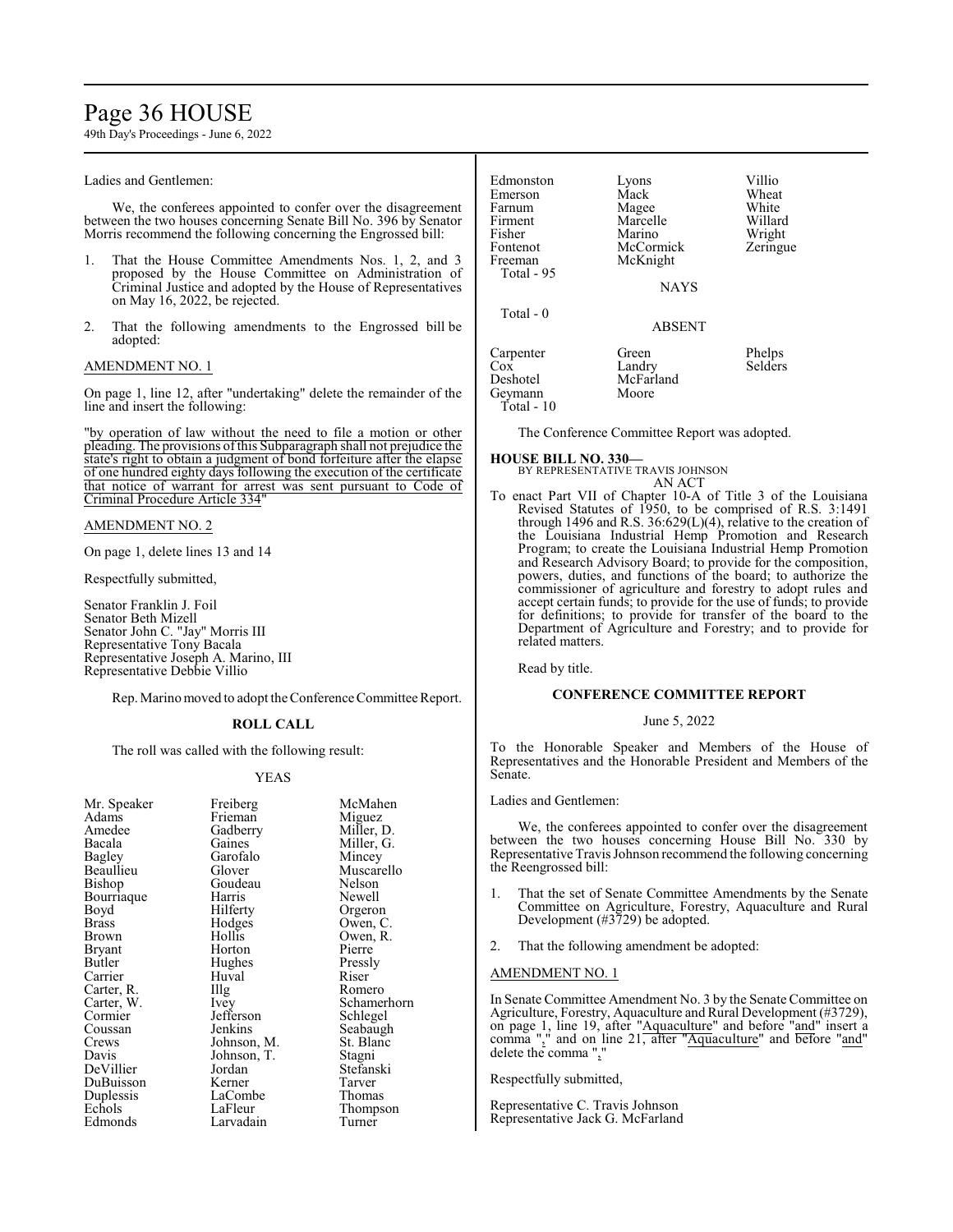# Page 37 HOUSE

49th Day's Proceedings - June 6, 2022

Representative Clay Schexnayder Senator Stewart Cathey Jr. Senator Katrina R. Jackson Senator Louie Bernard

Rep. C. Travis Johnson moved to adopt the Conference Committee Report.

# **ROLL CALL**

The roll was called with the following result:

YEAS

| Mr. Speaker<br>Adams<br>Amedee<br>Bacala<br>Bagley<br>Beaullieu<br>Bishop<br>Bourriaque<br>Boyd<br>Brass<br>Brown<br>Bryant<br>Butler<br>Carpenter<br>Carrier<br>Carter, R.<br>Carter, W.<br>Cormier<br>Coussan<br>Crews<br>Deshotel<br>DuBuisson<br>Duplessis<br>Echols<br>Edmonds<br>Edmonston<br>Emerson<br>Farnum<br>Firment<br>Fisher<br>Fontenot<br>Total - 91 | Freeman<br>Freiberg<br>Frieman<br>Gadberry<br>Gaines<br>Garofalo<br>Glover<br>Goudeau<br>Harris<br>Hilferty<br>Hodges<br>Hollis<br>Horton<br>Hughes<br>Huval<br>Illg<br>Ivey<br>Jefferson<br>Jenkins<br>Johnson, M.<br>Johnson, T.<br>Jordan<br>Kerner<br>LaCombe<br>LaFleur<br>Larvadain<br>Lyons<br>Magee<br>Marcelle<br>Marino<br>McCormick<br><b>NAYS</b> | McFarland<br>McKnight<br>McMahen<br>Miguez<br>Mincey<br>Muscarello<br>Nelson<br>Newell<br>Orgeron<br>Owen, C.<br>Owen, R.<br>Pierre<br>Riser<br>Romero<br>Schamerhorn<br>Schlegel<br>Seabaugh<br>Selders<br>St. Blanc<br>Stagni<br>Stefanski<br>Tarver<br>Turner<br>Villio<br>Wheat<br>White<br>Willard<br>Wright<br>Zeringue |
|----------------------------------------------------------------------------------------------------------------------------------------------------------------------------------------------------------------------------------------------------------------------------------------------------------------------------------------------------------------------|---------------------------------------------------------------------------------------------------------------------------------------------------------------------------------------------------------------------------------------------------------------------------------------------------------------------------------------------------------------|-------------------------------------------------------------------------------------------------------------------------------------------------------------------------------------------------------------------------------------------------------------------------------------------------------------------------------|
| Total - $0$                                                                                                                                                                                                                                                                                                                                                          | <b>ABSENT</b>                                                                                                                                                                                                                                                                                                                                                 |                                                                                                                                                                                                                                                                                                                               |
| Cox<br>Davis<br>DeVillier<br>Geymann<br>Green<br>Total - 14                                                                                                                                                                                                                                                                                                          | Landry<br>Mack<br>Miller, D.<br>Miller, G.<br>Moore                                                                                                                                                                                                                                                                                                           | Phelps<br>Pressly<br>Thomas<br>Thompson                                                                                                                                                                                                                                                                                       |

The Conference Committee Report was adopted.

# **HOUSE BILL NO. 717—**

BY REPRESENTATIVE MCMAHEN AN ACT

To amend and reenact R.S. 40:1248.1(6) and 1248.3(1) and (2), relative to financing by the state Medicaid program of health services in certain parishes; to provide with respect to a local healthcare provider participation program; to designate the parishes in which the program may be operated; and to provide for related matters.

Read by title.

# **Motion**

On motion of Rep. McMahen, the Conference Committee Report was returned to the calendar.

#### **HOUSE BILL NO. 927—**

BY REPRESENTATIVES SELDERS, CARPENTER, FREIBERG, AND MCKNIGHT

AN ACT

To amend and reenact R.S. 17:1855.2 and to enact R.S. 17:3351.22, relative to university laboratory schools; to authorize a tuition increase at certain laboratory schools; to provide a maximum increase amount; and to provide for related matters.

Read by title.

# **CONFERENCE COMMITTEE REPORT**

#### June 5, 2022

To the Honorable Speaker and Members of the House of Representatives and the Honorable President and Members of the Senate.

Ladies and Gentlemen:

We, the conferees appointed to confer over the disagreement between the two houses concerning House Bill No. 927 by Representative Selders recommend the following concerning the Engrossed bill:

- 1. That the set of amendments by the Senate Committee on Education (#3549) be adopted.
- 2. That the set of Senate Floor Amendments by the Legislative Bureau (#3717) be adopted.

Respectfully submitted,

Representative Larry Selders Representative Lance Harris Representative Barbara Reich Freiberg Senator Katrina R. Jackson Senator Franklin J. Foil Senator Kirk Talbot

Rep. Selders moved to adopt the Conference Committee Report.

#### **ROLL CALL**

The roll was called with the following result:

### YEAS

Mr. Speaker Frieman McKnight<br>Adams Gadberry McMahen Adams Gadberry<br>Bacala Gaines Bacala Gaines Miguez<br>Bagley Garofalo Miller, 1 Beaullieu Glover Mincey<br>Bourriaque Goudeau Muscarello Bourriaque Goude<br>Boyd Green Boyd Green Nelson<br>Brass Harris Newell Brass Harris Newell<br>Brown Hilferty Orgeror Brown Hilferty Orgeron<br>Bryant Hodges Owen, C Bryant Hodges Owen, C.<br>Butler Hollis Owen, R. Carpenter Horton Phelps<br>
Carrier Hughes Pierre Carrier Hughes Pierre<br>Carter, R. Huval Pressly Carter, R. Huval Press<br>Carter, W. Illg Riser Carter, W. Illg Riser Cormier New Romero Cormier Ivey<br>Coussan Jefferson

Garofalo Miller, D.<br>Glover Mincey Hollis Owen, R.<br>Horton Phelps Coussan Jefferson Schamerhorn<br>Crews Jenkins Schlegel Schlegel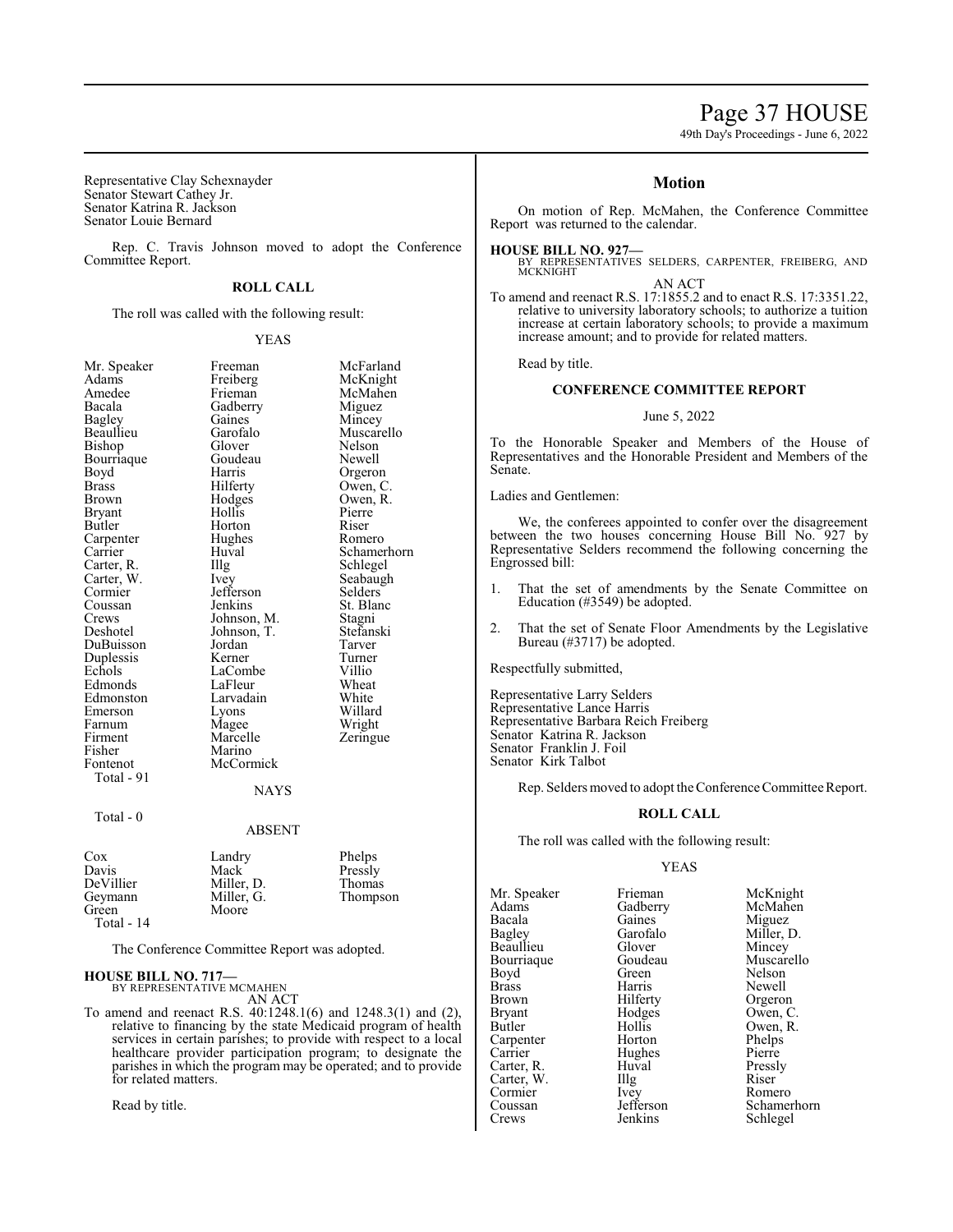# Page 38 HOUSE

49th Day's Proceedings - June 6, 2022

| Davis      | Johnson, M.   | Seabaugh   |
|------------|---------------|------------|
| Deshotel   | Johnson, T.   | Selders    |
| DeVillier  | Jordan        | St. Blanc  |
| DuBuisson  | Kerner        | Stagni     |
| Duplessis  | LaCombe       | Stefanski  |
| Echols     | LaFleur       | Tarver     |
| Edmonds    | Landry        | Thompson   |
| Edmonston  | Larvadain     | Turner     |
| Emerson    | Lyons         | Villio     |
| Farnum     | Mack          | Wheat      |
| Firment    | Magee         | White      |
| Fisher     | Marcelle      | Willard    |
| Fontenot   | Marino        | Wright     |
| Freeman    | McCormick     | Zeringue   |
| Freiberg   | McFarland     |            |
| Total - 98 |               |            |
|            | <b>NAYS</b>   |            |
| Thomas     |               |            |
| Total - 1  |               |            |
|            | <b>ABSENT</b> |            |
|            |               |            |
| Amedee     | Cox           | Miller, G. |

The Conference Committee Report, having received a twothirds vote of the elected members, was adopted.

Bishop Geymann Moore

# **Consent to Correct a Vote Record**

Rep. Thomas requested the House consent to correct her vote on the adoption of the Conference Committee Report to House Bill No. 927 from yea to nay, which consent was unanimously granted.

# **Suspension of the Rules**

On motion of Rep. Stefanski, the rules were suspended in order to consider the following conference committee report which containssubject matter not confined to the disagreement between the two houses.

# **SENATE BILL NO. 183—** BY SENATOR FRED MILLS

Total - 6

AN ACT

To enact R.S. 37:23.2 and R.S. 49:1308, relative to certain boards, commissions, and agencies; to require boards, commissions, and agencies to publish on the internet certain information concerning permits and licenses; to provide for the information that must be published; to require reports; and to provide for related matters.

Read by title.

# **CONFERENCE COMMITTEE REPORT**

#### June 5, 2022

To the Honorable President and Members of the Senate and to the Honorable Speaker and Members of the House of Representatives.

Ladies and Gentlemen:

We, the conferees appointed to confer over the disagreement between the two houses concerning Senate Bill No. 183 by Senator Fred Mills recommend the following concerning the Reengrossed bill:

1. That the set of House Committee Amendments by the House Committee on House and Governmental Affairs (#4697) be adopted.

- 2. That the set of House Floor Amendments by Representative Stefanski (#4829) be rejected.
- That the following amendments to the Reengrossed bill be adopted:

# AMENDMENT NO. 1

In House Committee Amendment No. 1 by the House Committee on House and Governmental Affairs (#4697), on page 1, line 2, after "system, the" delete the remainder of the line and insert "state entity"

# AMENDMENT NO. 2

In House Committee Amendment No. 2 by the House Committee on House and Governmental Affairs (#4697), on page 1, line 7, after "system, the" delete the remainder of the line and insert "state entity"

# AMENDMENT NO. 3

On page 1, line 3, after "require" delete "boards, commissions, and agencies" and insert "state entities"

# AMENDMENT NO. 4

On page 1, line 11, after "Each" delete "board, commission, or agency" and insert "state entity"

# AMENDMENT NO. 5

On page 1, line 14, after "If a" delete "board, commission, or agency" and insert "state entity"

### AMENDMENT NO. 6

On page 1, line 15, after "which the" delete "board, commission, or agency" and insert "state entity"

# AMENDMENT NO. 7

On page 1, at the end of line 16, delete "board," and on line 17, delete "commission, or agency" and insert "state entity"

#### AMENDMENT NO. 8

On page 2, at the end of line 2, delete "board," and on line 3, delete "commission, or agency" and insert "state entity"

#### AMENDMENT NO. 9

On page 2, at the end of line 8, delete "board," and on line 9, delete "commission, or agency" and insert "state entity"

# AMENDMENT NO. 10

On page 2, line 13, after "by the" delete "board, commission, or agency" and insert "state entity"

# AMENDMENT NO. 11

On page 2, line 15, after "Each" delete "board, commission, or agency" and insert "state entity"

# AMENDMENT NO. 12

On page 2, between lines 18 and 19, insert the following:

"D. For the purposes of this Section, "state entity" means any department, office, division, commission, council, board, bureau, or other regulatory agency of state government."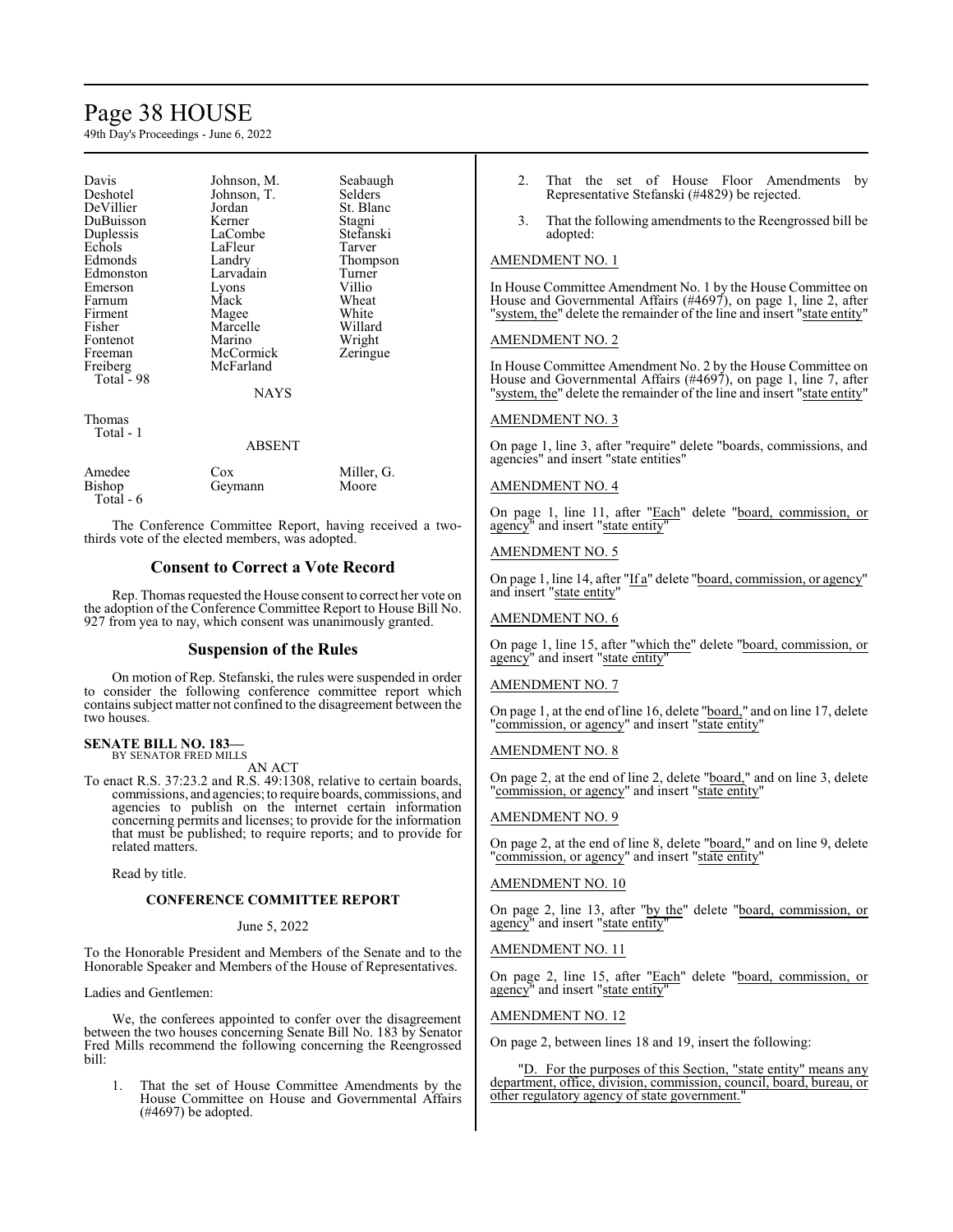# Page 39 HOUSE

49th Day's Proceedings - June 6, 2022

Honorable Speaker and Members of the House of Representatives.

We, the conferees appointed to confer over the disagreement between the two houses concerning Senate Bill No. 333 by Senator Hewitt recommend the following concerning the Reengrossed bill:

Ladies and Gentlemen:

| <b>AMENDMENT NO. 13</b>                                                  | Bourriaque                  | Goudeau                                      | Orgeron                                                                                                                 |
|--------------------------------------------------------------------------|-----------------------------|----------------------------------------------|-------------------------------------------------------------------------------------------------------------------------|
|                                                                          | Boyd                        | Harris                                       | Owen, C.                                                                                                                |
| On page 2, line 23, after "Each" delete "board, commission, or           | <b>Brass</b>                | Hilferty                                     | Owen, R.                                                                                                                |
| agency" and insert "state entity"                                        | <b>Brown</b>                | Hodges<br>Hollis                             | <b>Phelps</b>                                                                                                           |
|                                                                          | Butler                      | Horton                                       | Pierre                                                                                                                  |
| <b>AMENDMENT NO. 14</b>                                                  | Carpenter<br>Carrier        | Hughes                                       | Pressly<br>Riser                                                                                                        |
| On page 2, line 26, after "If a" delete "board, commission, or agency"   | Carter, R.                  | Huval                                        | Romero                                                                                                                  |
| and insert "state entity"                                                | Carter, W.                  |                                              | Schamerhorn                                                                                                             |
|                                                                          | Cormier                     | <i>lvey</i><br>Jenkins                       | Schlegel                                                                                                                |
| <b>AMENDMENT NO. 15</b>                                                  | Coussan                     | Johnson, M.                                  | Seabaugh                                                                                                                |
|                                                                          | Crews                       | Johnson, T.                                  | <b>Selders</b>                                                                                                          |
| On page 2, line 27, after "which the" delete "board, commission, or      | Davis                       | Jordan                                       | St. Blanc                                                                                                               |
| agency" and insert "state entity"                                        | Deshotel                    | Kerner                                       | Stagni                                                                                                                  |
|                                                                          | DeVillier                   | LaCombe                                      | Stefanski                                                                                                               |
| AMENDMENT NO. 16                                                         | DuBuisson                   | Larvadain                                    | Tarver                                                                                                                  |
|                                                                          | Duplessis                   | Lyons                                        | Thomas                                                                                                                  |
| On page 2, at the end of line 28, delete "board," and on line 29, delete | Echols                      | Mack                                         | Thompson                                                                                                                |
| "commission, or agency" and insert "state entity"                        | Edmonds                     | Magee                                        | Turner                                                                                                                  |
|                                                                          | Edmonston                   | Marcelle                                     | Villio                                                                                                                  |
| AMENDMENT NO. 17                                                         | Emerson                     | Marino                                       | Wheat                                                                                                                   |
|                                                                          | Farnum                      | McCormick                                    | White                                                                                                                   |
| On page 3, at the end of line 2, delete "board," and on line 3, delete   | Firment                     | McFarland                                    | Willard                                                                                                                 |
| "commission, or agency" and insert "state entity"                        | Fisher                      | McKnight                                     | Wright                                                                                                                  |
|                                                                          | Fontenot                    | McMahen                                      | Zeringue                                                                                                                |
| <b>AMENDMENT NO. 18</b>                                                  | Freeman                     | Miguez                                       |                                                                                                                         |
|                                                                          | Total - 95                  |                                              |                                                                                                                         |
| On page 3, at the end of line 8, delete "board," and on line 9, delete   |                             | <b>NAYS</b>                                  |                                                                                                                         |
| "commission, or agency" and insert "state entity"                        |                             |                                              |                                                                                                                         |
|                                                                          | Total - 0                   |                                              |                                                                                                                         |
| AMENDMENT NO. 19                                                         |                             | <b>ABSENT</b>                                |                                                                                                                         |
| On page 3, line 13, after "by the" delete "board, commission, or         | <b>Bishop</b>               | Green                                        | Landry                                                                                                                  |
| agency" and insert "state entity"                                        | <b>Bryant</b>               | Illg                                         | Moore                                                                                                                   |
|                                                                          | Cox                         | Jefferson                                    |                                                                                                                         |
| AMENDMENT NO. 20                                                         | Geymann                     | LaFleur                                      |                                                                                                                         |
|                                                                          | Total - 10                  |                                              |                                                                                                                         |
| On page 3, line 15, after "Each" delete "board, commission, or           |                             |                                              |                                                                                                                         |
| agency" and insert "state entity"                                        |                             | The Conference Committee Report was adopted. |                                                                                                                         |
|                                                                          |                             |                                              |                                                                                                                         |
| AMENDMENT NO. 21                                                         | <b>SENATE BILL NO. 333-</b> |                                              |                                                                                                                         |
|                                                                          | BY SENATOR HEWITT           |                                              |                                                                                                                         |
| On page 3, after line 18, add the following:                             |                             | AN ACT                                       |                                                                                                                         |
|                                                                          |                             |                                              | To amend and reenact R.S. $36:254(A)(14)$ and R.S. $39:98.3(B)(2)$                                                      |
| "D. For the purposes of this Section, "state entity" means any           |                             |                                              | and $98.4(B)(3)(a)$ , and to repeal R.S. 17:1519.12 and<br>$2048.51(C)(14)$ and (N) and R.S. 36:259(B)(22), relative to |
| department, office, division, commission, council, board, bureau, or     |                             |                                              | boards, commissions, authorities, districts, and like entities and                                                      |
| other regulatory agency of state government.                             |                             |                                              | the powers, functions, duties, responsibilities, and jurisdictions                                                      |
|                                                                          |                             |                                              | thereof; to provide relative to the functional organization of                                                          |
| Respectfully submitted,                                                  |                             |                                              | state government by abolishing certain boards, commissions,                                                             |
| Senator Rick Ward III                                                    |                             |                                              | authorities, districts, and like entities; to provide for any                                                           |
|                                                                          |                             |                                              | necessary transitions and transfers; to remove references to                                                            |
| Senator Fred H. Mills Jr.<br>Senator John C. "Jay" Morris III            |                             |                                              | certain abolished entities; to remove references to, provisions                                                         |
| Representative John M. Stefanski                                         |                             |                                              | for, and the powers, functions, and duties of the Medical                                                               |
| Representative Royce Duplessis                                           |                             |                                              | Education Commission; and to provide for related matters.                                                               |
| Representative Daryl Andrew Deshotel                                     |                             |                                              |                                                                                                                         |
|                                                                          |                             | Called from the calendar.                    |                                                                                                                         |
| Rep. Stefanski moved to adopt the Conference Committee                   |                             |                                              |                                                                                                                         |
| Report.                                                                  | Read by title.              |                                              |                                                                                                                         |
|                                                                          |                             |                                              |                                                                                                                         |
| <b>ROLL CALL</b>                                                         |                             | <b>CONFERENCE COMMITTEE REPORT</b>           |                                                                                                                         |
| The roll was called with the following result:                           |                             | June 3, 2022                                 |                                                                                                                         |
| <b>YEAS</b>                                                              |                             |                                              | To the Honorable President and Members of the Senate and to the                                                         |
|                                                                          |                             |                                              |                                                                                                                         |

Mr. Speaker Freiberg Miller, D. Adams Frieman Miller, G. Mr. Speaker Freiberg Miller, D.<br>
Adams Frieman Miller, G.<br>
Amedee Gadberry Mincey<br>
Bacala Gaines Muscarell Bacala Gaines Muscarello<br>
Bagley Garofalo Nelson Garofalo Nelson<br>Glover Newell Beaullieu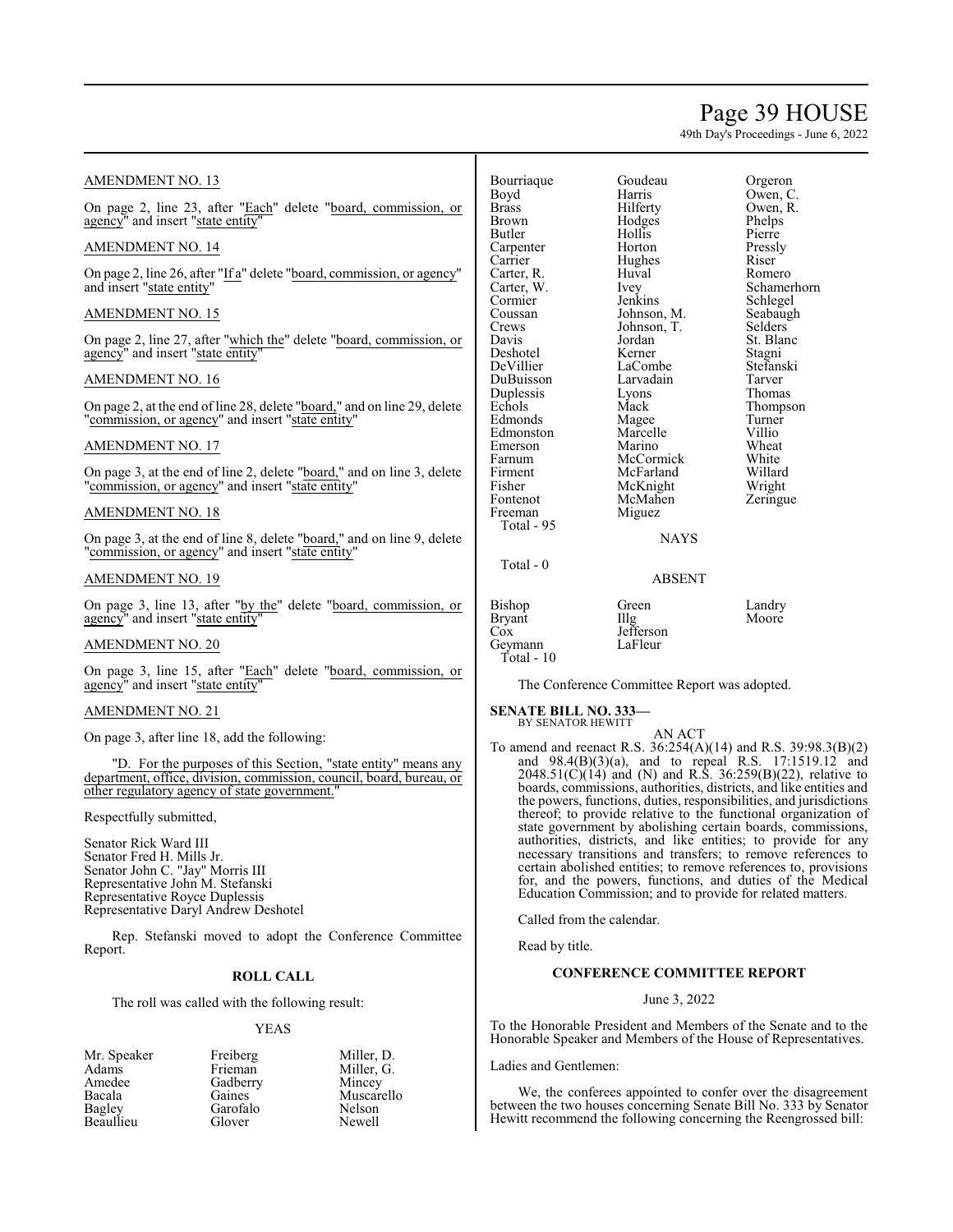# Page 40 HOUSE

49th Day's Proceedings - June 6, 2022

1. That the set of House Committee Amendments proposed by the House Committee on House and Governmental Affairs and adopted by the House of Representatives on May 12, 2022, be adopted.

Respectfully submitted,

Senator Sharon Hewitt Senator Edward J. "Ed" Price Senator Franklin J. Foil Representative John M. Stefanski Representative Daryl Andrew Deshotel

Rep. Stefanski moved to adopt the Conference Committee Report.

#### **ROLL CALL**

The roll was called with the following result:

#### YEAS

| Mr. Speaker   | Fontenot          | McKnight    |
|---------------|-------------------|-------------|
| Adams         | Freeman           | McMahen     |
| Amedee        | Freiberg          | Miguez      |
| Bacala        | Frieman           | Miller, G.  |
| <b>Bagley</b> | Gadberry          | Mincey      |
| Beaullieu     | Gaines            | Muscarello  |
| Bishop        | Garofalo          | Nelson      |
| Bourriaque    | Glover            | Newell      |
| Boyd          | Goudeau           | Orgeron     |
| <b>Brass</b>  | Harris            | Owen, C.    |
| Brown         | Hilferty          | Owen, R.    |
| Bryant        | Hodges            | Phelps      |
| Butler        | Hollis            | Pierre      |
| Carpenter     | Horton            | Pressly     |
| Carrier       | Hughes            | Riser       |
| Carter, R.    | $\prod_{i=1}^{n}$ | Romero      |
| Carter, W.    | <i>lvey</i>       | Schamerhorn |
| Cormier       | Jefferson         | Schlegel    |
| Coussan       | Jenkins           | Seabaugh    |
| Crews         | Johnson, M.       | St. Blanc   |
| Davis         | Johnson, T.       | Stagni      |
| Deshotel      | Jordan            | Stefanski   |
| DeVillier     | Kerner            | Tarver      |
| DuBuisson     | LaCombe           | Thomas      |
| Duplessis     | Larvadain         | Thompson    |
| Echols        | Lyons             | Turner      |
| Edmonds       | Mack              | Villio      |
| Edmonston     | Magee             | Wheat       |
| Emerson       | Marcelle          | White       |
| Farnum        | Marino            | Willard     |
| Firment       | McCormick         | Wright      |
| Fisher        | McFarland         | Zeringue    |
| Total - 96    |                   |             |
|               | <b>NAYS</b>       |             |
| Total - 0     |                   |             |
|               | ABSENT            |             |
| $\cos$        | Huval             | Miller, D.  |

The Conference Committee Report was adopted.

Geymann LaFleur Moore<br>Green Landry Selders Landry

Total - 9

# **Suspension of the Rules**

On motion of Rep. Harris, the rules were suspended in order to consider the following conference committee report which contains subject matter not confined to the disagreement between the two houses.

#### **SENATE BILL NO. 191—** BY SENATOR HEWITT

AN ACT

To amend and reenact the introductory paragraph of R.S. 17:5025 and (5) and to enact R.S. 17:5025.5, relative to high school core curriculum requirements for the Taylor Opportunity Program for Students; to authorize courses in computer science to be included in the core curriculum; and to provide for related matters.

Read by title.

# **CONFERENCE COMMITTEE REPORT**

#### June 3, 2022

To the Honorable President and Members of the Senate and to the Honorable Speaker and Members of the House of Representatives.

# Ladies and Gentlemen:

We, the conferees appointed to confer over the disagreement between the two houses concerning Senate Bill No. 191 by Senator Hewitt recommend the following concerning the Reengrossed bill:

- 1. That the set of House Floor Amendments proposed by Representative Amedee and adopted by the House of Representatives on May 18, 2022, be rejected.
- 2. That the following amendment to the Reengrossed bill be adopted:

AMENDMENT NO. 1

On page 1, line 12, change "2025-2026" to "2026-2027"

Respectfully submitted,

Senator Sharon Hewitt Senator Kirk Talbot Representative Barbara Reich Freiberg Representative Lance Harris

Rep. Harris moved to adopt the Conference Committee Report.

#### **ROLL CALL**

The roll was called with the following result:

Miller, G.

# YEAS

Bacala **Harris** Muscarello<br>Bagley Hilferty Owen, C. Bagley Hilferty Owen, C.<br>Boyd Hodges Owen, R. Boyd Hodges Owen, R.<br>Brass Horton Pressly Brass Horton Pressly<br>Bryant Hughes Riser Bryant Hughes<br>Carter, W. Illg Carter, W. Illg Schamerhorn<br>Davis Ivey Schlegel DuBuisson Jefferson Seabaugh<br>Duplessis Johnson, M. Selders Duplessis Johnson, M. Selders<br>Echols Johnson, T. St. Blanc Edmonds Lyons Stagni<br>
Farnum Mack Tarver Farnum Mack<br>Fisher Marcelle Freeman Marino Villio<br>
Freiberg McFarland Wheat Freiberg McFarland Wheat<br>Frieman McKnight White Gadberry<br>Garofalo

Ivey Schlegel<br>Jefferson Seabaugh Johnson, T. St. Blanck<br>Lyons Stagni Marcelle Thompson<br>Marino Villio McKnight White<br>
McMahen Willard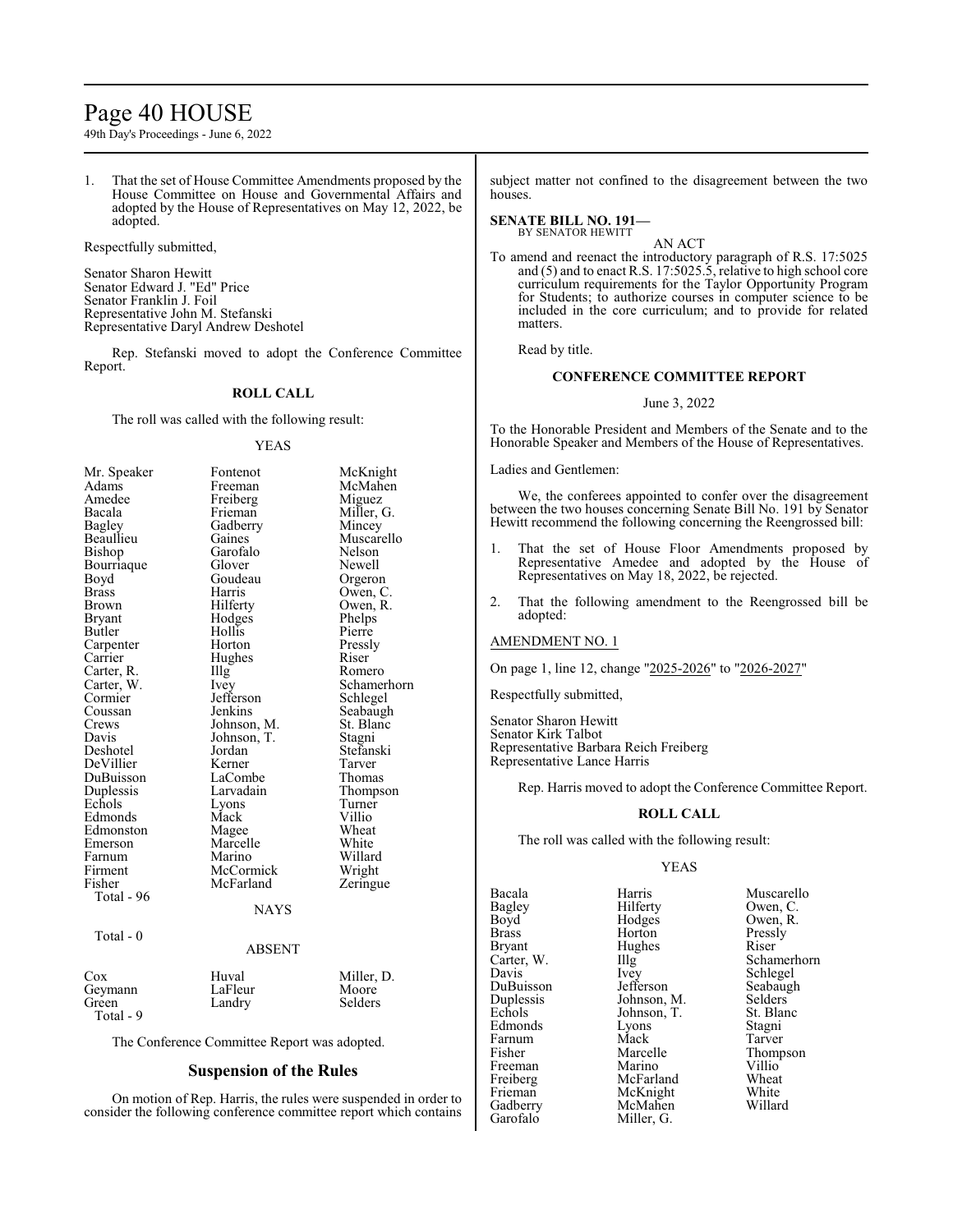49th Day's Proceedings - June 6, 2022

| Glover<br>Total - 55                                                                                                                                                           | Mincey                                                                                                                                                               |                                                                                                                                   |
|--------------------------------------------------------------------------------------------------------------------------------------------------------------------------------|----------------------------------------------------------------------------------------------------------------------------------------------------------------------|-----------------------------------------------------------------------------------------------------------------------------------|
|                                                                                                                                                                                | <b>NAYS</b>                                                                                                                                                          |                                                                                                                                   |
| Adams<br>Amedee<br>Beaullieu<br>Bishop<br>Bourriaque<br><b>Brown</b><br>Butler<br>Carpenter<br>Carrier<br>Carter, R.<br>Cormier<br>Coussan<br>Crews<br>DeVillier<br>Total - 40 | Edmonston<br>Emerson<br>Firment<br>Fontenot<br>Gaines<br>Goudeau<br>Hollis<br>Huval<br>Jenkins<br>Kerner<br>LaCombe<br>Landry<br>Larvadain<br>Magee<br><b>ABSENT</b> | McCormick<br>Miguez<br>Miller, D.<br>Nelson<br>Orgeron<br>Pierre<br>Romero<br>Stefanski<br>Thomas<br>Turner<br>Wright<br>Zeringue |
| Mr. Speaker<br>$\cos$<br>Deshotel<br>Geymann                                                                                                                                   | Green<br>Jordan<br>LaFleur<br>Moore                                                                                                                                  | Newell<br>Phelps                                                                                                                  |

Total - 10

The Conference Committee Report was adopted.

# **Consent to Correct a Vote Record**

Rep. Marcelle requested the House consent to correct her vote on the adoption of the Conference Committee Report to Senate Bill No. 191 from nay to yea, which consent was unanimously granted.

#### **SENATE BILL NO. 213—** BY SENATOR LUNEAU

AN ACT

To amend and reenact R.S. 40:2162(A)(3) and (7), (C)(3), (D)(1),  $(2)(c)$ ,  $(3)(b)$ , and  $(H)(1)$  and to repeal R.S.  $40:2162(C)(2)(c)$ , relative to behavioral health rehabilitation services in the medical assistance program; to provide for community psychiatric support and treatment services; to provide for psychosocial rehabilitation services; to provide for licensure requirements of individuals providing services; to provide for technical updates of outdated provisions; to provide for an effective date; and to provide for related matters.

Read by title.

### **CONFERENCE COMMITTEE REPORT**

June 5, 2022

To the Honorable President and Members of the Senate and to the Honorable Speaker and Members of the House of Representatives.

Ladies and Gentlemen:

We, the conferees appointed to confer over the disagreement between the two houses concerning Senate Bill No. 213 by Senator Luneau recommend the following concerning the Engrossed bill:

- 1. That the set of House Committee Amendments by the House Committee on Health and Welfare (#4585) be adopted.
- 2. That the set of House Floor Amendments by Representative Selders (#5229) be adopted.
- 3. That the following amendments to the Engrossed bill be adopted:

# AMENDMENT NO. 1

In House Floor Amendment No. 1 by Representative Selders (#5229), on page 1, line 2, after "page 1," delete the remainder of the line and insert "line 2, after " $(3)(b)$ ," delete the remainder of the line and insert in lieu thereof  $''(H)(1)$ , and (K), to enact R.S. 40:2162(L),"

#### AMENDMENT NO. 2

On page 1, line 7, after "provisions;" insert "to require approval of the reduction of certain services by committees of the legislature; to ensure that recipients of certain programs are authorized to receive customized treatment;"

#### AMENDMENT NO. 3

On page 1, line 10, after "(3)(b)," delete the remainder of the line and insert  $\mathbf{H}(H)(1)$ , and  $(K)$  are"

# AMENDMENT NO. 4

In House Floor Amendment No. 3 by Representative Selders  $(\text{\#5229})$ , on page 1, between lines 7 and 8 insert the following:

"K. The department shall not take any final action that will result in the elimination or reduction of PSR or CPST services unless such the action is affirmatively approved by the House Committee on Health and Welfare and the Senate Committee on Health and Welfare.

#### AMENDMENT NO. 5

In House Floor Amendment No. 3 by Representative Selders (#5229), on page 1, at the beginning of line 8, delete the quotation marks

Respectfully submitted,

Senator W. Jay Luneau Senator Fred H. Mills Jr. Senator Regina Ashford Barrow Representative Larry Selders Representative Lawrence A. "Larry" Bagley Representative Jason Hughes

Rep. Selders moved to adopt the Conference Committee Report.

#### **ROLL CALL**

The roll was called with the following result:

# YEAS

| Mr. Speaker   | Freiberg    | McKnight    |
|---------------|-------------|-------------|
| Adams         | Frieman     | McMahen     |
| Amedee        | Gadberry    | Miguez      |
| Bacala        | Gaines      | Miller, D.  |
| Bagley        | Garofalo    | Miller, G.  |
| Beaullieu     | Glover      | Mincey      |
| Bourriaque    | Goudeau     | Muscarello  |
| Boyd          | Harris      | Nelson      |
| <b>Brass</b>  | Hilferty    | Orgeron     |
| Brown         | Hodges      | Owen, C.    |
| <b>Bryant</b> | Hollis      | Owen, R.    |
| Butler        | Horton      | Pierre      |
| Carpenter     | Hughes      | Pressly     |
| Carrier       | Huval       | Riser       |
| Carter, R.    | $\prod$ llg | Romero      |
| Carter, W.    | <i>lvey</i> | Schamerhorn |
| Cormier       | Jefferson   | Schlegel    |
| Coussan       | Johnson, M. | Seabaugh    |
| Crews         | Johnson, T. | Selders     |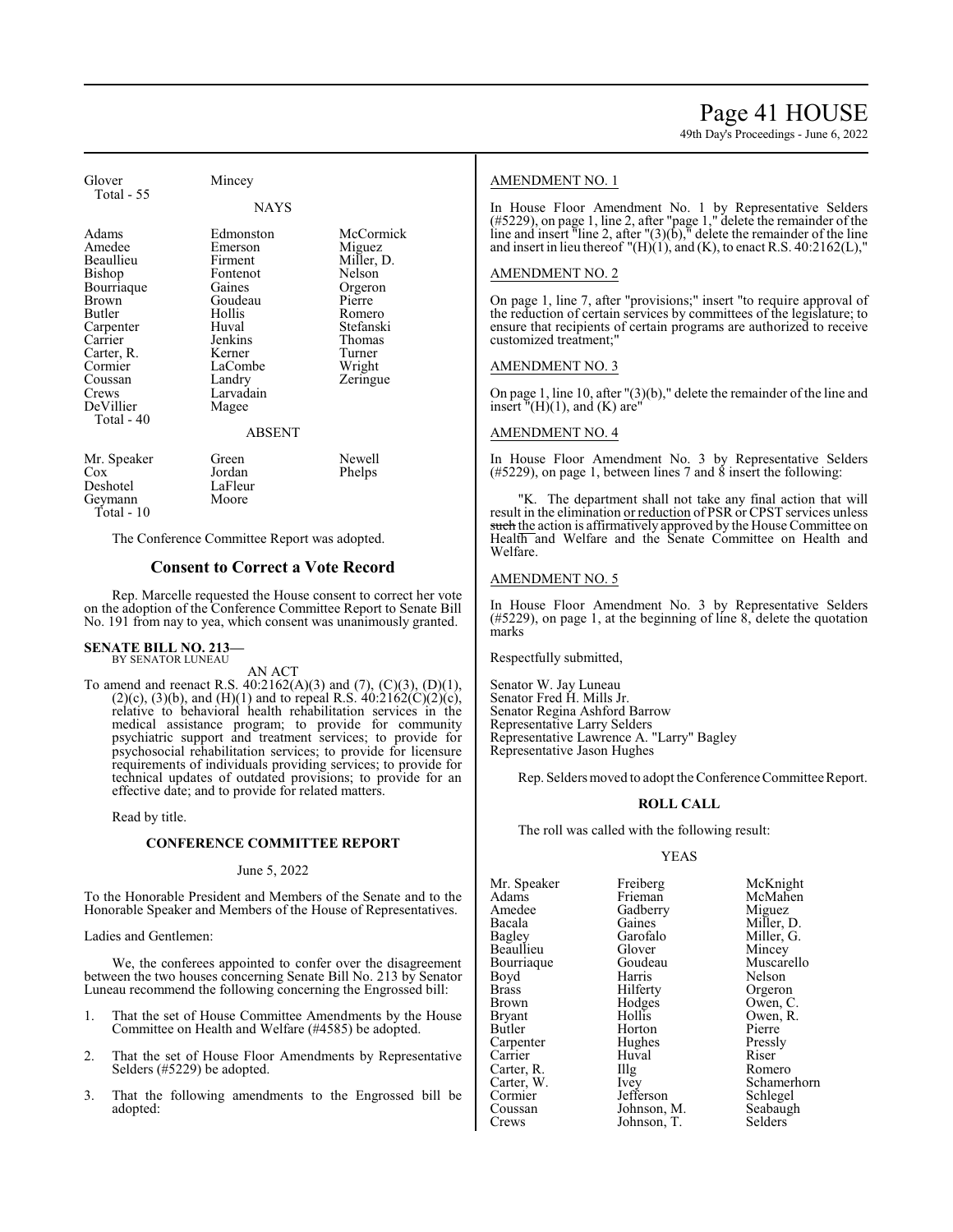# Page 42 HOUSE

49th Day's Proceedings - June 6, 2022

| Davis<br>Deshotel<br>DeVillier<br>DuBuisson<br>Duplessis<br>Edmonds<br>Edmonston<br>Emerson | Jordan<br>Kerner<br>LaCombe<br>LaFleur<br>Landry<br>Larvadain<br>Lyons<br>Mack | St. Blanc<br>Stagni<br>Stefanski<br>Thomas<br>Thompson<br>Turner<br>Villio<br>Wheat |
|---------------------------------------------------------------------------------------------|--------------------------------------------------------------------------------|-------------------------------------------------------------------------------------|
| Firment<br>Fisher<br>Fontenot                                                               | Magee<br>Marcelle<br>Marino                                                    | White<br>Willard<br>Wright                                                          |
| Freeman<br>Total - 93                                                                       | McCormick<br><b>NAYS</b>                                                       | Zeringue                                                                            |
| Total - 0                                                                                   | <b>ABSENT</b>                                                                  |                                                                                     |
| Bishop<br>$\cos$<br>Echols<br>Farnum<br>Total - 12                                          | Geymann<br>Green<br>Jenkins<br>McFarland                                       | Moore<br>Newell<br>Phelps<br>Tarver                                                 |

The Conference Committee Report was adopted.

# **Suspension of the Rules**

On motion of Rep. LaCombe, the rules were suspended in order to consider the following conference committee report which containssubject matter not confined to the disagreement between the two houses.

#### **SENATE BILL NO. 214—** BY SENATOR LUNEAU

AN ACT

To amend and reenact Code of Civil Procedure Art. 1435, relative to depositions and trial testimony of certain insurance claims adjusters; to require certain out-of-state insurance claims adjusters to appear and offer testimony; to provide for venue; to provide for definitions; and to provide for related matters.

Read by title.

# **CONFERENCE COMMITTEE REPORT**

#### June 5, 2022

To the Honorable President and Members of the Senate and to the Honorable Speaker and Members of the House of Representatives.

Ladies and Gentlemen:

We, the conferees appointed to confer over the disagreement between the two houses concerning Senate Bill No. 214 by Senator Luneau recommend the following concerning the Engrossed bill:

- 1. That the House Floor Amendments No. 1 and 3 proposed by Representative Frieman and adopted by the House of Representatives on June 1, 2022, be adopted.
- 2. That the House Floor Amendment No. 2 proposed by Representative Frieman and adopted by the House of Representatives on June 1, 2022, be rejected.
- 3. That the House Floor Amendments No. 1 and 2 proposed by Representative Mike Johnson and adopted by the House of Representatives on June 1, 2022, be adopted.
- 4. That the following amendments to the Engrossed bill be adopted:

### AMENDMENT NO. 1

On page 1, line 3, change "out-of-state" to "nonresident"

AMENDMENT NO. 2

On page 1, line 10 change "out-of-state" to "nonresident"

### AMENDMENT NO. 3

On page 2, between lines 4 and 5, insert the following:

"(2) A nonresident insurance claims adjuster subject to the provisions of Subparagraph (1) of this Paragraph shall be available for deposition via telephone or video teleconference. A deposition taken via telephone or video teleconference shall not be admissible as testimony at trial other than for the purpose of impeachment, or upon the showing of death or incapacity of the deponent."

Respectfully submitted,

Senator Barrow Peacock Senator W. Jay Luneau Senator Jeremy Stine Representative Jeremy S. LaCombe Representative Greg Miller Representative John M. Stefanski

Rep. LaCombe moved to adopt the Conference Committee Report.

# **ROLL CALL**

The roll was called with the following result:

#### YEAS

Adams Frieman McMahen<br>Bagley Gadberry Miguez Bagley Gadberry<br>Beaullieu Gaines Bourriaque Glover Miller, (<br>
Boyd Goudeau Mincey Boyd Goudeau<br>Brass Harris Brass Harris Muscarello Brown Hilferty<br>Bryant Hollis Bryant Hollis Orgeron<br>Butler Hughes Pierre Carpenter Huval Pressl<br>Carrier IIIg Riser Carrier IIIg Riser<br>Carter, R. Ivey Romero Carter, R. Ivey<br>Carter, W. Jefferson Cormier Jenkins Schlegel<br>
Coussan Johnson, M. Selders Coussan Johnson, M. Selders<br>Davis Johnson, T. Stagni Davis Johnson, T.<br>DeVillier Jordan DuBuisson Kerner<br>
Duplessis LaCombe Duplessis LaCombe Thompson<br>
Echols Landry Turner Echols Landry Turner<br>Edmonds Larvadain Villio Edmonston Lyons Wheat<br>Emerson Mack White Emerson Mack White<br>
Farnum Magee Willard Farnum Magee Willard<br>Firment Marcelle Wright Firment Marcelle<br>Fisher Marino Fisher Marino Zeringue<br>Freeman McFarland Total - 83

Total - 8

Hughes Pierre<br>
Huval Pressly Larvadain Villio<br>Lyons Wheat McFarland

Mr. Speaker Freiberg McKnight<br>Adams Frieman McMahen Gaines Miller, D.<br>Glover Miller, G. Carter, W. Jefferson Schamerhorn<br>
Cormier Jenkins Schlegel Jordan Stefanski<br>Kerner Thomas

#### NAYS

Bacala Hodges Seabaugh Horton

Amedee Garofalo McCormick<br>Bacala Hodges Seabaugh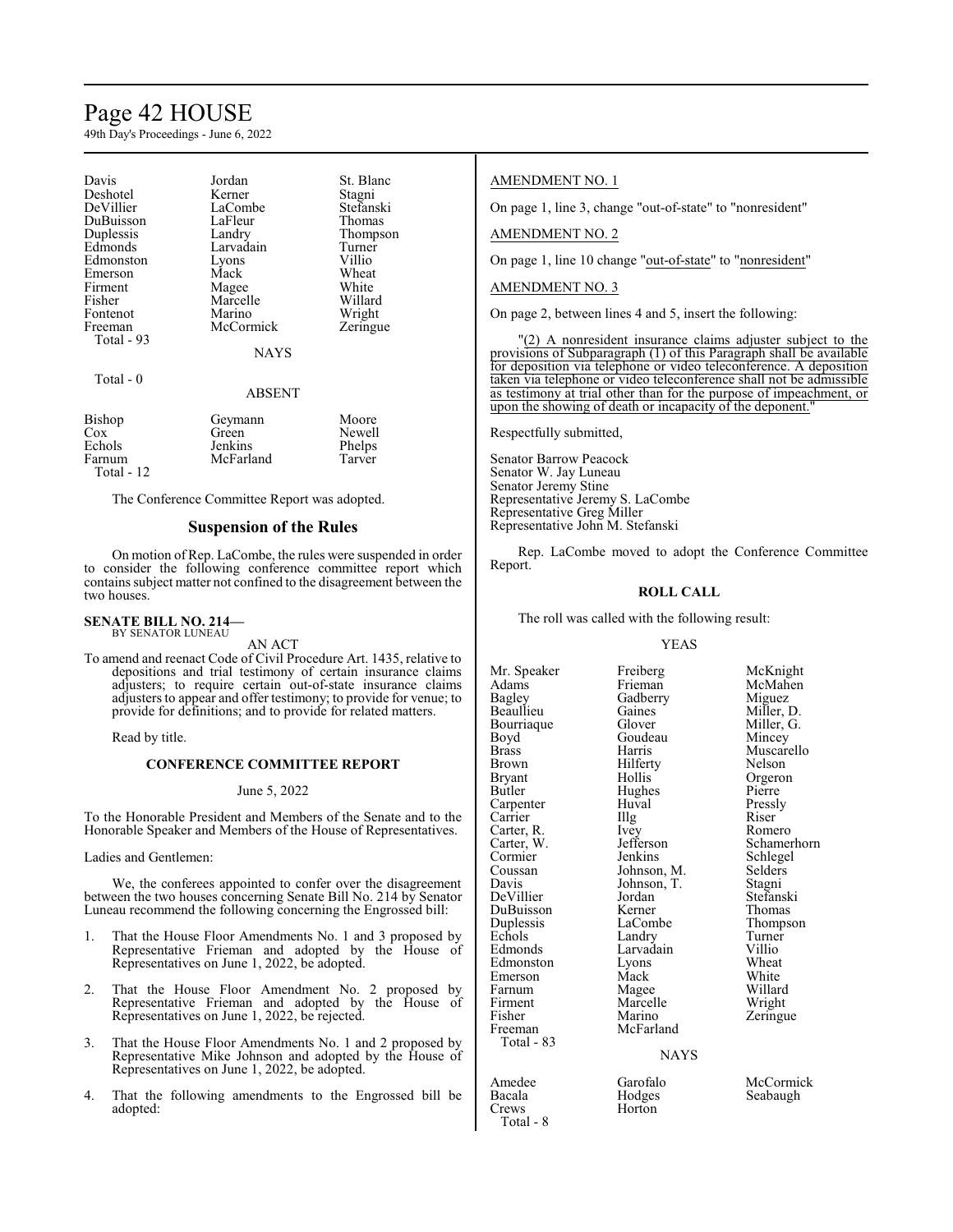Page 43 HOUSE

49th Day's Proceedings - June 6, 2022

# ABSENT

| <b>Bishop</b> | Green    | Owen, R.  |
|---------------|----------|-----------|
| Cox           | LaFleur  | Phelps    |
| Deshotel      | Moore    | St. Blanc |
| Fontenot      | Newell   | Tarver    |
| Geymann       | Owen, C. |           |
| Total - 14    |          |           |

The Conference Committee Report was adopted.

#### **SENATE BILL NO. 490—** BY SENATOR CORTEZ

AN ACT

To amend and reenact R.S. 40:1379.1(N) and to enact Chapter 12 of Title 24 of the Louisiana Revised Statutes of 1950, to be comprised ofR.S. 24:681 through 685 and 691 through 693 and R.S. 40:2402(3)(f), relative to capitol security; to provide for a director of capitol security; to provide for the qualifications, compensation, duties and functions of the director; to provide for capitol security officers; to provide for the manner in which certain special officer commissions may be issued; to create the Capitol Security Council; to provide for the composition and membership of the council; to provide for the powers and duties of the council; to provide for definitions; and to provide for related matters.

Read by title.

# **Motion**

On motion ofRep. Stefanski, the Conference Committee Report was returned to the calendar.

# **Acting Speaker Stefanski in the Chair**

#### **Conference Committee Reports Received**

Conference Committee Reports were received for the following legislative instruments:

#### House Bill No. 1015

The Conference Committee Reports for the above legislative instruments lie over under the rules.

# **Suspension of the Rules**

Rep. Schexnayder moved to suspend the rules to take up and consider the Conference Committee Report to House Bill No. 1015 on the same day it was received, which motion was agreed to.

#### **Suspension of the Rules**

On motion of Rep. Schexnayder, the rules were suspended in order to consider the following conference committee report which containssubject matter not confined to the disagreement between the two houses.

**HOUSE BILL NO. 1015—** BY REPRESENTATIVE SCHEXNAYDER AN ACT

To amend and reenact R.S. 51:2365(D)(3) and (F)(2), to enact R.S. 51:1260 and 1261, and to repeal R.S. 51:2365(F)(1)(d) and 2365.1, relative to financial incentives for events held in Louisiana; to provide relative to the Major Events Incentive Program; to make changes to the administration of the program; to create a grant program for certain Louisiana events; to provide for administration of the program; to provide for an effective date; and to provide for related matters.

# Read by title.

### **CONFERENCE COMMITTEE REPORT**

June 6, 2022

To the Honorable Speaker and Members of the House of Representatives and the Honorable President and Members of the Senate.

Ladies and Gentlemen:

We, the conferees appointed to confer over the disagreement between the two houses concerning House Bill No. 1015 by Representative Schexnayder recommend the following concerning the Reengrossed bill:

- That the set of Senate Committee Amendments by the Senate Committee on Finance (#4176) be rejected.
- 2. That the set of Senate Floor Amendments by Senator Henry (#4433) be rejected.
- 3. That the set of Senate Floor Amendments by Senator Price (#4439) be adopted.
- That the following amendment be adopted:

#### AMENDMENT NO. 1

In Senate Floor Amendment No. 6 by Senator Price (#4439), on page 1, at the beginning of line 17, change "J." to "I."

5. That the following amendments to the Reengrossed bill be adopted:

#### AMENDMENT NO. 2

On page 5, line 12, after "the" and before "which" change "state treasurer" to "Joint Legislative Committee on the Budget"

#### AMENDMENT NO. 3

On page 5, delete lines 19 through 28 in their entirety and insert the following:

"H. The Joint Legislative Committee on the Budget shall determine the portion of the incremental tax increase reported by the lieutenant governor which shall be transferred into the fund. Upon approval of the Joint Legislative Committee on the Budget, the treasurer shall transfer the amount determined by the committee into the fund."

Respectfully submitted,

Representative Clay Schexnayder Representative Jerome "Zee" Zeringue Representative Paula P. Davis Senator Patrick Page Cortez Senator Edward J. "Ed" Price Senator Mack A. "Bodi" White, Jr.

Rep. Schexnayder moved to adopt the Conference Committee Report.

#### **ROLL CALL**

The roll was called with the following result:

#### YEAS

Mr. Speaker Freiberg Miguez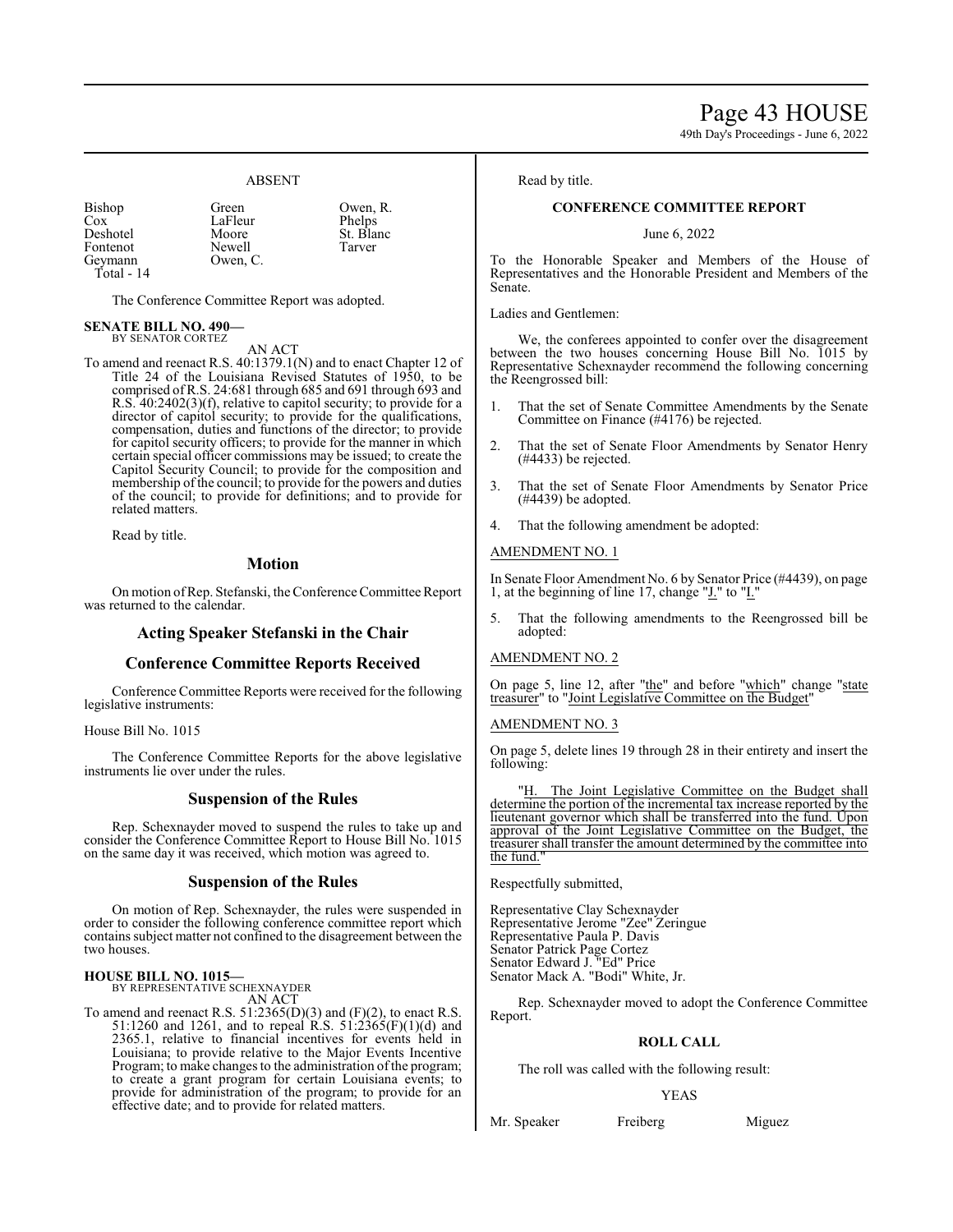# Page 44 HOUSE

49th Day's Proceedings - June 6, 2022

Adams Frieman Miller, D.<br>Amedee Gadberry Mincey Amedee Gadberry<br>Bacala Gaines Bacala Gaines Muscarello<br>
Bagley Garofalo Nelson Beaullieu Glover Newell Bourriaque Boyd Green Owen, C.<br>Brass Harris Owen, R. Brass Harris Owen, R. Brown Hilferty Pierre<br>Butler Hodges Pressly Carpenter Hollis Riser<br>Carrier Horton Romero Carrier Horton<br>Carter, R. Hughes Carter, W. Illg Cormier Coussan Johnson, M.<br>Crews Jordan Crews Jordan St. Blanc<br>
Davis Kerner Stagni Davis Kerner Stagni DeVillier LaFleur Tarver DuBuisson Landr<br>Echols Mack Edmonds Magee Turner<br>
Edmonston Marcelle Villio Edmonston Marcelle Villio<br>
Emerson Marino Wheat Emerson Marino Wheat<br>
Farnum McCormick White Farnum McCormick White Firment McFarland Willard Fontenot McKnight<br>Freeman McMahen Total - 89 Total - 0

Garofalo Nelson<br>Glover Newell Hodges Pressl<br>Hollis Riser LaCombe<br>
LaFleur Stefans<br>
Tarver Mack Thompson<br>
Magee Turner McMahen

Hughes Schamerhorn<br>Illg Schlegel Seabaugh<br>Selders

#### **NAYS**

ABSENT Bishop Huval Miller, G.<br>Brvant Jefferson Moore Bryant Cox Jenkins Phelps<br>Duplessis Johnson, T. Zeringue Duplessis Johnson, T.<br>Fisher Larvadain Larvadain<br>Lyons Geymann Total - 16

The Conference Committee Report was adopted.

# **Conference Committee Reports Received**

Conference Committee Reports were received for the following legislative instruments:

# House Bill No. 374

The Conference Committee Reports for the above legislative instruments lie over under the rules.

# **Suspension of the Rules**

Rep. Beaullieu moved to suspend the rules to take up and consider the Conference Committee Report to House Bill No. 374 on the same day it was received, which motion was agreed to.

# **Suspension of the Rules**

On motion of Rep. Beaullieu, the rules were suspended in order to consider the following conference committee report which containssubject matter not confined to the disagreement between the two houses.

# **HOUSE BILL NO. 374—**

BY REPRESENTATIVES BEAULLIEU, ADAMS, BISHOP, CARRIER,<br>ROBBY CARTER, WILFORD CARTER, CORMIER, COUSSAN, COX,<br>DAVIS, DEVILLIER, EDMONDS, FISHER, FONTENOT, FREIBERG,<br>GAROFALO, GLOVER, GREEN, ILLG, MIKE JOHNSON, LACOMBE,<br>LAFLEU SELDERS, AND THOMPSON AN ACT

To amend and reenact R.S. 30:2418.1(C) and (E) and 2531.1(D)(1), (2), and (3), relative to tires; to increase penalties for failure to obtain a generator identification number; to provide for exceptions; to provide for increased penalties for the offense of gross littering involving tires; and to provide for related matters.

Read by title.

# **CONFERENCE COMMITTEE REPORT**

# June 6, 2022

To the Honorable Speaker and Members of the House of Representatives and the Honorable President and Members of the Senate.

Ladies and Gentlemen:

We, the conferees appointed to confer over the disagreement between the two houses concerning House Bill No. 374 by Representative Beaullieu recommend the following concerning the Engrossed bill:

- 1. That the set of Senate Committee Amendments by the Senate Committee on Environmental Quality (#3354) be adopted.
- 2. That the set of Senate Floor Amendments by Senator Hensgens (#3745) be rejected.
- 3. That the following amendment to the Engrossed bill be adopted:

# AMENDMENT NO. 1

On page 1, line 2, after "reenact" delete the remainder of the line and insert "R.S. 30:2418(I)(1)(a)(i), 2418.1(C) and (E), and 2531.1(D)(1), (2), and (3) and to enact  $\hat{R}$ .  $\hat{S}$ .  $\hat{3}0:2418(P)$ , relative to"

# AMENDMENT NO. 2

On page 1, line 5, after "tires;" insert "to provide for fees; to provide for the Waste Tire Management Fund;"

# AMENDMENT NO. 3

On page 1, delete lines 7 and 8 in their entirety and in lieu thereof insert the following:

"Section 1. R.S. 30:2418(I)(1)(a)(i), 2418.1(C) and (E), and  $2531.1(D)(1)$ ,  $(2)$ , and  $(3)$  are hereby amended and reenacted and R.S. 30:2418(P) is hereby enacted to read as follows:

§2418. Waste tires

\* \* \*

I.(1)(a) The fee on tires authorized to be levied pursuant to R.S.  $30:2413(A)(8)$  shall not exceed the following:

(i) Beginning October 1, 2018, through July 31, 2022, two  $Two$ dollars and twenty-five cents per passenger/light truck/small farm service tire. Beginning on August  $1, 202\overline{2}$ , two dollars per passenger/light truck/small farm service tire.

\* \* \*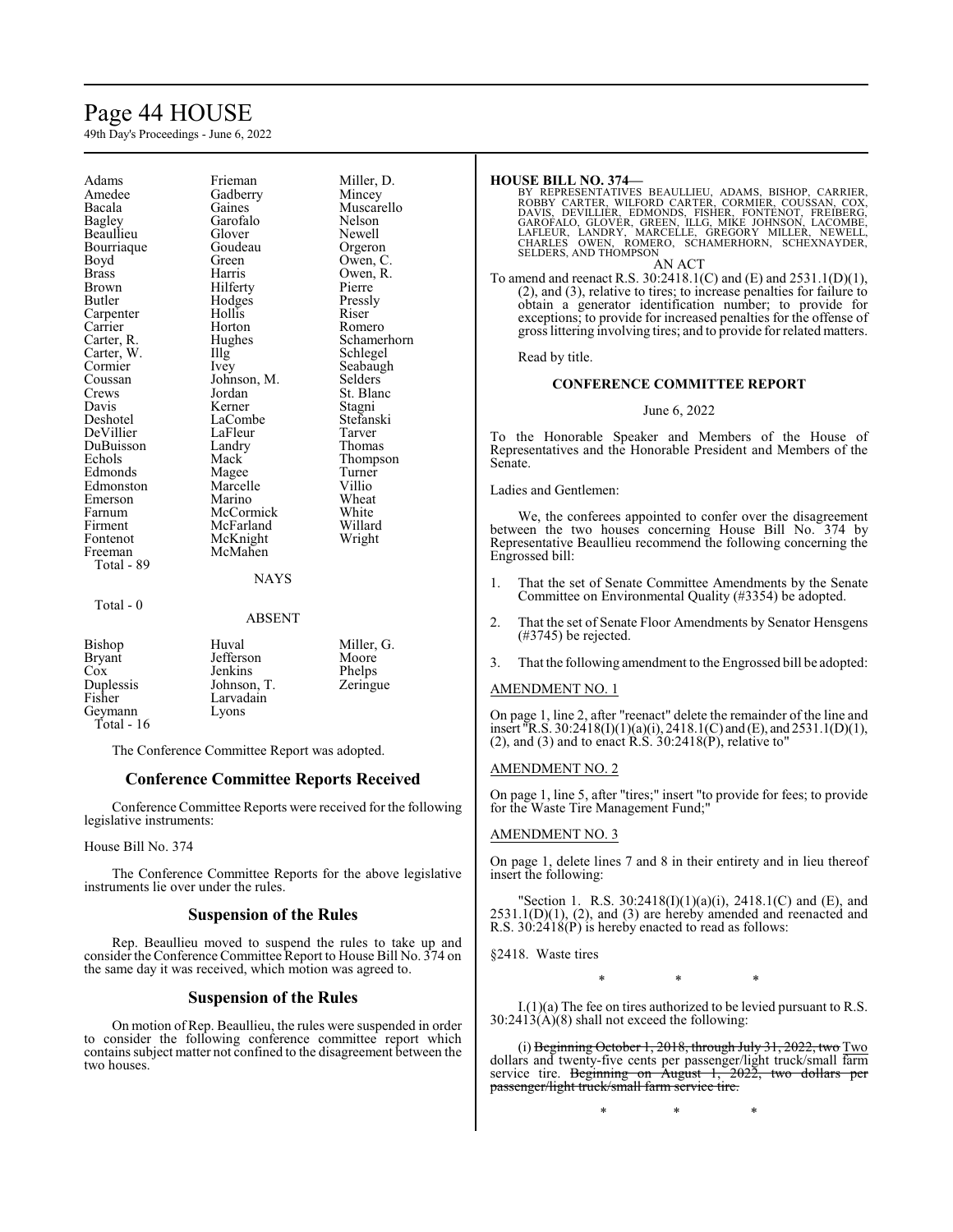P. The department shall be responsible for the removal of tires on any property containing more than one thousand tires, located in a historic district in a municipality with a population between twentyeight and twenty-nine thousand according to the latest decennial census; however, in no event shall the department be responsible for the removal of more than three thousand tires from such property. The owner of any such property shall notify the secretary of the existence and need for removal of tires by certified mail. The existence and need for removal of tires by certified mail. department shall be responsible for the cost of labor, transportation, and disposal of any tires removed pursuant to this Subsection and shall have the removal of any such tires complete by September 30, 2022."

Respectfully submitted,

Representative Gerald "Beau" Alphonse Beaullieu, IV Representative Jean-Paul P. Coussan Representative John R. Illg, Jr. Senator Eddie J. Lambert Senator Bob Hensgens Senator Michael "Big Mike" Fesi

Rep. Beaullieu moved to adopt the Conference Committee Report.

#### **ROLL CALL**

The roll was called with the following result:

#### YEAS

| Mr. Speaker   | Freiberg      | McKnight            |
|---------------|---------------|---------------------|
| Adams         | Frieman       | McMahen             |
| Amedee        | Gadberry      | Miguez              |
| Bacala        | Gaines        | Miller, D.          |
| Bagley        | Garofalo      | Mincey              |
| Beaullieu     | Glover        | Muscarello          |
| Bishop        | Goudeau       | Newell              |
| Bourriaque    | Green         | Orgeron             |
| <b>Brass</b>  | Harris        | Owen, C.            |
| Brown         | Hilferty      | Owen, R.            |
| <b>Bryant</b> | Hodges        | Pierre              |
| Butler        | Hollis        | Pressly             |
| Carpenter     | Horton        | Riser               |
| Carrier       | Hughes        | Romero              |
| Carter, R.    | Huval         | Schamerhorn         |
| Carter, W.    | Illg          | Schlegel            |
| Coussan       | <i>lvey</i>   | Seabaugh            |
| Crews         | Johnson, M.   | Selders             |
| Davis         | Jordan        | St. Blanc           |
| Deshotel      | Kerner        |                     |
| DeVillier     | LaCombe       | Stagni<br>Stefanski |
|               |               |                     |
| DuBuisson     | LaFleur       | Tarver              |
| Echols        | Landry        | Thomas              |
| Edmonds       | Lyons         | Thompson            |
| Edmonston     | Mack          | Turner              |
| Emerson       | Magee         | Villio              |
| Farnum        | Marcelle      | Wheat               |
| Firment       | Marino        | White               |
| Fontenot      | McCormick     | Willard             |
| Freeman       | McFarland     | Wright              |
| Total - 90    |               |                     |
|               | <b>NAYS</b>   |                     |
| Total - 0     |               |                     |
|               | <b>ABSENT</b> |                     |
| Boyd          | Geymann       | Miller, G.          |
| Cormier       | Jefferson     | Moore               |
| Cox           | Jenkins       | Nelson              |
| Duplessis     | Johnson, T.   | Phelps              |
| Fisher        | Larvadain     | Zeringue            |
|               |               |                     |

#### Total - 15

The Conference Committee Report was adopted.

# **Conference Committee Reports Received**

Conference Committee Reports were received for the following legislative instruments:

House Bill No. 389

The Conference Committee Reports for the above legislative instruments lie over under the rules.

# **Suspension of the Rules**

Rep. Pressly moved to suspend the rules to take up and consider the Conference Committee Report to House Bill No. 389 on the same day it was received, which motion was agreed to.

# **HOUSE BILL NO. 389—**

BY REPRESENTATIVE PRESSLY AN ACT

To amend and reenact Civil Code Articles 3461 and 3472.1, to enact Code of Civil Procedure Article 196.2, and to repeal Code of Civil Procedure Article 562, relative to prescription and peremption; to provide for emergency suspension of certain prescription and peremption periods; to provide for the emergency suspension of abandonment periods; to provide relative to the Louisiana Supreme Court; to provide for emergency extension of certain deadlines; and to provide for related matters.

Read by title.

#### **CONFERENCE COMMITTEE REPORT**

#### June 6, 2022

To the Honorable Speaker and Members of the House of Representatives and the Honorable President and Members of the Senate.

Ladies and Gentlemen:

We, the conferees appointed to confer over the disagreement between the two houses concerning House Bill No. 389 by Representative Pressly recommend the following concerning the Reengrossed bill:

1. That the set of Senate Floor Amendments by Senator Connick (#3759) be rejected.

Respectfully submitted,

Representative Thomas Alexander Pressly, IV Representative Gregory A. Miller Representative Alan Seabaugh Senator Barrow Peacock Senator Patrick Connick Senator Robert Mills

Rep. Presslymoved to adopt theConference Committee Report.

#### **ROLL CALL**

The roll was called with the following result:

#### YEAS

Mr. Speaker Freeman McKnight<br>
Adams Freiberg McMahen

McMahen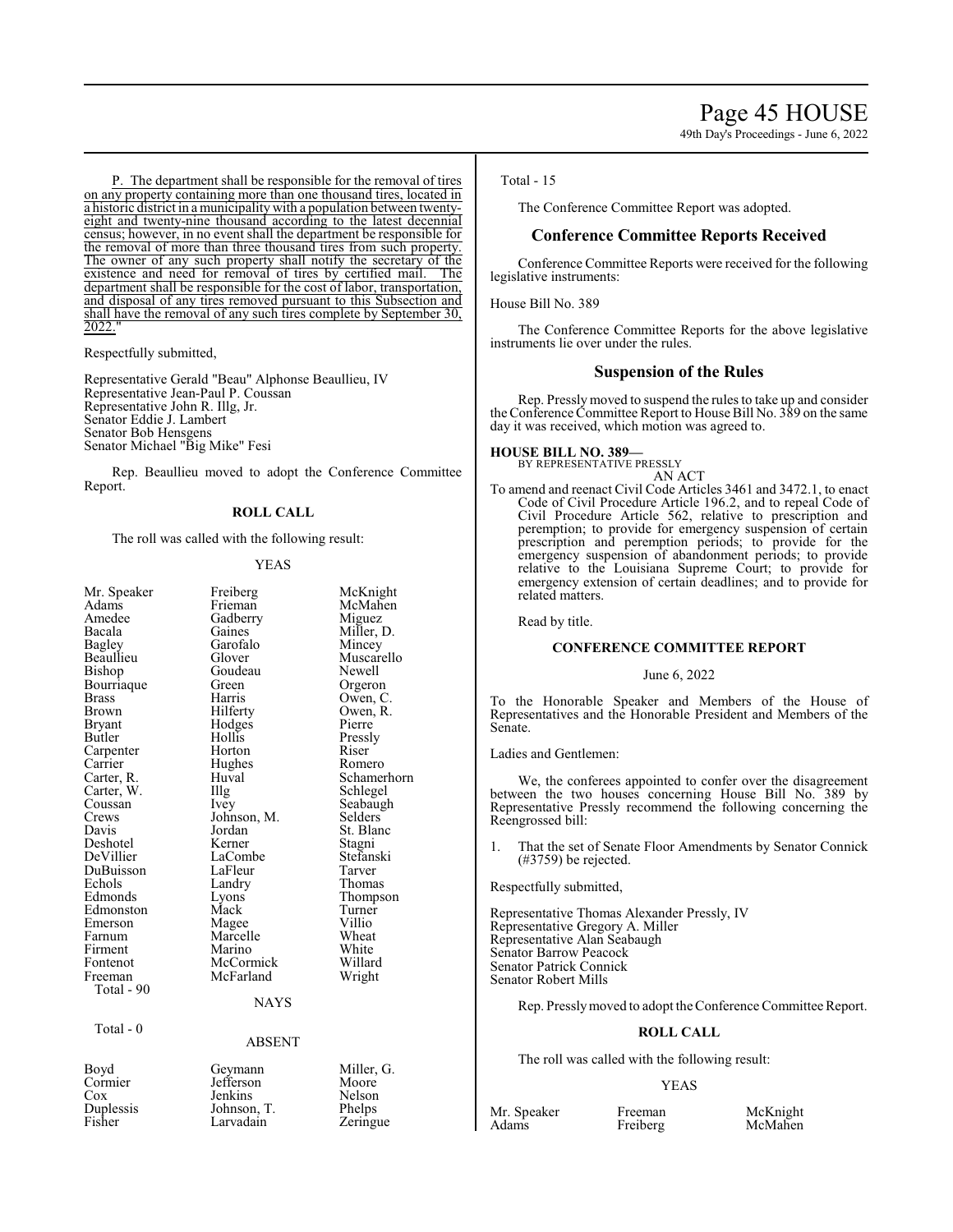# Page 46 HOUSE

49th Day's Proceedings - June 6, 2022

Amedee Frieman Miguez<br>Bacala Gadberry Miller, l Bacala Gadberry Miller, D.<br>Bagley Gaines Mincey Bagley Gaines Mincey Bishop Glover Nelson Bourriaque<br>Boyd Boyd Green Orgeron<br>Brass Harris Owen, C Brass Harris Owen, C. Brown **Hilferty** Owen, R.<br>Bryant Hodges Pierre Bryant Hodges<br>
Butler Hollis Carpenter Horton Riser<br>
Carrier Hughes Romero Carter, W. Huv<br>Cormier IIIg Coussan Ivey Selders<br>Crews Johnson, M. St. Blanc Crews Johnson, M. St. Blanch<br>Davis Jordan Stagni Deshotel Kerner Stefans<br>DeVillier LaCombe Tarver DuBuisson LaFleur<br>Echols Landry Echols Landry Thompson<br>Edmonds Larvadain Turner Edmonston Lyons Villio<br>
Emerson Mack Wheat Emerson Mack Wheat<br>
Farnum Marcelle White Farnum Marcelle White<br>Firment Marino Willard Firment Marino Willard<br>Fisher McCormick Wright Fisher McCormick<br>Fontenot McFarland Total - 92 Total - 0

Hollis Pressly<br>
Horton Riser Hughes Romero<br>Huval Schlegel Jordan Stagni<br>Kerner Stefanski LaCombe Tarver<br>
LaFleur Thomas Larvadain Turner<br>Lyons Villio McFarland

Garofalo Muscarello<br>Glover Nelson Seabaugh

#### **NAYS**

ABSENT Carter, R. Jenkins Phelps<br>Cox Johnson, T. Scham Cox Johnson, T. Schamerhorn<br>
Duplessis Magee Zeringue Duplessis Magee<br>Geymann Miller, G. Geymann Miller,<br>Jefferson Moore

The Conference Committee Report was adopted.

# **Conference Committee Reports Received**

Conference Committee Reports were received for the following legislative instruments:

#### House Bill No. 54

Jefferson Total - 13

The Conference Committee Reports for the above legislative instruments lie over under the rules.

#### **Suspension of the Rules**

Rep. Bagley moved to suspend the rules to take up and consider the Conference Committee Report to House Bill No. 54 on the same day it was received, which motion was agreed to.

# **HOUSE BILL NO. 54—**

BY REPRESENTATIVES BAGLEY AND FRIEMAN AN ACT

To enact R.S. 14:101.3, relative to discrimination; to create the crime of discrimination based on vaccination status; to provide for a fine; to provide for applicability; and to provide for related matters.

Read by title.

**Motion**

On motion of Rep. Bagley, the Conference Committee Report was returned to the calendar.

# **Conference Committee Reports Received**

Conference Committee Reports were received for the following legislative instruments:

Senate Bill No. 430

The Conference Committee Reports for the above legislative instruments lie over under the rules.

# **Suspension of the Rules**

Rep. Edmonds moved to suspend the rules to take up and consider the Conference Committee Report to Senate Bill No. 430 on the same day it was received, which motion was agreed to.

#### **SENATE BILL NO. 430—**

BY SENATOR WOMACK AND REPRESENTATIVES ADAMS, BAGLEY,<br>BISHOP, CARRIER, DEVILLIER, MAGEE, GREGORY MILLER,<br>SCHEXNAYDER, STEFANSKI, THOMPSON, TURNER, WHITE AND ZERINGUE

AN ACT

To enact R.S. 17:85.1, relative to naming a gymnasium at Monterey High School; to authorize the Concordia Parish School Board to name the new gymnasium at Monterey High School in honor of Jack Bairnsfather; and to provide for related matters.

Read by title.

### **CONFERENCE COMMITTEE REPORT**

#### June 5, 2022

To the Honorable President and Members of the Senate and to the Honorable Speaker and Members of the House of Representatives.

Ladies and Gentlemen:

We, the conferees appointed to confer over the disagreement between the two houses concerning Senate Bill No. 430 by Senator Womack recommend the following concerning the Engrossed bill:

1. That the set of House Floor Amendments proposed by Representative Bishop and adopted by the House of Representatives on June 2, 2022, be rejected.

Respectfully submitted,

Senator Glen Womack Senator Katrina R. Jackson Senator Beth Mizell Representative Caxerrick Travis Johnson Representative Lance Harris Representative Neil Riser

Rep. Edmonds moved to adopt the Conference Committee Report.

# **ROLL CALL**

The roll was called with the following result:

#### YEAS

| Mr. Speaker   | Fontenot | McCormick |
|---------------|----------|-----------|
| Adams         | Freeman  | McFarland |
| Amedee        | Freiberg | McKnight  |
| Bacala        | Frieman  | McMahen   |
| <b>Bagley</b> | Gadberry | Miguez    |
| Beaullieu     | Gaines   | Mincey    |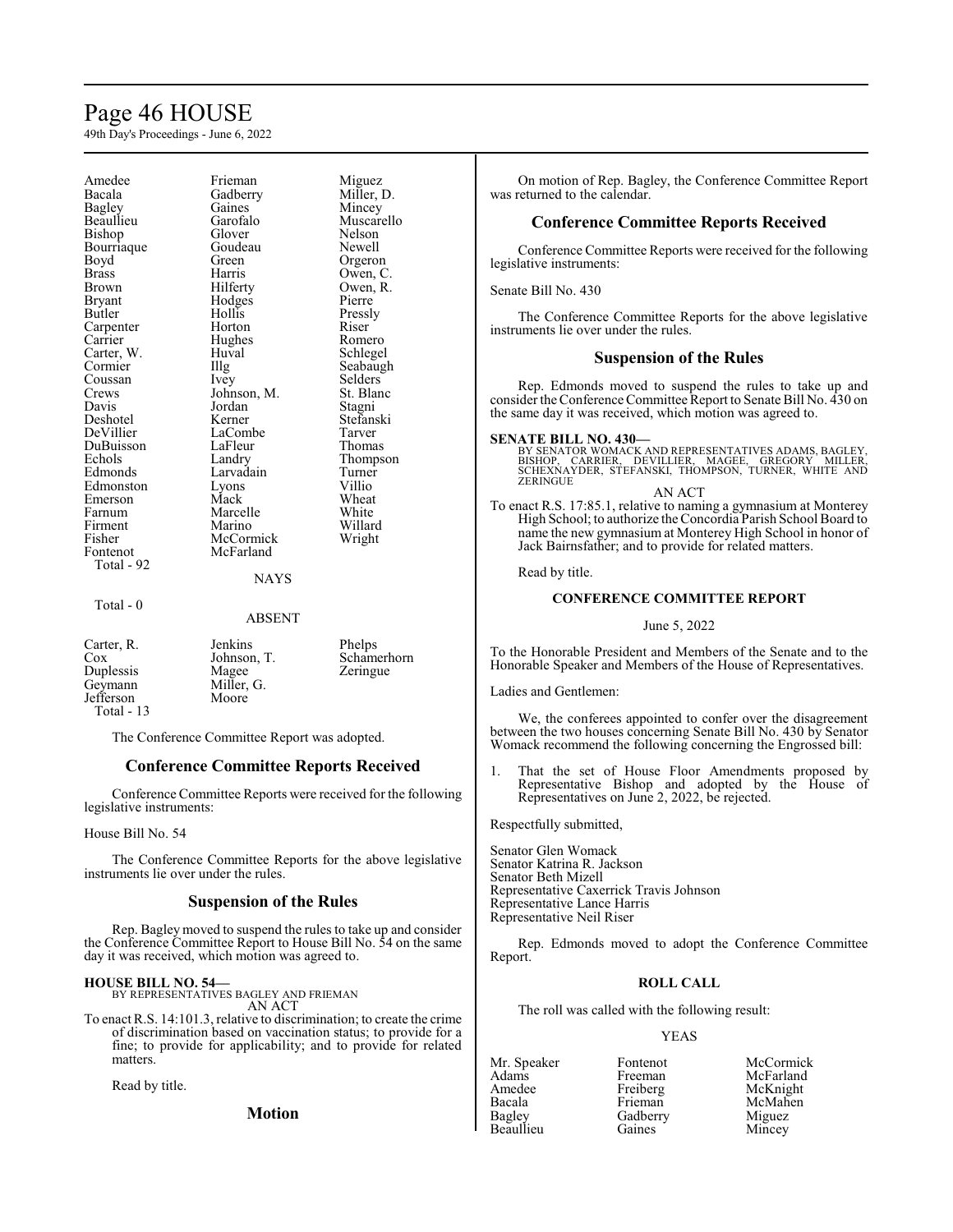# Page 47 HOUSE

49th Day's Proceedings - June 6, 2022

Bishop Garofalo Muscarello<br>Bourriaque Geymann Newell Bourriaque Geyma<br>Boyd Glover Boyd Glover Orgeron<br>Brass Goudeau Owen, C Brass Goudeau<br>Brown Green **Bryant** Butler Hilferty Pressly Carpenter Hodge<br>Carrier Hollis Carrier Hollis Romero<br>Carter, R. Horton Schamer Carter, W. Hughe<br>Cormier Huval Coussan Illg<br>Crews Ivey Crews Ivey St. Blanc<br>
Davis Jefferson Stagni Davis Jefferson<br>Deshotel Johnson DeVillier Jordan Tarver DuBuisson Kerner<br>
Duplessis LaCombe Duplessis LaCombe Thompson<br>
Echols LaFleur Turner Echols LaFleur Turner<br>Edmonds Landry Villio Edmonston Larvadain Wheat Emerson Lyons<br>Farnum Mack Farnum Mack Willard<br>Firment Marcelle Wright Firment Marcelle<br>
Fisher Marino Total - 95

Total - 0

Green Owen, R.<br>Harris Pierre Horton Schamerhorn<br>Hughes Schlegel Huval Seabaugh<br>Illg Selders Johnson, M. Stefanski<br>Jordan Tarver Landry Villio<br>Larvadain Wheat Marino

# **NAYS**

#### ABSENT

| $\cos$      | Miller, D. | Phelps   |
|-------------|------------|----------|
| Jenkins     | Miller, G. | Zeringue |
|             |            |          |
| Johnson, T. | Moore      |          |
| Magee       | Nelson     |          |
| Total - 10  |            |          |

The Conference Committee Report was adopted.

### **Conference Committee Reports Received**

Conference Committee Reports were received for the following legislative instruments:

House Bill No. 717

The Conference Committee Reports for the above legislative instruments lie over under the rules.

# **Suspension of the Rules**

Rep. McMahen moved to suspend the rules to take up and consider the Conference Committee Report to House Bill No. 717 on the same day it was received, which motion was agreed to.

# **HOUSE BILL NO. 717—** BY REPRESENTATIVE MCMAHEN

AN ACT

To amend and reenact R.S. 40:1248.1(6), 1248.3(1) and (2), and  $1248.7(C)(1)$ , relative to financing by the state Medicaid program of health services in certain parishes; to provide with respect to a local healthcare provider participation program; to designate the parishes in which the program may be operated; to provide for the use of monies in the local provider participation fund; to provide relative to human services districts and authorities; and to provide for related matters.

Called from the calendar.

Read by title.

# **CONFERENCE COMMITTEE REPORT**

June 6, 2022

To the Honorable Speaker and Members of the House of Representatives and the Honorable President and Members of the Senate.

Ladies and Gentlemen:

We, the conferees appointed to confer over the disagreement between the two houses concerning House Bill No. 717 by Representative McMahen recommend the following concerning the Engrossed bill:

- 1. That the set of Senate Committee Amendments (#3465) be adopted.
- 2. That the following amendments to the Engrossed bill be adopted:

#### AMENDMENT NO. 1

In Senate Committee Amendment No. 2 by the Senate Committee on Health and Welfare (#3465), on page 1, line 6, after "fund;" and before the quotation mark " " " insert "to provide relative to human services districts and authorities;"

#### AMENDMENT NO. 2

In Senate Committee Amendment No. 4 by the Senate Committee on Health and Welfare (#3465), on page 1, line 11, change "insert" to "add"

# AMENDMENT NO. 3

In Senate Committee Amendment No. 4 by the Senate Committee on Health and Welfare (#3465), on page 1, at the end of line 18, change "healthcare providers" to "hospitals"

### AMENDMENT NO. 4

In Senate Committee Amendment No. 4 by the Senate Committee on Health and Welfare (#3465), on page 1, at the end of line 20, delete the quotation mark " " "

#### AMENDMENT NO. 5

In Senate Committee Amendment No. 4 by the Senate Committee on Health and Welfare (#3465), on page 1, after line 20, add the following:

"Section 2. Any and all lease agreements existing between the Central Louisiana Human Services District and any other party or parties shall be amended only as provided for in such lease agreements. As of June 1, 2022, all licensed tenants of the Central Louisiana Human Services District shall be considered jointly approved by both lessee and lessor throughout the terms of such lease, or extension of such lease, in effect and no joint approval shall be required for such tenants." "

Respectfully submitted,

Representative Wayne McMahen Representative Lawrence A. "Larry" Bagley Representative Dustin Miller Senator Fred H. Mills Jr. Senator Robert Mills Senator Gerald Boudreaux

Rep. McMahen moved to adopt the Conference Committee Report.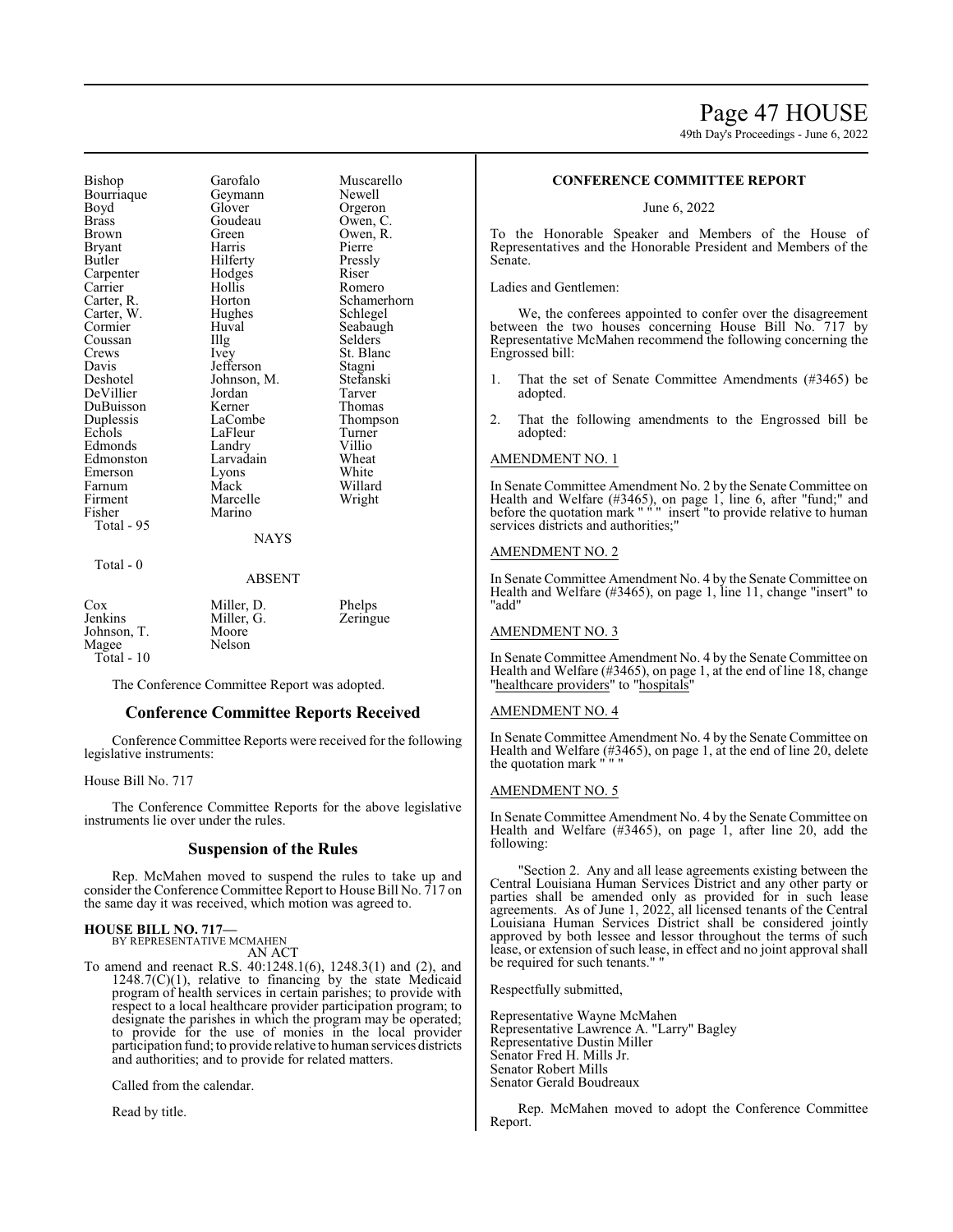# Page 48 HOUSE

49th Day's Proceedings - June 6, 2022

# **ROLL CALL**

The roll was called with the following result:

#### YEAS

| Mr. Speaker                                              |
|----------------------------------------------------------|
| Adams                                                    |
| Amedee                                                   |
| Bacala                                                   |
| Bagley                                                   |
|                                                          |
| – – – – – – – – – – – – – – – – –<br>Beaullieu<br>Bishop |
| Bourriaque                                               |
| Boyd                                                     |
| <b>Brass</b>                                             |
| Brown                                                    |
| Butler                                                   |
| Carpenter<br>Carpenter                                   |
|                                                          |
| Carter, R.                                               |
| Carter, W.                                               |
| Cormier                                                  |
| Coussan                                                  |
|                                                          |
| Coussan<br>Crews<br>Davis<br>Deshotel                    |
|                                                          |
| DeVillier                                                |
| DuBuisson                                                |
| Duplessis                                                |
| Echols                                                   |
| Edmonds                                                  |
| Edmonston                                                |
| Emerson                                                  |
| Farnum                                                   |
| Firment                                                  |
| Fisher                                                   |
| Fontenot<br>Total - 95                                   |
|                                                          |
|                                                          |
|                                                          |

Freeman McKnight<br>Freiberg McMahen McMahen<br>Miguez Frieman<br>Gadberry Gadberry Miller, D.<br>
Gaines Mincey Gaines Mincey<br>Garofalo Muscare Muscarello<br>Nelson Glover Nelson<br>Goudeau Newell Goudeau<br>Green Orgeron Harris Owen, C.<br>Hilferty Owen, R. Owen, R.<br>Pierre Hodges<br>Hollis Pressly<br>Riser Horton Riser<br>Hughes Romero Hughes<br>Huval Huval Schamerhorn<br>
Illg Schlegel The Schlegel<br>
Ivev Seabaugh Seabaugh<br>Selders Jenkins Selders<br>Johnson, M. St. Blanc Johnson, M. St. Blancon, M. St. Blancon, St. Blancon, St. Blancon, St. Blancon, St. Blancon, St. Blancon, St. Blancon, St. Blancon, St. Blancon, St. Blancon, St. Blancon, St. Blancon, St. Blancon, St. Blancon, St. Blancon, Jordan<br>Kerner Stefanski<br>Tarver LaCombe Tarver<br>LaFleur Thomas LaFleur<br>Landry Thompson<br>Turner Larvadain<br>Lyons Extends Lyons Villio<br>
Mack Wheat Wheat<br>White Marcelle White<br>
Marino Willard Marino Willard<br>
McCormick Wright McCormick McFarland **NAYS** 

# $Total - 0$

#### ABSENT

| Bryant     | Johnson, T. | Phelps   |
|------------|-------------|----------|
| Cox        | Magee       | Zeringue |
| Geymann    | Miller, G.  |          |
| Jefferson  | Moore       |          |
| Total - 10 |             |          |

The Conference Committee Report was adopted.

# **Conference Committee Reports Received**

Conference Committee Reports were received for the following legislative instruments:

House Bill No. 746

The Conference Committee Reports for the above legislative instruments lie over under the rules.

# **Suspension of the Rules**

Rep. Duplessis moved to suspend the rules to take up and consider the Conference Committee Report to House Bill No. 746 on the same day it was received, which motion was agreed to.

#### **HOUSE BILL NO. 746—**

BY REPRESENTATIVES DUPLESSIS, WILFORD CARTER, CORMIER,<br>EDMONSTON, FISHER, FREEMAN, FREIBERG, GAINES, GREEN,<br>HUGHES, JEFFERSON, JENKINS, JORDAN, LAFLEUR, LANDRY,<br>LARVADAIN, LYONS, MARCELLE, MARINO, DUSTIN MILLER,<br>NEWELL, SE AN ACT

To enact R.S. 15:905(F), relative to juvenile institutions; to provide relative to solitary confinement in juvenile facilities; to provide relative to a definition; to provide relative to documentation; to provide relative to submission of reports; to provide relative to training; and to provide for related matters.

Read by title.

#### **CONFERENCE COMMITTEE REPORT**

June 6, 2022

To the Honorable Speaker and Members of the House of Representatives and the Honorable President and Members of the Senate.

Ladies and Gentlemen:

We, the conferees appointed to confer over the disagreement between the two houses concerning House Bill No. 746 by Representative Duplessis recommend the following concerning the Reengrossed bill:

- 1. That the set of Senate Committee Amendments by the Senate Committee on Judiciary B (#3372) be adopted.
- 2. That the set of Senate Legislative Bureau Amendments (#4027) be adopted.

Respectfully submitted,

Representative Royce Duplessis Representative Joseph A. Marino, III Representative Debbie Villio Senator Gary L. Smith Jr. Senator Patrick McMath Senator Mike Reese

Rep. Duplessis moved to adopt the Conference Committee Report.

#### **ROLL CALL**

The roll was called with the following result:

# YEAS

| Mr. Speaker   | Gadberry                                | McKnight           |
|---------------|-----------------------------------------|--------------------|
| Adams         | Gaines                                  | McMahen            |
| Bacala        | Glover                                  | Miguez             |
| <b>Bagley</b> | Goudeau                                 | Miller, D.         |
| Beaullieu     | Green                                   | Mincey             |
| Bourriaque    | Harris                                  | Muscarello         |
| Boyd          | Hilferty                                | Newell             |
| <b>Brass</b>  | Hollis                                  | Owen, C.           |
| <b>Brown</b>  | Hughes                                  | Owen, R.           |
| <b>Bryant</b> | Huval                                   | Phelps             |
| Butler        | $\prod$ llg                             | Pierre             |
| Carpenter     | Ivey                                    | Pressly            |
| Carrier       | Jefferson                               | Riser              |
| Carter, R.    | Jenkins                                 | Romero             |
| Carter, W.    | Johnson, M.                             | Schlegel           |
| Cormier       | Johnson, T.                             | Selders            |
| Coussan       | Jordan                                  | St. Blanc          |
| Davis         | Kerner                                  | Stagni             |
| $D$ askatal   | $L_{\alpha}$ $C_{\alpha}$ with $\alpha$ | $C_{\text{total}}$ |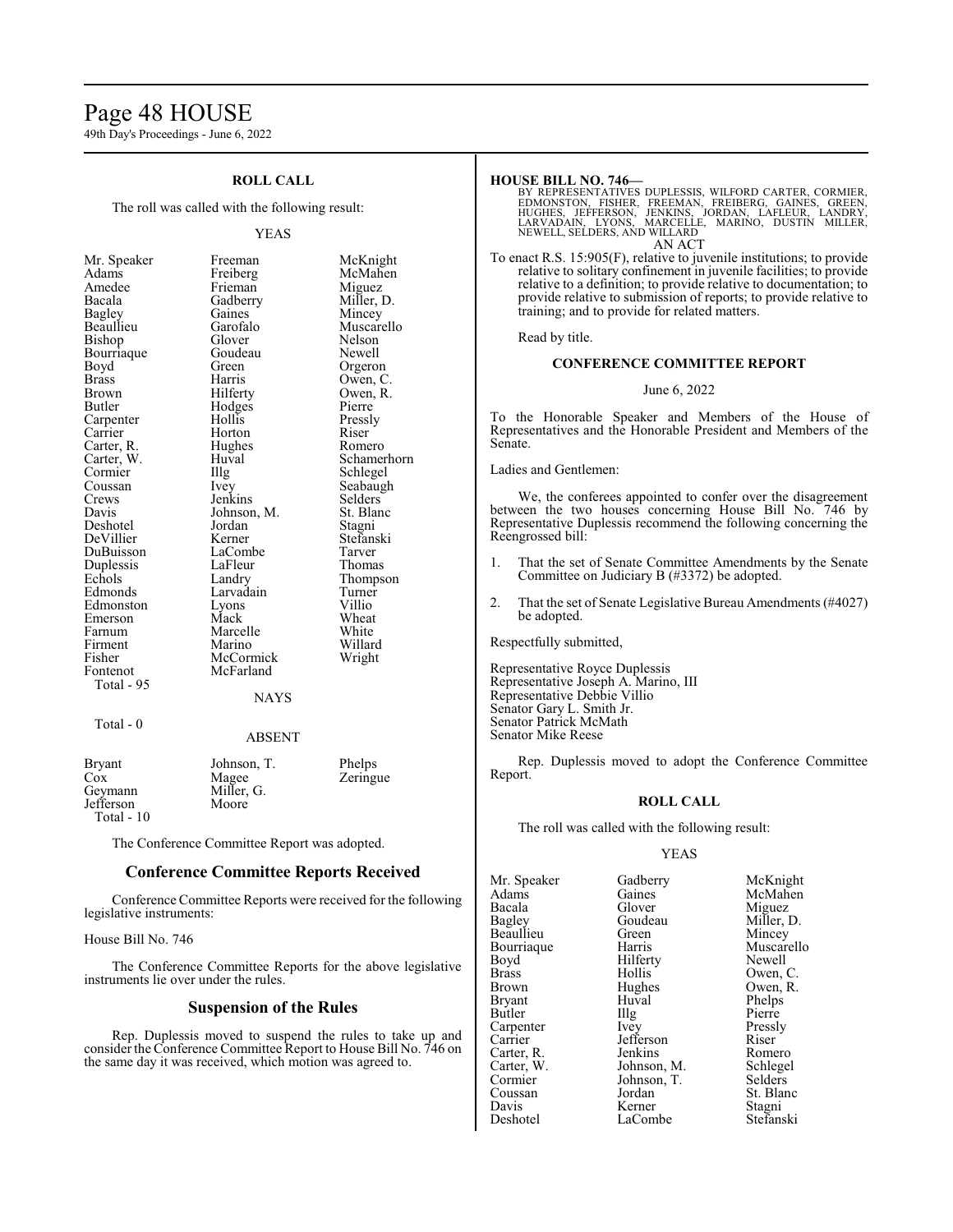# Page 49 HOUSE

49th Day's Proceedings - June 6, 2022

| DeVillier<br>DuBuisson<br>Duplessis<br>Edmonston<br>Emerson<br>Farnum<br>Fisher<br>Freeman<br>Freiberg<br>Total - 84 | LaFleur<br>Landry<br>Larvadain<br>Lyons<br>Mack<br>Marcelle<br>Marino<br>McCormick<br>McFarland<br><b>NAYS</b> | Tarver<br>Thomas<br>Thompson<br>Turner<br>Villio<br>Wheat<br>White<br>Willard<br>Wright |
|----------------------------------------------------------------------------------------------------------------------|----------------------------------------------------------------------------------------------------------------|-----------------------------------------------------------------------------------------|
| Amedee<br>Crews<br>Edmonds<br>Firment<br>Total - 11                                                                  | Fontenot<br>Frieman<br>Garofalo<br>Hodges<br><b>ABSENT</b>                                                     | Horton<br>Schamerhorn<br>Seabaugh                                                       |
| Bishop<br>Cox<br>Echols<br>Geymann<br>Total - 10                                                                     | Magee<br>Miller, G.<br>Moore<br>Nelson                                                                         | Orgeron<br>Zeringue                                                                     |

The Conference Committee Report was adopted.

# **Conference Committee Reports Received**

Conference Committee Reports were received for the following legislative instruments:

House Bill No. 1058

### **Suspension of the Rules**

Rep. Hollis moved to suspend the rules to take up and consider the Conference Committee Report to House Bill No. 1058 on the same day it was received, which motion was agreed to.

# **Suspension of the Rules**

On motion of Rep. Hollis, the rules were suspended in order to consider the following conference committee report which contains subject matter not confined to the disagreement between the two houses.

**HOUSE BILL NO. 1058** (Substitute for House Bill No. 387 by Representative Hollis)**—** BY REPRESENTATIVE HOLLIS

AN ACT

To amend and reenact R.S. 9:3198(A)(2)(a) and (3), relative to the sale of immovable property; to provide for property disclosure requirements regarding homeowners' associations; to provide for property disclosures regarding restrictive covenants and building restrictions; and to provide for related matters.

Read by title.

#### **CONFERENCE COMMITTEE REPORT**

#### June 6, 2022

To the Honorable Speaker and Members of the House of Representatives and the Honorable President and Members of the Senate.

Ladies and Gentlemen:

We, the conferees appointed to confer over the disagreement between the two houses concerning House Bill No. 1058 by

Representative Hollis recommend the following concerning the Engrossed bill:

- 1. That the set of Senate Committee Amendments by the Senate Committee on Commerce, Consumer Protection and International Affairs (#3469) be rejected.
- 2. That the set of amendments by the Legislative Bureau (#3584) be rejected.
- 3. That the following amendment to the Engrossed bill be adopted:

#### AMENDMENT NO. 1

On page 2, after line 13, add the following:

"Section 2. This Act shall become effective January 1, 2023."

Respectfully submitted,

Representative Paul Hollis Representative Paula P. Davis Representative Stephanie Hilferty Senator Rick Ward III Senator Patrick McMath Senator Patrick Connick

Rep. Hollis moved to adopt the Conference Committee Report.

# **ROLL CALL**

The roll was called with the following result:

Freiberg

YEAS

Amedee Frieman Miguez<br>Bacala Gadberry Miller, 1 Bacala Gadberry Miller, D. Beaullieu Garofalo Mincey Bourriaque Glover Muscar<br>Boyd Goudeau Newell Boyd Goudeau<br>Brass Harris Brass Harris Orgeron<br>Brown Hilferty Owen, C Brown Hilferty Owen, C.<br>Bryant Hodges Owen, R. Bryant Hodges Owen, R.<br>Butler Hollis Phelps Carpenter Horton Pierre<br>Carrier Hughes Pressly Carter, R. Huval Riser<br>Carter, W. Illg Romero Carter, W. Illg<br>Cormier Ivey Coussan Jefferson<br>Crews Jenkins Crews Jenkins Seabaugh<br>
Davis Johnson M. Selders Davis Johnson, M.<br>Deshotel Jordan DeVillier Kerner Stagni<br>DuBuisson LaCombe Stefanski DuBuisson LaCombe Stefans<br>
Duplessis LaFleur Tarver Duplessis LaFleur Tarver<br>
Echols Landry Thomas Echols Landry<br>Edmonds Larvadain Edmonston Lyons Turner<br>Emerson Mack Villio Emerson Mack Villio<br>
Farnum Marcelle Wheat Farnum Marcelle Wheat<br>
Firment Marino White Firment Marino White<br>Fisher McCormick Willard Fisher McCormick Willard Total - 96

Total - 0

Hollis Phelps<br>Horton Pierre Hughes Pressl<br>Huval Riser McFarland

Mr. Speaker Freeman McKnight<br>
Adams Freiberg McMahen Gaines Miller, G.<br>Garofalo Mincey Cormier Ivey Schamerhorn<br>
Coussan Jefferson Schlegel Jordan St. Blanc<br>Kerner Stagni Larvadain Thompson<br>
Lyons Turner

NAYS

ABSENT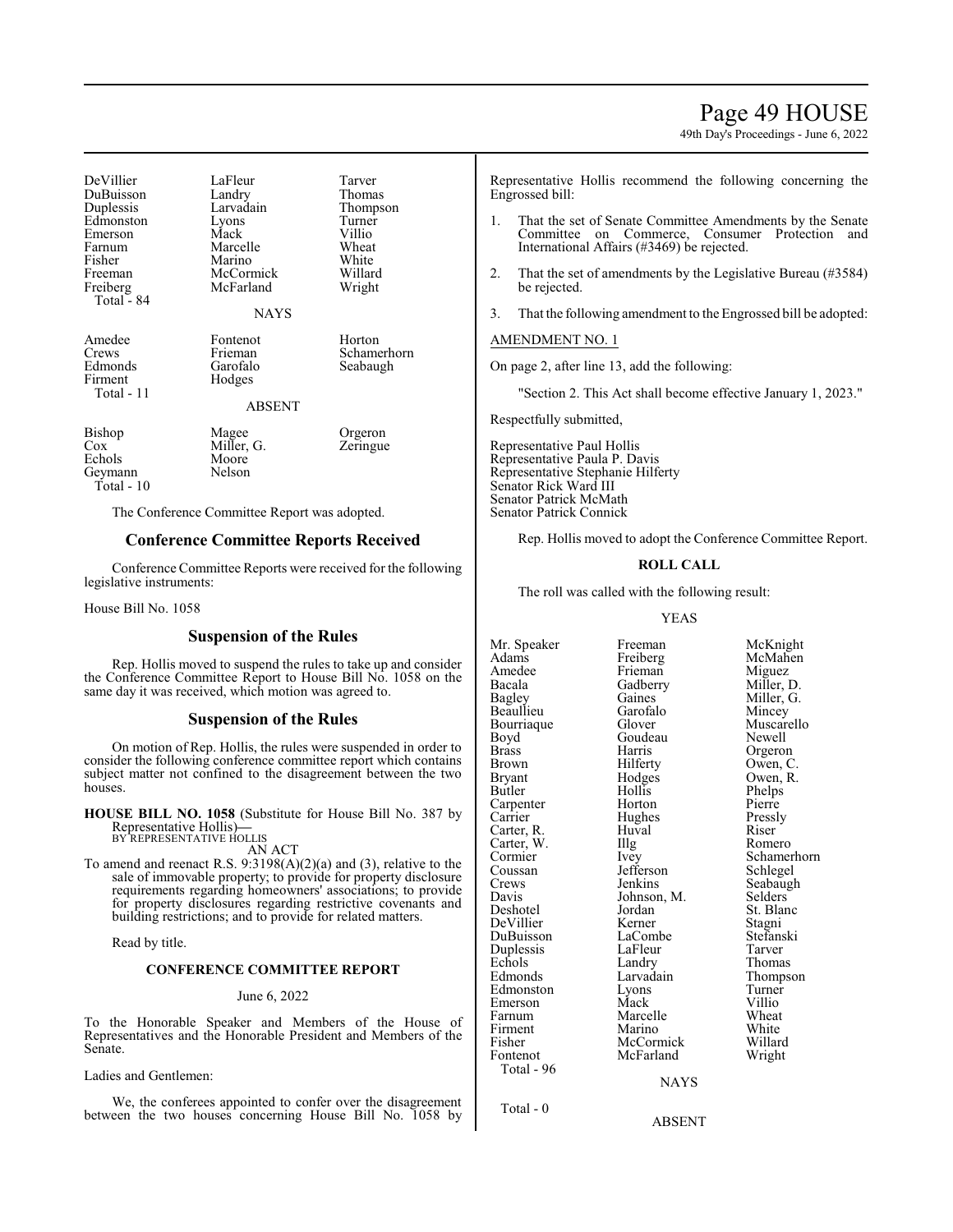# Page 50 HOUSE

49th Day's Proceedings - June 6, 2022

| Bishop               | Green       | Moore    |  |
|----------------------|-------------|----------|--|
| Cox                  | Johnson, T. | Nelson   |  |
| Geymann<br>Total - 9 | Magee       | Zeringue |  |

The Conference Committee Report was adopted.

# **Conference Committee Reports Received**

Conference Committee Reports were received for the following legislative instruments:

House Bill No. 223

# **Suspension of the Rules**

Rep. Marcelle moved to suspend the rules to take up and consider the Conference Committee Report to House Bill No. 223 on the same day it was received, which motion was agreed to.

# **HOUSE BILL NO. 223—**

BY REPRESENTATIVES MARCELLE AND MARINO AN ACT

To amend and reenact R.S.  $13:5401(B)(1)(f)$ , (g), and (h) and to repeal R.S. 13:5401(B)(1)(d) and (i), relative to reentry courts; to provide for participation in workforce development sentencing programs; to provide for eligibility; to provide relative to certain exceptions; and to provide for related matters.

Read by title.

# **CONFERENCE COMMITTEE REPORT**

#### June 6, 2022

To the Honorable Speaker and Members of the House of Representatives and the Honorable President and Members of the Senate.

Ladies and Gentlemen:

We, the conferees appointed to confer over the disagreement between the two houses concerning House Bill No. 223 by Representative Marcelle recommend the following concerning the Reengrossed bill:

1. That the set of Senate Committee Amendments by Senate Committee on Judiciary B (#3766) be adopted.

Respectfully submitted,

Representative C. Denise Marcelle Representative Randal L. Gaines Representative Nicholas Muscarello, Jr. Senator Gary L. Smith Jr. Senator W. Jay Luneau

Rep. Marcelle moved to adopt the Conference Committee Report.

#### **ROLL CALL**

The roll was called with the following result:

#### YEAS

| Mr. Speaker | Glover   | McMahen    |
|-------------|----------|------------|
| Adams       | Goudeau  | Miller. D. |
| Bacala      | Harris   | Miller, G. |
| Bagley      | Hilferty | Mincey     |
| Bourriaque  | Hodges   | Muscarello |
| Boyd        | Hollis   | Newell     |

| <b>Brass</b><br>Brown<br><b>Bryant</b><br>Carpenter<br>Carter, R.<br>Carter, W.<br>Cormier<br>Davis<br>DeVillier<br>DuBuisson<br>Duplessis<br>Echols<br>Emerson<br>Fisher<br>Freeman<br>Freiberg<br>Gaines<br>Total - 68 | Hughes<br>Ivey<br>Jefferson<br>Jenkins<br>Johnson, T.<br>Jordan<br>Kerner<br>LaCombe<br>LaFleur<br>Landry<br>Larvadain<br>Lyons<br>Mack<br>Marcelle<br>Marino<br>McCormick<br>McKnight | Owen, C.<br>Owen, R.<br>Phelps<br>Pierre<br>Riser<br>Schamerhorn<br>Schlegel<br>St. Blanc<br>Stagni<br>Stefanski<br>Thompson<br>Turner<br>Villio<br>Wheat<br>White<br>Willard |
|--------------------------------------------------------------------------------------------------------------------------------------------------------------------------------------------------------------------------|----------------------------------------------------------------------------------------------------------------------------------------------------------------------------------------|-------------------------------------------------------------------------------------------------------------------------------------------------------------------------------|
| Amedee<br>Beaullieu<br>Butler<br>Carrier<br>Coussan<br>Crews<br>Deshotel<br>Edmonds<br>Edmonston<br>Farnum<br>Total - 28                                                                                                 | <b>NAYS</b><br>Firment<br>Fontenot<br>Frieman<br>Gadberry<br>Garofalo<br>Geymann<br>Horton<br>Illg<br>Johnson, M.<br>McFarland<br>ABSENT                                               | Miguez<br>Orgeron<br>Pressly<br>Romero<br>Seabaugh<br>Tarver<br>Thomas<br>Wright                                                                                              |
| $\mathbf{B}$ ichon                                                                                                                                                                                                       | $\mathbf{u}_{\text{true}}$                                                                                                                                                             | <b>Nalson</b>                                                                                                                                                                 |

| Bishop    | Huval | Nelson   |
|-----------|-------|----------|
| Cox       | Magee | Selders  |
| Green     | Moore | Zeringue |
| Total - 9 |       |          |

The Conference Committee Report was adopted.

#### **Conference Committee Reports Received**

Conference Committee Reports were received for the following legislative instruments:

Senate Bill No. 212

# **Suspension of the Rules**

Rep. Davis moved to suspend the rules to take up and consider the Conference Committee Report to Senate Bill No. 212 on the same day it was received, which motion was agreed to.

# **Suspension of the Rules**

On motion of Rep. Davis, the rules were suspended in order to consider the following conference committee report which contains subject matter not confined to the disagreement between the two houses.

#### **SENATE BILL NO. 212—**

BY SENATORS STINE, FESI AND SMITH

AN ACT To enact Chapter 22 of Title 22 of the Louisiana Revised Statutes of 1950, to be comprised of R.S. 22:2651 through 2657, relative to establishing a mediation program for a catastrophic event; to provide insureds an alternative way to settle residential property insurance claims; to provide terms and conditions; and to provide for related matters.

Read by title.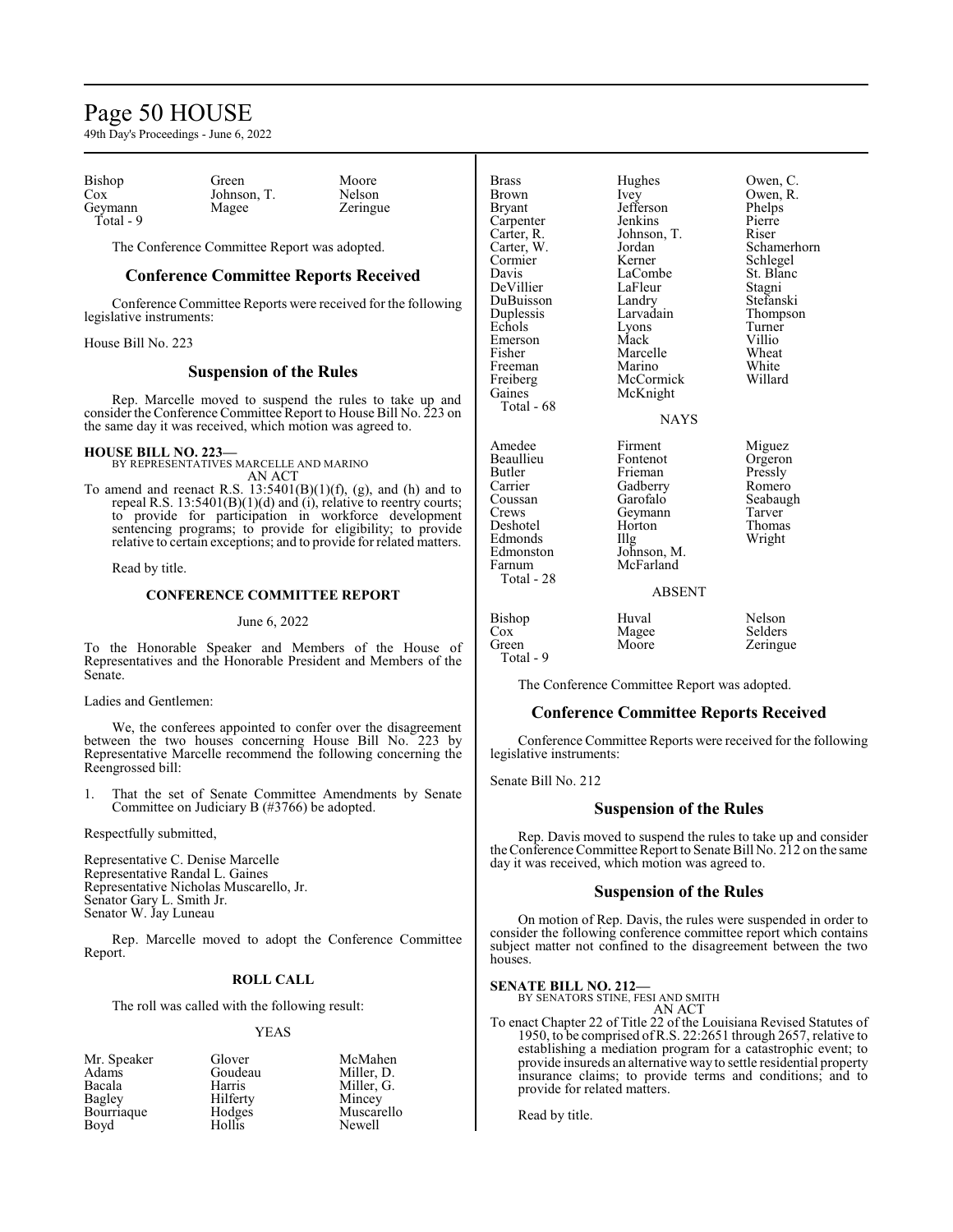# **CONFERENCE COMMITTEE REPORT**

June 6, 2022

To the Honorable President and Members of the Senate and to the Honorable Speaker and Members of the House of Representatives.

Ladies and Gentlemen:

We, the conferees appointed to confer over the disagreement between the two houses concerning Senate Bill No. 212 by Senator Stine recommend the following concerning the Reengrossed bill:

- 1. That House Committee Amendment No. 7 proposed by the House Committee on Insurance and adopted by the House on May 26, 2022, be adopted.
- That House Committee Amendment Nos. 1 through 6, and 8 through 22, proposed bythe House Committee on Insurance and adopted by the House on May 26, 2022, be rejected.
- 3. That the following amendments to the Reengrossed bill be adopted:

#### AMENDMENT NO. 1

On page 2, line 22, after "damage that" change "is" to "involves disputed amounts"

# AMENDMENT NO. 2

On page 2, line 24, after "R.S. 29:724" and before the comma "," insert "for a named windstorm event"

### AMENDMENT NO. 3

On page 2, line 26, after "dispute" and before the comma "," insert "through this program"

# AMENDMENT NO. 4

On page 3, line 1, after "claim" delete the remainder of the line and insert "for residential property damage that involves disputed amounts"

# AMENDMENT NO. 5

On page 3, line 2, change "which" to ", and the"

# AMENDMENT NO. 6

On page 3, line 4, after "Firm" insert "and department"

### AMENDMENT NO. 7

On page 3, delete line 5, and insert the following:

A. A mediation firm, hereinafter referred to as the "firm", that elects to participate in the

### AMENDMENT NO. 8

On page 3, delete lines 11 and 12, and insert the following:

"information, municipal address, electronic mail address, and telephone number."

# AMENDMENT NO. 9

On page 3, line 23, after "and" and before "insured" insert "the"

# AMENDMENT NO. 10

On page 3, line 29, change "The" to "If the" and change "that prefers" to "prefer"

# AMENDMENT NO. 11

On page 4, line 1, change "Zoom, or" to "video conference, or other"

#### AMENDMENT NO. 12

On page 4, between lines 8 and 9, insert the following:

'B. The department shall maintain a list of firms that elect to participate in the program that is provided in this Chapter, and the department shall maintain this list on its website that includes the firm's official name, contact information, municipal address, firm's official name, contact information, municipal electronic mail address, and telephone number."

# AMENDMENT NO. 13

On page 4, line 12, after "bear" delete the remainder of the line and insert "the reasonable costs necessary to conducting mediation"

#### AMENDMENT NO. 14

On page 4, delete lines 17 through 24 and insert the following:

"shall pay the insured's actual cash expenses up to two hundred fifty dollars for expenses incurred in traveling to and from the mediation conference, and the pay any additional reasonable fees or costs incurred in rescheduling the mediation conference. The insurer's failure to appear at the mediation conference may subject the insurer to enforcement consistent with the provisions of R.S. 22:1961, et seq., unless the insurer's failure to attend was due to good cause.

(3) Lack ofthe insurer's representative to appear with settlement authority shall be considered a failure of the insurer to appear at the mediation conference. The insurer shall pay the insured's actual cash expenses up to two hundred fifty dollars for expenses incurred in traveling to and from the mediation conference, and pay any additional reasonable fees or costs incurred in rescheduling the mediation conference. The insurer's failure to appear at the mediation conference may subject the insurer to enforcement consistent with the provisions of R.S. 22:1961, et seq., unless the insurer's failure to attend was due to good cause.

#### AMENDMENT NO. 15

On page 4, delete lines 26 and 27, and insert the following:

"(a) Name, municipal address, electronic mail address, if applicable, telephone number of the insured and the location of the property if different from the municipal address given by the insured.

### AMENDMENT NO. 16

On page 5, line 1, after "name" delete the remainder of the line and insert a comma "," and insert "municipal address, electronic mail address,

#### AMENDMENT NO. 17

On page 5, line 3, delete "of insurance" and insert "issued by the insurer to the insured"

# AMENDMENT NO. 18

On page 5, line 6, delete "mediation"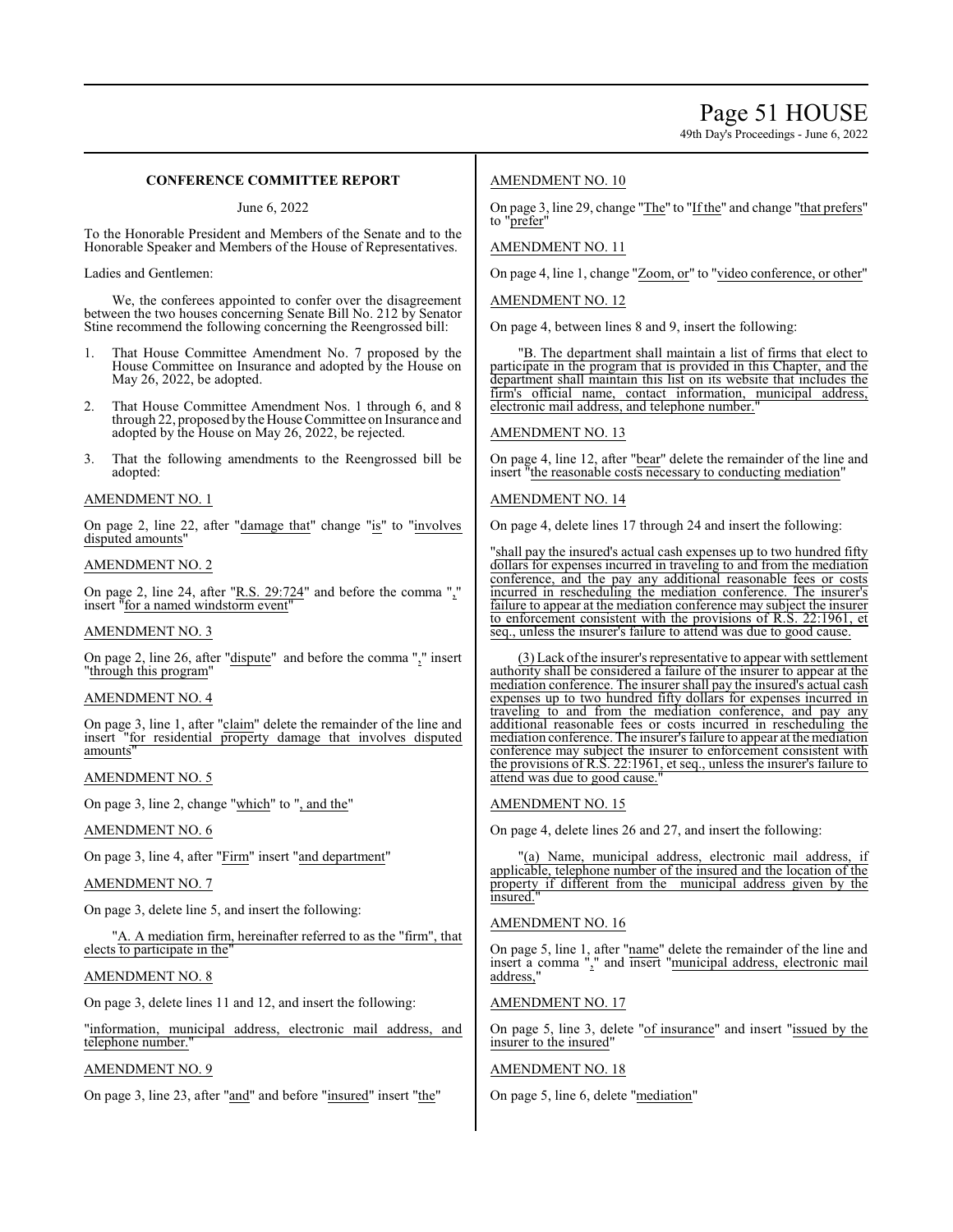# Page 52 HOUSE

49th Day's Proceedings - June 6, 2022

#### AMENDMENT NO. 19 On page 5, line 7, delete "mediation" AMENDMENT NO. 20 On page 5, line 11, delete "mediation" AMENDMENT NO. 21 On page 5, line 13, before "request" insert "reasonable" AMENDMENT NO. 22 On page 5, line 17, after "name" delete "of " and insert "and contact information for" AMENDMENT NO. 23 On page 5, line 22, after "and" and before "may" insert "each side" AMENDMENT NO. 24 On page 6, line 1, after "part" delete the comma "," and insert a period "." and on page 6, delete line 2 AMENDMENT NO. 25 On page 6, line 11, change "ten business" to "thirty" Butler Hughes Pierre Carpenter Huval Pressl<br>Carrier Hughes Riser Carrier IIIg Riser<br>Carter, R. Ivey Romero Carter, R. Ivey<br>Carter, W. Jefferson Carter, W. Jefferson Schamerhorn Schlegel Coussan Johnson, M. Seabaugh<br>Crews Johnson, T. Selders Crews Johnson, T.<br>Davis Jordan Jordan St. Blanc<br>Kerner Stagni Deshotel Kerner Stagni<br>
DeVillier LaCombe Stefanski LaCombe Stefans<br>LaFleur Tarver DuBuisson LaFleur Tarver<br>
Duplessis Landry Thomas Duplessis Landry<br>Echols Larvadain Larvadain Thompson<br>Lyons Turner Edmonds Lyons<br>Edmonston Mack Edmonston Mack Villio<br>Emerson Magee Wheat Emerson Magee Wheat<br>
Farnum Marcelle White Farnum Marcelle<br>Firment Marino Firment Marino Willard<br>Fisher McCormick Wright Fisher McCormick<br>Fontenot McFarland Fontenot McFarland<br>Freeman McKnight McKnight Total - 100 NAYS Total - 0 ABSENT Cox Green Zeringue<br>
Gaines Moore Zeringue

# AMENDMENT NO. 26

On page 6, line 26, after "R.S. 29:724" and before the comma "," insert "for a named windstorm event"

# AMENDMENT NO. 27

On page 6, line 28, delete "a covered" and insert "an"

#### AMENDMENT NO. 28

On page 6, line 29, after "filed a" insert "covered"

### Respectfully submitted,

Senator Jeremy Stine Senator Gary L. Smith Jr. Senator Kirk Talbot Representative Paula P. Davis Representative Mike Huval Representative Troy D. Romero

Rep. Davis moved to adopt the Conference Committee Report.

# **ROLL CALL**

The roll was called with the following result:

# YEAS

| Mr. Speaker   | Freiberg | McMah     |
|---------------|----------|-----------|
| Adams         | Frieman  | Miguez    |
| Amedee        | Gadberry | Miller, I |
| Bacala        | Garofalo | Miller, O |
| Bagley        | Geymann  | Mincey    |
| Beaullieu     | Glover   | Muscare   |
| Bishop        | Goudeau  | Nelson    |
| Bourriaque    | Harris   | Newell    |
| Boyd          | Hilferty | Orgeron   |
| <b>Brass</b>  | Hodges   | Owen, C   |
| <b>Brown</b>  | Hollis   | Owen, F   |
| <b>Bryant</b> | Horton   | Phelps    |
|               |          |           |

cMahen iguez<br>iller, D. iller, G.<br>incey uscarello<br>elson wen, C. wen, R.

Gaines Total - 5 The Conference Committee Report was adopted.

# **Conference Committee Reports Received**

Conference Committee Reports were received for the following legislative instruments:

House Bill No. 555

#### **Suspension of the Rules**

Rep. Charles Owen moved to suspend the rules to take up and consider the Conference Committee Report to House Bill No. 555 on the same day it was received, which motion was agreed to.

# **Suspension of the Rules**

On motion of Rep. Charles Owen, the rules were suspended in order to consider the following conference committee report which contains subject matter not confined to the disagreement between the two houses.

### **HOUSE BILL NO. 555**

BY REPRESENTATIVE CHARLES OWEN AN ACT

To enact R.S. 37:3611 and 3612, relative to occupational licensing; to provide definitions; to require certain boards to publish information relative to occupational licensing on their website; to require an annual update; and to provide for related matters.

Read by title.

# **CONFERENCE COMMITTEE REPORT**

#### June 6, 2022

To the Honorable Speaker and Members of the House of Representatives and the Honorable President and Members of the Senate.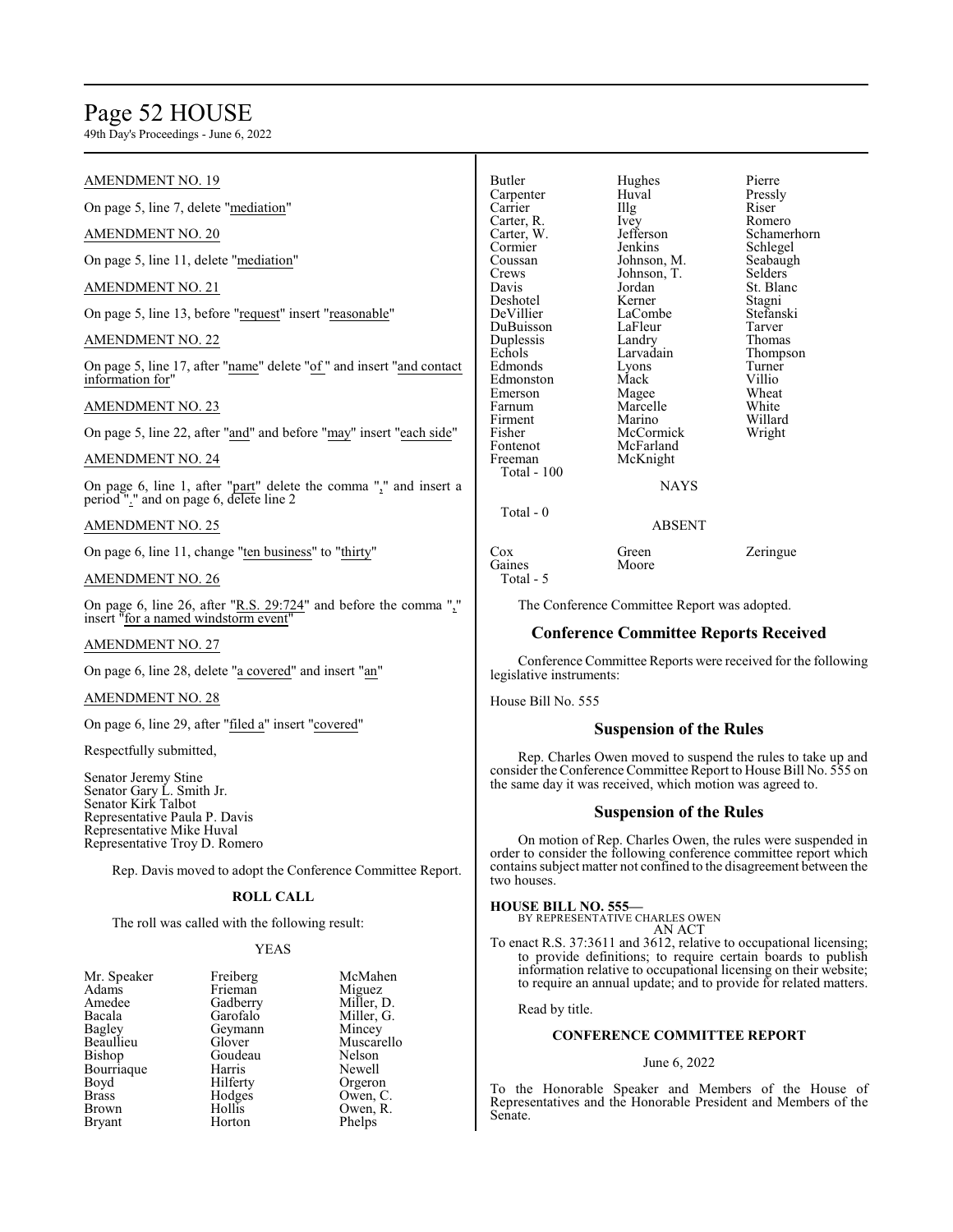# Page 53 HOUSE

49th Day's Proceedings - June 6, 2022

Ladies and Gentlemen:

We, the conferees appointed to confer over the disagreement between the two houses concerning House Bill No. 555 by Representative Charles Owen recommend the following concerning the Engrossed bill:

- 1. That the set of Senate Floor Amendments by Senator Cathey (#4337) be rejected.
- 2. That the following amendments to the Engrossed bill be adopted:

# AMENDMENT NO. 1

On page 1, line 4, after "update;" and before "and to provide" insert "to require submission of certain summaries;"

# AMENDMENT NO. 2

On page 1, at the end of line 12, insert a semicolon ";" and "summary of licensure requirements"

# AMENDMENT NO. 3

On page 2, delete lines 5 and 6 in their entirety and insert the following:

. Every professional or occupational licensing board in this state shall submit a typed summary, no longer than one page, identifying requirements for obtaining a full licensure status or practice of a profession or occupation regulated by the board in this state. The board shall submit the summary prescribed in this Subsection to the Senate Committee on Commerce, Consumer Protection and International Affairs and the House Committee on Commerce.

Section 2.(A) The information required by R.S. 37:3612(A) as enacted by Section 1 of this Act shall be published annually beginning February 15, 2023.

(B) The summary required by R.S. 37:3612(B) as enacted by Section 1 of this Act shall be submitted to the Senate Committee on Commerce, Consumer Protection and International Affairs and the House Committee on Commerce and no later than February 15, 2023."

Respectfully submitted,

Representative Charles Anthony Owen Representative Paula P. Davis Representative Thomas Alexander Pressly, IV Senator Stewart Cathey Jr. Senator Rick Ward III Senator Patrick Connick

Rep. Charles Owen moved to adopt the Conference Committee Report.

### **ROLL CALL**

The roll was called with the following result:

#### YEAS

| Mr. Speaker | Fontenot | Marino     |
|-------------|----------|------------|
| Adams       | Freeman  | McCormick  |
| Amedee      | Freiberg | McKnight   |
| Bacala      | Frieman  | McMahen    |
| Bagley      | Gadberry | Miguez     |
| Beaullieu   | Garofalo | Miller, G. |
| Bishop      | Geymann  | Mincey     |

| Bourriaque | Glover        | Nelson      |
|------------|---------------|-------------|
| Boyd       | Goudeau       | Newell      |
| Brass      | Harris        | Orgeron     |
| Brown      | Hilferty      | Owen, C.    |
| Bryant     | Hodges        | Owen, R.    |
| Carpenter  | Hollis        | Phelps      |
| Carrier    | Horton        | Pierre      |
| Carter, R. | Hughes        | Pressly     |
| Carter, W. | Illg          | Romero      |
| Cormier    | Ivey          | Schamerhorn |
| Coussan    | Jefferson     | Schlegel    |
| Crews      | Jenkins       | Seabaugh    |
| Davis      | Johnson, M.   | Selders     |
| Deshotel   | Johnson, T.   | St. Blanc   |
| DeVillier  | Jordan        | Stagni      |
| DuBuisson  | Kerner        | Stefanski   |
| Duplessis  | LaCombe       | Tarver      |
| Echols     | LaFleur       | Thomas      |
| Edmonds    | Landry        | Thompson    |
| Emerson    | Larvadain     | Turner      |
| Farnum     | Lyons         | White       |
| Firment    | Magee         | Willard     |
| Fisher     | Marcelle      | Wright      |
| Total - 90 |               |             |
|            | <b>NAYS</b>   |             |
| Edmonston  | Muscarello    | Villio      |
| Mack       | Riser         | Wheat       |
| Total - 6  |               |             |
|            | <b>ABSENT</b> |             |
| Butler     | Green         | Miller, D.  |
| Cox        | Huval         | Moore       |
| Gaines     | McFarland     |             |
| Total - 9  |               | Zeringue    |
|            |               |             |

The Conference Committee Report was adopted.

#### **Consent to Correct a Vote Record**

Rep. Hodges requested the House consent to correct her vote on the adoption of the Conference Committee Report to House Bill No. 555 from nay to yea, which consent was unanimously granted.

# **Conference Committee Reports Received**

Conference Committee Reports were received for the following legislative instruments:

House Bill No. 1080

# **Speaker Pro Tempore Magee in the Chair**

# **Suspension of the Rules**

Rep. Deshotel moved to suspend the rules to take up and consider the Conference Committee Report to House Bill No. 1080 on the same day it was received, which motion was agreed to.

### **Suspension of the Rules**

On motion of Rep. Deshotel, the rules were suspended in order to consider the following conference committee report which contains subject matter not confined to the disagreement between the two houses.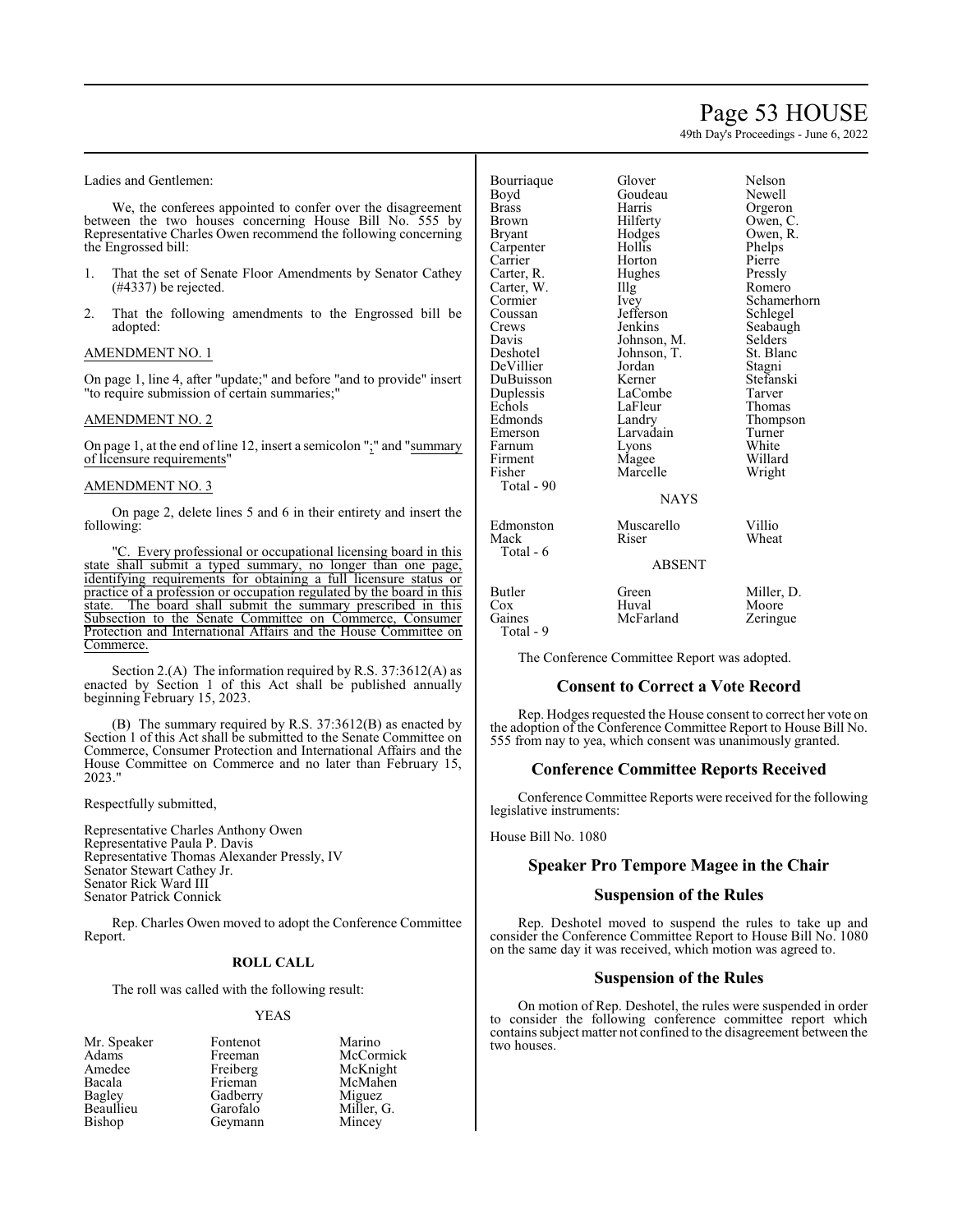# Page 54 HOUSE

49th Day's Proceedings - June 6, 2022

**HOUSE BILL NO. 1080** (Substitute for House Bill No. 1038 by Representative Deshotel)**—** BY REPRESENTATIVE DESHOTEL

AN ACT

To amend and reenact R.S.  $44:4.1(B)(35)$  and R.S. 51:2370.2(introductory paragraph), (2), and (16), 2370.3(A) and (E), 2370.4(A)(introductory paragraph) and (12), (B), and  $(C)(1)$ , 2370.5(A), (B)(introductory paragraph), (D), (E), (H), (I), and (J), 2370.9, 2370.13, and 2370.16 and to enact R.S.  $\overline{51:}2370.\overline{3(H)}$  and (I), relative to broadband; to provide for the GUMBO grant program; to provide for definitions; to provide for mapping; to provide for description of service; to provide for protest; to authorize certain reports; to adjust the administrative fee; to provide for public records exceptions; to make technical changes; and to provide for related matters.

Read by title.

# **CONFERENCE COMMITTEE REPORT**

#### June 6, 2022

To the Honorable Speaker and Members of the House of Representatives and the Honorable President and Members of the Senate.

Ladies and Gentlemen:

We, the conferees appointed to confer over the disagreement between the two houses concerning House Bill No. 1080 by Representative Deshotel recommend the following concerning the Reengrossed bill:

- 1. That the set of Senate Committee Amendments by the Senate Committee on Commerce, Consumer Protection and International Affairs (#3966) be adopted.
- 2. That Senate Floor Amendments Nos. 1, 2, 4 through 6, 8, 13 through 25, and 28 by Senator Mizell (#4345) be adopted.
- 3. That Senate Floor Amendment Nos. 3, 7, 9 through 12, 26, and 27 by Senator Mizell (#4345) be rejected.
- 4. That the following amendments to the Reengrossed bill be adopted:

#### AMENDMENT NO. 1

In Senate Committee Amendment No. 8 by the Senate Committee on Commerce, Consumer Protection and International Affairs (#3966), on page 1, line 21, change "eighteen" to "twenty"

#### AMENDMENT NO. 2

In Senate Committee Amendment No. 8 by the Senate Committee on Commerce, Consumer Protection and International Affairs (#3966), on page 1, line 22, change "sixty" to "thirty"

# AMENDMENT NO. 3

In Senate Committee Amendment No. 8 by the Senate Committee on Commerce, Consumer Protection and International Affairs (#3966), on page 1, line 32, change "is required to" to "shall"

# AMENDMENT NO. 4

In Senate Committee Amendment No. 8 by the Senate Committee on Commerce, Consumer Protection and International Affairs (#3966), on page 1, line 33, change "eighteen-month" to "twenty-month"

# AMENDMENT NO. 5

In Senate Floor Amendment No. 2 by Senator Mizell (#4345), on page 1, line 9, change "twenty month" to "twenty-month"

# AMENDMENT NO. 6

In Senate Floor Amendment No. 4 by Senator Mizell (#4345), on page 1, delete line 18 in its entirety and insert in lieu thereof:

"26, 2022, on page 1, line 34, after "locations" change the period "." to a semicolon ";" and add"

# AMENDMENT NO. 7

In Senate Floor Amendment No. 4 by Senator Mizell (#4345), on page 1, line 20, change "twenty month" to "twenty-month"

# AMENDMENT NO. 8

In Senate Floor Amendment No. 6 by Senator Mizell (#4345), on page 1, line 28, delete "all"

# AMENDMENT NO. 9

In Senate Floor Amendment No. 21 by Senator Mizell (#4345), on page 3, line 5, change " $A(1)$ ." to " $A(1)$ "

# AMENDMENT NO. 10

In Senate Floor Amendment No. 21 by Senator Mizell (#4345), on page 3, delete line 6 in its entirety, and insert in lieu thereof: "with this Section. The period for protesting an award shall be thirty days from the announcement of an award. Protests shall be submitted in writing, accompanied by all"

#### AMENDMENT NO. 11

In Senate Floor Amendment No. 28 by Senator Mizell (#4345), on page 4, line 10, after "repealed" and before the period "." insert "in its entirety"

AMENDMENT NO. 12

On page 1, at the end of line 4, insert "2370.10(B),"

AMENDMENT NO. 13

On page 2, line 6, after "2370.9," and before "2370.13" insert  $"2370.10(B)$ ,"

# AMENDMENT NO. 14

On page 3, at the end of line 4, insert the following:

"Any location or area of the state, subject to a Rural Digital Opportunity Fund award, in which the provider receiving the award has proposed to provide broadband internet access service through a technology other than a wireline technology, may be eligible for the GUMBO grant program.

#### AMENDMENT NO. 15

On page 6, line 7, delete "sixty" and insert "thirty"

#### AMENDMENT NO. 16

On page 8, delete lines 10 through 12 in their entirety and insert in lieu thereof the following:

"state. If a court has found in a final judgment that an applicant or protestor has incorrectly designated a location as served or unserved,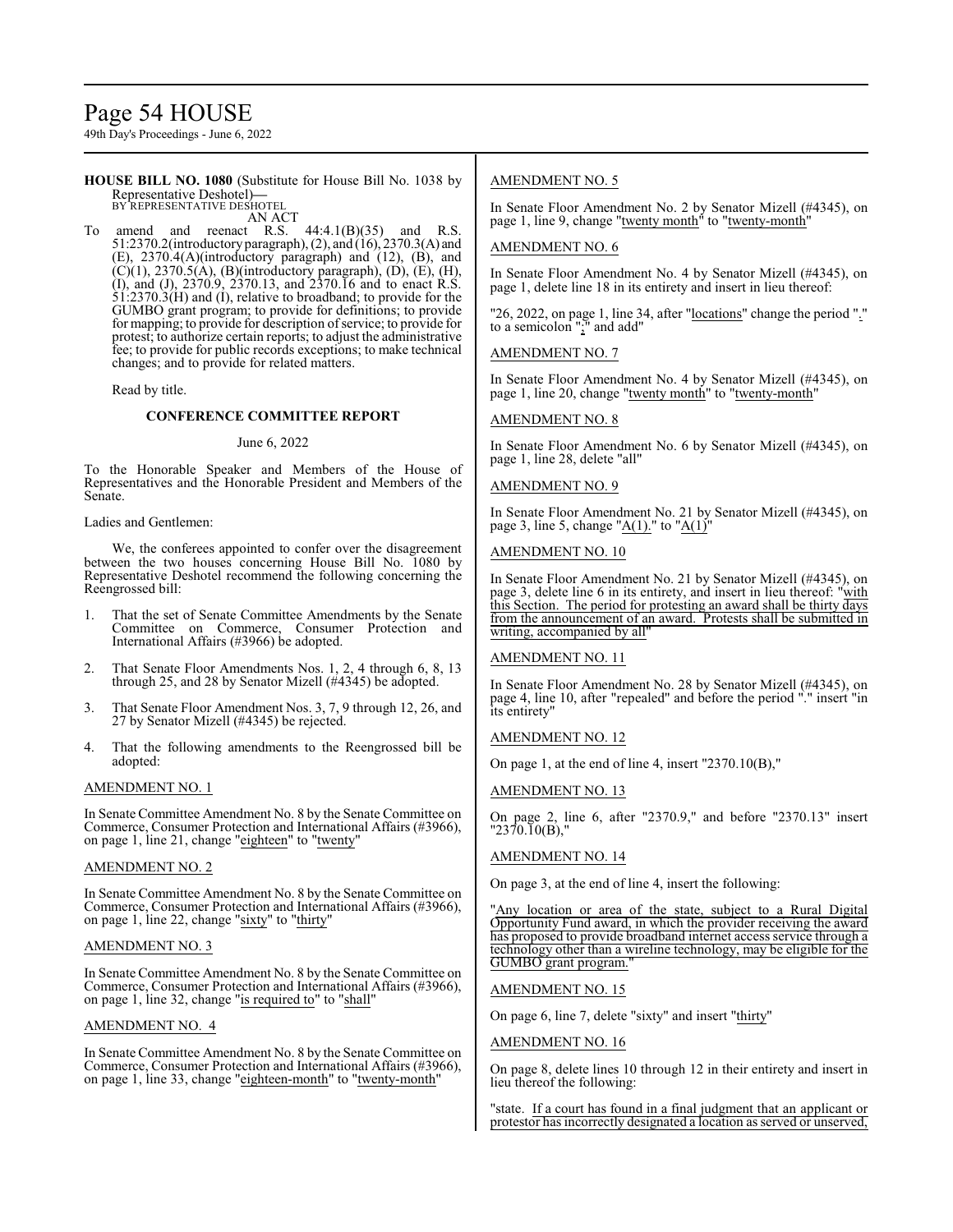# Page 55 HOUSE

49th Day's Proceedings - June 6, 2022

the office may assess a civil penalty of up to one thousand dollars per incorrectly designated location identified in the GUMBO award process and disputed in litigation."

# AMENDMENT NO. 17

On page 9, between lines 2 and 3, insert the following:

"§2370.10. Failure to perform

\* \* \*

B. A grant recipient shall not be required to forfeit the amount of the grant received if it fails to perform due to a natural disaster, an act of God, force majeure, a catastrophe, pandemic, the failure to obtain access to private or public property or any government permits under reasonable terms or such other occurrence over which the grant recipient has no control.

\* \* \*

D. Notwithstanding the provisions of this Section to the contrary, if a grant recipient fails to complete a project in a material respect, the grant recipient, at the discretion of the office, may be required to reimburse the state the actual cost to finish the project. The actual cost to finish the project shall be determined by the office in consultation with the grant recipient. The office shall not require a grant recipient that it deems has made a good faith effort to complete a project to reimburse the state an amount greater than the remaining GUMBO cost per prospective broadband recipient as set forth in the grant recipient's application."

Respectfully submitted,

Representative Daryl Andrew Deshotel Representative Paula P. Davis Representative Larry Selders Senator Rick Ward III Senator Beth Mizell Senator Stewart Cathey, Jr.

Rep. Deshotel moved to adopt the Conference Committee Report.

#### **ROLL CALL**

The roll was called with the following result:

#### YEAS

McMahen Miguez Miller, D. Miller, G. Mincey Muscarello Nelson Newell Orgeron Owen, C. Owen, R. Phelps Pierre Pressly<br>Riser

Romero Schamerhorn Schlegel Seabaugh Selders<sup>1</sup> St. Blanc Stagni

| Freiberg<br>Frieman<br>Gadberry<br>Garofalo | McM<br>Migu<br>Mille<br>Mille |
|---------------------------------------------|-------------------------------|
| Geymann                                     | Minc                          |
|                                             | Musc                          |
| Goudeau                                     | Nelso                         |
| Green                                       | Newe                          |
| Harris                                      | Orge                          |
| Hodges                                      | Ower                          |
| Horton                                      | Owei                          |
| Hughes                                      | Phelp                         |
| Huval                                       | Pierro                        |
| $\prod_{i=1}^{n}$                           | Press                         |
| Ivey                                        | Riser                         |
| Jefferson                                   | Rom                           |
| Jenkins                                     | Schai                         |
| Johnson, M.                                 | Schle                         |
| Johnson, T.                                 | <b>Seab</b>                   |
| Jordan                                      | Selde                         |
|                                             | St. Bl                        |
| LaCombe                                     | Stagr                         |
|                                             | Glover<br>Kerner              |

DuBuisson LaFleur Stefanski Duplessis Landry Tarver<br>
Echols Larvadain Thomas Echols Larvadain<br>Edmonds Lyons Eyons Thompson<br>
Mack Turner Edmonston Mack Turner<br>Emerson Magee Villio Magee Villio<br>
Marcelle Wheat Farnum Marcelle Wheat<br>Firment Marino White Firment Marino White<br>Fisher McCormick Willard Fisher McCormick Willard Fontenot McFarland<br>Freeman McKnight McKnight Total - 98 NAYS Total - 0 ABSENT Bishop Hilferty Zeringue<br>
Cox Hollis Hollis<sup>T</sup><br>Moore Gaines

The Conference Committee Report was adopted.

# **Conference Committee Reports Received**

Conference Committee Reports were received for the following legislative instruments:

House Bill No. 729

Total - 7

# **Suspension of the Rules**

Rep. Duplessis moved to suspend the rules to take up and consider the Conference Committee Report to House Bill No. 729 on the same day it was received, which motion was agreed to.

#### **HOUSE BILL NO. 729—**

BY REPRESENTATIVES DUPLESSIS, BOYD, BRASS, BRYANT,<br>WILFORD CARTER, FISHER, FREEMAN, GAINES, GREEN, HUGHES,<br>VEFFERSON, JENKINS, TRAVIS JOHNSON, JORDAN, LANDRY,<br>LARVADAIN, LYONS, MARCELLE, NEWELL, PIERRE, SELDERS, STAGNI, AND WILLARD

AN ACT

To amend and reenact R.S. 44:4.1(B)(38) and to enact Code of Criminal Procedure Article 234, relative to photo identification of an arrested person; to provide for a public records exception; to provide for definitions; to provide relative to the duty of law enforcement; to provide relative to submission of requests; to provide for criminal liability; to provide relative to time periods; to provide relative to attorney fees; to provide for applicability; and to provide for related matters.

Read by title.

# **CONFERENCE COMMITTEE REPORT**

June 6, 2022

To the Honorable Speaker and Members of the House of Representatives and the Honorable President and Members of the Senate.

Ladies and Gentlemen:

We, the conferees appointed to confer over the disagreement between the two houses concerning House Bill No. 729 by Representative Duplessis recommend the following concerning the Reengrossed bill:

1. That Senate Committee Amendments Nos. 1, 2, 3, 4, 7, and 9 by the Committee on Senate and Governmental Affairs (#3458) be adopted.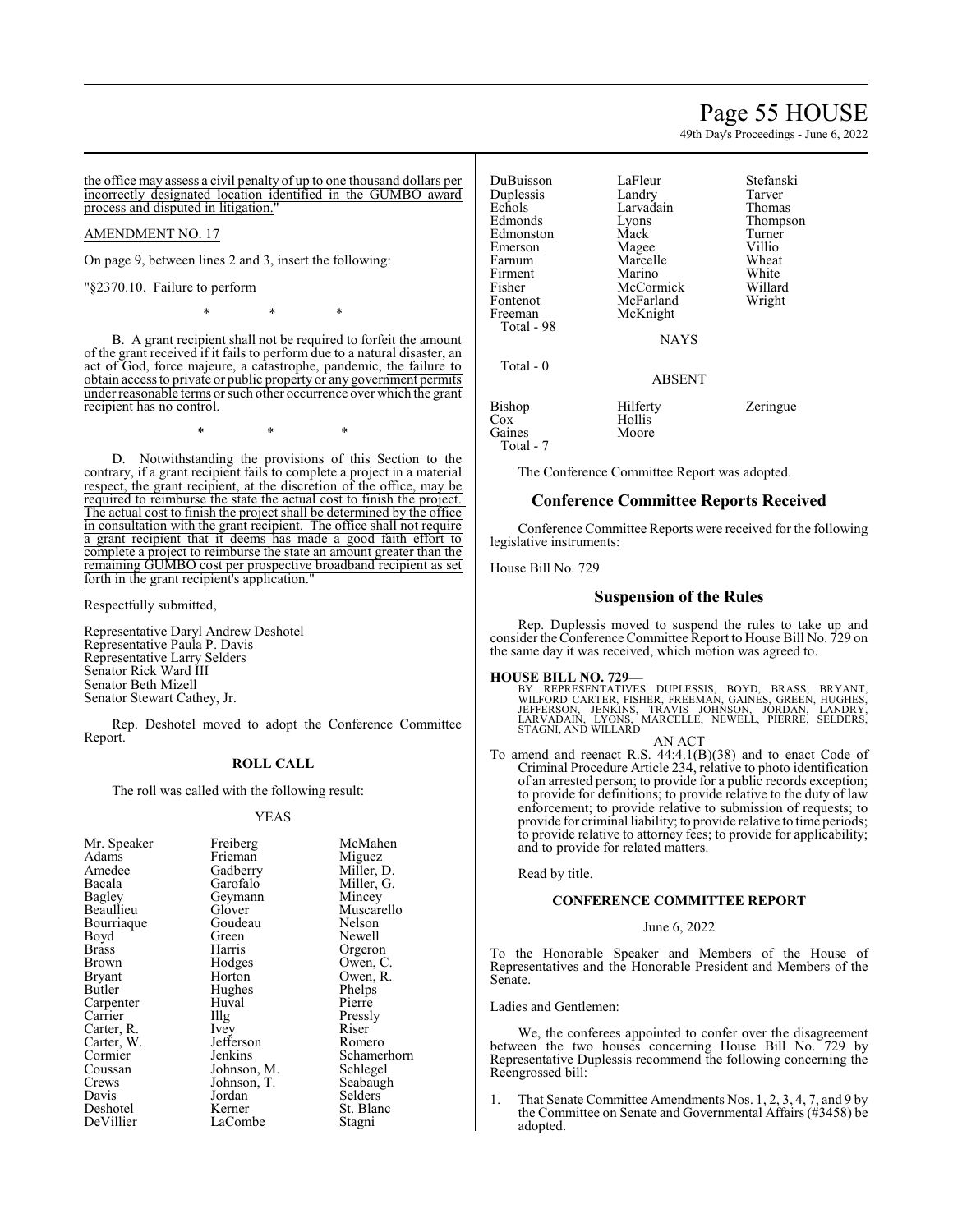# Page 56 HOUSE

49th Day's Proceedings - June 6, 2022

- 2. That Senate Committee Amendments Nos. 5, 6, and 8 by the Committee on Senate and Governmental Affairs (#3458) be rejected.
- 3. That the set of Senate Floor Amendments by Senator Hewitt (#4427) be rejected.
- 4. That the following amendments be adopted:

# AMENDMENT NO. 1

On page 3, line 6, after "convicted" delete the remainder of the line and insert "of or pleads guilty or nolo contendre to a crime, lesser crime, or lesser included offense as defined in Article 558 in response to the same crime for which he was arrested or if there is criminal litigation related to the same crime that is pending or reasonably anticipated."

### AMENDMENT NO. 2

On page 3, between lines 6 and 7, insert the following:

"(e) The individual is charged with a crime of violence as defined in R.S. 14:2(B), except stalking, or charged with any of the following offenses:

(i) Sex offenses as defined in R.S. 15:541.

(ii) Human trafficking offenses as defined in R.S. 14:46.2 and 46.3.

(iii) Offenses affecting the health and morals of minors, R.S. 14:91 et seq.

(iv) Offenses affecting the health and safety of person with infirmities, R.S.14:93.3 et seq.

(v) Video voyeurism.

(vi) Cruelty to animals.

(vii) Dogfighting."

#### AMENDMENT NO. 3

On page 3, line 7, change "Paragraph (2) of this Subsection**"** to "Subparagraph (1) of this Paragraph"

#### AMENDMENT NO. 4

On page 3, between lines 10 and 11, insert the following:

(3) A booking photograph published, released, or disseminated by a law enforcement officer or agency, except after the subject of the booking photograph being found guilty or pleading guilty or nolo contendre as provided in Subsubparagraph  $(B)(1)(d)$  of this Paragraph, shall include a disclaimer that states "all persons are presumed innocent until proven guilty."

(4) No law enforcement agency or employee thereof shall be subject to civil action or be held liable when the publication, release, or dissemination was made by mistake of fact or error, or was inadvertent and made in good faith."

Respectfully submitted,

Representative Royce Duplessis Representative Joseph A. Marino, III Senator Sharon Hewitt Senator Mike Reese Senator Edward J. "Ed" Price

Rep. Duplessis moved to adopt the Conference Committee Report.

#### **ROLL CALL**

The roll was called with the following result:

#### YEAS

Adams Glover Mincey<br>
Bagley Green Muscar Beaullieu Hughes Nelson Bourriaque Ivey<br>
Boyd Jefferson Orgeron Boyd Jefferson<br>Brass Jenkins Brown Johnson, T. Owen,<br>Bryant Jordan Phelps Bryant Jordan Phelps<br>Butler Kerner Pierre Carpenter LaCombe Romero<br>Carter, R. LaFleur Schlegel Carter, R. LaFleur Schlege<br>Carter, W. Landry Selders Carter, W. Landry Selders<br>
Cormier Larvadain St. Blanc Coussan Lyons<br>Deshotel Mack DuBuisson Magee Thoma<br>
Duplessis Marcelle Wheat Duplessis Marcelle Wheat Emerson Marino White<br>
Farnum McCormick Willard Farnum McCormick Willard<br>Fisher McFarland Wright Fisher McFarland Wright<br>
Freeman McKnight Zeringue Freeman McKnight<br>Freiberg McMahen Freiberg McMahen<br>Gaines Miller, D. Total - 67 Amedee Frieman Miguez<br>Bacala Gadberry Miller, Carrier Garofalo Pressly<br>Crews Geymann Riser Crews Geymann<br>DeVillier Goudeau DeVillier Goudeau Schamerhorn<br>
Schaugh Harris Seabaugh Echols Harris Seabaugh<br>Edmonds Hodges Thompson Edmonston Horton Turner<br>Firment Johnson, M. Villio

Larvadain St. Bla<br>Lyons Stagni Miller, D.

Green Muscarello<br>Hughes Nelson Owen, C.<br>Owen, R. Kerner Pierre<br>LaCombe Romero Mack Stefanski<br>
Magee Thomas

#### NAYS

Total - 27

Miller, G. Hodges Thompson<br>Horton Turner Johnson, M.

#### ABSENT

| Mr. Speaker<br>Bishop<br>Cox<br>Davis<br>Total - 11 | Fontenot<br>Hilferty<br>Hollis<br>Huval | $\prod_{i=1}^{n}$<br>Moore<br>Tarver |
|-----------------------------------------------------|-----------------------------------------|--------------------------------------|
|-----------------------------------------------------|-----------------------------------------|--------------------------------------|

The Conference Committee Report was adopted.

# **Consent to Correct a Vote Record**

Rep. Gregory Miller requested the House consent to correct his vote on the adoption of the Conference Committee Report to House Bill No. 729 from yea to nay, which consent was unanimously granted.

# **Consent to Correct a Vote Record**

Rep. Thomas requested the House consent to correct her vote on the adoption of the Conference Committee Report to House Bill No. 729 from nay to yea, which consent was unanimously granted.

# **Conference Committee Reports Received**

Conference Committee Reports were received for the following legislative instruments: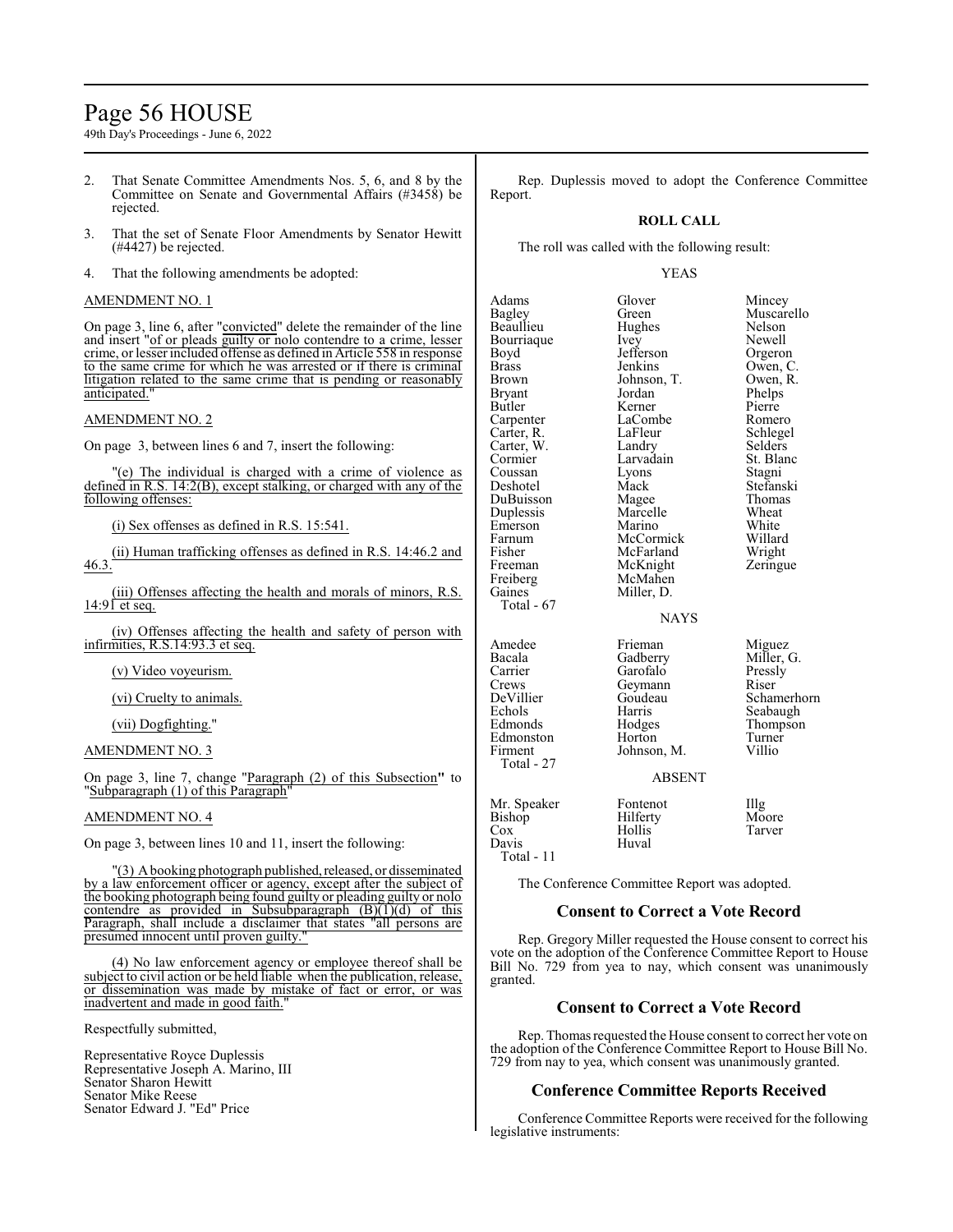Senate Bill No. 203

# **Suspension of the Rules**

Rep. Freiberg moved to suspend the rules to take up and consider theConference Committee Report to Senate Bill No. 203 on the same day it was received, which motion was agreed to.

#### **SENATE BILL NO. 203—**

BY SENATOR HEWITT AND REPRESENTATIVES AMEDEE,<br>BEAULLIEU,CARRIER,DEVILLIER,DUBUISSON,ECHOLS,FREIBERG,<br>GAROFALO, HARRIS, HODGES, MACK, MCKNIGHT, ROMERO,<br>SCHEXNAYDER,STEFANSKI,THOMAS AND THOMPSON AN ACT

To amend and reenact R.S. 17:236(A) and to enact Chapter 43-C of Title 17 of the Louisiana Revised Statutes of 1950, to be comprised of R.S. 17:4037.1 through 4037.8, relative to elementary and secondary education; to create and provide for the administration of a program to provide state funding for the education of students who are below grade level in reading and not enrolled in public school; to provide for responsibilities; to provide definitions; to provide relative to program funds; to provide relative to the eligibility of students, schools, and service providers; to require annual testing of participating students; to require certain annual reports; and to provide for related matters.

Read by title.

# **CONFERENCE COMMITTEE REPORT**

#### June 6, 2022

To the Honorable President and Members of the Senate and to the Honorable Speaker and Members of the House of Representatives.

Ladies and Gentlemen:

We, the conferees appointed to confer over the disagreement between the two houses concerning Senate Bill No. 203 by Senator Hewitt recommend the following concerning the Reengrossed bill:

- 1. That the set of House Committee Amendments proposed by the House Committee on Education and adopted by the House of Representatives on May 19, 2022, be adopted.
- 2. That the set of House Floor Amendments proposed by Representative Freiberg and adopted by the House of Representatives on June 2, 2022, be rejected.
- 3. That the set of House Floor Amendments proposed by Representative DeVillier and adopted by the House of Representatives on June 2, 2022, be rejected.
- 4. That the following amendments to the reengrossed bill be adopted:

#### AMENDMENT NO. 1

On page 9, line 21, after "Section 2." insert the following:

"The state Department of Education shall use funds appropriated for the purposes of this Act to design and implement an education savings account program inclusive of all eligible populations contained in any other education savings account bills enacted during the 2022 Regular Session of the Legislature.

Section 3."

Respectfully submitted,

Senator Sharon Hewitt Senator Mack A. "Bodi" White Jr. Representative Barbara Reich Freiberg Representative Lance Harris Representative Jason Hughes

Rep. Freiberg moved to adopt the Conference Committee Report.

#### **ROLL CALL**

The roll was called with the following result:

#### YEAS

| Mr. Speaker   | Gadberry      | Miller, D.  |
|---------------|---------------|-------------|
| Adams         | Gaines        | Miller, G.  |
| Amedee        | Garofalo      | Mincey      |
| <b>Bagley</b> | Geymann       | Muscarello  |
| Beaullieu     | Glover        | Nelson      |
| Bourriaque    | Goudeau       | Newell      |
| Boyd          | Green         | Orgeron     |
| <b>Brass</b>  | Harris        | Owen, C.    |
| <b>Brown</b>  | Hodges        | Owen, R.    |
| Bryant        | Horton        | Phelps      |
| Butler        | Hughes        | Pierre      |
| Carpenter     | Huval         | Pressly     |
| Carrier       | Illg          | Riser       |
| Carter, R.    | Ivey          | Romero      |
| Carter, W.    | Jefferson     | Schamerhorn |
| Cormier       | Jenkins       | Schlegel    |
| Coussan       | Johnson, M.   | Seabaugh    |
| Crews         | Johnson, T.   | Selders     |
| Deshotel      | Jordan        | St. Blanc   |
| DeVillier     | Kerner        | Stagni      |
| DuBuisson     | LaCombe       | Stefanski   |
| Duplessis     | LaFleur       | Tarver      |
| Echols        | Landry        | Thomas      |
| Edmonds       | Larvadain     | Thompson    |
| Edmonston     | Lyons         | Turner      |
| Emerson       | Mack          | Villio      |
| Farnum        | Magee         | Wheat       |
| Firment       | Marino        | White       |
| Fisher        | McCormick     | Willard     |
| Fontenot      | McFarland     | Wright      |
| Freeman       | McKnight      | Zeringue    |
| Freiberg      | McMahen       |             |
| Frieman       | Miguez        |             |
| Total - 97    |               |             |
|               | <b>NAYS</b>   |             |
|               |               |             |
| Total - $0$   |               |             |
|               | <b>ABSENT</b> |             |
| Bacala        | Davis         | Marcelle    |
| Bishop        | Hilferty      | Moore       |
| $\cos$        | Hollis        |             |
| Total - 8     |               |             |

The Conference Committee Report was adopted.

# **Conference Committee Reports Received**

Conference Committee Reports were received for the following legislative instruments:

House Bill No. 1082

# **Suspension of the Rules**

Rep. Gaines moved to suspend the rules to take up and consider the Conference Committee Report to House Bill No. 1082 on the same day it was received, which motion was agreed to.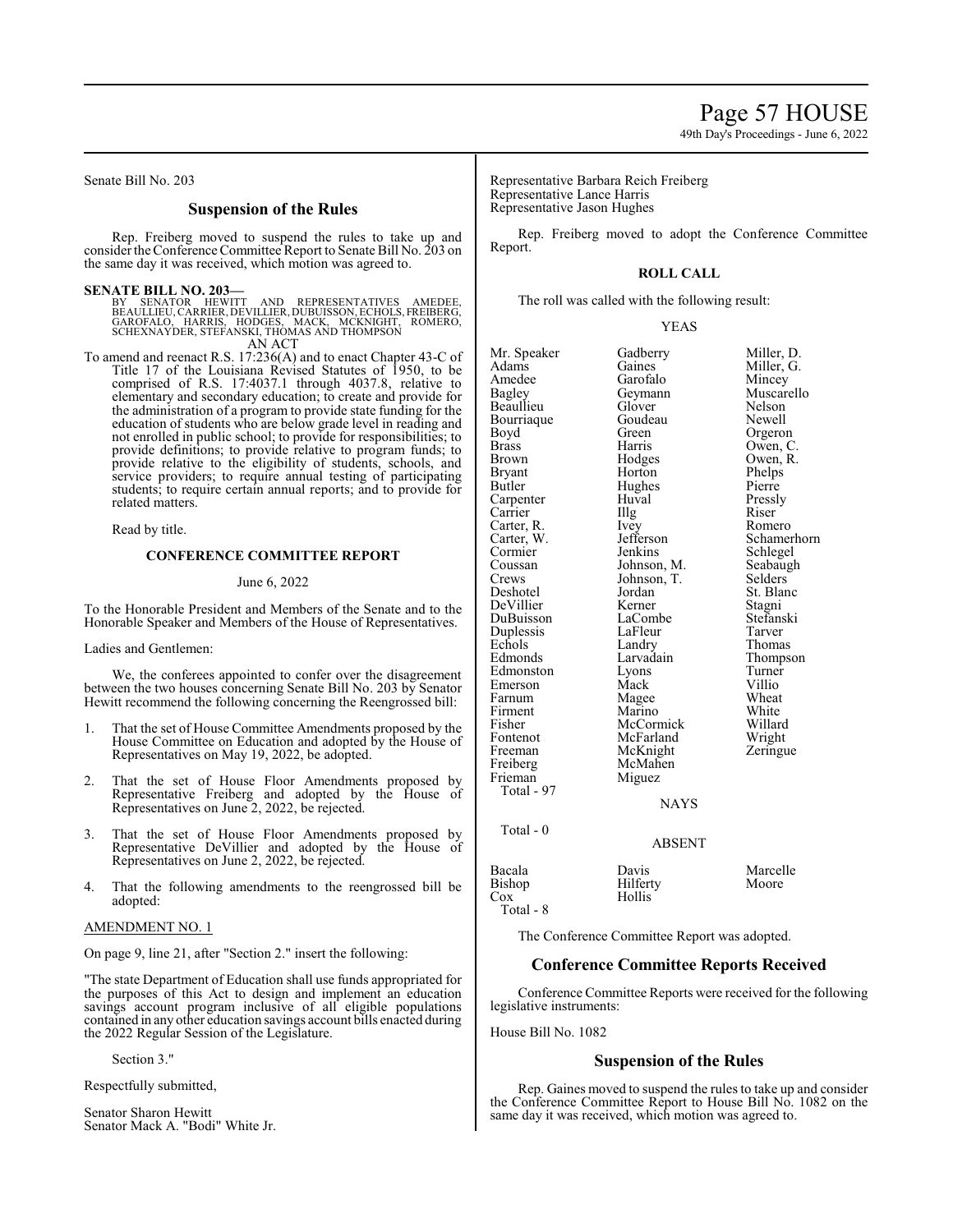# Page 58 HOUSE

49th Day's Proceedings - June 6, 2022

**HOUSE BILL NO. 1082** (Substitute for House Bill No. 720 by Representative Gaines)— BY REPRESENTATIVE GAINES

AN ACT To enact R.S. 18:401.2(B)(5) and 401.4, relative to election procedures; to provide for election procedures during a state of emergency; to provide to changes of polling places; to provide relative to emergency plans; to provide for an effective date; and to provide for related matters.

Read by title.

# **CONFERENCE COMMITTEE REPORT**

#### June 6, 2022

To the Honorable Speaker and Members of the House of Representatives and the Honorable President and Members of the Senate.

Ladies and Gentlemen:

We, the conferees appointed to confer over the disagreement between the two houses concerning House Bill No. 1082 by Representative Gaines recommend the following concerning the Reengrossed bill:

1. That the Amendment proposed by the Legislative Bureau (#4109) be adopted.

Respectfully submitted,

Representative Randal L. Gaines Representative John M. Stefanski Representative Sam L. Jenkins, Jr. Senator Sharon Hewitt Senator Edward J. "Ed" Price Senator Glen Womack

Rep. Gaines moved to adopt theConference Committee Report.

#### **ROLL CALL**

The roll was called with the following result:

#### YEAS

| Mr. Speaker | Frieman     | McMa    |
|-------------|-------------|---------|
| Adams       | Gadberry    | Migue   |
| Amedee      | Gaines      | Miller, |
| Bacala      | Garofalo    | Miller. |
| Bagley      | Geymann     | Mince   |
| Beaullieu   | Glover      | Musca   |
| Bourriaque  | Goudeau     | Nelsor  |
| Boyd        | Green       | Newel   |
| Brass       | Harris      | Orgerc  |
| Brown       | Hilferty    | Owen,   |
| Bryant      | Hodges      | Owen,   |
| Butler      | Horton      | Phelps  |
| Carpenter   | Hughes      | Pierre  |
| Carrier     | Illg        | Pressly |
| Carter, R.  | Ivey        | Riser   |
| Carter, W.  | Jefferson   | Romer   |
| Cormier     | Jenkins     | Scham   |
| Coussan     | Johnson, M. | Schleg  |
| Crews       | Johnson, T. | Seabau  |
| Deshotel    | Jordan      | Selder  |
| DeVillier   | Kerner      | St. Bla |
| DuBuisson   | LaCombe     | Stagni  |
| Duplessis   | LaFleur     | Stefan  |
| Echols      | Landry      | Tarver  |
| Edmonds     | Larvadain   | Thoma   |

McMahen Miguez Miller, D. Miller, G. Mincey Muscarello Nelson Newell Orgeron Owen, C. Owen, R. Phelps Pierre Pressly<br>Riser Romero Schamerhorn Schlegel Seabaugh Selders<sup>7</sup> St. Blanc Stagni Stefanski<br>Tarver Thomas

| Edmonston<br>Emerson<br>Farnum<br>Firment<br>Fisher<br>Fontenot | Lyons<br>Mack<br>Magee<br>Marcelle<br>Marino<br>McCormick | Thompson<br>Turner<br>Villio<br>Wheat<br>White<br>Willard |
|-----------------------------------------------------------------|-----------------------------------------------------------|-----------------------------------------------------------|
| Freeman<br>Freiberg<br>Total - 97                               | McFarland<br>McKnight<br><b>NAYS</b>                      |                                                           |
| Total - 0                                                       | <b>ABSENT</b>                                             |                                                           |
| Bishop<br>$\cos$<br>Davis                                       | Hollis<br>Huval<br>Moore                                  | Wright<br>Zeringue                                        |

Total - 8

The Conference Committee Report was adopted.

# **Suspension of the Rules**

On motion of Rep. Wright, the rules were suspended in order to take up and consider Petitions, Memorials, and Communications at this time.

# **Petitions, Memorials, and Communications**

The following petitions, memorials, and communications were received and read:

### **Message from the House**

# **DISCHARGED THE CONFERENCE COMMITTEE**

#### June 6, 2022

I am directed to inform your honorable body that the House has discharged the Conference Committee on the disagreement to Senate Bill No. 498.

# **Message from the Senate**

# **DISCHARGED THE CONFERENCE COMMITTEE**

#### June 6, 2022

To the Honorable Speaker and Members of the House of Representatives:

I am directed to inform your honorable body that the Senate has discharged the Conference Committee on the disagreement to Senate Bill No. 498.

Respectfully submitted,

YOLANDA J. DIXON Secretary of the Senate

#### **Message from the Senate**

# **RECOMMIT CONFERENCE COMMITTEE REPORT**

# June 6, 2022

To the Honorable Speaker and Members of the House of Representatives: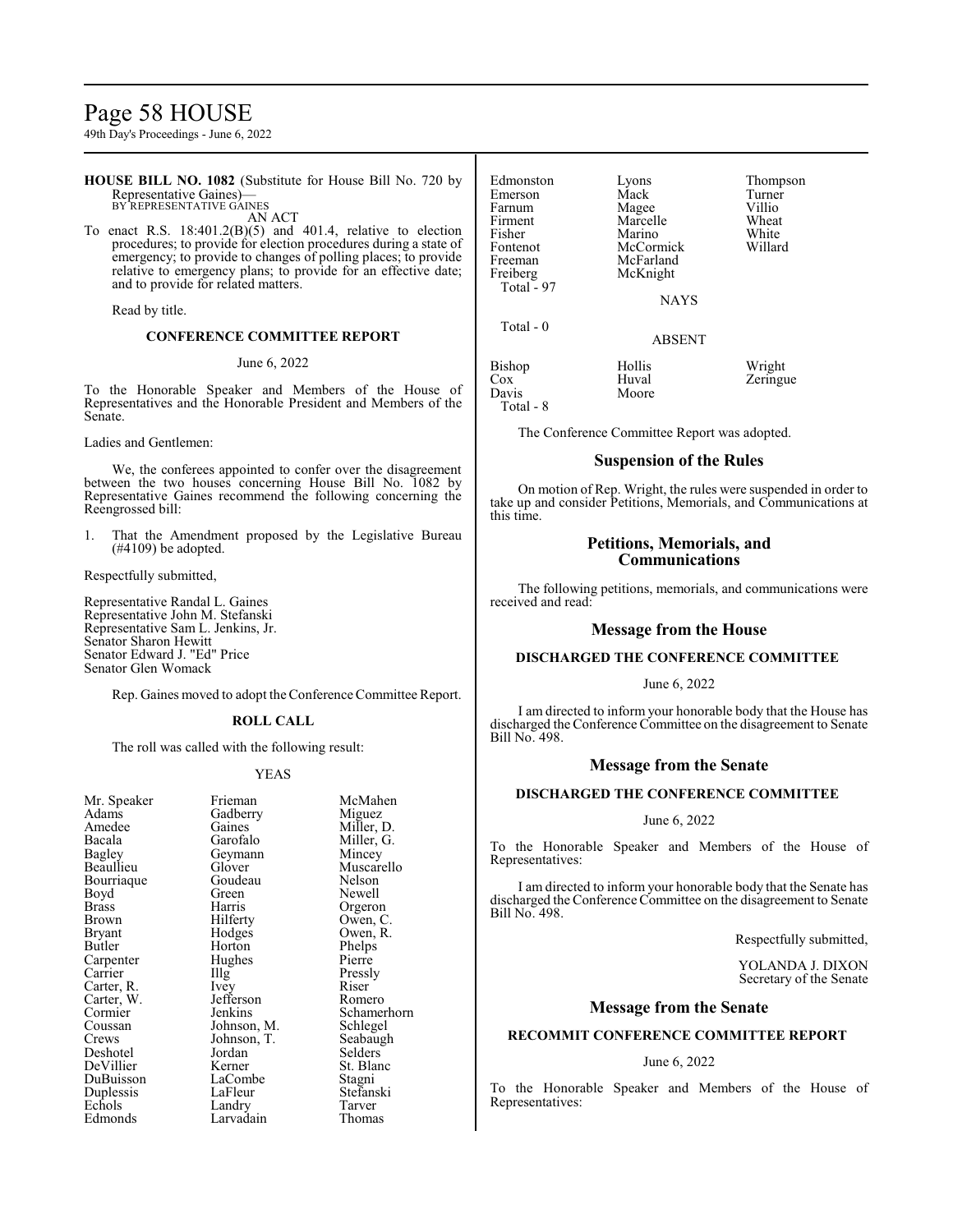# Page 59 HOUSE

49th Day's Proceedings - June 6, 2022

I am directed to inform your honorable body that the Senate has recommitted the report of the Conference Committee on the disagreement to Senate Bill No. 490.

Respectfully submitted,

YOLANDA J. DIXON Secretary of the Senate

# **Message from the Senate**

# **RELATIVE TO CONCURRENCE**

June 6, 2022

To the Honorable Speaker and Members of the House of Representatives:

I am directed to inform your honorable body that the Senate, upon discharge of the Conference Committee to Senate Bill No. 498, has reconsidered the vote by which the House amendments were rejected and concurred in the House amendments.

Respectfully submitted,

YOLANDA J. DIXON Secretary of the Senate

# **Conference Committee Reports Received**

Conference Committee Reports were received for the following legislative instruments:

House Bill No. 117

# **Conference Committee Reports for Consideration**

The following Conference Committee Reports were taken up and acted upon as follows:

# **Suspension of the Rules**

Rep. Echols moved to suspend the rules to take up and consider the Conference Committee Report to House Bill No. 117 on the same day it was received, which motion was agreed to.

# **HOUSE BILL NO. 117—** BY REPRESENTATIVE ECHOLS

AN ACT

To enact R.S. 37:1704, relative to prescribing, administering, and dispensing of drugs by certain licensed healthcare professionals; to provide for prescription, administration, and dispensing of certain drugs for off-label use by healthcare professionals with prescriptive authority; and to provide for related matters.

Read by title.

# **CONFERENCE COMMITTEE REPORT**

June 6, 2022

To the Honorable Speaker and Members of the House of Representatives and the Honorable President and Members of the Senate.

Ladies and Gentlemen:

We, the conferees appointed to confer over the disagreement between the two houses concerning House Bill No. 117 by Representative Echols recommend the following concerning the Engrossed bill:

- 1. That the set of Senate Committee Amendments (#3924) be adopted.
- 2. That the following amendments to the Engrossed bill be adopted:

# AMENDMENT NO. 1

On page 1, line 2, after "To enact" and before "R.S. 37:1704," insert "R.S. 28:916(E) and"

AMENDMENT NO. 2

In Senate Committee Amendment No. 1 by the Senate Committee on Health and Welfare (#3924), on page 1, line 2, after "laws;" and before the quotation mark " " " insert "to provide relative to human services districts and authorities;"

# AMENDMENT NO. 3

On page 1, between lines 6 and 7, insert the following:

"Section 1. R.S. 28:916(E) is hereby enacted to read as follows:

§916. Employees

\* \* \*

E. No employee of a district or authority shall use his personal image or likeness on any advertisement for or announcement from the district or authority."

# AMENDMENT NO. 4

On page 1, line 7, change "Section 1." to "Section 2."

AMENDMENT NO. 5

In Senate Committee Amendment No. 2 by the Senate Committee on Health and Welfare (#3924), on page 1, line 5, change "C." to "C.(1)"

# AMENDMENT NO. 6

In Senate Committee Amendment No. 2 by the Senate Committee on Health and Welfare (#3924), on page 1, line 6, delete "the Louisiana Department of Health or"

### AMENDMENT NO. 7

In Senate Committee Amendment No. 2 by the Senate Committee on Health and Welfare (#3924), on page 1, at the end of line 9, delete the quotation mark

# AMENDMENT NO. 8

In Senate Committee Amendment No. 2 by the Senate Committee on Health and Welfare (#3924), on page 1, after line 9, add the following:

No licensed healthcare professional with prescriptive authority who lawfully prescribes, administers, or dispenses for an off-label use a drug that has been approved for a specific use by the FDA shall be subject to disciplinary action solely because of such prescribing, administering, or dispensing.

D. The provisions of this Section shall not be construed to provide a right to an abortion by means of an abortion-inducing drug and are superseded by other provisions of law that restrict or prohibit abortion.

Section 3. Any and all lease agreements existing between the Central Louisiana Human Services District and any other party or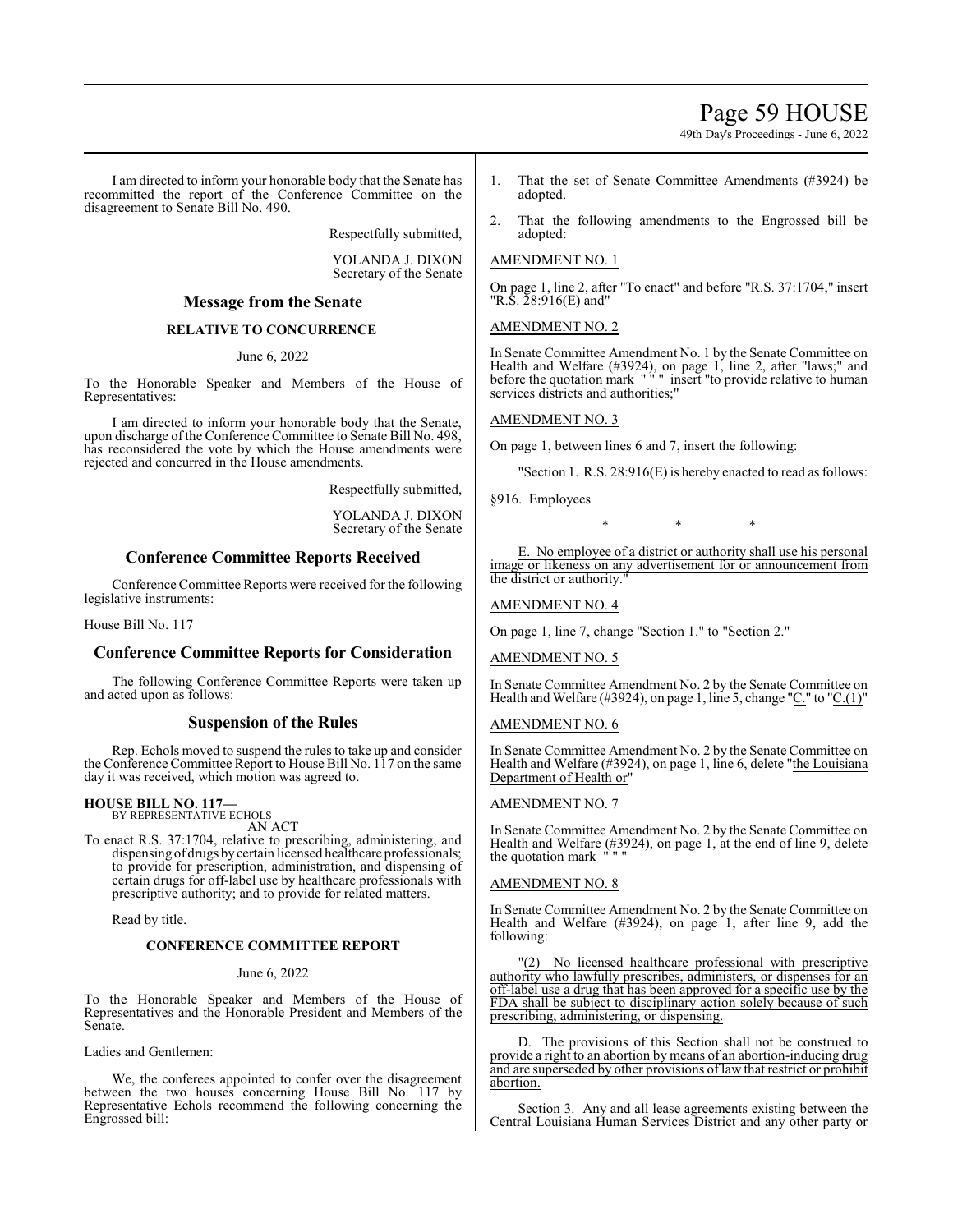# Page 60 HOUSE

49th Day's Proceedings - June 6, 2022

parties shall be amended only as provided for in such lease agreements. As of June 1, 2022, all licensed tenants of the Central Louisiana Human Services District shall be considered jointly approved by both lessee and lessor throughout the terms of such lease, or extension of such lease, in effect and no joint approval shall be required for such tenants." "

#### Respectfully submitted,

Representative Michael Charles Echols Representative Lawrence A. "Larry" Bagley Representative Rhonda Gaye Butler Senator Fred H. Mills Jr. Senator Sharon Hewitt Senator Patrick McMath

Rep. Echols moved to adopt theConference Committee Report.

# **ROLL CALL**

The roll was called with the following result:

#### YEAS

| Mr. Speaker   | Frieman     | Miguez      |
|---------------|-------------|-------------|
| Adams         | Gadberry    | Miller, D.  |
| Amedee        | Gaines      | Miller, G.  |
| Bacala        | Geymann     | Mincey      |
| Bagley        | Goudeau     | Muscarello  |
| Beaullieu     | Green       | Nelson      |
| Bourriaque    | Harris      | Newell      |
| <b>Brass</b>  | Hilferty    | Orgeron     |
| <b>Brown</b>  | Hodges      | Owen, R.    |
| Butler        | Horton      | Pressly     |
| Carpenter     | Hughes      | Riser       |
| Carrier       | Illg        | Romero      |
| Carter, R.    | Ivey        | Schamerhorn |
| Cormier       | Jefferson   | Schlegel    |
| Coussan       | Johnson, M. | Seabaugh    |
| Crews         | Jordan      | Selders     |
| Davis         | Kerner      | St. Blanc   |
| Deshotel      | LaCombe     | Tarver      |
| DuBuisson     | LaFleur     | Thomas      |
| Echols        | Larvadain   | Thompson    |
| Edmonds       | Mack        | Turner      |
| Edmonston     | Magee       | Villio      |
| Farnum        | Marino      | Wheat       |
| Firment       | McCormick   | White       |
| Fisher        | McFarland   | Wright      |
| Fontenot      | McKnight    | Zeringue    |
| Freiberg      | McMahen     |             |
| Total - 80    |             |             |
|               | <b>NAYS</b> |             |
| Boyd          | Glover      | Marcelle    |
| Carter, W.    | Jenkins     | Pierre      |
| Freeman       | Landry      | Willard     |
| Total - 9     |             |             |
|               | ABSENT      |             |
| Bishop        | Garofalo    | Owen, C.    |
| <b>Bryant</b> | Hollis      | Phelps      |
| Cox           | Huval       | Stagni      |
| DeVillier     | Johnson, T. | Stefanski   |
| Duplessis     | Lyons       |             |
| Emerson       | Moore       |             |
| Total - 16    |             |             |
|               |             |             |

The Conference Committee Report was adopted.

# **Conference Committee Reports Received**

Conference Committee Reports were received for the following legislative instruments:

Senate Bill No. 441

# **Suspension of the Rules**

Rep. Orgeron moved to suspend the rules to take up and consider the Conference Committee Report to Senate Bill No. 441 on the same day it was received, which motion was agreed to.

# **Suspension of the Rules**

On motion of Rep. Orgeron, the rules were suspended in order to consider the following conference committee report which contains subject matter not confined to the disagreement between the two houses.

### **SENATE BILL NO. 441—**

BY SENATOR FESI

AN ACT To amend and reenact R.S. 18:585, relative to public officers who retire or resign; to provide that public officers who retire or resign are ineligible to become candidates in certain elections; and to provide for related matters.

Read by title.

# **CONFERENCE COMMITTEE REPORT**

### June 6, 2022

To the Honorable President and Members of the Senate and to the Honorable Speaker and Members of the House of Representatives.

Ladies and Gentlemen:

We, the conferees appointed to confer over the disagreement between the two houses concerning Senate Bill No. 441 by Senator Fesi recommend the following concerning the Engrossed bill:

- 1. That the set of House Committee Amendments proposed by the House Committee on House and Governmental Affairs and adopted by the House of Representatives on May 23, 2022, be rejected.
- 2. That the following amendments to the engrossed bill be adopted:

#### AMENDMENT NO. 1

On page 1, line 2, after "To" delete the remainder of the line, delete line 3, and on line 4 delete "elections;" and insert:

"enact R.S. 18:451.4 and 586, relative to public officers; to provide for qualification of local candidates; to provide relative to the retirement or resignation of an elected official; to provide relative to an appointment or election to fill a vacancy created by such a retirement or resignation; to provide for prohibitions; to provide for an effective date;

#### AMENDMENT NO. 2

On page 1, line 6, after "Section 1." delete the remainder of the line and deletes lines 7 through 17 and on page 2, delete lines 1 through 5 and insert:

"R.S. 18:451.4 and 586 are hereby enacted to read as follows:

§451.4 Qualifications of candidates for local offices; prohibitions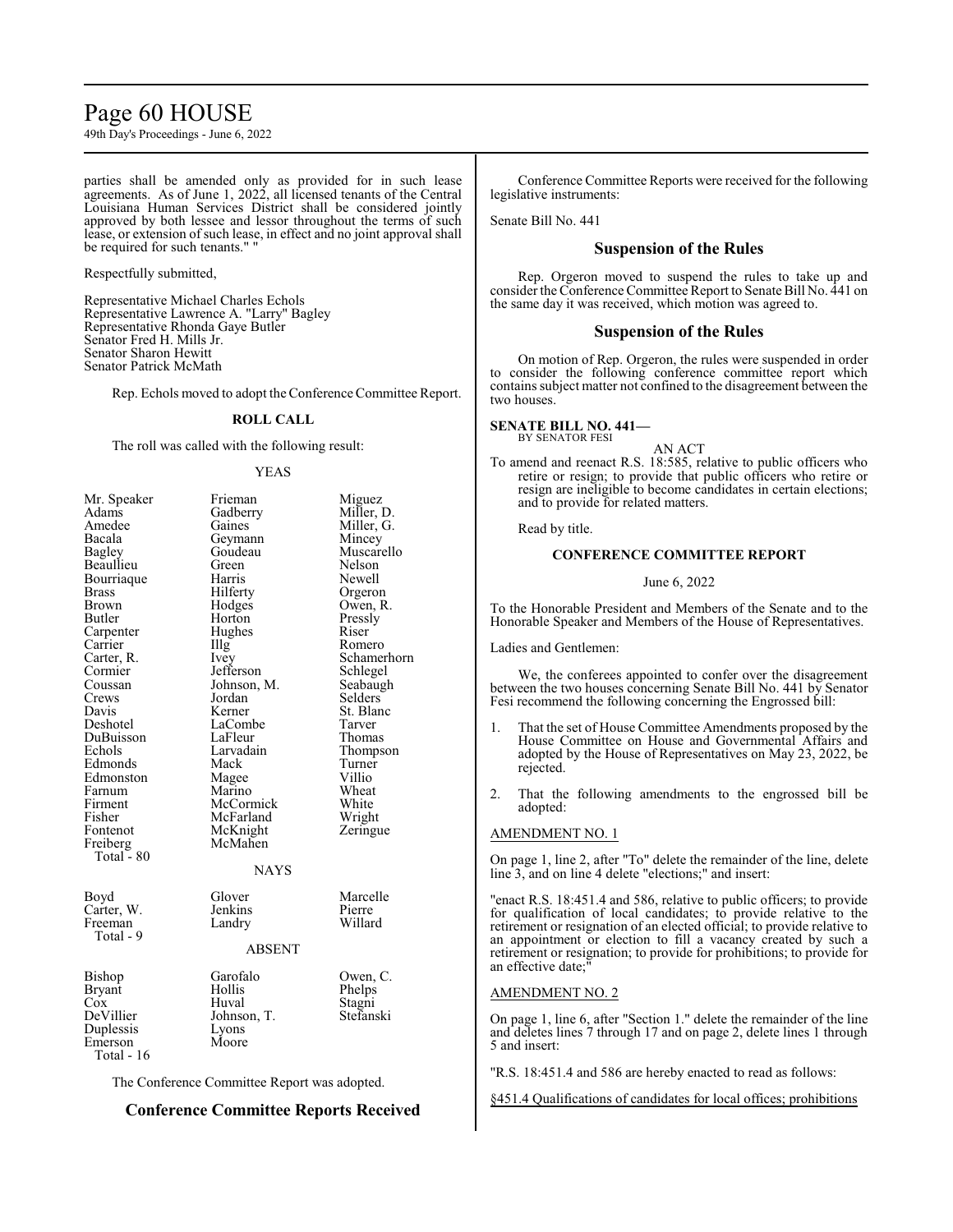# Page 61 HOUSE

49th Day's Proceedings - June 6, 2022

No public employee as defined in R.S. 42:1102 who receives an annual salary from his public employer in excess of one hundred thousand dollars may qualify as a local candidate as defined in R.S. 18:452 while concurrently serving as a public employee. The onehundred-thousand-dollar limit shall be increased each year in an amount equal to any increase in the CPI-U for the preceding calendar year.

\* \* \*

§586. Vacancies caused by retirement or resignation; prohibitions

A. No elected official who has retired or resigned from state or local elective office shall be appointed to succeed himself in the office from which he retired or resigned.

B. No elected official who has retired or resigned from state or local elective office shall be eligible as a candidate at an election called to fill the vacancy created by the retirement or resignation of the elected official.

Section 2. This Act shall become effective upon signature by the governor or, if not signed by the governor, upon expiration of the time for bills to become law without signature by the governor, as provided by Article III, Section 18 of the Constitution of Louisiana. If vetoed by the governor and subsequently approved by the legislature, this Act shall become effective on the day following such approval."

Respectfully submitted,

Senator Michael "Big Mike" Fesi Senator Sharon Hewitt Senator Barry Milligan Representative John Stefanski Representative John R. Illg, Jr. Representative Joseph A. Orgeron

Rep. Orgeron moved to adopt the Conference Committee Report.

#### **ROLL CALL**

The roll was called with the following result:

#### YEAS

| Mr. Speaker  | Freeman     | McKnight    |
|--------------|-------------|-------------|
| Adams        | Freiberg    | McMahen     |
| Amedee       | Frieman     | Miguez      |
| Bacala       | Gadberry    | Miller, D.  |
| Bagley       | Gaines      | Miller, G.  |
| Beaullieu    | Garofalo    | Mincey      |
| Bourriaque   | Glover      | Muscarello  |
| Boyd         | Goudeau     | Nelson      |
| <b>Brass</b> | Hilferty    | Orgeron     |
| Brown        | Hodges      | Owen, R.    |
| Butler       | Horton      | Phelps      |
| Carpenter    | Hughes      | Pierre      |
| Carrier      | Illg        | Pressly     |
| Carter, R.   | Ivey        | Romero      |
| Carter, W.   | Jefferson   | Schamerhorn |
| Cormier      | Jenkins     | Schlegel    |
| Coussan      | Johnson, M. | Seabaugh    |
| Crews        | Jordan      | Selders     |
| Davis        | Kerner      | St. Blanc   |
| Deshotel     | LaCombe     | Stagni      |
| DeVillier    | LaFleur     | Tarver      |
| DuBuisson    | Landry      | Thomas      |
| Echols       | Larvadain   | Thompson    |
| Edmonds      | Lyons       | Turner      |
| Edmonston    | Mack        | Villio      |
|              |             |             |

Emerson Magee Wheat<br>
Farnum Marcelle White Farnum Marcelle White<br>Firment Marino Willard Firment Marino Willard Fisher McCormick Wright<br>Fontenot McFarland Zeringue McFarland Total - 90 NAYS Total - 0 ABSENT Bishop Green Moore<br>Bryant Harris Newell Bryant Harris<br>Cox Hollis Hollis Owen, C.<br>Huval Riser Duplessis Huval Riser<br>Geymann Johnson, T. Stefanski Johnson, T. Total - 15

The Conference Committee Report was adopted.

# **Conference Committee Reports Received**

Conference Committee Reports were received for the following legislative instruments:

House Bill No. 612

# **Suspension of the Rules**

Rep. Huval moved to suspend the rules to take up and consider the Conference Committee Report to House Bill No. 612 on the same day it was received, which motion was agreed to.

#### **Suspension of the Rules**

On motion of Rep. Huval, the rules were suspended in order to consider the following conference committee report which contains subject matter not confined to the disagreement between the two houses.

#### **HOUSE BILL NO. 612—**

BY REPRESENTATIVE HUVAL AN ACT

To enact R.S. 22:1483.1, relative to the Louisiana Fortify Homes Program; to provide for financial grants to retrofit residential property; to define certain terms; to provide for eligibility requirements; to provide for confidentiality of applicants; to provide for an effective date; to provide for termination of the program; and to provide for related matters.

Read by title.

#### **CONFERENCE COMMITTEE REPORT**

#### June 6, 2022

To the Honorable Speaker and Members of the House of Representatives and the Honorable President and Members of the Senate.

Ladies and Gentlemen:

We, the conferees appointed to confer over the disagreement between the two houses concerning House Bill No. 612 by Representative Huval recommend the following concerning the Reengrossed bill:

- 1. That the set of Senate Floor Amendments by Senator White (#4493) be rejected.
- 2. That the following amendments to the Reengrossed bill be adopted: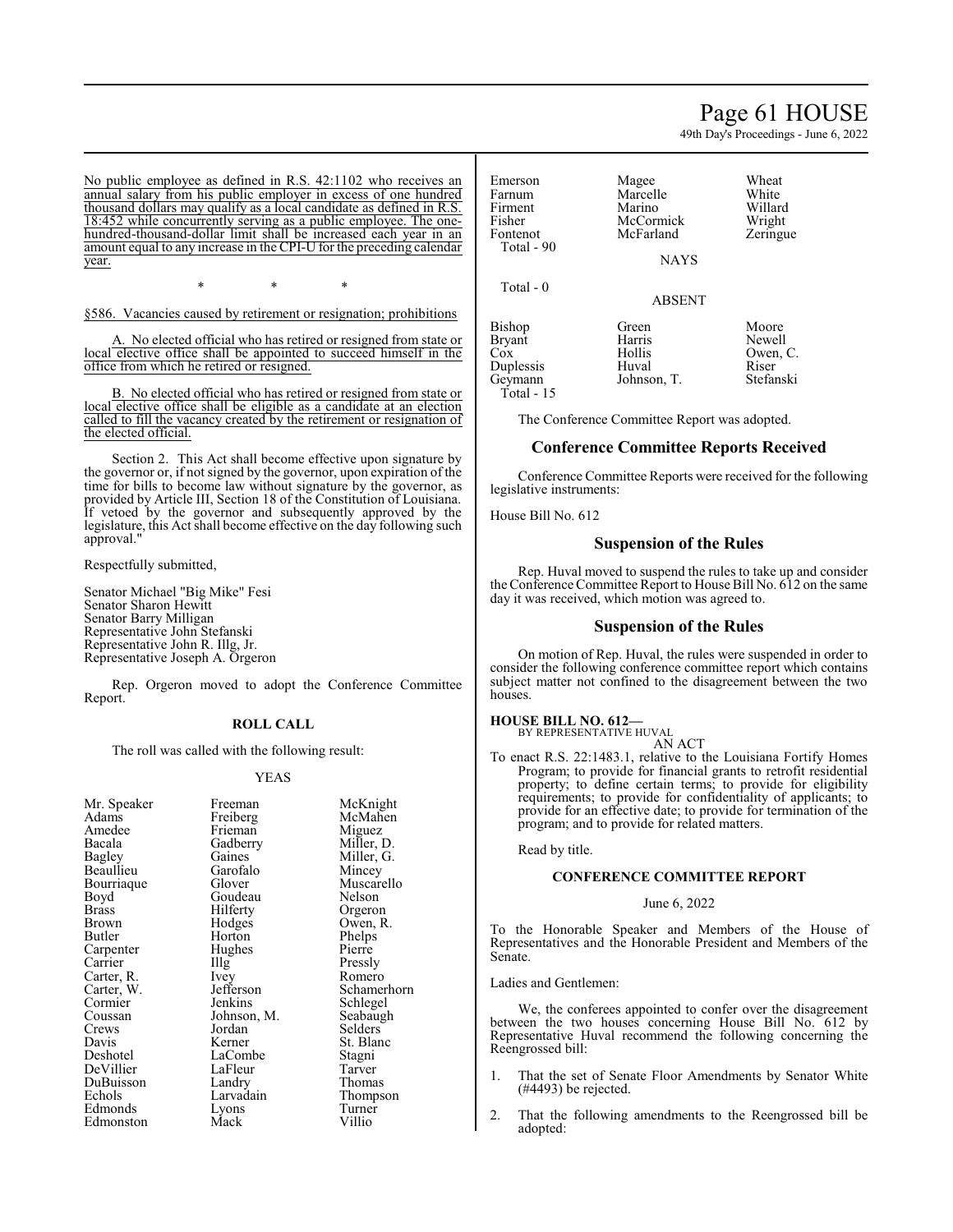# Page 62 HOUSE

49th Day's Proceedings - June 6, 2022

# AMENDMENT NO. 1

On page 2, delete lines 11 through 22 in their entirety and insert in lieu thereof the following:

""fund". Monies appropriated or transferred to the fund shall be deposited by the state treasurer after compliance with the provisions of Article VII, Section 9(B) ofthe Constitution ofLouisiana. Monies in the fund shall be invested in the same manner as monies in the state general fund, and any interest earned on monies in the fund shall be credited to the fund. All unexpended and unencumbered monies in the fund at the end of the fiscal year shall remain in the fund. Monies in the fund shall be used to provide grants pursuant to this Section."

Respectfully submitted,

Representative Mike Huval Representative John R. Illg, Jr. Representative Michael "Gabe" Firment Senator Kirk Talbot Senator Mack A. "Bodi" White Jr. Senator Cameron Henry

Rep. Huval moved to adopt the Conference Committee Report.

# **ROLL CALL**

The roll was called with the following result:

#### YEAS

| Mr. Speaker<br>Adams<br>Amedee<br>Bacala<br>Beaullieu<br>Bishop<br>Bourriaque<br>Boyd<br><b>Brass</b><br>Brown<br>Butler<br>Carpenter<br>Carrier<br>Carter, R.<br>Carter, W.<br>Cormier<br>Crews<br>Deshotel<br>DuBuisson<br>Duplessis<br>Echols<br>Edmonds<br>Edmonston<br>Emerson<br>Farnum<br>Firment<br>Fisher<br>Fontenot<br>Freeman | Frieman<br>Gadberry<br>Gaines<br>Garofalo<br>Glover<br>Goudeau<br>Hodges<br>Horton<br>Hughes<br>Huval<br>Illg<br>Ivey<br>Johnson, M.<br>Jordan<br>Kerner<br>LaCombe<br>LaFleur<br>Landry<br>Larvadain<br>Lyons<br>Mack<br>Magee<br>Marcelle<br>Marino<br>McCormick<br>McFarland<br>McKnight<br>McMahen<br>Miguez | Miller, G.<br>Mincey<br>Muscarello<br>Nelson<br>Orgeron<br>Owen, C.<br>Owen, R.<br>Phelps<br>Pierre<br>Pressly<br>Riser<br>Romero<br>Schamerhorn<br>Schlegel<br>Seabaugh<br>Selders<br>St. Blanc<br>Stagni<br>Tarver<br>Thomas<br>Thompson<br>Turner<br>Villio<br>Wheat<br>White<br>Willard<br>Wright<br>Zeringue |
|-------------------------------------------------------------------------------------------------------------------------------------------------------------------------------------------------------------------------------------------------------------------------------------------------------------------------------------------|------------------------------------------------------------------------------------------------------------------------------------------------------------------------------------------------------------------------------------------------------------------------------------------------------------------|-------------------------------------------------------------------------------------------------------------------------------------------------------------------------------------------------------------------------------------------------------------------------------------------------------------------|
| Freiberg<br>Total - 88                                                                                                                                                                                                                                                                                                                    | Miller, D.                                                                                                                                                                                                                                                                                                       |                                                                                                                                                                                                                                                                                                                   |
|                                                                                                                                                                                                                                                                                                                                           | <b>NAYS</b>                                                                                                                                                                                                                                                                                                      |                                                                                                                                                                                                                                                                                                                   |
| Total - 0                                                                                                                                                                                                                                                                                                                                 | <b>ABSENT</b>                                                                                                                                                                                                                                                                                                    |                                                                                                                                                                                                                                                                                                                   |
| Bagley<br>Bryant<br>Coussan<br>Cox                                                                                                                                                                                                                                                                                                        | Geymann<br>Green<br>Harris<br>Hilferty                                                                                                                                                                                                                                                                           | Jenkins<br>Johnson, T.<br>Moore<br>Newell                                                                                                                                                                                                                                                                         |

Davis Hollis Stefanski DeVillier Total - 17

The Conference Committee Report was adopted.

#### **Suspension of the Rules**

On motion of Rep. Stagni, the rules were suspended in order to take up and consider Petitions, Memorials, and Communications at this time.

# **Petitions, Memorials, and Communications**

The following petitions, memorials, and communications were received and read:

# **Acting Speaker Coussan in the Chair**

# **CONSIDERATION AFTER 82<sup>ND</sup> DAY PERMISSION**

**HOUSE BILL NO. 668—** BY REPRESENTATIVES PHELPS, JORDAN, COX, AND LARVADAIN AN ACT

To amend and reenact R.S.  $6.652.2(A)(2)$  and  $656(A)(1)(c)$ , relative to credit unions; to allow credit unions to use private insurance to secure investments; to allow credit unions to use private insurance to secure loans; and to provide for related matters.

Read by title.

# **Motion**

Rep. Jordan moved that the House grant permission to the Senate to consider 668 on Third Reading and Final Passage after the 82<sup>nd</sup> calendar day of session.

A record vote was asked for and ordered by the House.

# **ROLL CALL**

The roll was called with the following result:

# YEAS

| Adams      | Glover       | Miller, D.  |
|------------|--------------|-------------|
| Bourriaque | Green        | Miller, G.  |
| Boyd       | Hilferty     | Mincey      |
| Brass      | Hughes       | Muscarello  |
| Brown      | Ivey         | Nelson      |
| Bryant     | Jefferson    | Newell      |
| Carpenter  | Jenkins      | Orgeron     |
| Carter, R. | Johnson, M.  | Phelps      |
| Carter, W. | Johnson, T.  | Pierre      |
| Cormier    | Jordan       | Pressly     |
| Coussan    | Kerner       | Riser       |
| Davis      | LaCombe      | Schamerhorn |
| Deshotel   | LaFleur      | Schlegel    |
| DuBuisson  | Landry       | Selders     |
| Duplessis  | Larvadain    | St. Blanc   |
| Echols     | Lyons        | Stagni      |
| Farnum     | Mack         | Thompson    |
| Firment    | Magee        | Turner      |
| Fisher     | Marcelle     | Villio      |
| Freeman    | Marino       | White       |
| Freiberg   | McKnight     | Willard     |
| Gaines     | McMahen      | Zeringue    |
| Total - 66 |              |             |
|            | <b>NIAVC</b> |             |

NAYS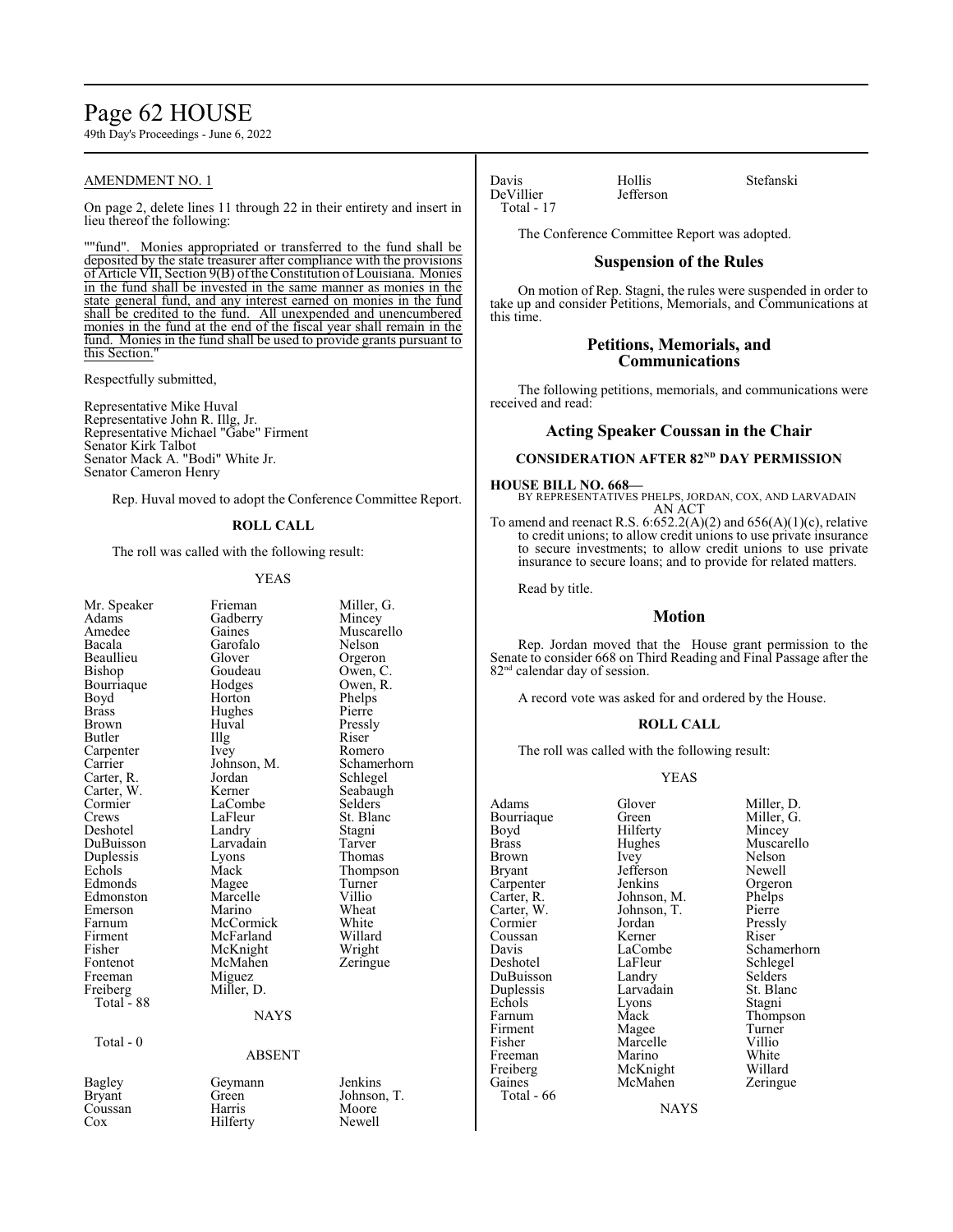# Page 63 HOUSE

49th Day's Proceedings - June 6, 2022

| Amedee<br>Bacala<br>Bagley<br>Beaullieu<br>Butler<br>Carrier<br>Crews | Edmonds<br>Edmonston<br>Frieman<br>Gadberry<br>Garofalo<br>Hodges<br>Horton | Illg<br>McFarland<br>Miguez<br>Owen, R.<br>Seabaugh<br>Thomas<br>Wright |
|-----------------------------------------------------------------------|-----------------------------------------------------------------------------|-------------------------------------------------------------------------|
| Total - 21                                                            | <b>ABSENT</b>                                                               |                                                                         |
| Mr. Speaker                                                           | Geymann                                                                     | Moore                                                                   |
| Bishop                                                                | Goudeau                                                                     | Owen, C.                                                                |
| Cox                                                                   | Harris                                                                      | Romero                                                                  |
| DeVillier                                                             | Hollis                                                                      | Stefanski                                                               |
| Emerson                                                               | Huval                                                                       | Tarver                                                                  |
| Fontenot                                                              | McCormick                                                                   | Wheat                                                                   |

Total - 18

The motion to consider, not having received a two-thirds vote of the elected members, was rejected.

# **Consent to Correct a Vote Record**

Rep. DuBuisson requested the House consent to correct her vote on the Consideration of House Bill No. 668 After the 82<sup>nd</sup> Calendar Day from nay to yea, which consent was unanimously granted.

# **Conference Committee Reports for Consideration**

The following Conference Committee Reports were taken up and acted upon as follows:

# **Suspension of the Rules**

Rep. Deshotel moved to reconsider the vote by which the Conference Committee Report to House Bill No. 1080 was adopted, which motion was agreed to.

On motion of Rep. Deshotel, House Bill No. 1080 was recommitted to Committee on Conference.

# **Speaker Schexnayder in the Chair**

#### **HOUSE BILL NO. 54—** BY REPRESENTATIVES BAGLEY AND FRIEMAN AN ACT

To enact R.S. 14:101.3, relative to discrimination; to create the crime of discrimination based on vaccination status; to provide for a fine; to provide for applicability; and to provide for related matters.

Called from the calendar.

Read by title.

# **CONFERENCE COMMITTEE REPORT**

#### June 6, 2022

To the Honorable Speaker and Members of the House of Representatives and the Honorable President and Members of the Senate.

Ladies and Gentlemen:

We, the conferees appointed to confer over the disagreement between the two houses concerning House Bill No. 54 by Representative Bagley recommend the following concerning the Reengrossed bill:

1. That the set of Senate Committee Amendments by the Senate Committee on Judiciary C (#4127) be adopted.

- 2. That the set of Senate Floor Amendments by Senator Peacock (#4486) be rejected.
- 3. That the following amendments to the Reengrossed bill be adopted:

# AMENDMENT NO. 1

On page 1, line 9, after "of" and before "vaccination" change "COVID-19" to "COVID"

# AMENDMENT NO. 2

On page 2, line 4, after "a" and before "vaccine" insert "COVID"

Respectfully submitted,

Representative Lawrence A. "Larry" Bagley Representative Ryan Joseph Bourriaque Senator Franklin J. Foil Senator Barry Milligan Senator Barrow Peacock

Rep. Bagleymoved to adopt the Conference Committee Report.

# **ROLL CALL**

The roll was called with the following result:

# YEAS

| Mr. Speaker<br>Amedee<br>Bacala<br>Bagley<br>Beaullieu<br>Bourriaque<br>Butler<br>Carrier<br>Coussan<br>Crews<br>Davis<br>Deshotel<br>DuBuisson<br>Echols<br>Edmonds<br>Edmonston<br>Farnum<br>Firment<br>Fontenot<br>Freiberg | Frieman<br>Gadberry<br>Garofalo<br>Goudeau<br>Hilferty<br>Hodges<br>Hollis<br>Horton<br>Illg<br>Ivey<br>Johnson, M.<br>Kerner<br>Mack<br>Magee<br>McCormick<br>McFarland<br>McKnight<br>McMahen<br>Miguez<br>Mincey | Muscarello<br>Nelson<br>Orgeron<br>Owen, R.<br>Riser<br>Romero<br>Schamerhorn<br>Schlegel<br>Seabaugh<br>St. Blanc<br>Stefanski<br>Tarver<br>Thomas<br>Turner<br>Villio<br>Wheat<br>Wright<br>Zeringue |
|--------------------------------------------------------------------------------------------------------------------------------------------------------------------------------------------------------------------------------|---------------------------------------------------------------------------------------------------------------------------------------------------------------------------------------------------------------------|--------------------------------------------------------------------------------------------------------------------------------------------------------------------------------------------------------|
| Total $-58$                                                                                                                                                                                                                    | <b>NAYS</b>                                                                                                                                                                                                         |                                                                                                                                                                                                        |
| Adams<br>Boyd<br><b>Brass</b><br>Brown<br>Bryant<br>Carpenter<br>Carter, R.<br>Carter, W.<br>Cormier<br>Fisher<br>Freeman<br>Total - 32                                                                                        | Glover<br>Green<br>Hughes<br>Jefferson<br>Jenkins<br>Johnson, T.<br>Jordan<br>LaCombe<br>LaFleur<br>Landry<br>Larvadain<br><b>ABSENT</b>                                                                            | Lyons<br>Marcelle<br>Marino<br>Miller, D.<br>Newell<br>Owen, C.<br>Pierre<br>Selders<br>Thompson<br>Willard                                                                                            |
|                                                                                                                                                                                                                                |                                                                                                                                                                                                                     |                                                                                                                                                                                                        |

Duplessis Huval

Bishop Gaines Moore<br>
Cox Geymann Phelps Geymann Phelps<br>Harris Pressly DeVillier Harris Pressly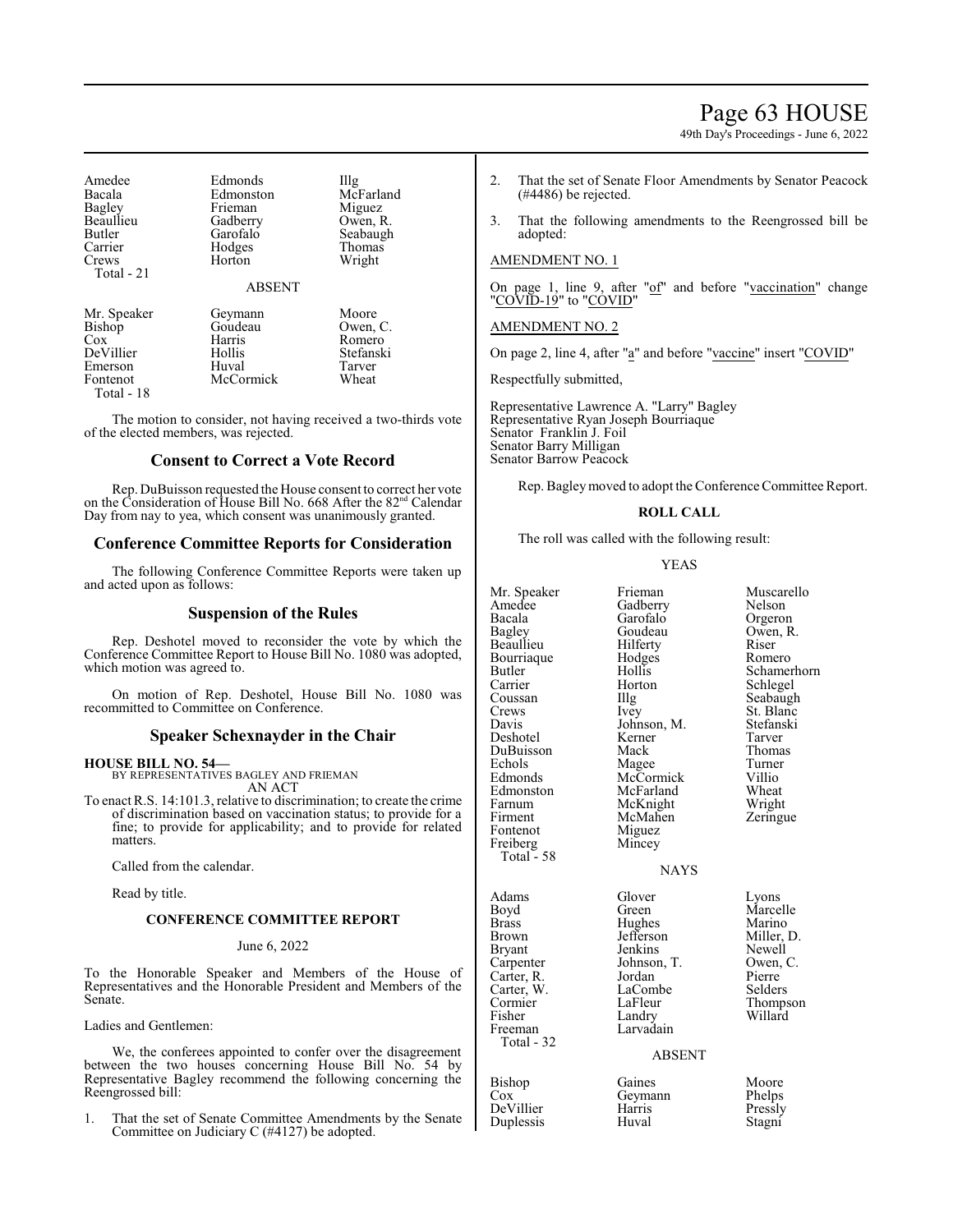# Page 64 HOUSE

49th Day's Proceedings - June 6, 2022

Emerson Miller, G. White Total - 15

The Conference Committee Report was adopted.

# **Conference Committee Reports Received**

Conference Committee Reports were received for the following legislative instruments:

Senate Bill No. 490

# **Suspension of the Rules**

Rep. Stefanski moved to suspend the rules to take up and consider the Conference Committee Report to Senate Bill No. 490 on the same day it was received, which motion was agreed to.

#### **SENATE BILL NO. 490—** BY SENATOR CORTEZ

AN ACT

To amend and reenact R.S. 40:1379.1(N) and to enact Chapter 12 of Title 24 of the Louisiana Revised Statutes of 1950, to be comprised ofR.S. 24:681 through 685 and 691 through 693 and R.S. 40:2402(3)(f), relative to capitol security; to provide for a director of capitol security; to provide for the qualifications, compensation, duties and functions of the director; to provide for capitol security officers; to provide for the manner in which certain special officer commissions may be issued; to create the Capitol Security Council; to provide for the composition and membership of the council; to provide for the powers and duties of the council; to provide for definitions; and to provide for related matters.

Read by title.

# **CONFERENCE COMMITTEE REPORT**

June 6, 2022

To the Honorable President and Members of the Senate and to the Honorable Speaker and Members of the House of Representatives.

#### Ladies and Gentlemen:

We, the conferees appointed to confer over the disagreement between the two houses concerning Senate Bill No. 490 by Senator Cortez recommend the following concerning the Reengrossed bill:

- 1. That the set of House Committee Amendments proposed by the House Committee on House and Governmental Affairs and adopted by the House of Representatives on May 11, 2022, be adopted.
- 2. That the set of House Committee Amendments proposed by the House Committee on Appropriations and adopted by the House of Representatives on May 18, 2022, be adopted.
- 2. That the set ofLegislative Bureau Amendments proposed by the Legislative Bureau and adopted by the House of Representatives on May 18, 2022, be adopted.
- 3. That House Floor Amendments Nos. 1, 2, 3, and 5 proposed by Representative Ivey and adopted by the House of Representatives on June 1, 2022, be adopted.
- 4. That House Floor Amendment No. 4 proposed by Representative Ivey and adopted by the House of Representatives on June 1, 2022, be rejected.

5. That the set of House Floor Amendments proposed by Representative Jenkins and adopted by the House of Representatives on June 1, 2022, be rejected.

Respectfully submitted,

Senator Patrick Page Cortez Senator Sharon Hewitt Senator Barry Milligan Representative Clay Schexnayder Representative John M. Stefanski Representative Jerome "Zee" Zeringue

Rep. Stefanski moved to adopt the Conference Committee Report.

#### **ROLL CALL**

The roll was called with the following result:

#### YEAS

Gadberry Mincey<br>Gaines Nelson

Hughes Schamerhorn<br>Huval Schlegel

Jordan Thomas<br>
Kerner Turner

LaFleur Wheat<br>Landry White

Marcelle Zeringue<br>Marino

Mr. Speaker Fontenot McKnight<br>
Adams Freeman McMahen Adams Freeman McMahen<br>Bacala Freiberg Miguez Bacala Freiberg Miguez Bagley Frieman Miller, G. Bishop Gaines Nelson<br>Bourriaque Goudeau Newell Bourriaque Goude<br>Boyd Green Boyd Green Owen, C.<br>Brass Hilferty Owen, R. Brass Hilferty Owen, R. Brown Hollis Pressly<br>Bryant Horton Romerc Bryant Horton Romero<br>Butler Hughes Schamer Carpenter Huval Schwarz<br>
Carrier Hug Carter, R. Ivey Selders Cormier Johnson, M. St. Blanc Cormier Johnson, M. St. Blanc<br>Coussan Johnson, T. Stefanski Coussan Johnson, T.<br>Davis Jordan Deshotel Kerner Turner DuBuisson LaCombe Villio Edmonds Landry White<br>
Emerson Magee Wright Emerson Magee<br>Farnum Marcelle Firment<br>Fisher Total - 76 Amedee Edmonston Mack<br>Carter, W. Garofalo McCc Carter, W. Garofalo McCormick<br>Crews Hodges Muscarello Total - 9 Cox Jenkins Pierre

Jefferson Total - 20

Larvadain Riser<br>
Lyons Stagni Duplessis Lyons Stagni<br>Geymann Miller, D. Tarver Geymann Miller,<br>Glover Moore Orgeron<br>Phelps

McFarland

Muscarello

Seabaugh<br>Selders

# ABSENT

NAYS

Glover Moore Thompson<br>
Harris Orgeron Willard

The Conference Committee Report was adopted.

# **Suspension of the Rules**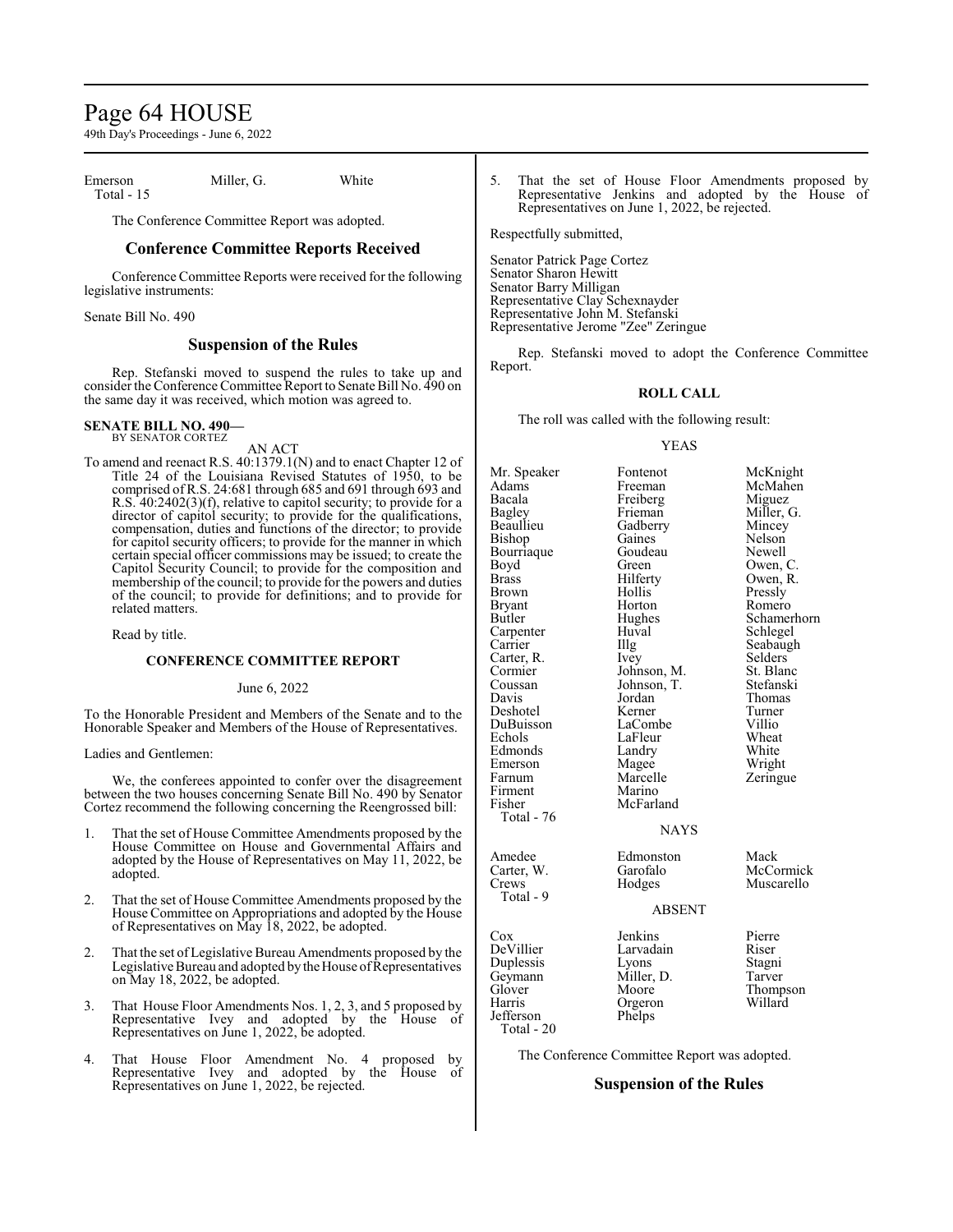49th Day's Proceedings - June 6, 2022

On motion of Rep. Magee, the rules were suspended in order to take up and consider Petitions, Memorials, and Communications at this time.

# **Petitions, Memorials, and Communications**

The following petitions, memorials, and communications were received and read:

# **Message from the Senate**

# **RECOMMIT CONFERENCE COMMITTEE REPORT**

#### June 6, 2022

To the Honorable Speaker and Members of the House of Representatives:

I am directed to inform your honorable body that the Senate has recommitted the report of the Conference Committee on the disagreement to Housee Bill No. 1080.

Respectfully submitted,

YOLANDA J. DIXON Secretary of the Senate

# **Message from the Senate**

### **ADOPTION OF CONFERENCE COMMITTEE REPORT**

### June 6, 2022

To the Honorable Speaker and Members of the House of Representatives:

I am directed to inform your honorable body that the Senate has adopted the report of the Conference Committee on the disagreement to House Bill No. 1080.

Respectfully submitted,

YOLANDA J. DIXON Secretary of the Senate

# **House and House Concurrent Resolutions on Third Reading for Final Consideration**

The following House and House Concurrent Resolutions on third reading for final consideration were taken up and acted upon as follows:

- **HOUSE RESOLUTION NO. 246—**<br>BY REPRESENTATIVES HODGES, AMEDEE, CREWS, EDMONSTON,<br>FIRMENT, FRIEMAN, GAROFALÓ, HORTON, LARVADAIN, MACK,<br>MIGUEZ, AND CHARLES OWEN A RESOLUTION
- To create the Environmental, Social, and Governance Criteria Study Group to study andmake recommendations regarding regulation of environmental, social, and governance (ESG) criteria in lending and investment practices.

Called from the calendar.

Read by title.

Rep. Hodges sent up floor amendments which were read as follows:

# **HOUSE FLOOR AMENDMENTS**

Amendments proposed by Representative Hodges to Original House Resolution No. 246 by Representative Hodges

# AMENDMENT NO. 1

On page 2, delete lines 22 through 28 in their entirety and insert the following:

"(1) The commissioner of the office of financial institutions or his designee.

(2) The state treasurer or his designee.

(3) A representative of the Louisiana Credit Union League.

(4) A representative of the Louisiana Association of Business and Industry.

(5) A representative of the Louisiana Bankers Association.

(6) Two members ofthe legislature appointed by the chair of the House Commerce Committee.

(7) A representative from the Louisiana Mid-Continent Oil and Gas Association."

# AMENDMENT NO. 2

On page 3, between lines 10 and 11, insert the following:

"BE IT FURTHER RESOLVED that the Office of Financial Institutions may offer staff support for the study group."

# AMENDMENT NO. 3

On page 3, delete lines 11 through 14 in their entirety and insert the following:

"BE IT FURTHER RESOLVED that a copy of this Resolution be transmitted to the commissioner of the office of financial institutions, the state treasurer, the president of the Louisiana Credit Union League, the president of the Louisiana Association of Business and Industry, the chief executive officer of the Louisiana Bankers Association, the president of the Louisiana Chemical Association, and the president of the Louisiana Mid-Continent Oil and Gas Association.

On motion of Rep. Hodges, the amendments were adopted.

Rep. Hodges moved the adoption of the resolution, as amended.

By a vote of 97 yeas and 0 nays, the resolution, as amended, was adopted.

# **Suspension of the Rules**

On motion of Rep. Bagley, the rules were suspended in order to take up and consider Introduction of Resolutions, House and House Concurrent at this time.

# **Introduction of Resolutions, House and House Concurrent**

The following members introduced the following entitled House and House Concurrent Resolutions, which were read the first time by their titles and placed upon the calendar for their second reading: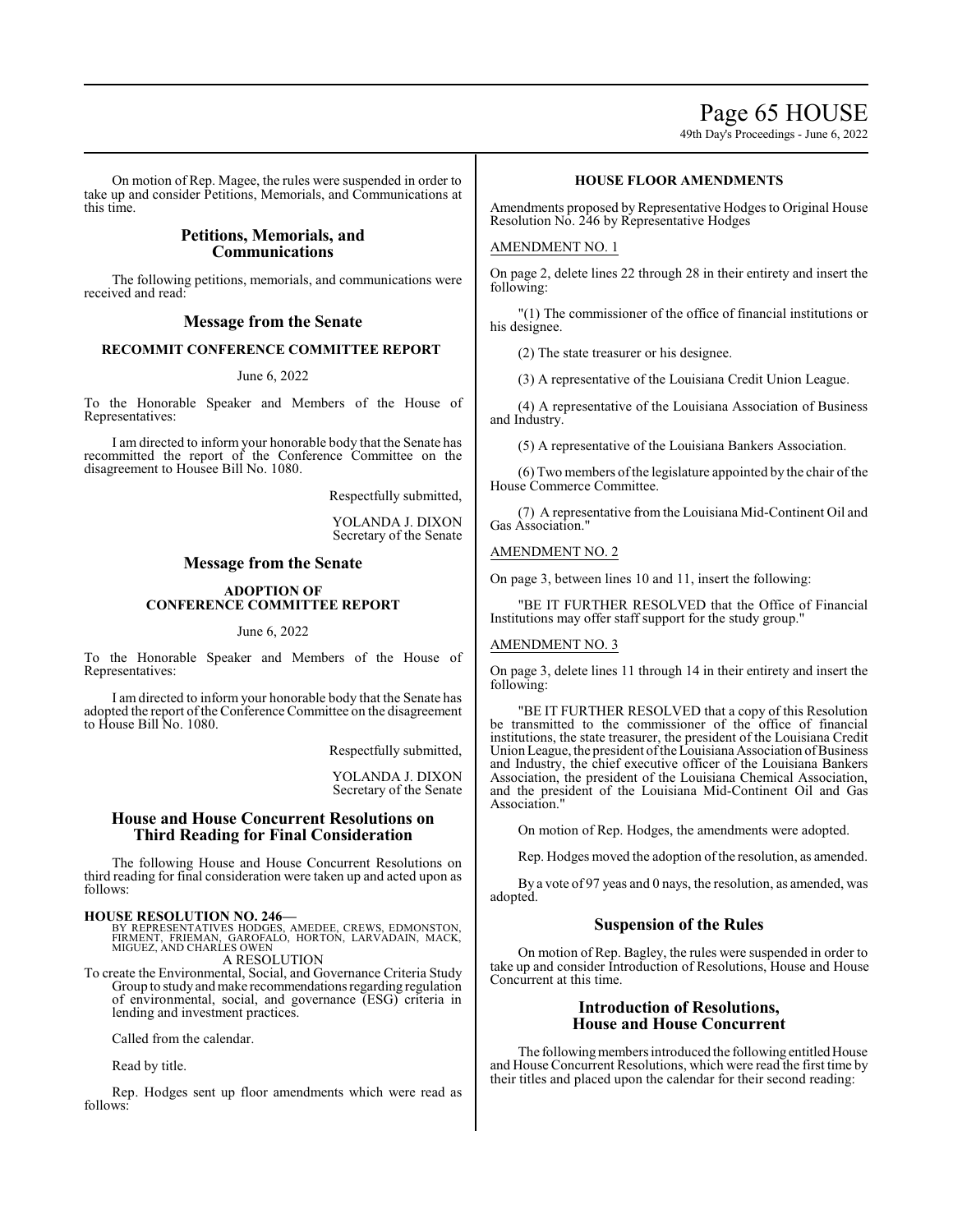# Page 66 HOUSE

49th Day's Proceedings - June 6, 2022

#### **HOUSE RESOLUTION NO. 273—** BY REPRESENTATIVE BAGLEY A RESOLUTION To commend the Calvary Baptist Academy baseball team on winning the Louisiana High School Athletic Association 2022 Division IV state championship. Read by title. On motion of Rep. Bagley, and under a suspension of the rules, the resolution was adopted. **HOUSE RESOLUTION NO. 274—** BY REPRESENTATIVE FREEMAN A RESOLUTION To commend the Isidore Newman School boys' basketball team on winning the Louisiana High School Athletic Association 2022 Division III state championship. Read by title. On motion of Rep. Freeman, and under a suspension of the rules, the resolution was adopted. **HOUSE RESOLUTION NO. 275** BY REPRESENTATIVES GLOVER, AMEDEE, BAGLEY, FREEMAN, HORTON, JEFFERSON, JENKINS, LAFLEUR, PHELPS, PRESSLY, SEABAUGH, AND WHITE A RESOLUTION To posthumously commend Deborah Henry Mims of Shreveport, the first woman in Louisiana to become a professional firefighter. Read by title. On motion of Rep. Glover, and under a suspension of the rules, the resolution was adopted. **HOUSE RESOLUTION NO. 276—** BY REPRESENTATIVE FREEMAN A RESOLUTION To commend the students of Metairie Park Country Day School for their collective performance during the Louisiana High School Rally Association Division III academic competition. **HOUSE RESOLUTION NO. 279—** BY REPRESENTATIVES GLOVER, BAGLEY, JEFFERSON, JENKINS, PHELPS, PRESSLY, AND SEABAUGH A RESOLUTION To commend Green Oaks Performing Arts Academy on the occasion of its fiftieth anniversary. Read by title. On motion of Rep. Glover, and under a suspension of the rules, the resolution was adopted. **HOUSE RESOLUTION NO. 280—** BY REPRESENTATIVES GLOVER, BAGLEY, JEFFERSON, JENKINS, PHELPS, PRESSLY, SEABAUGH, AND WHITE A RESOLUTION To commend Kenny Wayne Shepherd and his musical legacy on the occasion of the twenty-fifth anniversary tour of the release of "Trouble Is ...". Read by title. On motion of Rep. Glover, and under a suspension of the rules, the resolution was adopted. **HOUSE RESOLUTION NO. 281—** BY REPRESENTATIVE ECHOLS A RESOLUTION To express the condolences of the House of Representatives upon the death of former Louisiana congressman John Cooksey. Read by title. On motion of Rep. Echols, and under a suspension of the rules, the resolution was adopted. **Suspension of the Rules** On motion of Rep. Magee, the rules were suspended in order to take up and consider Petitions, Memorials, and Communications at this time. **Petitions, Memorials, and**

Read by title.

On motion of Rep. Freeman, and under a suspension of the rules, the resolution was adopted.

# **HOUSE RESOLUTION NO. 277—** BY REPRESENTATIVE FREEMAN

A RESOLUTION

To commend the members of the Lusher Charter School robotics team on winning the 2022 Robotics State Championship.

Read by title.

On motion of Rep. Freeman, and under a suspension of the rules, the resolution was adopted.

# **HOUSE RESOLUTION NO. 278—** BY REPRESENTATIVE FREEMAN

A RESOLUTION

To commend the Lusher Charter School boys' and girls' tennis teams on winning 2022 Division II Region IV tennis championships.

Read by title.

On motion of Rep. Freeman, and under a suspension of the rules, the resolution was adopted.

# **Communications**

The following petitions, memorials, and communications were received and read:

# **Message from the Senate**

# **DISCHARGED THE CONFERENCE COMMITTEE**

June 6, 2022

To the Honorable Speaker and Members of the House of Representatives:

I am directed to inform your honorable body that the Senate has discharged the Conference Committee on the disagreement to Senate Bill No. 90.

Respectfully Submitted,

YOLANDA J. DIXON Secretary of the Senate

# **Message from the Senate**

# **RELATIVE TO CONCURRENCE**

June 6, 2022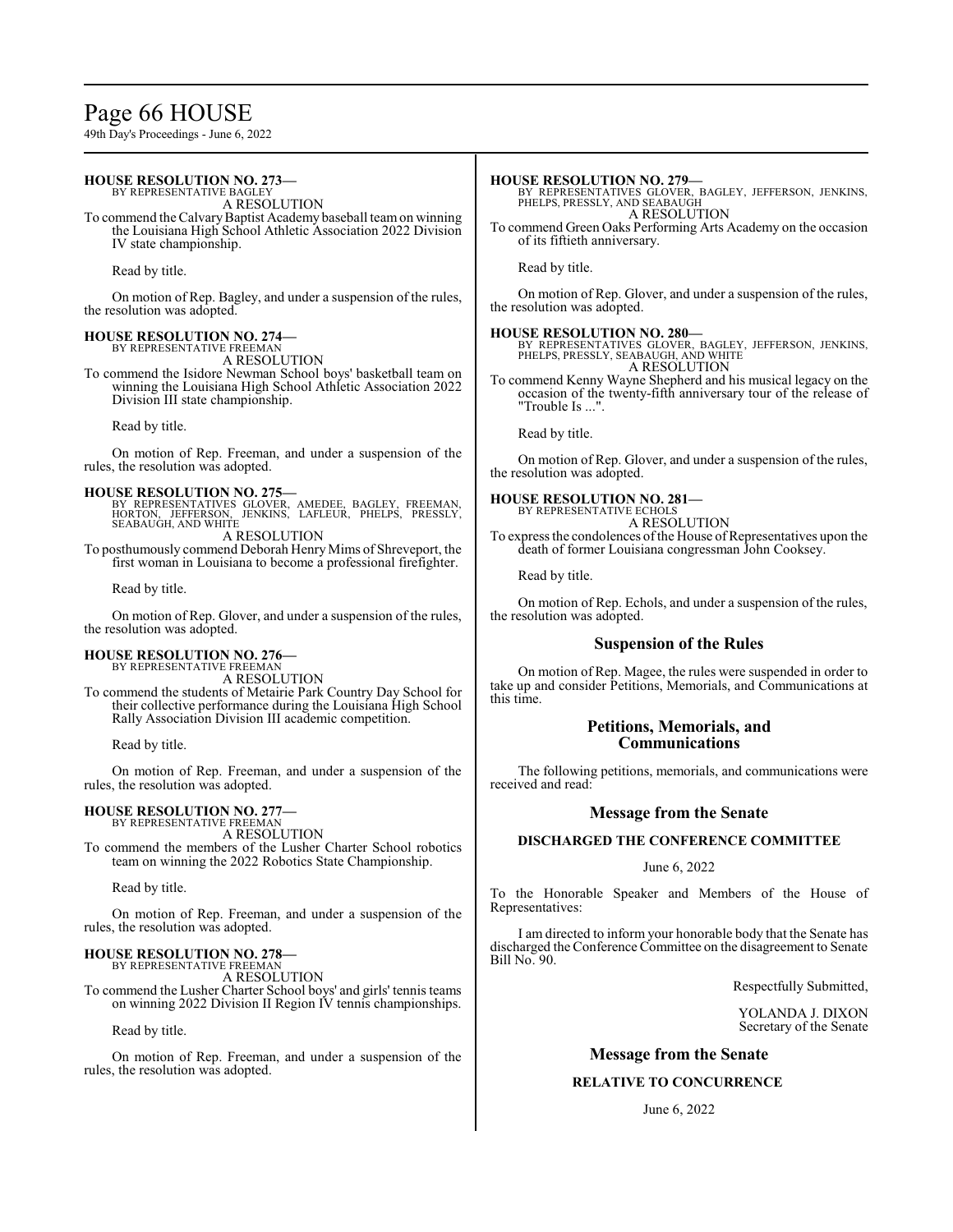# Page 67 HOUSE

49th Day's Proceedings - June 6, 2022

To the Honorable Speaker and Members of the House of Representatives:

I am directed to inform your honorable body that the Senate, upon discharge of the Conference Committee to Senate Bill No. 90, has reconsidered the vote by which the House amendments were rejected and concurred in the House amendments.

Respectfully submitted,

YOLANDA J. DIXON Secretary of the Senate

# **Message from the House**

# **DISCHARGED THE CONFERENCE COMMITTEE**

June 6, 2022

I am directed to inform your honorable body that the House has discharged the Conference Committee on the disagreement to Senate Bill No. 90.

# **Message from the Senate**

# **RELATIVE TO CONSIDERATION**  $A$ **FTER THE**  $82^{nd}$  **CALENDAR DAY**

June 6, 2022

To the Honorable Speaker and Members of the House of Representatives:

I am directed to inform your honorable body that the Senate, by a record vote of two-thirds of its elected members, has adopted a motion to consider House Bill No. 499 on Third Reading and Final Passage after the 82<sup>nd</sup> calendar day.

Respectfully submitted,

YOLANDA J. DIXON Secretary of the Senate

# **Message from the Senate**

# **HOUSE BILLS**

#### June 6, 2022

To the Honorable Speaker and Members of the House of Representatives:

I am directed to inform your honorable body that the Senate has finally passed the following House Bills:

House Bill No. 499 Returned with amendments

Respectfully submitted,

YOLANDA J. DIXON Secretary of the Senate

### **CONSIDERATION AFTER 82<sup>ND</sup> DAY**

# **Motion**

Rep. Gregory Miller moved the House consider Senate Bill No. 225 on Third Reading and Final Passage after the eighty-second calendar day of the session.

#### **SENATE BILL NO. 225—** BY SENATOR HEWITT

A JOINT RESOLUTION

Proposing to amend Article XII, Section 11 of the Constitution of Louisiana, relative to continuity of government during periods of emergency; to provide relative to sessions, meetings, and proceedings of the legislature and legislative bodies; to provide relative to member participation and voting; to provide certain procedures, terms, conditions, and requirements; and to specify an election for submission of the proposition to electors and provide a ballot proposition.

Read by title.

# **ROLL CALL**

The roll was called with the following result:

#### YEAS

Mr. Speaker Freiberg Grgeron<br>Adams Frieman Owen, C Adams Frieman Owen, C.<br>Amedee Gadberry Owen, R. Amedee Gadberry Owen, Recala Goudeau Pressly Bacala Goudeau Pressly Beaullieu Hodges<br>Bourriaque Horton Bourriaque Horton Schamerhorn<br>Brown Huval Schlegel Brown Huval Schlegel<br>Butler IIIg Seabaugl Butler Illg Seabaugh<br>Carrier Ivey St. Blanc Carrier Ivey St. Blanc<br>Cormier Johnson, M. Stagni Cormier Johnson, M.<br>Coussan Kerner Coussan Kerner Stefanski Crews Mack Tarver<br>
Davis Magee Thomas Davis Magee<br>Deshotel Marino Deshotel Marino Thompson DuBuisson McCormick Turner Echols McFarland Villio<br>Edmonds McKnight Wheat Edmonston McMahen White<br>
Emerson Miguez Wright Emerson Miguez Wright<br>
Farnum Miller, G. Zeringue Firment<br>Fontenot

Total - 67

McKnight Wheat<br>
McMahen White Miller, G.<br>Mincey Muscarello

Hilferty<br>
Hodges Romero

# **NAYS**

| Boyd       | Glover        | Larvadain   |
|------------|---------------|-------------|
| Brass      | Green         | Lyons       |
| Carpenter  | Jefferson     | Marcelle    |
| Carter, R. | Jenkins       | Miller, D.  |
| Carter, W. | Jordan        | Newell      |
| Fisher     | LaCombe       | Pierre      |
| Freeman    | LaFleur       | Selders     |
| Gaines     | Landry        | Willard     |
| Total - 24 |               |             |
|            | <b>ABSENT</b> |             |
| Bishop     | Garofalo      | Johnson, T. |
| Bryant     | Geymann       | Moore       |
| Cox        | Harris        | Nelson      |
| DeVillier  | Hollis        | Phelps      |
| Duplessis  | Hughes        |             |

Total - 14

The motion to consider, not having received a two-thirds vote of the elected members, was rejected.

# **CONSIDERATION AFTER 82ND DAY**

# **Motion**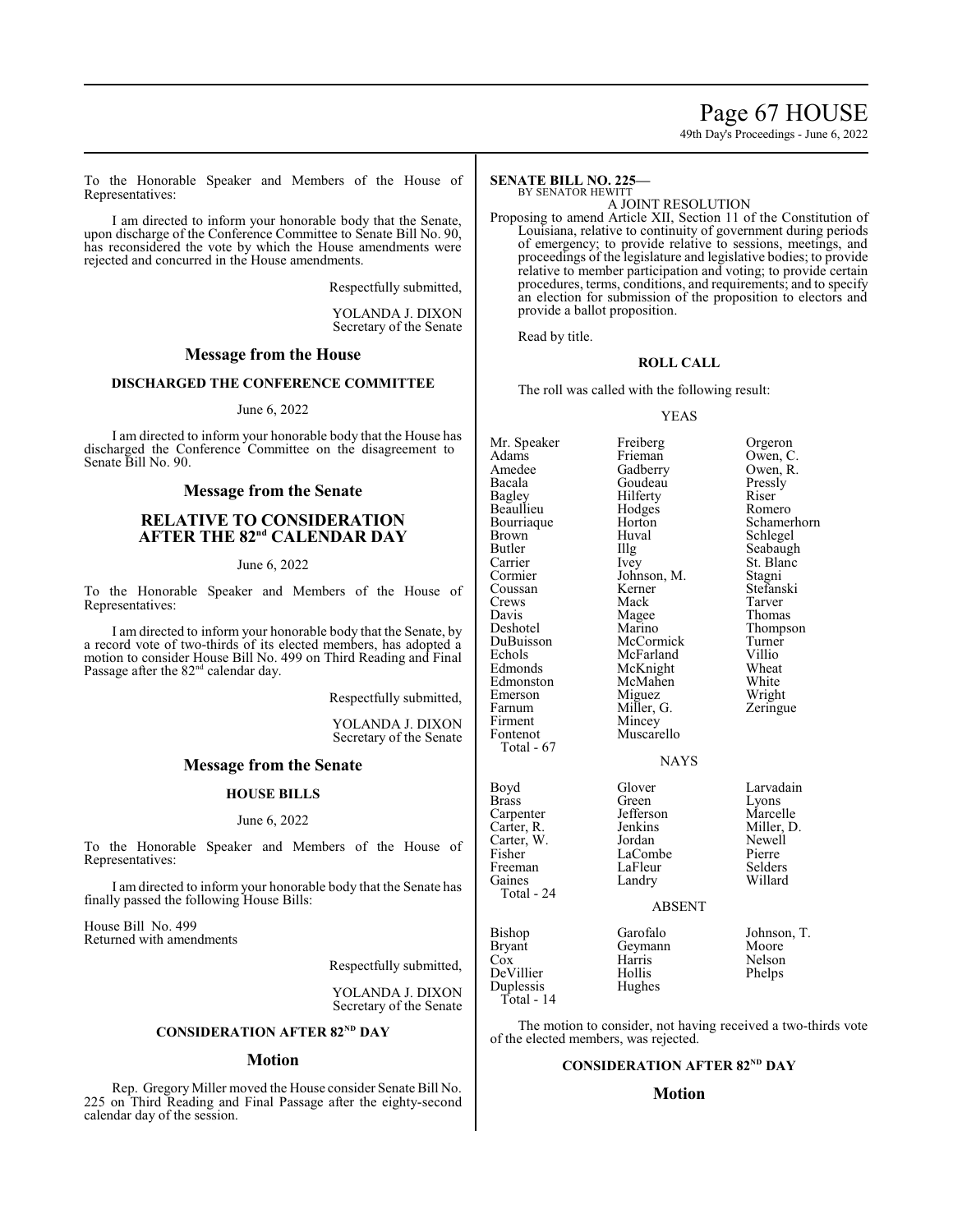# Page 68 HOUSE

49th Day's Proceedings - June 6, 2022

Rep. Echols moved the House consider Senate Bill No. 335 on Third Reading and Final Passage after the eighty-second calendar day of the session.

#### **SENATE BILL NO. 335—**

BY SENATORS JACKSON, BARROW, BOUDREAUX, BOUIE, CATHEY,<br>CLOUD, CONNICK, FESI, FIELDS, HENSGENS, MILLIGAN, ROBERT<br>MILLS, MIZELL, POPE, SMITH, STINE, WARD AND WHITE AN ACT

To amend and reenact R.S. 14:34(B), 34.1(C), 34.5(B)(2), 35(B), 37(B), 38(B), and 110 and R.S. 15:901(C), and to enact Children's Code Art.  $857(A)(9)$  through (14), and to repeal R.S. 14:44.1(A)(6) and (B)(4), relative to battery or assault committed by juveniles; to provide relative to transfers for criminal prosecution in juvenile court; to provide additional offenses for which a juvenile may be prosecuted as an adult; to enhance penalties for certain battery and assault offenses committed by a juvenile under certain circumstances; to provide relative to enhanced penalties for aggravated escape and simple escape; to provide relative to commitment of juveniles; to provide for effectiveness; and to provide for related matters.

Read by title.

# **ROLL CALL**

The roll was called with the following result:

YEAS

| Mr. Speaker<br>Bacala<br>Bagley<br>Bourriaque<br>Carrier<br>Carter, R.<br>Cormier<br>Coussan<br>Crews<br>Davis<br>Deshotel<br>DuBuisson<br>Echols<br>Edmonston<br>Emerson<br>Firment<br>Fisher<br>Fontenot<br>Total - 52 | Gadberry<br>Goudeau<br>Green<br>Hilferty<br>Horton<br>Huval<br>Illg<br>Ivey<br>Johnson, M.<br>Kerner<br>LaCombe<br>Mack<br>Magee<br>McCormick<br>McKnight<br>McMahen<br>Miller, D.<br>Miller, G.<br><b>NAYS</b> | Mincey<br>Muscarello<br>Owen, C.<br>Owen, R.<br>Pressly<br>Romero<br>Schlegel<br>Seabaugh<br>St. Blanc<br>Stefanski<br>Thomas<br>Thompson<br>Turner<br>Villio<br>Wheat<br>Zeringue | Mr. Speaker<br>Bacala<br>Bagley<br><b>Bishop</b><br>Bourriaque<br>Brown<br>Butler<br>Carrier<br>Carter, R.<br>Cormier<br>Coussan<br>Davis<br>Deshotel<br>DuBuisson<br>Echols<br>Emerson<br>Firment<br>Fisher<br>Total - 52 |
|--------------------------------------------------------------------------------------------------------------------------------------------------------------------------------------------------------------------------|-----------------------------------------------------------------------------------------------------------------------------------------------------------------------------------------------------------------|------------------------------------------------------------------------------------------------------------------------------------------------------------------------------------|----------------------------------------------------------------------------------------------------------------------------------------------------------------------------------------------------------------------------|
| Adams<br>Amedee<br>Beaullieu<br>Boyd<br><b>Brass</b><br>Brown<br>Butler<br>Carpenter<br>Carter, W.<br>Duplessis<br>Farnum<br>Freeman<br>Total - 35                                                                       | Freiberg<br>Frieman<br>Glover<br>Hodges<br>Jefferson<br>Jenkins<br>Jordan<br>LaFleur<br>Landry<br>Lyons<br>Marcelle<br>Marino<br><b>ABSENT</b>                                                                  | McFarland<br>Miguez<br>Newell<br>Orgeron<br>Pierre<br>Riser<br>Schamerhorn<br>Stagni<br>Tarver<br>White<br>Wright                                                                  | Adams<br>Amedee<br>Beaullieu<br>Boyd<br><b>Brass</b><br>Carpenter<br>Carter, W.<br>Crews<br>Duplessis<br>Edmonston<br>Farnum<br>Freeman<br>Total - 35                                                                      |
| Bishop<br>Bryant<br>Cox<br>DeVillier<br>Edmonds<br>Gaines<br>Total - 18                                                                                                                                                  | Garofalo<br>Geymann<br>Harris<br>Hollis<br>Hughes<br>Johnson, T.                                                                                                                                                | Larvadain<br>Moore<br>Nelson<br>Phelps<br>Selders<br>Willard                                                                                                                       | <b>Bryant</b><br>$\cos$<br>DeVillier<br>Edmonds<br>Gaines<br>Garofalo<br>Total - 18                                                                                                                                        |

The motion to consider, not having received a two-thirds vote of the elected members, was rejected.

### **CONSIDERATION AFTER 82<sup>ND</sup> DAY**

#### **Motion**

Rep. Gregory Miller moved the House consider Senate Bill No. 234 on Third Reading and Final Passage after the eighty-second calendar day of the session.

# **SENATE BILL NO. 234—** BY SENATOR JACKSON

A JOINT RESOLUTION

Proposing to amend Article V, Section 19 of the Constitution of Louisiana, relative to special juvenile proceedings; to provide relative to offenses committed by juveniles; to allow adult prosecution and enhanced penalties for certain offenses; and to specify an election for submission of the proposition to electors and provide a ballot proposition.

Read by title.

#### **ROLL CALL**

The roll was called with the following result:

YEAS

| Mr. Speaker   | Fontenot      | Muscarello  |
|---------------|---------------|-------------|
| Bacala        | Gadberry      | Owen, C.    |
| Bagley        | Goudeau       | Owen, R.    |
| Bishop        | Green         | Pierre      |
| Bourriaque    | Hilferty      | Pressly     |
| Brown         | Huval         | Riser       |
| Butler        | Illg          | Romero      |
| Carrier       | Ivey          | Schlegel    |
| Carter, R.    | Kerner        | St. Blanc   |
| Cormier       | LaCombe       | Stefanski   |
| Coussan       | Mack          | Thomas      |
| Davis         | Magee         | Thompson    |
| Deshotel      | McCormick     | Turner      |
| DuBuisson     | McKnight      | Villio      |
| Echols        | McMahen       | Wheat       |
| Emerson       | Miller, D.    | Zeringue    |
| Firment       | Miller, G.    |             |
| Fisher        | Mincey        |             |
| Total - 52    |               |             |
|               | <b>NAYS</b>   |             |
| Adams         | Freiberg      | McFarland   |
| Amedee        | Frieman       | Miguez      |
| Beaullieu     | Glover        | Newell      |
| Boyd          | Hodges        | Orgeron     |
| <b>Brass</b>  | Horton        | Schamerhorn |
| Carpenter     | Jefferson     | Seabaugh    |
| Carter, W.    | Jenkins       | Selders     |
| Crews         | LaFleur       | Stagni      |
| Duplessis     | Landry        | Tarver      |
| Edmonston     | Larvadain     | White       |
| Farnum        | Marcelle      | Wright      |
| Freeman       | Marino        |             |
| Total - 35    |               |             |
|               | <b>ABSENT</b> |             |
| <b>Bryant</b> | Geymann       | Jordan      |
| Cox           | Harris        | Lyons       |
| DeVillier     | Hollis        | Moore       |
| Edmonds       | Hughes        | Nelson      |
| Gaines        | Johnson, M.   | Phelps      |
| Garofalo      | Johnson. T.   | Willard     |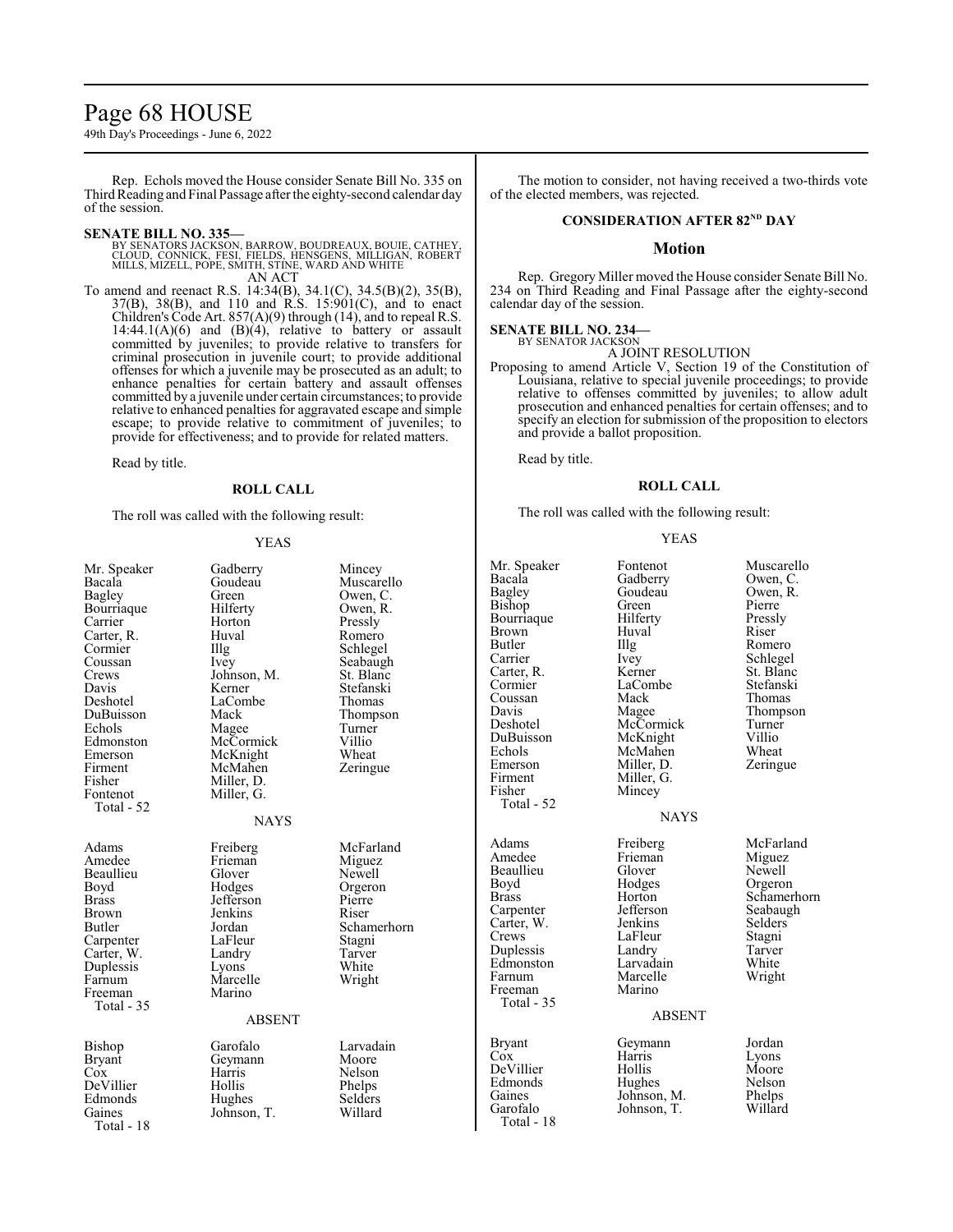# Page 69 HOUSE

49th Day's Proceedings - June 6, 2022

The motion to consider, not having received a two-thirds vote of the elected members, was rejected.

# **Consent to Correct a Vote Record**

Rep. Fisher requested the House consent to correct his vote on the motion to Consider Senate Bill No. 234 After the 82<sup>nd</sup> Calendar Day from nay to yea, which consent was unanimously granted.

# **CONSIDERATION AFTER 82<sup>ND</sup> DAY**

# **Motion**

Rep. Schlegel moved the House consider Senate Bill No. 134 on Third Reading and Final Passage after the eighty-second calendar day of the session.

#### **SENATE BILL NO. 134—** BY SENATOR TALBOT

AN ACT

To enact R.S. 22:1273, relative to presumption of insurance coverage; to provide a presumption of coverage for civil authority prohibited use regarding a catastrophic event; and to provide for related matters.

Read by title.

#### **ROLL CALL**

The roll was called with the following result:

#### YEAS

| Mr. Speaker<br>Adams<br>Amedee<br>Bacala<br>Bagley<br>Bourriaque<br>Boyd<br><b>Brass</b><br>Brown<br>Butler<br>Carpenter<br>Carrier<br>Carter, R.<br>Carter, W.<br>Cormier<br>Coussan<br>Crews<br>Davis<br>Deshotel<br>DeVillier<br>DuBuisson<br>Duplessis<br>Echols<br>Edmonds<br>Edmonston<br>Emerson<br>Farnum | Freiberg<br>Frieman<br>Gadberry<br>Gaines<br>Glover<br>Goudeau<br>Green<br>Hilferty<br>Hodges<br>Horton<br>Hughes<br>Huval<br>Illg<br>Ivey<br>Jefferson<br>Jenkins<br>Johnson, M.<br>Jordan<br>Kerner<br>LaCombe<br>LaFleur<br>Landry<br>Larvadain<br>Lyons<br>Mack<br>Magee<br>Marino | Miguez<br>Miller, G.<br>Mincey<br>Muscarello<br>Newell<br>Orgeron<br>Owen, C.<br>Owen, R.<br>Phelps<br>Pierre<br>Pressly<br>Riser<br>Romero<br>Schamerhorn<br>Schlegel<br>Seabaugh<br>Selders<br>St. Blanc<br>Stagni<br>Stefanski<br>Tarver<br>Thomas<br>Thompson<br>Turner<br>Villio<br>Wheat<br>White |  |
|-------------------------------------------------------------------------------------------------------------------------------------------------------------------------------------------------------------------------------------------------------------------------------------------------------------------|----------------------------------------------------------------------------------------------------------------------------------------------------------------------------------------------------------------------------------------------------------------------------------------|---------------------------------------------------------------------------------------------------------------------------------------------------------------------------------------------------------------------------------------------------------------------------------------------------------|--|
|                                                                                                                                                                                                                                                                                                                   |                                                                                                                                                                                                                                                                                        |                                                                                                                                                                                                                                                                                                         |  |
|                                                                                                                                                                                                                                                                                                                   |                                                                                                                                                                                                                                                                                        |                                                                                                                                                                                                                                                                                                         |  |
|                                                                                                                                                                                                                                                                                                                   |                                                                                                                                                                                                                                                                                        |                                                                                                                                                                                                                                                                                                         |  |
|                                                                                                                                                                                                                                                                                                                   |                                                                                                                                                                                                                                                                                        |                                                                                                                                                                                                                                                                                                         |  |
|                                                                                                                                                                                                                                                                                                                   |                                                                                                                                                                                                                                                                                        |                                                                                                                                                                                                                                                                                                         |  |
|                                                                                                                                                                                                                                                                                                                   |                                                                                                                                                                                                                                                                                        |                                                                                                                                                                                                                                                                                                         |  |
|                                                                                                                                                                                                                                                                                                                   |                                                                                                                                                                                                                                                                                        |                                                                                                                                                                                                                                                                                                         |  |
|                                                                                                                                                                                                                                                                                                                   |                                                                                                                                                                                                                                                                                        |                                                                                                                                                                                                                                                                                                         |  |
|                                                                                                                                                                                                                                                                                                                   |                                                                                                                                                                                                                                                                                        |                                                                                                                                                                                                                                                                                                         |  |
|                                                                                                                                                                                                                                                                                                                   |                                                                                                                                                                                                                                                                                        |                                                                                                                                                                                                                                                                                                         |  |
|                                                                                                                                                                                                                                                                                                                   |                                                                                                                                                                                                                                                                                        |                                                                                                                                                                                                                                                                                                         |  |
|                                                                                                                                                                                                                                                                                                                   |                                                                                                                                                                                                                                                                                        |                                                                                                                                                                                                                                                                                                         |  |
|                                                                                                                                                                                                                                                                                                                   |                                                                                                                                                                                                                                                                                        |                                                                                                                                                                                                                                                                                                         |  |
|                                                                                                                                                                                                                                                                                                                   |                                                                                                                                                                                                                                                                                        |                                                                                                                                                                                                                                                                                                         |  |
| Firment                                                                                                                                                                                                                                                                                                           | McCormick                                                                                                                                                                                                                                                                              | Willard                                                                                                                                                                                                                                                                                                 |  |
| Fisher                                                                                                                                                                                                                                                                                                            | McFarland                                                                                                                                                                                                                                                                              | Wright                                                                                                                                                                                                                                                                                                  |  |
| Fontenot                                                                                                                                                                                                                                                                                                          | McKnight                                                                                                                                                                                                                                                                               | Zeringue                                                                                                                                                                                                                                                                                                |  |
| Freeman                                                                                                                                                                                                                                                                                                           | McMahen                                                                                                                                                                                                                                                                                |                                                                                                                                                                                                                                                                                                         |  |
| Total - 92                                                                                                                                                                                                                                                                                                        |                                                                                                                                                                                                                                                                                        |                                                                                                                                                                                                                                                                                                         |  |
|                                                                                                                                                                                                                                                                                                                   | <b>NAYS</b>                                                                                                                                                                                                                                                                            |                                                                                                                                                                                                                                                                                                         |  |
| Total - $0$                                                                                                                                                                                                                                                                                                       |                                                                                                                                                                                                                                                                                        |                                                                                                                                                                                                                                                                                                         |  |
| <b>ABSENT</b>                                                                                                                                                                                                                                                                                                     |                                                                                                                                                                                                                                                                                        |                                                                                                                                                                                                                                                                                                         |  |
| Beaullieu                                                                                                                                                                                                                                                                                                         | Geymann                                                                                                                                                                                                                                                                                | Miller, D.                                                                                                                                                                                                                                                                                              |  |
| Bishop                                                                                                                                                                                                                                                                                                            | Harris                                                                                                                                                                                                                                                                                 | Moore                                                                                                                                                                                                                                                                                                   |  |
|                                                                                                                                                                                                                                                                                                                   |                                                                                                                                                                                                                                                                                        |                                                                                                                                                                                                                                                                                                         |  |

Bryant Hollis Nelson<br>Cox Iohnson T Garofalo Total - 13

The motion to consider, having received a two-thirds vote of the elected members, was adopted.

# **Conference Committee Reports Received**

Johnson, T.<br>Marcelle

Conference Committee Reports were received for the following legislative instruments:

House Bill No. 1080

# **Conference Committee Reports for Consideration**

The following Conference Committee Reports were taken up and acted upon as follows:

# **Suspension of the Rules**

Rep. Deshotel moved to suspend the rules to take up and consider the Conference Committee Report to No. 1080 on the same day it was received, which motion was agreed to.

# **Suspension of the Rules**

On motion of Rep. Deshotel, the rules were suspended in order to consider the following conference committee report which contains subject matter not confined to the disagreement between the two houses.

**HOUSE BILL NO. 1080** (Substitute for House Bill No. 1038 by Representative Deshotel)**—**

BY REPRESENTATIVE DESHOTEL AN ACT

To amend and reenact R.S.  $44:4.1(B)(35)$  and R.S. 51:2370.2(introductory paragraph),(2), and (16), 2370.3(A) and (E), 2370.4(A)(introductory paragraph) and (12), (B), and  $(C)(1)$ , 2370.5(A), (B)(introductory paragraph), (D), (E), (H), (I), and (J), 2370.9, 2370.13, and 2370.16 and to enact R.S. 51:2370.3(H) and (I), relative to broadband; to provide for the GUMBO grant program; to provide for definitions; to provide for mapping; to provide for description ofservice; to provide for protest; to authorize certain reports; to adjust the administrative fee; to provide for public records exceptions; to make technical changes; and to provide for related matters.

Read by title.

### **CONFERENCE COMMITTEE REPORT**

#### June 6, 2022

To the Honorable Speaker and Members of the House of Representatives and the Honorable President and Members of the Senate.

#### Ladies and Gentlemen:

We, the conferees appointed to confer over the disagreement between the two houses concerning House Bill No. 1080 by Representative Deshotel recommend the following concerning the Reengrossed bill:

- 1. That the set of Senate Committee Amendments by the Senate Committee on Commerce, Consumer Protection and International Affairs (#3966) be adopted.
- 2. That Senate Floor Amendments Nos. 1, 2, 4 through 6, 8, 13 through 25, and 28 by Senator Mizell (#4345) be adopted.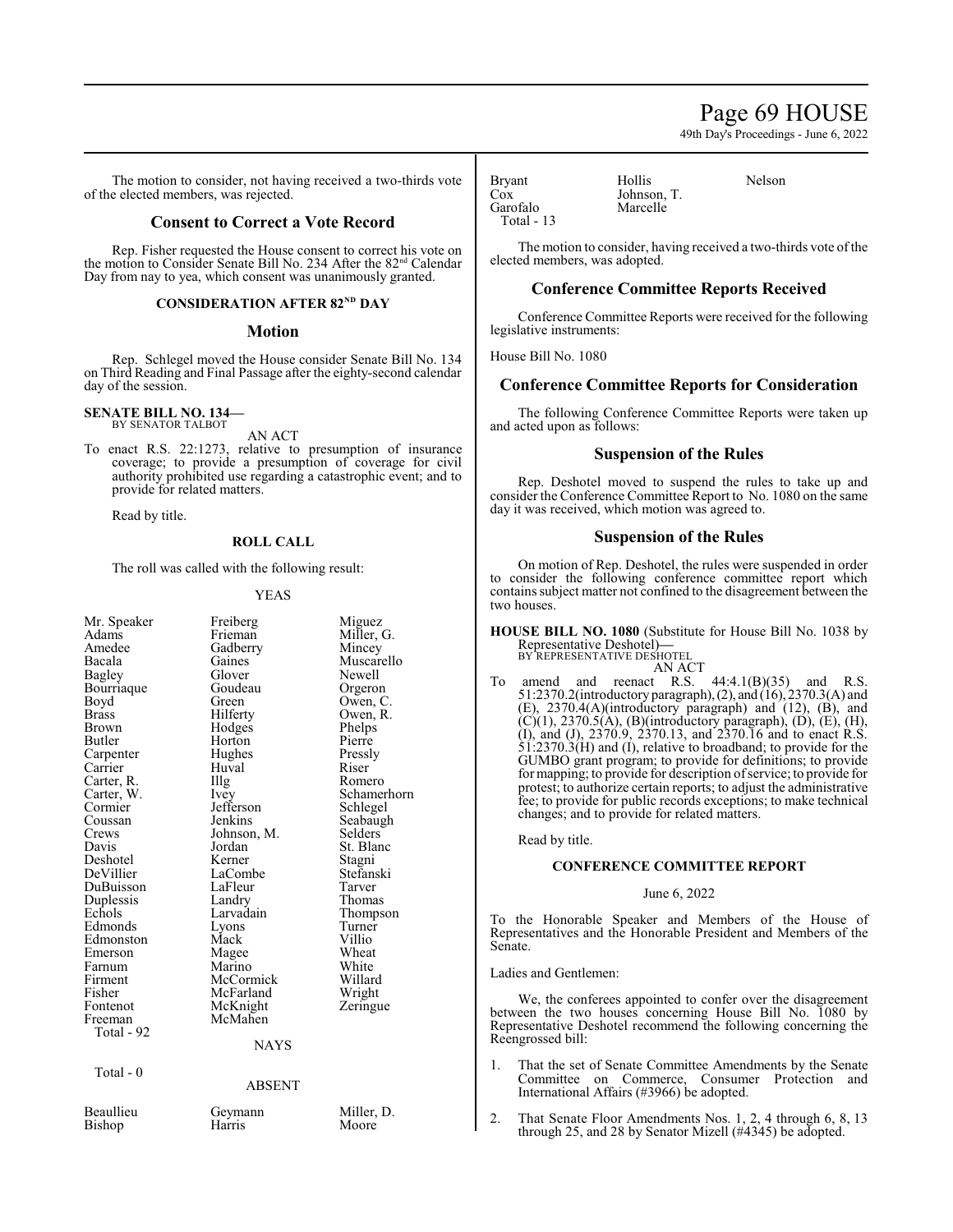# Page 70 HOUSE

49th Day's Proceedings - June 6, 2022

- 3. That Senate Floor Amendment Nos. 3, 7, 9 through 12, 26, and 27 by Senator Mizell (#4345) be rejected.
- 4. That the following amendments to the Reengrossed bill be adopted:

# AMENDMENT NO. 1

In Senate Committee Amendment No. 8 by the Senate Committee on Commerce, Consumer Protection and International Affairs (#3966), on page 1, line 21, change "eighteen" to "twenty"

# AMENDMENT NO. 2

In Senate Committee Amendment No. 8 by the Senate Committee on Commerce, Consumer Protection and International Affairs (#3966), on page 1, line 22, change "sixty" to "thirty"

# AMENDMENT NO. 3

In Senate Committee Amendment No. 8 by the Senate Committee on Commerce, Consumer Protection and International Affairs (#3966), on page 1, line 32, change "is required to" to "shall"

# AMENDMENT NO. 4

In Senate Committee Amendment No. 8 by the Senate Committee on Commerce, Consumer Protection and International Affairs (#3966), on page 1, line 33, change "eighteen-month" to "twenty-month"

# AMENDMENT NO. 5

In Senate Committee Amendment No. 8 by the Senate Committee on Commerce, Consumer Protection and International Affairs (#3966), on page 2, line 9, change " $(5)(a)$ " to "C.(1)"

# AMENDMENT NO. 6

In Senate Committee Amendment No. 8 by the Senate Committee on Commerce, Consumer Protection and International Affairs (#3966), on page 2, line 13, change " $(b)$ " to " $(2)$ "

# AMENDMENT NO. 7

In Senate Committee Amendment No. 8 by the Senate Committee on Commerce, Consumer Protection and International Affairs (#3966), on page 2, line 16, change " $C$ ." to " $D$ ."

# AMENDMENT NO. 8

In Senate Committee Amendment No. 8 by the Senate Committee on Commerce, Consumer Protection and International Affairs (#3966), on page 2, line 22, change " $\underline{D}$ ." to " $\underline{E}$ ."

# AMENDMENT NO. 9

In Senate Committee Amendment No. 8 by the Senate Committee on Commerce, Consumer Protection and International Affairs (#3966), on page 2, line 25, change " $E$ ." to " $F$ ."

# AMENDMENT NO. 10

In Senate Committee Amendment No. 8 by the Senate Committee on Commerce, Consumer Protection and International Affairs (#3966), on page 2, line 29, change "F." to "G."

# AMENDMENT NO. 11

In Senate Committee Amendment No. 8 by the Senate Committee on Commerce, Consumer Protection and International Affairs (#3966), on page 2, line 37, change " $G$ ." to " $H$ ."

# AMENDMENT NO. 12

In Senate Committee Amendment No. 8 by the Senate Committee on Commerce, Consumer Protection and International Affairs (#3966), on page 2, line 39, change "H." to "I."

# AMENDMENT NO. 13

In Senate Committee Amendment No. 8 by the Senate Committee on Commerce, Consumer Protection and International Affairs (#3966), on page 2, line 40, " $\underline{F}$ " to " $\underline{G}$ "

# AMENDMENT NO. 14

In Senate Committee Amendment No. 9 by the Senate Committee on Commerce, Consumer Protection and International Affairs (#3966), on page 2, line 48, change "I.(1)" to "J.(1)"

# AMENDMENT NO. 15

In Senate Committee Amendment No. 15 by the Senate Committee on Commerce, Consumer Protection and International Affairs (#3966), on page 3, line 12, change "J.(1)" to "K.(1)"

# AMENDMENT NO. 16

In Senate Committee Amendment No. 16 by the Senate Committee on Commerce, Consumer Protection and International Affairs (#3966), on page 3, line 14, change "Subsection I" to "Subsection J"

# AMENDMENT NO. 17

In Senate Committee Amendment No. 17 by the Senate Committee on Commerce, Consumer Protection and International Affairs (#3966), on page 3, line 16, change "Subsection I" to "Subsection J"

# AMENDMENT NO. 18

In Senate Floor Amendment No. 2 by Senator Mizell (#4345), on page 1, line 9, change "twenty month" to "twenty-month"

# AMENDMENT NO. 19

In Senate Floor Amendment No. 4 by Senator Mizell (#4345), on page 1, delete line 18 in its entirety and insert in lieu thereof:

"26, 2022, on page 1, line 34, after "locations" change the period "." to a semicolon ";" and add"

# AMENDMENT NO. 20

In Senate Floor Amendment No. 4 by Senator Mizell (#4345), on page 1, line 20, change "twenty month" to "twenty-month"

# AMENDMENT NO. 21

In Senate Floor Amendment No. 6 by Senator Mizell (#4345), on page 1, line 28, delete "all"

# AMENDMENT NO. 22

In Senate Floor Amendment No. 21 by Senator Mizell (#4345), on page 3, line 5, change "A(1)." to "A(1)"

# AMENDMENT NO. 23

In Senate Floor Amendment No. 21 by Senator Mizell (#4345), on page 3, delete line 6 in its entirety, and insert in lieu thereof: "with this Section. The period for protesting an award shall be thirty days from the announcement of an award. Protests shall be submitted in writing, accompanied by all"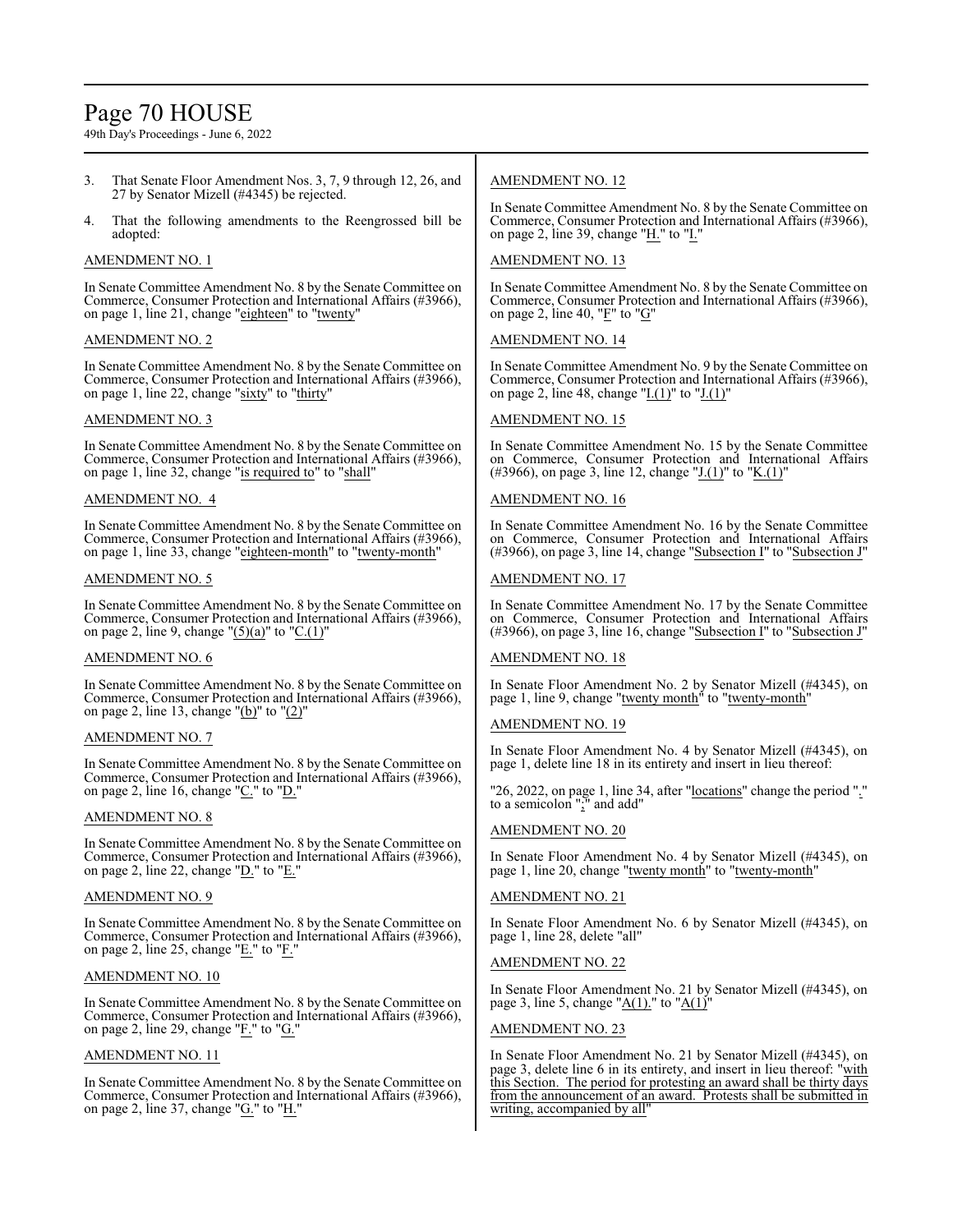49th Day's Proceedings - June 6, 2022

# AMENDMENT NO. 24

In Senate Floor Amendment No. 28 by Senator Mizell (#4345), on page 4, line 10, after "repealed" and before the period "." insert "in its entirety"

# AMENDMENT NO. 25

On page 1, at the end of line 4, insert "2370.10(B),"

#### AMENDMENT NO. 26

On page 2, line 6, after "2370.9," and before "2370.13" insert "2370.10(B),"

# AMENDMENT NO. 27

On page 3, at the end of line 4, insert the following:

"Any location or area of the state, subject to a Rural Digital Opportunity Fund award, in which the provider receiving the award has proposed to provide broadband internet access service through a technology other than a wireline technology, may be eligible for the GUMBO grant program.

AMENDMENT NO. 28

On page 6, line 7, delete "sixty" and insert "thirty"

AMENDMENT NO. 29

On page 8, delete lines 10 through 12 in their entirety and insert in lieu thereof the following:

"state. If a court has found in a final judgment that an applicant or protestor has incorrectly designated a location as served or unserved, the office may assess a civil penalty of up to one thousand dollars per incorrectly designated location identified in the GUMBO award process and disputed in litigation."

### AMENDMENT NO. 30

On page 9, between lines 2 and 3, insert the following:

"§2370.10. Failure to perform

\* \* \*

B. A grant recipient shall not be required to forfeit the amount of the grant received if it fails to perform due to a natural disaster, an act of God, force majeure, a catastrophe, pandemic, the failure to obtain access to private or public property or any government permits under reasonable terms or such other occurrence over which the grant recipient has no control.

\* \* \*

D. Notwithstanding the provisions of this Section to the contrary, if a grant recipient fails to complete a project in a material respect, the grant recipient, at the discretion of the office, may be required to reimburse the state the actual cost to finish the project. The actual cost to finish the project shall be determined by the office in consultation with the grant recipient. The office shall not require a grant recipient that it deems has made a good faith effort to complete a project to reimburse the state an amount greater than the remaining GUMBO cost per prospective broadband recipient as set forth in the grant recipient's application.

Respectfully submitted,

Representative Daryl Andrew Deshotel Representative Paula P. Davis

Representative Larry Selders Senator Rick Ward III Senator Beth Mizell Senator Stewart Cathey, Jr.

Rep. Deshotel moved to adopt the Conference Committee Report.

# **ROLL CALL**

The roll was called with the following result:

YEAS

| Mr. Speaker<br>Adams<br>Amedee<br>Bacala<br>Bagley<br>Beaullieu<br>Bourriaque<br>Boyd<br><b>Brass</b><br>Brown<br>Butler<br>Carpenter<br>Carrier<br>Carter, R.<br>Carter, W.<br>Cormier<br>Coussan<br>Crews<br>Davis<br>Deshotel<br>DuBuisson<br>Duplessis<br>Echols<br>Edmonds<br>Edmonston<br>Emerson<br>Farnum<br>Firment<br>Fisher<br>Fontenot<br>Freeman<br>Freiberg<br>Total - 94<br>Total - 0 | Frieman<br>Gadberry<br>Gaines<br>Glover<br>Goudeau<br>Green<br>Harris<br>Hilferty<br>Hodges<br>Horton<br>Huval<br>Illg<br>Ivey<br>Jefferson<br>Jenkins<br>Johnson, M.<br>Jordan<br>Kerner<br>LaCombe<br>LaFleur<br>Landry<br>Larvadain<br>Lyons<br>Mack<br>Magee<br>Marcelle<br>Marino<br>McCormick<br>McFarland<br>McKnight<br>McMahen<br>Miguez<br><b>NAYS</b><br><b>ABSENT</b> | Miller, D.<br>Miller, G.<br>Mincey<br>Muscarello<br>Nelson<br>Newell<br>Orgeron<br>Owen, C.<br>Owen, R.<br>Pierre<br>Pressly<br>Riser<br>Romero<br>Schamerhorn<br>Schlegel<br>Seabaugh<br>Selders<br>St. Blanc<br>Stagni<br>Stefanski<br>Tarver<br>Thomas<br>Thompson<br>Turner<br>Villio<br>Wheat<br>White<br>Willard<br>Wright<br>Zeringue |
|------------------------------------------------------------------------------------------------------------------------------------------------------------------------------------------------------------------------------------------------------------------------------------------------------------------------------------------------------------------------------------------------------|-----------------------------------------------------------------------------------------------------------------------------------------------------------------------------------------------------------------------------------------------------------------------------------------------------------------------------------------------------------------------------------|----------------------------------------------------------------------------------------------------------------------------------------------------------------------------------------------------------------------------------------------------------------------------------------------------------------------------------------------|
| Bishop<br>Bryant<br>Cox                                                                                                                                                                                                                                                                                                                                                                              | Garofalo<br>Geymann<br>Hollis                                                                                                                                                                                                                                                                                                                                                     | Johnson, T.<br>Moore                                                                                                                                                                                                                                                                                                                         |
| DeVillier<br>Total - 11                                                                                                                                                                                                                                                                                                                                                                              | Hughes                                                                                                                                                                                                                                                                                                                                                                            | Phelps                                                                                                                                                                                                                                                                                                                                       |

The Conference Committee Report was adopted.

# **Conference Committee Reports Received**

Conference Committee Reports were received for the following legislative instruments:

Senate Bill No. 241

# **Suspension of the Rules**

Rep. Beaullieu moved to suspend the rules to take up and consider the Conference Committee Report to Senate Bill No. 241 on the same day it was received, which motion was agreed to.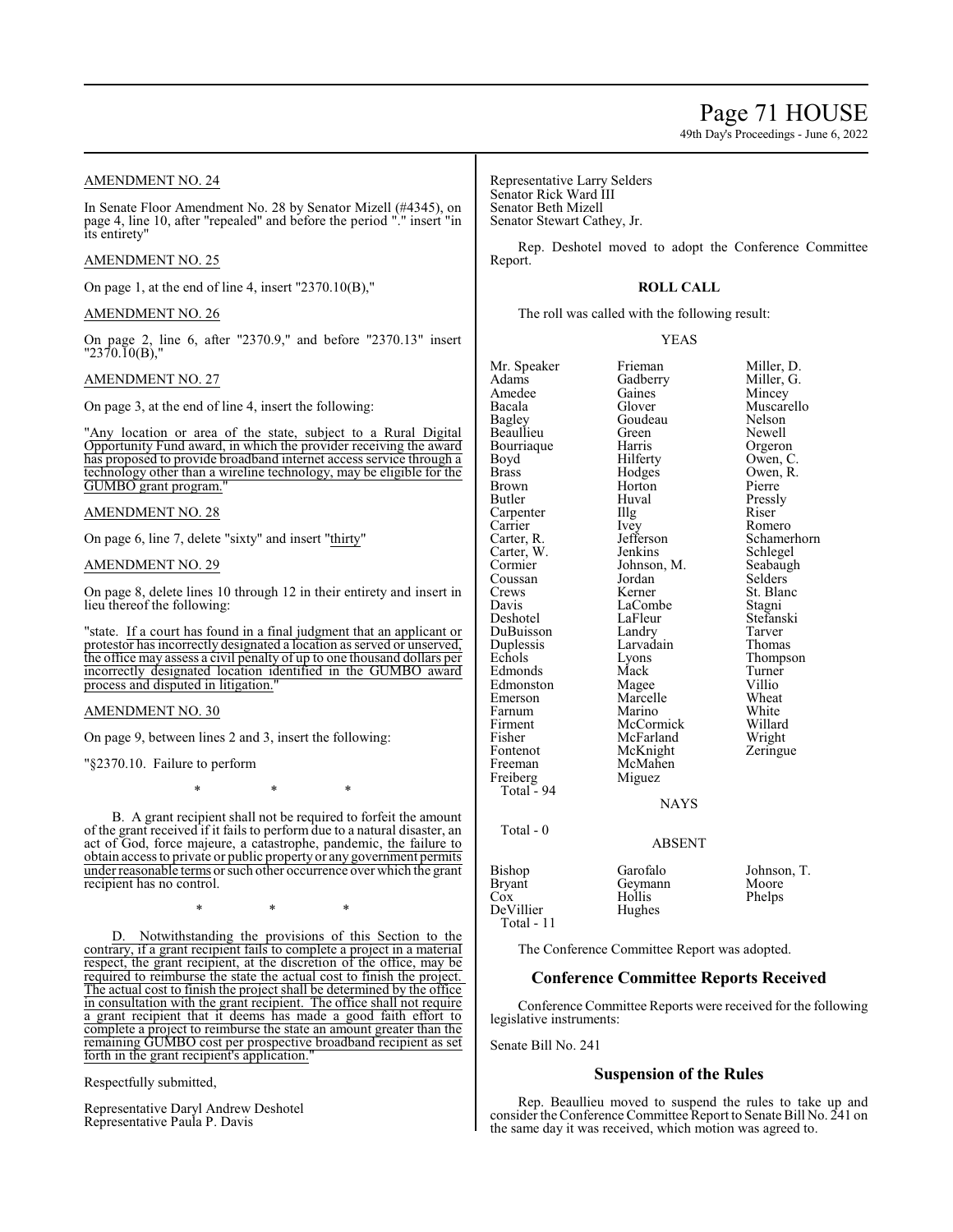#### **Suspension of the Rules**

On motion of Rep. Beaullieu, the rules were suspended in order to consider the following conference committee report which containssubject matter not confined to the disagreement between the two houses.

#### **SENATE BILL NO. 241—** BY SENATOR ALLAIN

AN ACT

To amend and reenact R.S. 47:1857(B), 2134(B)(1), (D)(3), and  $(E)(1)$  and to enact R.S. 47:1857(C), 1989(G), 2132(A)(3), and 2134(F), relative to security required for challenging the correctness or legality of ad valorem tax assessments; to provide for the timing of payments under protest or posting alternative security; to provide for the time period for determinations on claims for ad valorem taxes erroneously paid relative to public service properties; to provide that a payment under protest is not required to appeal the correctness of an assessment to the Louisiana TaxCommission; to provide for the posting of a bond or other security in lieu of a payment under protest for challenges to the legality of an assessment; and to provide for related matters.

Read by title.

#### **CONFERENCE COMMITTEE REPORT**

#### June 4, 2022

To the Honorable President and Members of the Senate and to the Honorable Speaker and Members of the House of Representatives.

Ladies and Gentlemen:

We, the conferees appointed to confer over the disagreement between the two houses concerning Senate Bill No. 241 by Senator Allain recommend the following concerning the Engrossed bill:

- 1. That the amendment proposed by the House Committee on Ways and Means and adopted by the House on May 18, 2022 be rejected.
- 2. That the set of two House Floor Amendments (#5277) adopted by the House of Representatives on June 1, 2022 be rejected.
- 3. That the set of three House Floor Amendments (#5286) adopted by the House of Representatives on June 1, 2022 be rejected.
- 4. That the following amendments to the Engrossed bill be adopted:

#### AMENDMENT NO. 1

On page 1, line 2, after "reenact" delete the remainder of the line and insert "R.S. 47:1857(B), 2134(B)(1), (D)(3), and (E)(1) and to enact R.S. 47:1857(C), 1989(G), 2132(A)(3), and 2134(F), relative "

#### AMENDMENT NO. 2

On page 1, line 4, after "assessments;" insert "to provide for the timing of payments under protest or posting alternative security; to provide for the time period for determinations on claims for ad valoremtaxes erroneously paid relative to public service properties;"

#### AMENDMENT NO. 3

On page 1, line 9, after "Section 1." delete the remainder of the line and insert:

"R.S. 47:1857(B), 2134(B)(1), (D)(3), and (E)(1) are herebyamended and reenacted and R.S.  $47:1857(C)$ ,  $1989(G)$ ,  $2132(A)(3)$ ,"

# AMENDMENT NO. 4

On page 1, between lines 10 and 11, insert:

"§1857. Corrections and changes

B. Notwithstanding any other provision of law to the contrary, a company may present a claim to the Louisiana Tax Commission on the basis that the taxpayer made an error in its annual reporting pursuant to the provisions of R.S. 47:1852 within three years of the date of a payment. The Louisiana Tax Commission shall duly examine the merits and correctness of each claim presented to it pursuant to this Subsection and shall make a determination thereon within sixty days of the receipt of the claim. The Louisiana Tax Commission shall correct or change the assessment upon a showing of a clerical error or a showing by clear and convincing evidence of any other error. An overpayment determined as a result of a change or correction pursuant to this Section shall be issued as a refund pursuant to the provisions of R.S. 47:2132, applied by the company as a credit against future ad valorem tax liability of that company in that jurisdiction at the discretion of the collector, or satisfied in any other manner agreed by the company and the collector.

\* \* \*

 $(C)(1)$  Any company may institute suit in the Board of Tax Appeals or any court having jurisdiction of the cause of action for the purpose of contesting the correctness or legality of any determination related to corrections and changes of its assessed valuation for taxation by the Louisiana TaxCommission under this Section, which suit must be instituted within thirty days after receipt of the notice ordering the change. However, to state a cause of action, the petition instituting the suit shall name the Louisiana Tax Commission as defendant and shall set forth not only the correction or change of its assessed valuation for taxation made by the Louisiana Tax Commission, but also the assessed valuation for taxation that the company deems to be correct and legal and the reasons therefor.

(2) Any company that has filed suit under these provisions and whose taxes have become due shall pay such taxes under protest as provided in R.S. 47:2134(B) to the officer or officers designated  $\overline{by}$ law for the collection of such taxes and shall cause notice or notices to issue in such suit to the officer or officers as provided in R.S. 47:2134(B). Upon receipt of such notice or notices, the amount paid under protest shall be segregated and invested by such officer or officers either in an interest-bearing account or in a certificate of deposit pending a final, nonappealable judgment in the suit.

(3) The provisions of R.S. 47:1856(D)(2), (3), and (4) shall be applicable to all actions instituted pursuant to this Section. All references to the reviewing court shall be deemed to mean either a district court of proper venue or the Board of Tax Appeals.

 $*$  \*  $*$  \*

#### AMENDMENT NO. 5

On page 1, delete lines 13 through 17 and insert:

"G. Notwithstanding any other law to the contrary, a taxpayer challenging the correctness of an assessment pursuant to Article VII, Section 18(E) of the Constitution of Louisiana or other applicable law is not required to make a payment under protest or post security while the correctness challenge is pending before the commission or during the pendency of an appeal of the commission's determination brought by any party other than the taxpayer. When a taxpayer appeals the commission's determination, the amount of the payment under protest or alternate security shall be based upon the commission's determination."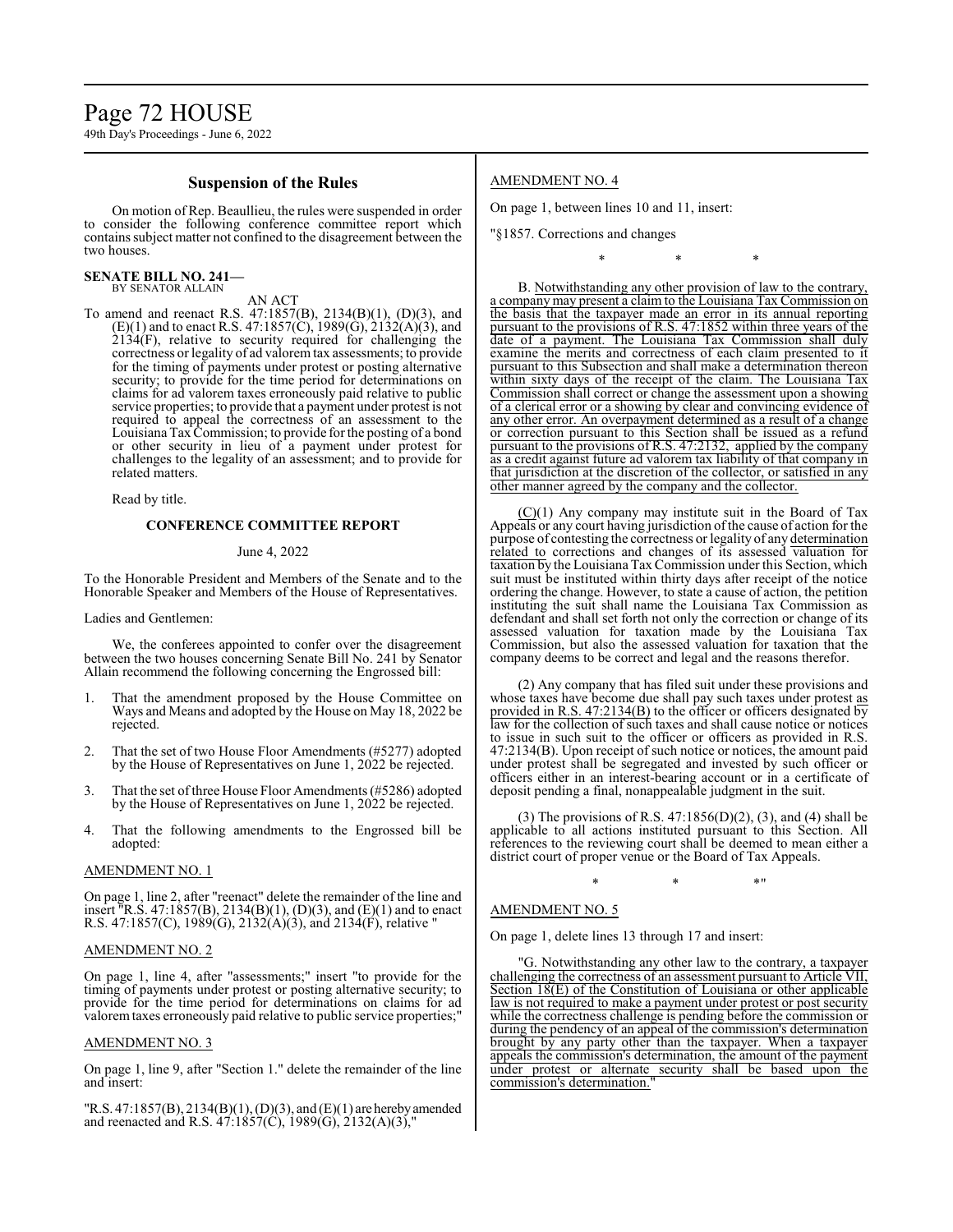AMENDMENT NO. 6

On page 2, between lines 1 and 2, insert:

"§2132. Refund of taxes erroneously paid

A. \* \* \* \*

(3) For public service properties, the tax commission shall duly examine the merits and correctness of each claim presented to it and shall make a determination thereon within sixty days of the receipt of the claim.

 $*$  \*  $*$  \*  $*$  "

### AMENDMENT NO. 7

On page 2, between lines 3 and 4, insert:

 $IB(1)(a)$  A taxpayer challenging the correctness of an assessment under R.S. 47:1856, 1857, or 1998 shall timely pay the disputed amount of tax due under protest to the officer or officers designated by law for the collection of this tax or timely file a rule to set bond or other security pursuant to Subsection F of this Section. The portion of the taxes that is paid by the taxpayer to the collecting officer or officers that is neither in dispute nor the subject of a suit contesting the correctness ofthe assessment shall not be made subject to the protest. The taxpayer shall submit separate payments for the disputed amount of tax due and the amount that is not in dispute and not subject to the protest.

(b) Paying under protest or filing a rule to set bond or other security shall be considered timely if the payment is made or the rule is filed within the deadline to appeal to the Board of Tax Appeals or district court pursuant to R.S. 47:1856, 1857, or 1998.

\* \* \* D. \* \* \* \*

(3) The right to sue for recovery of a tax paid under protest as provided in this Section shall afford a legal remedy and right of action at law in the Board of Tax Appeals or state or federal courts where any tax or the collection thereof is claimed to be an unlawful burden upon interstate commerce, or in violation of any act of the Congress of the United States, the Constitution of the United States, or the Constitution of Louisiana.

 $*$  \*  $*$  \*

### AMENDMENT NO. 8

On page 2, line 17, after "F.(1)" change "Any" to "Notwithstanding any provision of law to the contrary, any"

### AMENDMENT NO. 9

On page 3, after line 28, insert:

"Section 2. The provisions of this Act shall apply to any appeal of an action of the Louisiana Tax Commission in connection with public service property that is pending before the Board of Tax Appeals on the effective date of this Act.

Section 3. This Act shall become effective upon signature by the governor or, if not signed by the governor, upon expiration of the time for bills to become law without signature by the governor, as provided by Article III, Section 18 of the Constitution of Louisiana. If vetoed by the governor and subsequently approved by the legislature, this Act shall become effective on the day following such approval."

Respectfully submitted,

President Patrick "Page" Cortez Senator R. L. Bret Allain II Senator Mike Reese Speaker Clay Schexnayder Representative Gerald "Beau" Beaullieu, IV

Rep. Beaullieu moved to adopt the Conference Committee Report.

# **ROLL CALL**

The roll was called with the following result:

YEAS

| Mr. Speaker<br>Adams<br>Amedee<br>Bacala<br>Bagley<br>Beaullieu<br>Bourriaque<br>Boyd<br>Brass<br>Brown<br>Bryant<br>Butler<br>Carpenter<br>Carrier<br>Carter, R.<br>Carter, W.<br>Cormier<br>Coussan<br>Davis<br>Deshotel<br>DuBuisson<br>Duplessis<br>Echols<br>Edmonds<br>Edmonston<br>Emerson<br>Farnum<br>Firment<br>Fisher<br>Fontenot<br>Freeman<br>Freiberg<br>Total - 96 | Frieman<br>Gadberry<br>Gaines<br>Garofalo<br>Glover<br>Goudeau<br>Green<br>Harris<br>Hilferty<br>Hodges<br>Horton<br>Hughes<br>Huval<br>Illg<br>Ivey<br>Jefferson<br>Jenkins<br>Johnson, M.<br>Johnson, T.<br>Jordan<br>Kerner<br>LaCombe<br>LaFleur<br>Larvadain<br>Lyons<br>Mack<br>Magee<br>Marcelle<br>Marino<br>McCormick<br>McFarland<br>McKnight<br>NAYS | McMahen<br>Miguez<br>Miller, D.<br>Miller, G.<br>Mincey<br>Muscarello<br>Nelson<br>Newell<br>Orgeron<br>Owen, C.<br>Owen, R.<br>Pierre<br>Pressly<br>Riser<br>Romero<br>Schamerhorn<br>Schlegel<br>Seabaugh<br>Selders<br>St. Blanc<br>Stagni<br>Stefanski<br>Tarver<br>Thomas<br>Thompson<br>Turner<br>Villio<br>Wheat<br>White<br>Willard<br>Wright<br>Zeringue |
|-----------------------------------------------------------------------------------------------------------------------------------------------------------------------------------------------------------------------------------------------------------------------------------------------------------------------------------------------------------------------------------|-----------------------------------------------------------------------------------------------------------------------------------------------------------------------------------------------------------------------------------------------------------------------------------------------------------------------------------------------------------------|-------------------------------------------------------------------------------------------------------------------------------------------------------------------------------------------------------------------------------------------------------------------------------------------------------------------------------------------------------------------|
|                                                                                                                                                                                                                                                                                                                                                                                   |                                                                                                                                                                                                                                                                                                                                                                 |                                                                                                                                                                                                                                                                                                                                                                   |
| Bishop<br>Total - 1                                                                                                                                                                                                                                                                                                                                                               | <b>ABSENT</b>                                                                                                                                                                                                                                                                                                                                                   |                                                                                                                                                                                                                                                                                                                                                                   |
| Cox                                                                                                                                                                                                                                                                                                                                                                               | Geymann                                                                                                                                                                                                                                                                                                                                                         | Moore                                                                                                                                                                                                                                                                                                                                                             |

The Conference Committee Report was adopted.

Crews Hollis Phelps

 $\overline{B}$ 

DeVillier Total - 8

### **Suspension of the Rules**

On motion of Rep. Amedee, the rules were suspended in order to take up and consider House Bills and Joint Resolutions Returned from the Senate with Amendments at this time.

# **House Bills and Joint Resolutions Returned from the Senate with Amendments**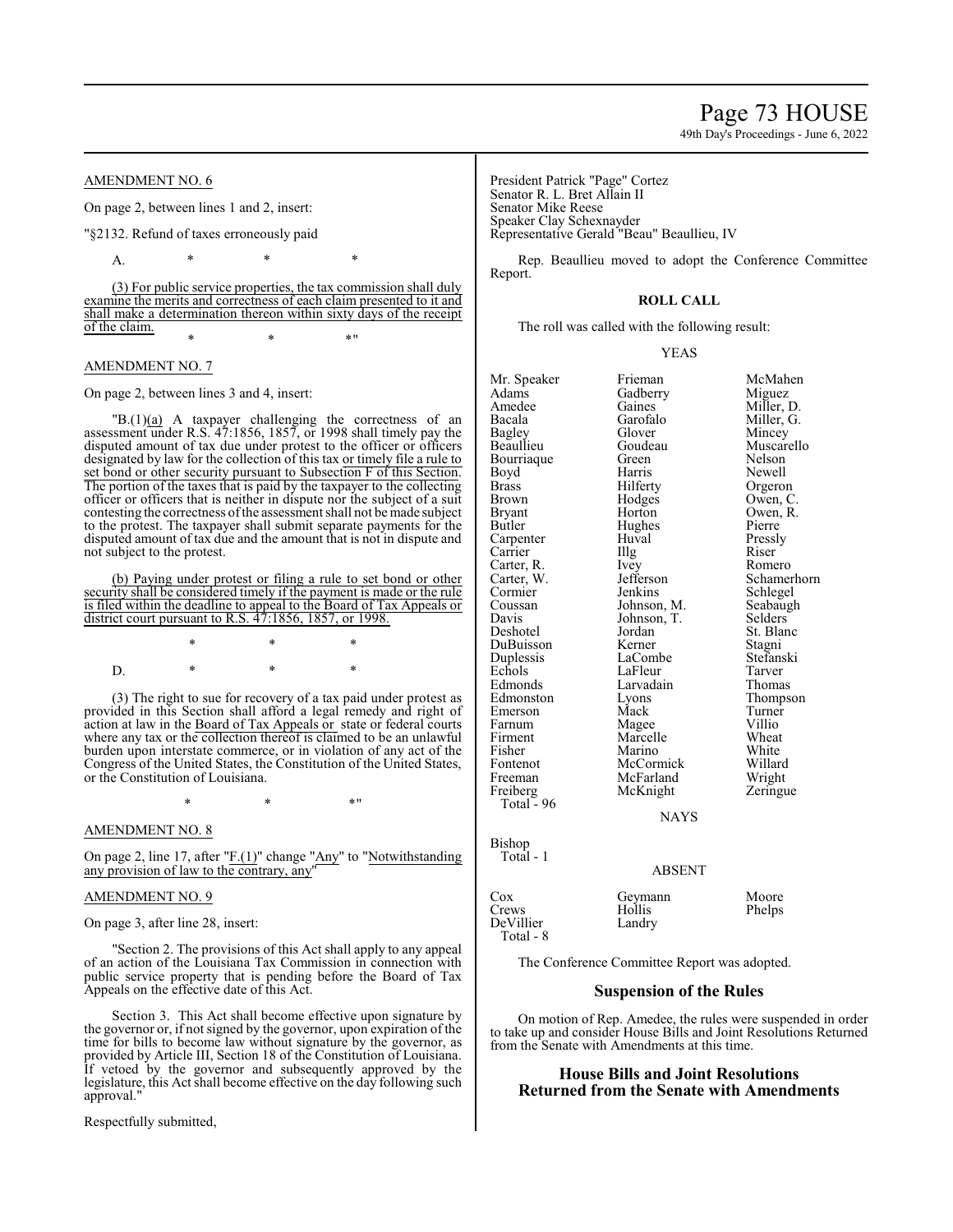# Page 74 HOUSE

49th Day's Proceedings - June 6, 2022

The following House Bills and Joint Resolutions returned from the Senate with amendments to be concurred in by the House were taken up and acted upon as follows:

## **Suspension of the Rules**

Rep. Amedee moved to suspend the rules to take up and consider House Bill No. 499 on the same day it was received from the Senate with amendments, which motion was agreed to.

#### **HOUSE BILL NO. 499—** BY REPRESENTATIVE AMEDEE

AN ACT

To amend and reenact R.S. 17:1807(A) and to enact R.S. 17:1807(D) through (F), relative to postsecondary education; to create a fund for the purpose of funding tuition exemptions and reduction in textbook costs for persons age fifty-five and older; to provide that the Board of Regents shall administer the fund; to direct the state treasurer to deposit certain amounts into the fund; and to provide for related matters.

Read by title.

The above bill was taken up with the amendments proposed by the Senate.

### **SENATE COMMITTEE AMENDMENTS**

Amendments proposed by Senate Committee on Education to Re-Reengrossed House Bill No. 499 by Representative Amedee

### AMENDMENT NO. 1

On page 1, line 6, change "amounts" to "monies"

### AMENDMENT NO. 2

On page 2, line 11, change "Redemption and Security Fund" to "Security and Redemption Fund"

## AMENDMENT NO. 3

On page 2, line 13, after "monies" delete the remainder of the line, delete lines 14 and 15, and insert the following:

"received from grants or donations for the purposes of this Section."

### AMENDMENT NO. 4

On page 2, line 19, after "Regents" delete the remainder of the line, delete lines 20 and 21, and insert a period "."

Rep. Amedee moved that the amendments proposed by the Senate be concurred in.

### **ROLL CALL**

The roll was called with the following result:

### YEAS

| Freeman  | McCormick  |
|----------|------------|
|          | McFarland  |
| Frieman  | McKnight   |
| Gadberry | McMahen    |
| Gaines   | Miller, D. |
| Garofalo | Miller, G. |
| Glover   | Muscarello |
| Goudeau  | Nelson     |
| Green    | Newell     |
| Harris   | Orgeron    |
| Hilferty | Owen, C.   |
|          | Freiberg   |

| <b>Bryant</b> | Hodges        | Owen, R.    |
|---------------|---------------|-------------|
| <b>Butler</b> | Horton        | Phelps      |
| Carpenter     | Hughes        | Pierre      |
| Carrier       | Huval         | Riser       |
| Carter, R.    | Illg          | Romero      |
| Carter, W.    | Ivey          | Schamerhorn |
| Cormier       | Jefferson     | Schlegel    |
| Coussan       | Jenkins       | Seabaugh    |
| Crews         | Johnson, M.   | Selders     |
| Davis         | Johnson, T.   | St. Blanc   |
| Deshotel      | Jordan        | Stagni      |
| DuBuisson     | Kerner        | Stefanski   |
| Duplessis     | LaCombe       | Tarver      |
| Echols        | LaFleur       | Thompson    |
| Edmonds       | Landry        | Villio      |
| Edmonston     | Larvadain     | Wheat       |
| Emerson       | Lyons         | White       |
| Farnum        | Mack          | Willard     |
| Firment       | Magee         | Wright      |
| Fisher        | Marcelle      | Zeringue    |
| Fontenot      | Marino        |             |
| Total - 95    |               |             |
|               | <b>NAYS</b>   |             |
| Miguez        | Pressly       | Turner      |
| Mincey        | Thomas        |             |
| Total - 5     |               |             |
|               | <b>ABSENT</b> |             |
| $\cos$        | Geymann       | Moore       |
| DeVillier     | Hollis        |             |

The amendments proposed by the Senate were concurred in by the House.

### **Suspension of the Rules**

On motion of Rep. Magee, the rules were suspended in order to take up and consider Petitions, Memorials, and Communications at this time.

# **Petitions, Memorials, and Communications**

The following petitions, memorials, and communications were received and read:

# **Message from the Senate**

# **HOUSE BILLS**

### June 6, 2022

To the Honorable Speaker and Members of the House of Representatives:

I am directed to inform your honorable body that the Senate has finally passed the following House Bills:

House Bill No. 93 Returned without amendments

Total - 5

House Bill No. 651 Returned without amendments

Respectfully submitted,

YOLANDA J. DIXON Secretary of the Senate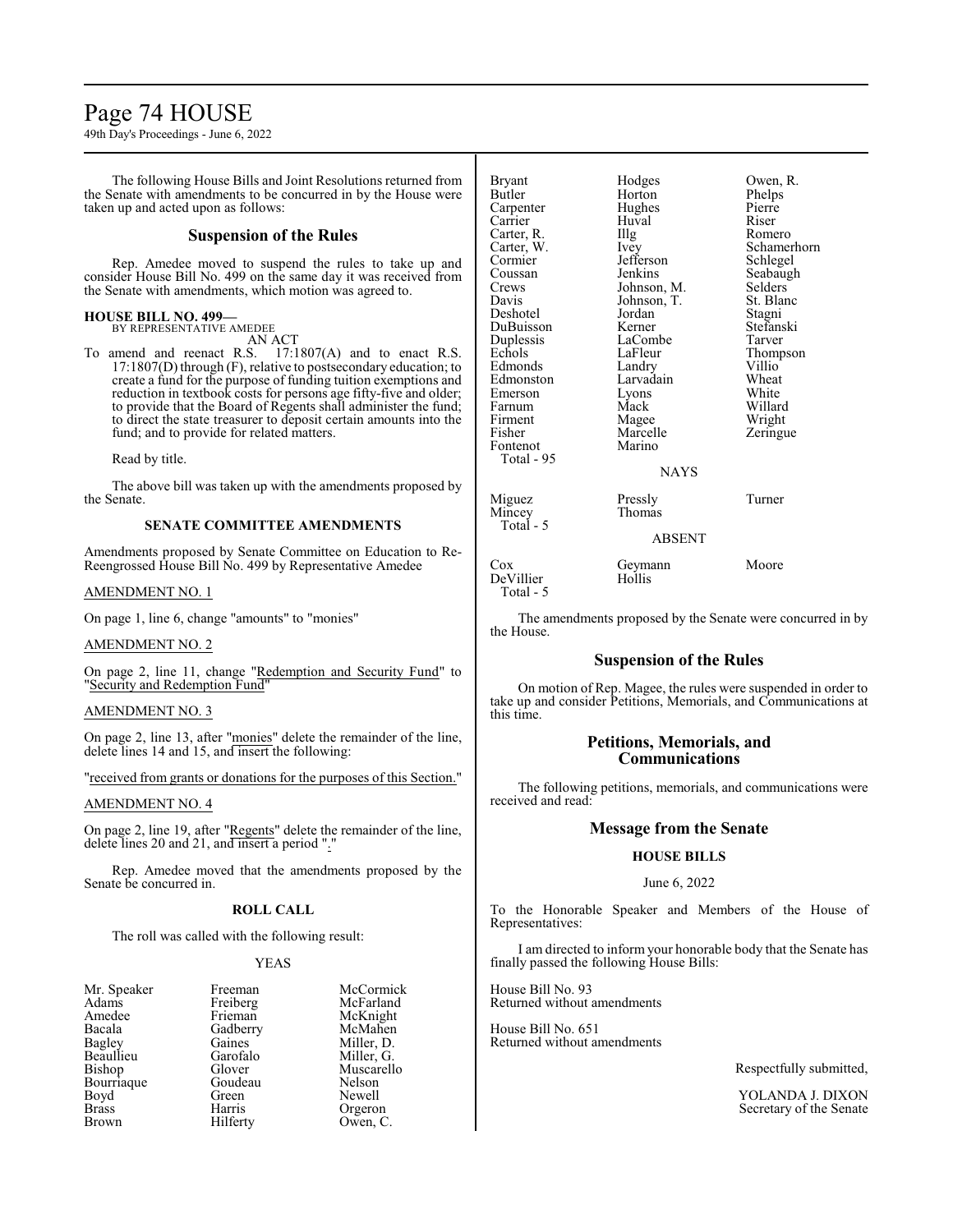# Page 75 HOUSE

49th Day's Proceedings - June 6, 2022

## **Message from the Senate**

# **RELATIVE TO CONSIDERATION**  $A$ **FTER THE 82<sup>nd</sup> CALENDAR DAY**

June 6, 2022

To the Honorable Speaker and Members of the House of Representatives:

I am directed to inform your honorable body that the Senate, by a record vote of two-thirds of its elected members, has adopted a motion to consider House Bill No. 93 on Third Reading and Final Passage after the 82<sup>nd</sup> calendar day.

Respectfully submitted,

YOLANDA J. DIXON Secretary of the Senate

# **Message from the Senate**

# **RELATIVE TO CONSIDERATION**  $A$ **FTER THE 82<sup>nd</sup> CALENDAR DAY**

June 6, 2022

To the Honorable Speaker and Members of the House of Representatives:

I am directed to inform your honorable body that the Senate, by a record vote of two-thirds of its elected members, has adopted a motion to consider House Bill No. 618 on Third Reading and Final Passage after the  $82<sup>nd</sup>$  calendar day and ask the House of Representatives to concur in the same.

Respectfully submitted,

YOLANDA J. DIXON Secretary of the Senate

### **Message from the Senate**

# **RELATIVE TO CONSIDERATION**  $A$ **FTER THE 82<sup>nd</sup> CALENDAR DAY**

June 6, 2022

To the Honorable Speaker and Members of the House of Representatives:

I am directed to inform your honorable body that the Senate, by a record vote of two-thirds of its elected members, has adopted a motion to consider House Bill No. 651 on Third Reading and Final Passage after the 82<sup>nd</sup> calendar day.

Respectfully submitted,

YOLANDA J. DIXON Secretary of the Senate

### **Message from the Senate**

### **ADOPTION OF CONFERENCE COMMITTEE REPORT**

### June 6, 2022

To the Honorable Speaker and Members of the House of Representatives:

I am directed to inform your honorable body that the Senate has adopted the report of the Conference Committee on the disagreement to House Concurrent Resolution No. 88.

Respectfully submitted,

YOLANDA J. DIXON Secretary of the Senate

# **Message from the Senate**

### **ADOPTION OF CONFERENCE COMMITTEE REPORT**

June 6, 2022

To the Honorable Speaker and Members of the House of Representatives:

I am directed to inform your honorable body that the Senate has adopted the report of the Conference Committee on the disagreement to House Bill No. 54.

Respectfully submitted,

YOLANDA J. DIXON Secretary of the Senate

# **Message from the Senate**

### **ADOPTION OF CONFERENCE COMMITTEE REPORT**

June 6, 2022

To the Honorable Speaker and Members of the House of Representatives:

I am directed to inform your honorable body that the Senate has adopted the report of the Conference Committee on the disagreement to House Bill No. 129.

Respectfully submitted,

YOLANDA J. DIXON Secretary of the Senate

### **Message from the Senate**

### **ADOPTION OF CONFERENCE COMMITTEE REPORT**

June 6, 2022

To the Honorable Speaker and Members of the House of Representatives:

I am directed to inform your honorable body that the Senate has adopted the report of the Conference Committee on the disagreement to House Bill No. 153.

Respectfully submitted,

YOLANDA J. DIXON Secretary of the Senate

### **Message from the Senate**

**ADOPTION OF CONFERENCE COMMITTEE REPORT**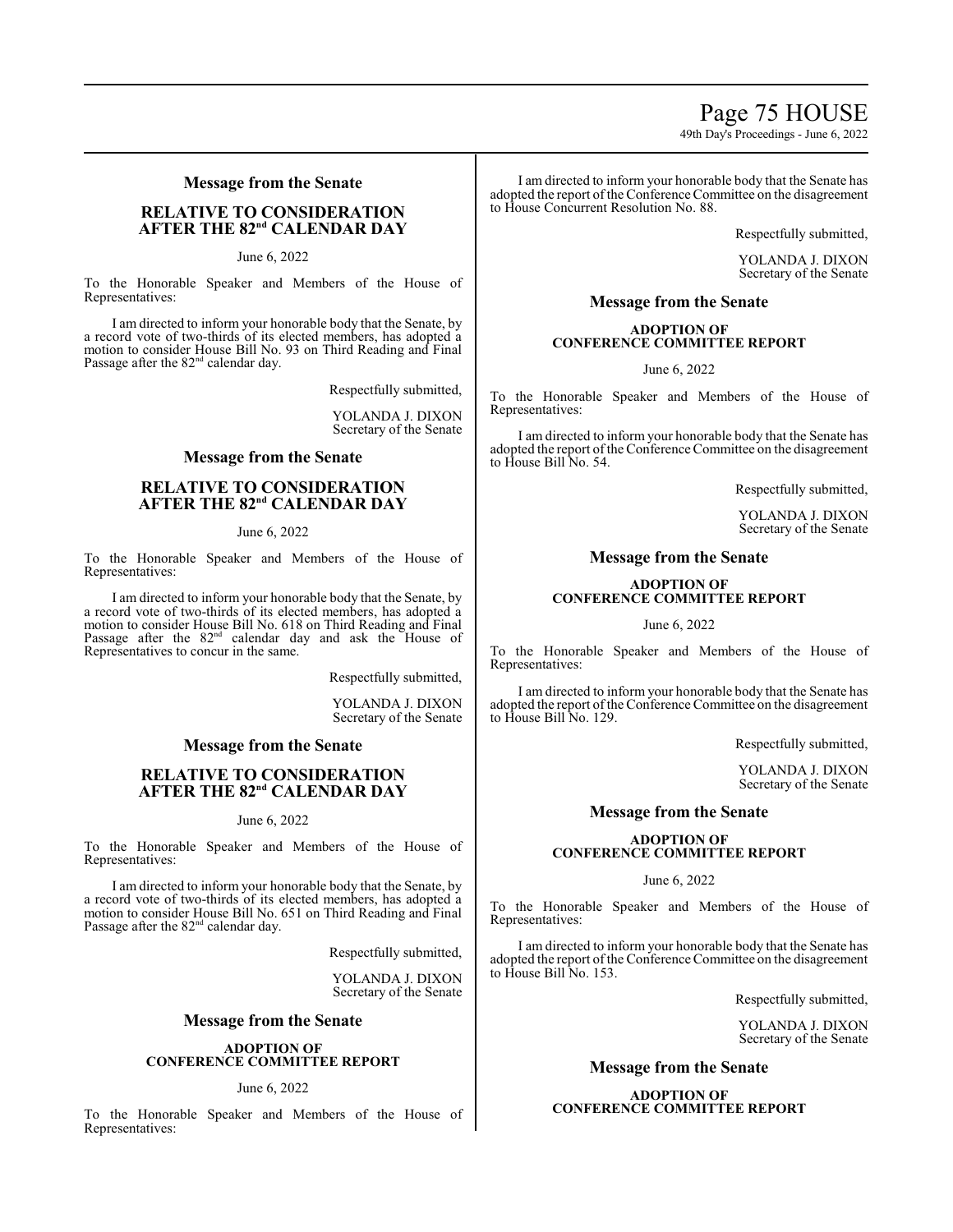# Page 76 HOUSE

49th Day's Proceedings - June 6, 2022

### June 6, 2022

To the Honorable Speaker and Members of the House of Representatives:

I am directed to inform your honorable body that the Senate has adopted the report of the Conference Committee on the disagreement to House Bill No. 200.

Respectfully submitted,

YOLANDA J. DIXON Secretary of the Senate

# **Message from the Senate**

### **ADOPTION OF CONFERENCE COMMITTEE REPORT**

### June 6, 2022

To the Honorable Speaker and Members of the House of Representatives:

I am directed to inform your honorable body that the Senate has adopted the report of the Conference Committee on the disagreement to House Bill No. 223.

Respectfully submitted,

YOLANDA J. DIXON Secretary of the Senate

# **Message from the Senate**

### **ADOPTION OF CONFERENCE COMMITTEE REPORT**

June 6, 2022

To the Honorable Speaker and Members of the House of Representatives:

I am directed to inform your honorable body that the Senate has adopted the report of the Conference Committee on the disagreement to House Bill No. 261.

Respectfully submitted,

YOLANDA J. DIXON Secretary of the Senate

### **Message from the Senate**

### **ADOPTION OF CONFERENCE COMMITTEE REPORT**

June 6, 2022

To the Honorable Speaker and Members of the House of Representatives:

I am directed to inform your honorable body that the Senate has adopted the report of the Conference Committee on the disagreement to House Bill No. 294.

Respectfully submitted,

YOLANDA J. DIXON Secretary of the Senate

# **Message from the Senate**

# **ADOPTION OF CONFERENCE COMMITTEE REPORT**

June 6, 2022

To the Honorable Speaker and Members of the House of Representatives:

I am directed to inform your honorable body that the Senate has adopted the report of the Conference Committee on the disagreement to House Bill No. 312.

Respectfully submitted,

YOLANDA J. DIXON Secretary of the Senate

## **Message from the Senate**

# **ADOPTION OF CONFERENCE COMMITTEE REPORT**

### June 6, 2022

To the Honorable Speaker and Members of the House of Representatives:

I am directed to inform your honorable body that the Senate has adopted the report of the Conference Committee on the disagreement to House Bill No. 330.

Respectfully submitted,

YOLANDA J. DIXON Secretary of the Senate

# **Message from the Senate**

## **ADOPTION OF CONFERENCE COMMITTEE REPORT**

# June 6, 2022

To the Honorable Speaker and Members of the House of Representatives:

I am directed to inform your honorable body that the Senate has adopted the report of the Conference Committee on the disagreement to House Bill No. 374.

Respectfully submitted,

YOLANDA J. DIXON Secretary of the Senate

# **Message from the Senate**

### **ADOPTION OF CONFERENCE COMMITTEE REPORT**

### June 6, 2022

To the Honorable Speaker and Members of the House of Representatives:

I am directed to inform your honorable body that the Senate has adopted the report of the Conference Committee on the disagreement to House Bill No. 389.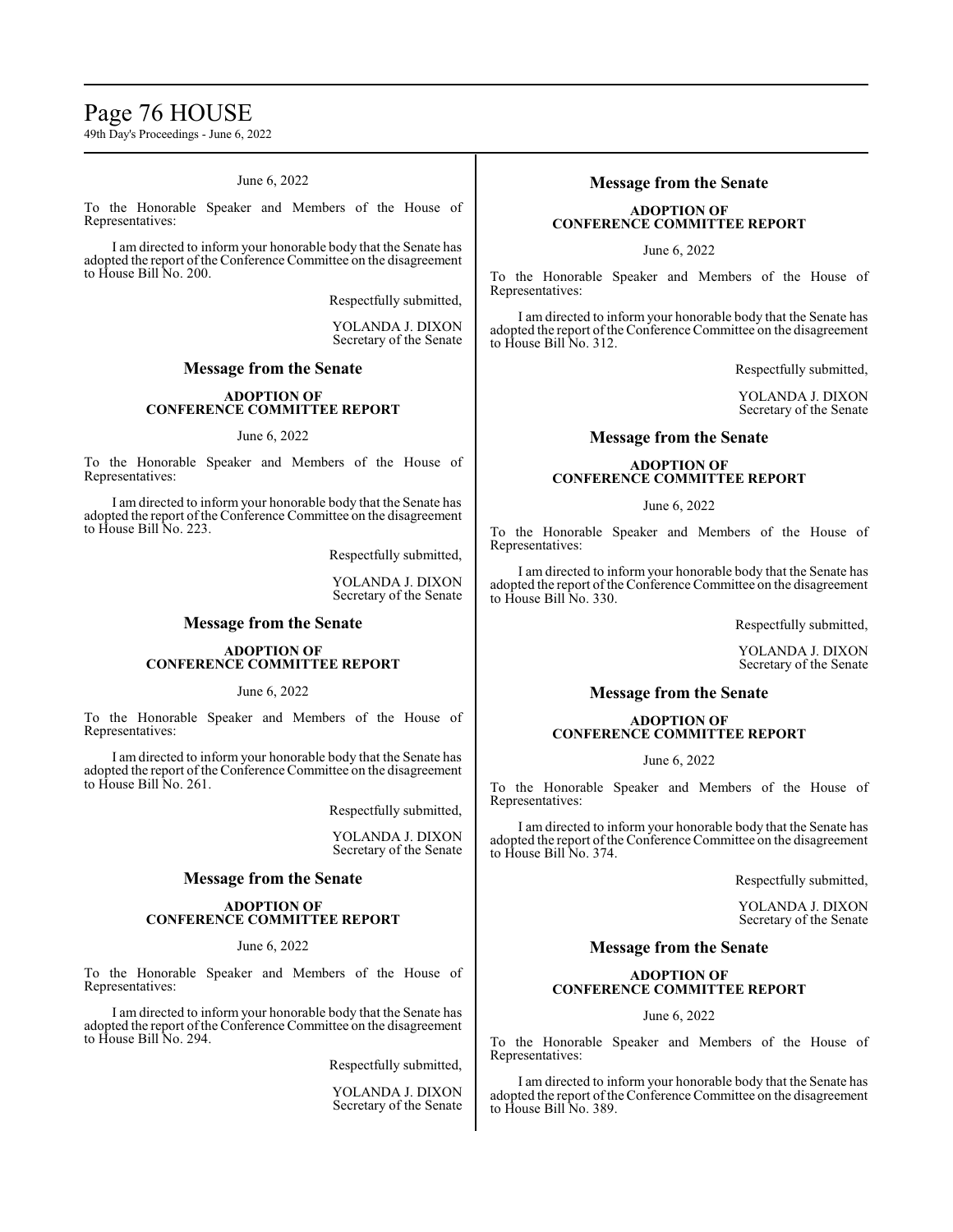# Page 77 HOUSE

49th Day's Proceedings - June 6, 2022

Respectfully submitted,

YOLANDA J. DIXON Secretary of the Senate

# **Message from the Senate**

### **ADOPTION OF CONFERENCE COMMITTEE REPORT**

# June 6, 2022

To the Honorable Speaker and Members of the House of Representatives:

I am directed to inform your honorable body that the Senate has adopted the report of the Conference Committee on the disagreement to House Bill No. 441.

Respectfully submitted,

YOLANDA J. DIXON Secretary of the Senate

# **Message from the Senate**

### **ADOPTION OF CONFERENCE COMMITTEE REPORT**

### June 6, 2022

To the Honorable Speaker and Members of the House of Representatives:

I am directed to inform your honorable body that the Senate has adopted the report of the Conference Committee on the disagreement to House Bill No. 549.

Respectfully submitted,

YOLANDA J. DIXON Secretary of the Senate

# **Message from the Senate**

### **ADOPTION OF CONFERENCE COMMITTEE REPORT**

### June 6, 2022

To the Honorable Speaker and Members of the House of Representatives:

I am directed to inform your honorable body that the Senate has adopted the report of the Conference Committee on the disagreement to House Bill No. 555.

Respectfully submitted,

YOLANDA J. DIXON Secretary of the Senate

## **Message from the Senate**

### **ADOPTION OF CONFERENCE COMMITTEE REPORT**

June 6, 2022

To the Honorable Speaker and Members of the House of Representatives:

I am directed to inform your honorable body that the Senate has adopted the report of the Conference Committee on the disagreement to House Bill No. 612.

Respectfully submitted,

YOLANDA J. DIXON Secretary of the Senate

# **Message from the Senate**

### **ADOPTION OF CONFERENCE COMMITTEE REPORT**

June 6, 2022

To the Honorable Speaker and Members of the House of Representatives:

I am directed to inform your honorable body that the Senate has adopted the report of the Conference Committee on the disagreement to House Bill No. 717.

Respectfully submitted,

YOLANDA J. DIXON Secretary of the Senate

# **Message from the Senate**

## **ADOPTION OF CONFERENCE COMMITTEE REPORT**

June 6, 2022

To the Honorable Speaker and Members of the House of Representatives:

I am directed to inform your honorable body that the Senate has adopted the report of the Conference Committee on the disagreement to House Bill No. 729.

Respectfully submitted,

YOLANDA J. DIXON Secretary of the Senate

# **Message from the Senate**

### **ADOPTION OF CONFERENCE COMMITTEE REPORT**

June 6, 2022

To the Honorable Speaker and Members of the House of Representatives:

I am directed to inform your honorable body that the Senate has adopted the report of the Conference Committee on the disagreement to House Bill No. 746.

Respectfully submitted,

YOLANDA J. DIXON Secretary of the Senate

# **Message from the Senate**

**ADOPTION OF CONFERENCE COMMITTEE REPORT**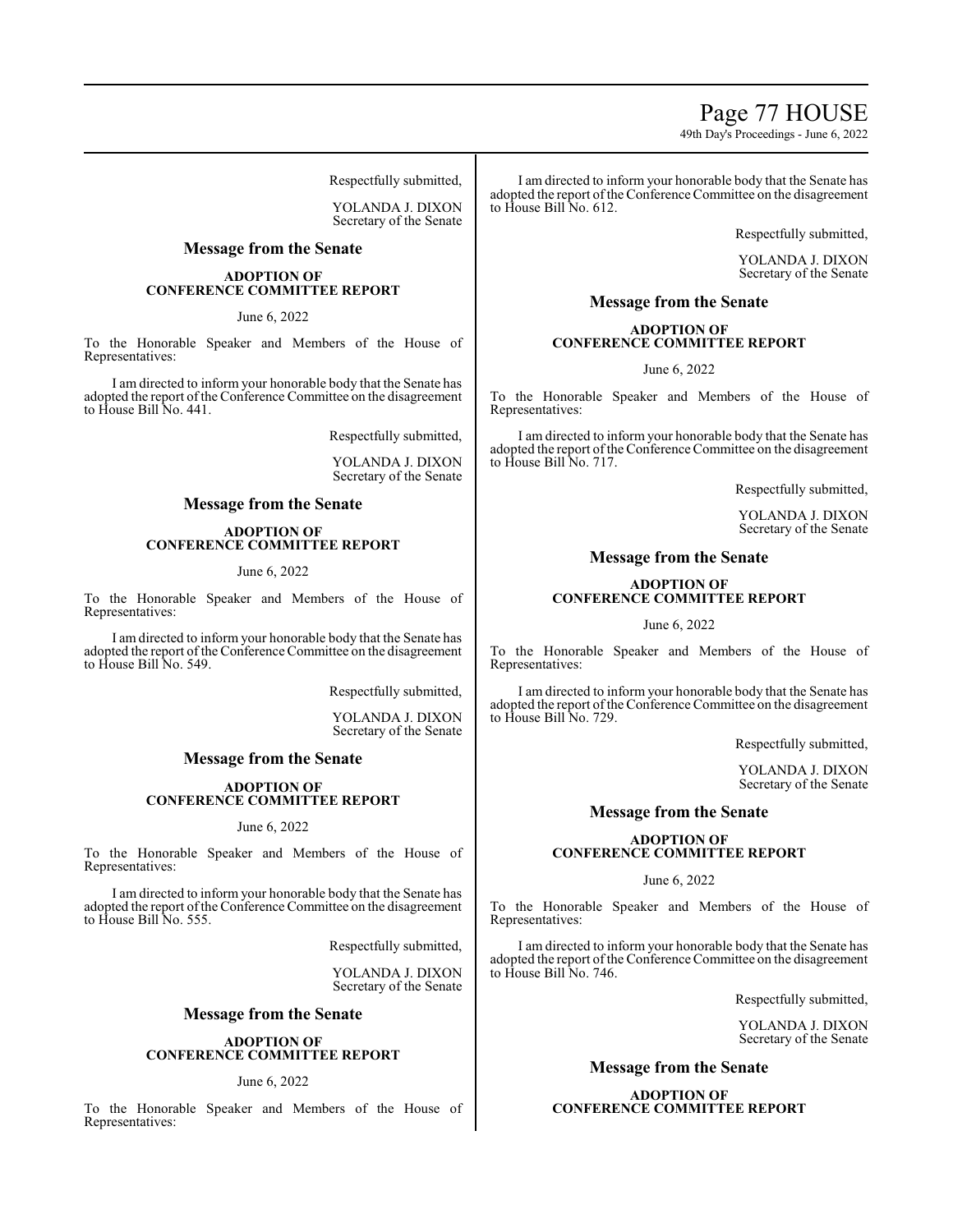# Page 78 HOUSE

49th Day's Proceedings - June 6, 2022

### June 6, 2022

To the Honorable Speaker and Members of the House of Representatives:

I am directed to inform your honorable body that the Senate has adopted the report of the Conference Committee on the disagreement to House Bill No. 927.

Respectfully submitted,

YOLANDA J. DIXON Secretary of the Senate

# **Message from the Senate**

### **ADOPTION OF CONFERENCE COMMITTEE REPORT**

### June 6, 2022

To the Honorable Speaker and Members of the House of Representatives:

I am directed to inform your honorable body that the Senate has adopted the report of the Conference Committee on the disagreement to House Bill No. 1015.

Respectfully submitted,

YOLANDA J. DIXON Secretary of the Senate

# **Message from the Senate**

### **ADOPTION OF CONFERENCE COMMITTEE REPORT**

June 6, 2022

To the Honorable Speaker and Members of the House of Representatives:

I am directed to inform your honorable body that the Senate has adopted the report of the Conference Committee on the disagreement to House Bill No. 1058.

Respectfully submitted,

YOLANDA J. DIXON Secretary of the Senate

### **Message from the Senate**

### **ADOPTION OF CONFERENCE COMMITTEE REPORT**

June 6, 2022

To the Honorable Speaker and Members of the House of Representatives:

I am directed to inform your honorable body that the Senate has adopted the report of the Conference Committee on the disagreement to House Bill No. 1082.

Respectfully submitted,

YOLANDA J. DIXON Secretary of the Senate

# **Message from the Senate**

# **ADOPTION OF CONFERENCE COMMITTEE REPORT**

June 6, 2022

To the Honorable Speaker and Members of the House of Representatives:

I am directed to inform your honorable body that the Senate has adopted the report of the Conference Committee on the disagreement to Senate Bill No. 183.

Respectfully submitted,

YOLANDA J. DIXON Secretary of the Senate

## **Message from the Senate**

# **ADOPTION OF CONFERENCE COMMITTEE REPORT**

### June 6, 2022

To the Honorable Speaker and Members of the House of Representatives:

I am directed to inform your honorable body that the Senate has adopted the report of the Conference Committee on the disagreement to Senate Bill No. 191.

Respectfully submitted,

YOLANDA J. DIXON Secretary of the Senate

# **Message from the Senate**

## **ADOPTION OF CONFERENCE COMMITTEE REPORT**

# June 6, 2022

To the Honorable Speaker and Members of the House of Representatives:

I am directed to inform your honorable body that the Senate has adopted the report of the Conference Committee on the disagreement to Senate Bill No. 213.

Respectfully submitted,

YOLANDA J. DIXON Secretary of the Senate

# **Message from the Senate**

### **ADOPTION OF CONFERENCE COMMITTEE REPORT**

June 6, 2022

To the Honorable Speaker and Members of the House of Representatives:

I am directed to inform your honorable body that the Senate has adopted the report of the Conference Committee on the disagreement to Senate Bill No. 430.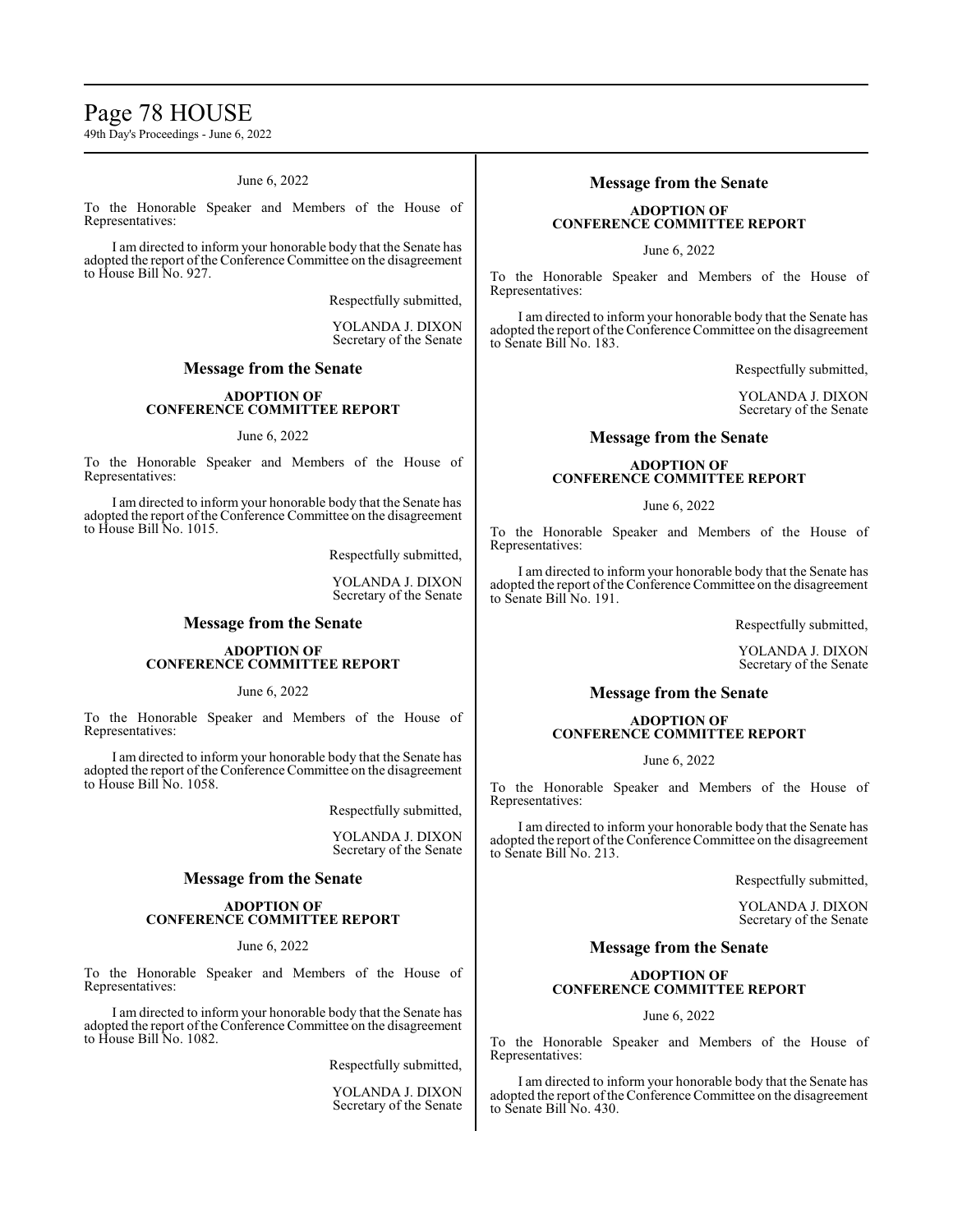# Page 79 HOUSE

49th Day's Proceedings - June 6, 2022

Respectfully submitted,

YOLANDA J. DIXON Secretary of the Senate

# **Message from the Senate**

### **ADOPTION OF CONFERENCE COMMITTEE REPORT**

### June 6, 2022

To the Honorable Speaker and Members of the House of Representatives:

I am directed to inform your honorable body that the Senate has adopted the report of the Conference Committee on the disagreement to Senate Bill No. 490.

Respectfully submitted,

YOLANDA J. DIXON Secretary of the Senate

# **Privileged Report of the Committee on Enrollment**

### June 6, 2022

To the honorable Speaker and Members of the House of Representatives:

I am directed by your Committee on Enrollment to submit the following report:

The following House Resolutions have been properly enrolled:

### **HOUSE RESOLUTION NO. 160—**

BY REPRESENTATIVE JORDAN A RESOLUTION

To authorize and direct the Department of Insurance to study and make recommendations to the Louisiana Legislature regarding the effect of mandated uninsured motorist coverage on automobile insurance rates.

#### **HOUSE RESOLUTION NO. 168—** BY REPRESENTATIVE LANDRY

A RESOLUTION

To create a task force on home rule charter and state law provisions relating to the New Orleans Sewerage and Water Board, which is created to study issues related to the revision or repeal of state law provisions that govern the board and to provide a written report of findings and recommendations regarding the best strategies regarding the revision or repeal of state law provisions to the mayor of the city of New Orleans, the New Orleans City Council, and the members of the Orleans Parish legislative delegation serving in the House of Representatives not later than January 31, 2023.

# **HOUSE RESOLUTION NO. 173—** BY REPRESENTATIVE MARCELLE

A RESOLUTION

To create the Student Behavior, Mental Health, and Discipline Task Force to study improving certain policies relative to student behavior and discipline.

# **HOUSE RESOLUTION NO. 174—** BY REPRESENTATIVE MINCEY

A RESOLUTION

To urge and request the state Department of Education to study federal and state requirements regarding the school and district accountability system and to submit a written report of findings and data supporting such findings to the House of Representatives of the Legislature of Louisiana by February 10, 2023

# **HOUSE RESOLUTION NO. 175—** BY REPRESENTATIVE MINCEY

A RESOLUTION

To urge and request the Louisiana School Boards Association and the Louisiana Association of Public Charter Schools to study the cost of standardized testing associated with state assessments and submit a written report of findings and data supporting such findings to the House of Representatives of the Legislature of Louisiana by January 13, 2023.

# **HOUSE RESOLUTION NO. 176—** BY REPRESENTATIVE MINCEY

A RESOLUTION

To urge and request the state Department of Education to study the cost of curriculum development and to submit a written report of findings and data supporting such findings to the House of Representatives of the Legislature of Louisiana by February 3, 2023

# **HOUSE RESOLUTION NO. 180—**

BY REPRESENTATIVE WRIGHT

A RESOLUTION To urge and request the Supervisory Committee on Campaign Finance Disclosure to study issues surrounding the acceptance of campaign contributions in the form of crypto-currency and to report its findings, including any recommended legislation, to the House Committee on House and Governmental Affairs not later than sixty days prior to the 2023 Regular Session.

#### **HOUSE RESOLUTION NO. 181—** BY REPRESENTATIVE MINCEY

A RESOLUTION

To urge and request the office of community development to work with the Louisiana Watershed Initiative to create an independent watershed region for the Amite River Basin.

### **HOUSE RESOLUTION NO. 182—**

BY REPRESENTATIVE JORDAN A RESOLUTION

To urge and request the Louisiana Supreme Court to study the costs and benefits of mandatory, legal professional liability coverage for attorneys in private practice in this state and to study the benefits of requiring attorneys to provide notification to the Louisiana State Bar Association as to whether the attorney has professional liability coverage.

# **HOUSE RESOLUTION NO. 183—** BY REPRESENTATIVE GOUDEAU

A RESOLUTION

To create the Atchafalaya Basin Bridge Task Force to study and make recommendations regarding safety on the Interstate Highway 10 bridge over the Atchafalaya Basin and the implementation of a law enforcement police force on the Interstate Highway 10 bridge over the Atchafalaya Basin in St. Martin and Iberville Parish.

# **HOUSE RESOLUTION NO. 184—**

BY REPRESENTATIVE FREIBERG A RESOLUTION

To urge and request the legislative auditor to conduct a performance audit of the Workforce Innovation and Opportunity Act programs administered by the Louisiana Workforce Commission.

#### **HOUSE RESOLUTION NO. 191—** BY REPRESENTATIVE MAGEE

A RESOLUTION

To direct the State Board of Elementary and Secondary Education to revise the accountability system for schools participating in the Student Scholarships for Educational Excellence Program and submit a written report to the House Committee on Education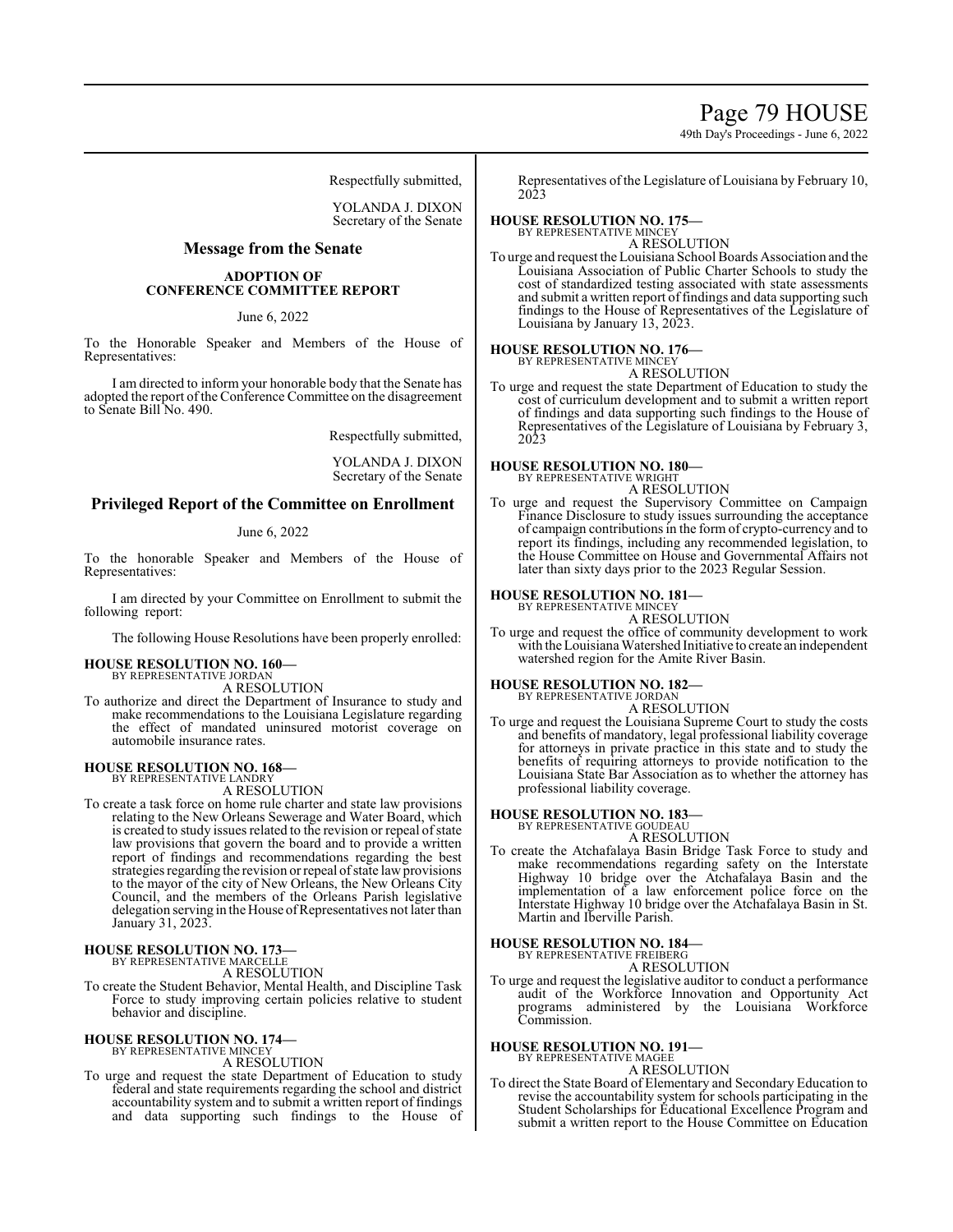# Page 80 HOUSE

49th Day's Proceedings - June 6, 2022

detailing its revision process not later than sixty days prior to the convening of the 2023 Regular Session of the Legislature.

#### **HOUSE RESOLUTION NO. 193—** BY REPRESENTATIVE LYONS

A RESOLUTION

To direct the office of community development within the division of administration to work in conjunction with the Louisiana Housing Corporation to update the policies and procedures for the Small Rental Property Program and to submit the updated policies and procedures to the House ofRepresentatives no later than January 1, 2023.

# **HOUSE RESOLUTION NO. 194—** BY REPRESENTATIVE HUGHES

A RESOLUTION To urge and request the Louisiana Housing Corporation to study issues related to the rising number of homeless individuals in Louisiana, the lack of affordable housing in our state, and to identify potential funding sources to address these issues and to report its findings to the House of Representatives and the House Committee on Appropriations of the Legislature of Louisiana prior to March 1, 2023.

### **HOUSE RESOLUTION NO. 197—**

BY REPRESENTATIVE ROBBY CARTER A RESOLUTION

To urge and request the Department of Insurance to study and make recommendations to the House of Representatives of the Legislature of Louisiana regarding the effect of dashboard camera installation incentives on automobile insurance rates and

to report its findings and recommendations.

# **HOUSE RESOLUTION NO. 198—** BY REPRESENTATIVE ROBBY CARTER

A RESOLUTION

To urge and request the Department of Insurance to study and make recommendations to the House of Representatives of the Legislature of Louisiana regarding the effect of excluding advertising expenses in setting automobile insurance rates and to report its findings and recommendations.

# **HOUSE RESOLUTION NO. 203—** BY REPRESENTATIVES FRIEMAN AND GAROFALO

A RESOLUTION

To create the Environmental, Social, and Governance Criteria Task Force to study and make recommendations regarding regulation of the use of environmental, social, and governance (ESG) criteria in lending and investment practices.

### **HOUSE RESOLUTION NO. 204—** BY REPRESENTATIVE HUGHES

A RESOLUTION

To urge and request the state Department of Education and each public school governing authority to support and implement effective, evidence-based, high impact tutoring programs as a strategy to combat COVID-19 learning loss.

### **HOUSE RESOLUTION NO. 206—** BY REPRESENTATIVE PHELPS

A RESOLUTION

To urge and request the Louisiana Workforce Commission to study and make recommendations about updating the current fee structure and reimbursement methodology for the Louisiana Rehabilitation Services'Vocational Rehabilitation Programand submit a written report of its findings and recommendations to the House of Representatives of the Legislature of Louisiana not later than thirty days prior to the convening of the 2023 Regular Session.

## **HOUSE RESOLUTION NO. 208—**

BY REPRESENTATIVE GOUDEAU A RESOLUTION

To urge and request each public school principal to conduct a safety drill quarterly that specifically addresses the scenario of an active shooter on campus.

### **HOUSE RESOLUTION NO. 210—**

BY REPRESENTATIVE BOYD A RESOLUTION

To memorialize the United States Congress to support the Water Resources Development Act of 2022, including Congressman Troy Carter's amendment to review recreational hazards along the banks of the Mississippi River, in order to protect lives by alerting the public to dangerous conditions on the river and riverbank.

#### **HOUSE RESOLUTION NO. 211—** BY REPRESENTATIVE FREEMAN

A RESOLUTION

To recognize and commemorate the fiftieth anniversary of the enactment of Title IX and to celebrate its history and impact.

### **HOUSE RESOLUTION NO. 212—**

BY REPRESENTATIVE ZERINGUE A RESOLUTION

To express support for the Board of Regents' effort, in conjunction with the Louisiana Community and Technical College System and L.E. Fletcher Technical CommunityCollege, to develop the Community College Resilience Center pilot project at Fletcher's campuses to better serve local communities in the aftermath of disasters and develop more resilient campus locations for the future.

### **HOUSE RESOLUTION NO. 217—**

BY REPRESENTATIVE FIRMENT A RESOLUTION

To urge and request the state Department of Education to study the risks and benefits of allowing certain school employees to carry concealed firearms on school grounds and to report its findings, including recommendations for changes to state law, to the House of Representatives not later than sixty days prior to the convening of the 2023 Regular Session of the Legislature.

**HOUSE RESOLUTION NO. 218—** BY REPRESENTATIVES MIGUEZ, LAFLEUR, AND GAROFALO A RESOLUTION

To urge and request the state Department of Education to study school safety issues and submit a written report of findings and conclusions, including any recommendations for related legislation, to the House Committee on Education not later than sixty days prior to the beginning of the 2023 Regular Session of the Legislature.

# **HOUSE RESOLUTION NO. 225—**

BY REPRESENTATIVE CREWS

A RESOLUTION

To direct the Louisiana Department of Health to conduct a comprehensive assessment ofthis state's response and outcomes with respect to the COVID-19 pandemic and to report the findings of the assessment to the House Committee on Health and Welfare.

# **HOUSE RESOLUTION NO. 227—**

BY REPRESENTATIVE ZERINGUE A RESOLUTION

To urge and request that the Coastal Protection and Restoration Authority, the Governor's Office of Homeland Security and Emergency Preparedness, the Department of Natural Resources, the Department of Transportation and Development, the Department of Environmental Quality, the Department of Wildlife and Fisheries, and the Division of Administration's Office of Community Development work with the leadership or designees of the Association of Levee Boards of Louisiana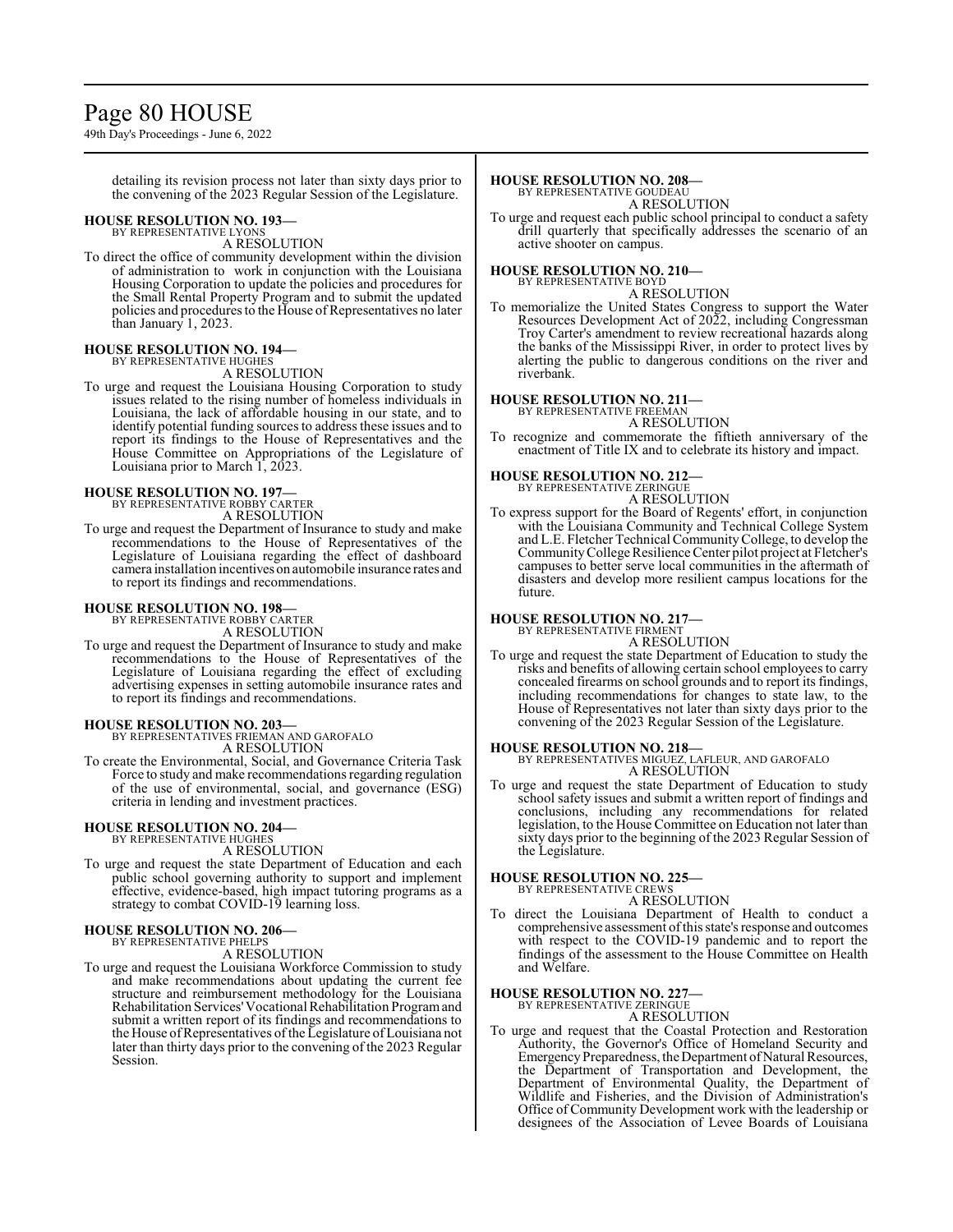# Page 81 HOUSE

49th Day's Proceedings - June 6, 2022

(ALBL), to recommend a legislative framework and the structure of a permanent nonstate entity to track and advocate to address, change, propose, or modify federal policy and law issues impacting flood protection and restoration throughout Louisiana and to create a structure to receive outside funding for these same purposes and to deliver a report regarding the same to the House of Representatives of the Legislature of Louisiana prior to the 2023 Regular Session of the Legislature.

**HOUSE RESOLUTION NO. 228—** BY REPRESENTATIVES GREGORY MILLER AND JEFFERSON A RESOLUTION

To direct the Louisiana State Law Institute to review laws, rules, regulations, policies, and procedures related to evaluations conducted by mental health professionals used in child custody and visitation proceedings.

# **HOUSE RESOLUTION NO. 232—**

BY REPRESENTATIVE GREEN A RESOLUTION

To create a special study committee of the House of Representatives to study the feasibility and advisability of changing the timing, duration, and subject matter limitations of regular legislative sessions and to report its findings to the House of Representatives not later than February 1, 2023.

# **HOUSE RESOLUTION NO. 233—** BY REPRESENTATIVE CREWS

A RESOLUTION

To urge and request the Louisiana Department of Health to provide information about the available compensation programs for potential COVID-19 vaccine injuries to Louisiana residents.

# **HOUSE RESOLUTION NO. 234—** BY REPRESENTATIVES LANDRY AND HILFERTY

A RESOLUTION

To urge and request the Louisiana Department of Health and the governor of this state to take action to address and mitigate the effects of the baby formula shortage in this state.

### **HOUSE RESOLUTION NO. 236—** BY REPRESENTATIVE PRESS

A RESOLUTION

To create a special study committee of the House of Representatives to study school safety issues and report findings and conclusions, including any recommendations for legislation, to the House of Representatives not later than February 1, 2023.

# **HOUSE RESOLUTION NO. 242—** BY REPRESENTATIVES THOMAS AND MAGEE

A RESOLUTION

To urge and request the Louisiana State Law Institute to study the Bergeron standard applied to requests to modify a considered decree of permanent custody as it compares to similar standards in other states and make recommendations on the codification of an appropriate standard.

**HOUSE RESOLUTION NO. 246—**<br>BY REPRESENTATIVES HODGES, AMEDEE, CREWS, EDMONSTON,<br>FIRMENT, FRIEMAN, GAROFALÓ, HORTON, LARVADAIN, MACK,<br>MIGUEZ, AND CHARLES OWEN A RESOLUTION

To create the Environmental, Social, and Governance Criteria Study Group to study and make recommendations regarding regulation of environmental, social, and governance (ESG) criteria in lending and investment practices.

# **HOUSE RESOLUTION NO. 247—** BY REPRESENTATIVE MARINO

A RESOLUTION

To continue and provide with respect to the special legislative commission on medical marijuana created by House Resolution No. 113 of the 2021 Regular Session of the Legislature.

#### **HOUSE RESOLUTION NO. 248—** BY REPRESENTATIVE EDMONDS

A RESOLUTION

To urge and request the legislative auditor to conduct an efficiency audit of the Supplemental Nutrition Assistance Program inclusive of the employment and training component of the program.

# **HOUSE RESOLUTION NO. 250—**

BY REPRESENTATIVE DAVIS A RESOLUTION

To create a special legislative commission to study the costs and feasibility of providing insurance coverage benefits for the diagnosis of and treatment for infertility, including but not limited to standard fertility preservation services, intrauterine insemination procedures, and in vitro fertilization procedures.

**HOUSE RESOLUTION NO. 251—** BY REPRESENTATIVES WRIGHT, DEVILLIER, FISHER, FRIEMAN, HODGES, LARVADAIN, MACK, MUSCARELLO, STAGNI, AND WHEAT A RESOLUTION

To urge and request the Louisiana Department of Transportation and Development to study transportation options on Louisiana Highway 22 through Madisonville to alleviate traffic and to increase the capacity over the Tchefuncte River.

**HOUSE RESOLUTION NO. 253—** BY REPRESENTATIVES KERNER AND GAROFALO A RESOLUTION

To memorialize the United States Congress to enact federal legislation requiring food service establishments to notify patrons if they are serving imported shrimp.

#### **HOUSE RESOLUTION NO. 254—** BY REPRESENTATIVE IVEY

A RESOLUTION

To urge and request each standing committee of the House of Representatives to study the provisions of the Constitution of Louisiana within the jurisdiction of the committee and to make recommendations regarding revisions to those provisions to the House of Representatives no later than March 15, 2023.

### **HOUSE RESOLUTION NO. 268—**

BY REPRESENTATIVE ZERINGUE

A RESOLUTION

To urge and request the Louisiana State Police to work in conjunction with the Louisiana office of motor vehicles, the Louisiana Department of Transportation and Development, the Louisiana Automobile Dealers Association, and the Louisiana Motor Transport Association to study the feasibility of updating the process and applicable fees for the inspection of commercial motor vehicles required to be inspected under the provisions of federal regulations.

# **HOUSE RESOLUTION NO. 269—**

BY REPRESENTATIVE LANDRY A RESOLUTION

- 
- To create the Employment and Medical Marijuana Task Force to study methods for implementing policies and regulations that resolve employment and workplace barriers concerning medical marijuana and submit a written report of its findings to the House of Representatives of the Legislature of Louisiana no later than February 1, 2023.

# **HOUSE RESOLUTION NO. 272—** BY REPRESENTATIVE FREEMAN

A RESOLUTION

To urge and request the State Civil Service Commission to consult with and advise the LSU Health Sciences Center New Orleans and LSU Health Sciences Center Shreveport on the feasibility and desirability of participating in the state employee leave transfer program.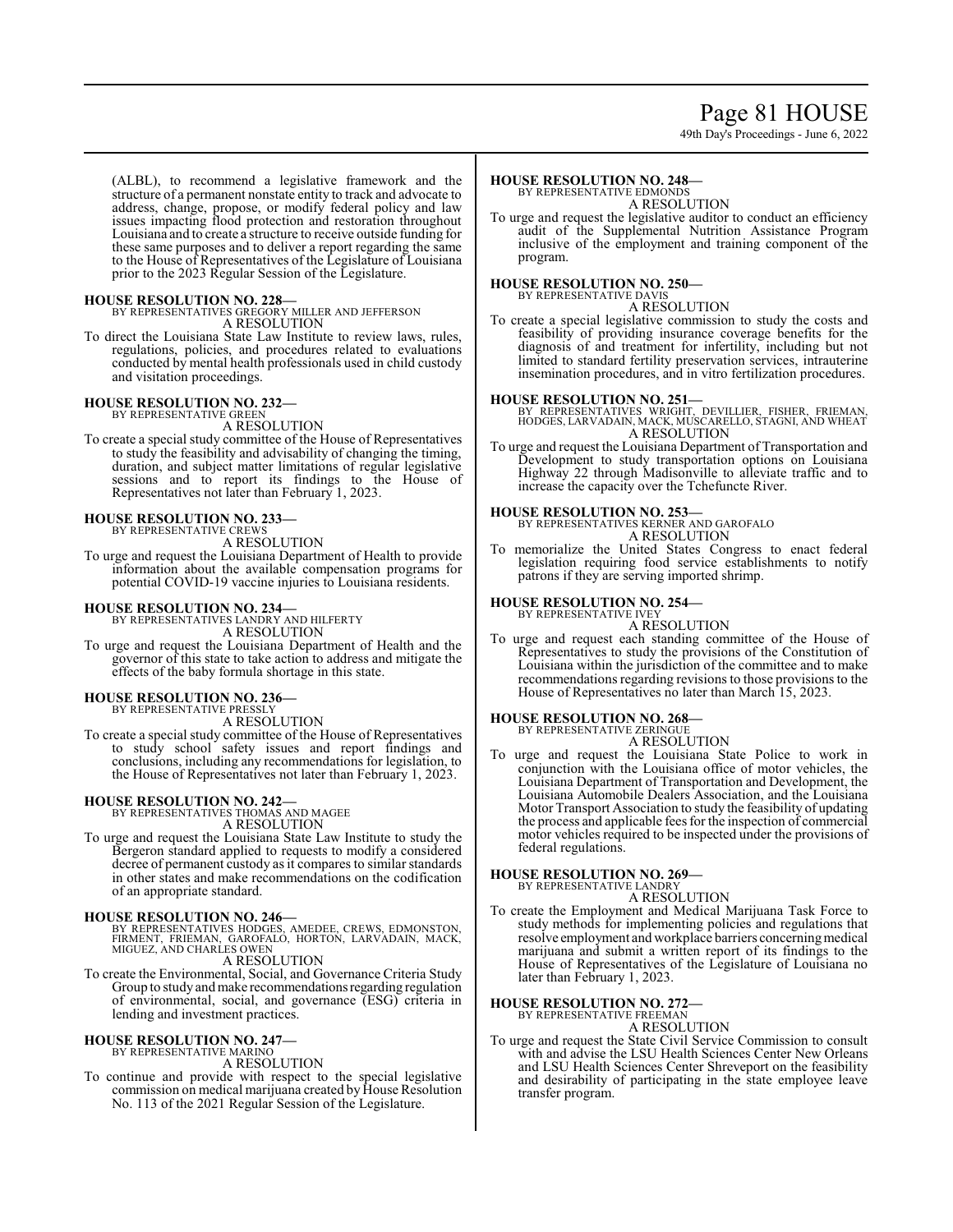# Page 82 HOUSE

49th Day's Proceedings - June 6, 2022

#### **HOUSE RESOLUTION NO. 273—** BY REPRESENTATIVE BAGLEY

A RESOLUTION

To commend the Calvary Baptist Academy baseball team on winning the Louisiana High School Athletic Association 2022 Division IV state championship.

#### **HOUSE RESOLUTION NO. 274—** BY REPRESENTATIVE FREEMAN

A RESOLUTION

To commend the Isidore Newman School boys' basketball team on winning the Louisiana High School Athletic Association 2022 Division III state championship.

### **HOUSE RESOLUTION NO. 275—**

BY REPRESENTATIVES GLOVER, AMEDEE, BAGLEY, FREEMAN,<br>HORTON, JEFFERSON, JENKINS, LAFLEUR, PHELPS, PRESSLY,<br>SEABAUGH,AND WHITE A RESOLUTION

To posthumously commend Deborah Henry Mims of Shreveport, the first woman in Louisiana to become a professional firefighter.

# **HOUSE RESOLUTION NO. 276—**

BY REPRESENTATIVE FREEMA A RESOLUTION

To commend the students of Metairie Park Country Day School for their collective performance during the Louisiana High School Rally Association Division III academic competition.

# **HOUSE RESOLUTION NO. 277—** BY REPRESENTATIVE FREEMAN

A RESOLUTION

To commend the members of the Lusher Charter School robotics team on winning the 2022 Robotics State Championship.

# **HOUSE RESOLUTION NO. 278—**

BY REPRESENTATIVE FREEMAN A RESOLUTION

To commend the Lusher Charter School boys' and girls' tennis teams on winning 2022 Division II Region IV tennis championships.

**HOUSE RESOLUTION NO. 279—**<br>BY REPRESENTATIVES GLOVER, BAGLEY, JEFFERSON, JENKINS,<br>PHELPS, PRESSLY, AND SEABAUGH A RESOLUTION

To commend Green Oaks Performing Arts Academy on the occasion of its fiftieth anniversary.

**HOUSE RESOLUTION NO. 280—**<br>BY REPRESENTATIVES GLOVER, BAGLEY, JEFFERSON, JENKINS,<br>PHELPS, PRESSLY, SEABAUGH, AND WHITE A RESOLUTION

To commend Kenny Wayne Shepherd and his musical legacy on the occasion of the twenty-fifth anniversary tour of the release of "Trouble Is ...".

### **HOUSE RESOLUTION NO. 281—**

BY REPRESENTATIVE ECHOLS A RESOLUTION

To express the condolences of the House of Representatives upon the death of former Louisiana congressman John Cooksey.

**HOUSE RESOLUTION NO. 282—**<br>BY REPRESENTATIVES GLOVER, BAGLEY, JEFFERSON, JENKINS,<br>PHELPS, PRESSLY, AND SEABAUGH A RESOLUTION

To commend Chancellor John K. Pierre, Professor Deleso Alford, and the Southern University Law Center and all those who have worked to establish the law center's off-campus instruction site in Shreveport and to commend the initial cohort ofstudents who completed their final semester of law school at the off-campus site.

Respectfully submitted,

STEPHANIE HILFERTY

### Chairwoman

The above House Resolutions contained in the report were signed by the Speaker of the House and taken by the Clerk of the House to the Secretary of State in accordance with the rules of the House.

# **Privileged Report of the Committee on Enrollment**

### June 6, 2022

To the honorable Speaker and Members of the House of Representatives:

I am directed by your Committee on Enrollment to submit the following report:

The following House Concurrent Resolutions have been properly enrolled:

# **HOUSE CONCURRENT RESOLUTION NO. 88—** BY REPRESENTATIVE ECHOLS

A CONCURRENT RESOLUTION

To request the Louisiana Department of Health to utilize increased collections from pharmacy rebates to reimburse pharmacists to acquire prescription drugs and then to increase rates for primary care providers and pharmacists in the Medicaid program.

Respectfully submitted,

### STEPHANIE HILFERTY Chairwoman

The above House Concurrent Resolutions contained in the report were signed by the Speaker of the House and taken to the Senate by the Clerk of the House and were signed by the President of the Senate and taken by the Clerk of the House to the Secretary of State in accordance with the rules of the House.

# **Privileged Report of the Committee on Enrollment**

### June 6, 2022

To the honorable Speaker and Members of the House of Representatives:

I am directed by your Committee on Enrollment to submit the following report:

The following House Bills have been properly enrolled:

**HOUSE BILL NO. 54—** BY REPRESENTATIVES BAGLEY AND FRIEMAN AN ACT

To enact R.S. 9:2800.25.1, relative to discrimination; to provide for individual rights of action; to provide for attorney fees and court costs; to provide for an exception; and to provide for related matters.

### **HOUSE BILL NO. 93—**

BY REPRESENTATIVE FRIEMAN AN ACT

To enact R.S. 23:1310.5.1, relative to workers' compensation; to provide for continuances in mediations, hearings, and trials; to require the granting of continuances under certain circumstances; and to provide for related matters.

### **HOUSE BILL NO. 129—**

BY REPRESENTATIVES NELSON AND HUGHES

- AN ACT
- To amend and reenact R.S. 32:57.1(A) and (B) and to enact R.S. 32:57.1(D) and (E), relative to failure to honor a written promise to appear; to provide relative to notification to the arrested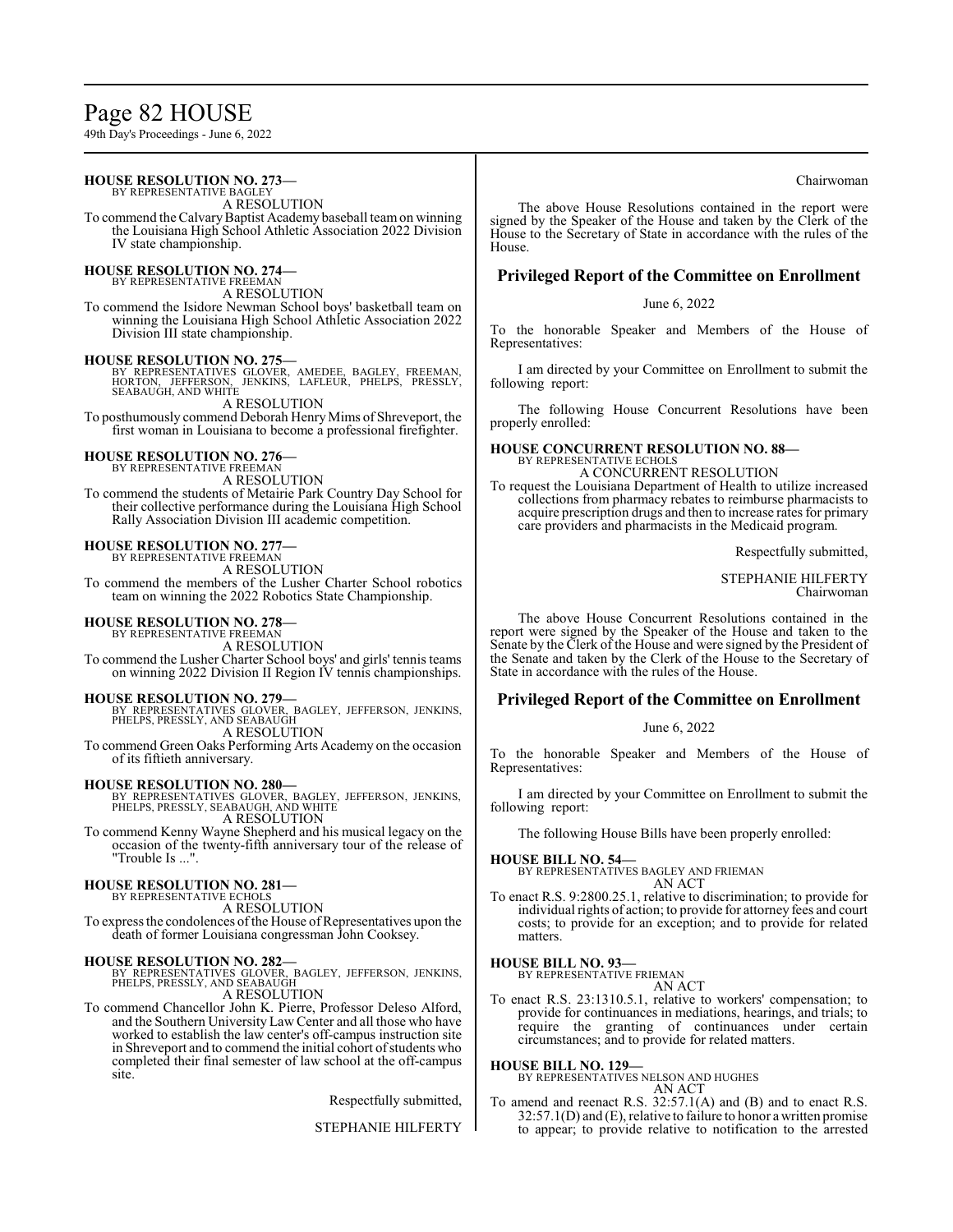# Page 83 HOUSE

49th Day's Proceedings - June 6, 2022

person by the Department of Public Safety and Corrections; to provide relative to the suspension of an operator's license of an arrested person; to provide relative to the payment of fines; to provide relative to payment for suspension when incarcerated; and to provide for related matters.

### **HOUSE BILL NO. 153—**

BY REPRESENTATIVE FREEMAN AN ACT

To amend and reenact R.S. 33:9091.9(D)(1), (3)(b), and (4), (E)(4), and  $(F)(1)$  and  $(3)(c)$ , relative to Orleans Parish; to provide relative to the Twinbrook Security District; to provide relative to the district's governing board; to provide relative to board appointments; to provide relative the parcel fee levied within the district; to provide relative to the expiration of the fee; and to provide for related matters.

### **HOUSE BILL NO. 200—**

BY REPRESENTATIVE BROWN AN ACT

To amend and reenact Code of Criminal Procedure Article 833(B) and (C)(introductory paragraph), relative to the presence of the defendant; to provide relative to the presence of the defendant in misdemeanor prosecutions; to require the court to allow a plea of not guilty by the filing of a sworn affidavit in advance of the scheduled arraignment date; and to provide for related matters.

# **HOUSE BILL NO. 223—**

BY REPRESENTATIVES MARCELLE AND MARINO AN ACT

To amend and reenact R.S.  $13:5401(B)(1)(f)$ , (g), (h), and (i) and to repeal R.S.  $13:5401(B)(1)(d)$ , relative to reentry courts; to provide for participation in workforce development sentencing programs; to provide for eligibility; to provide relative to certain exceptions; and to provide for related matters.

### **HOUSE BILL NO. 261—**

BY REPRESENTATIVES MAGEE, AMEDEE, BROWN, BRYANT,<br>EDMONSTON, EMERSON, FISHER, GREEN, HARRIS, LARVADAIN,<br>MARINO, NELSON, ORGERON, PIERRE, STEFANSKI, THOMAS,<br>THOMPSON,AND ZERINGUE AND SENATOR CORTEZ AN ACT

To enact Part II-E of Chapter 8 of Title 17 of the Louisiana Revised Statutes of 1950, to be comprised of R.S. 17:1977.1 through 1977.3, and R.S.  $36:651(C)(13)$ , relative to education; to create an independent public French immersion school; to provide for the location of the school and the grade levels to be served; to provide for a board of directors and a school director and the powers, duties, and responsibilities of each; to provide for board membership, terms, and compensation; to provide for an effective date; to provide for funding; and to provide for related matters.

### **HOUSE BILL NO. 294—**

BY REPRESENTATIVE NELSON AN ACT

To enact R.S. 22:1112, relative to the guaranteed issue of Medicare supplement policies; to provide for open enrollment; to require notice to policyholders of open enrollment periods; to prohibit denial or conditioning of coverage under certain circumstances; and to provide for related matters.

**HOUSE BILL NO. 312—**<br>BY REPRESENTATIVES DUSTIN MILLER, ADAMS, BOYD,<br>CARPENTER, CARRIER, WILFORD CARTER, DUPLESSIS, FISHER,<br>GAINES, GLÖVER, HORTON, ILLG, LANDRY, LARVADAIN, LYONS,<br>MCFARLAND, NEWELL, PIERRE, SCHLEGEL, SELDE

To amend and reenact the heading of Part XIII of Chapter 11 of Title 40 of the Louisiana Revised Statutes of 1950 and R.S. 40:2199(A)(1) and to enact R.S. 40:2199.11 through 2199.19, relative to licensed healthcare facilities; to establish duties and requirements of licensed healthcare facilities with respect to addressing and preventing workplace violence; to require the posting of certain cautionary signage at licensed healthcare facilities; to require and provide with respect to healthcare workplace violence prevention plans; to require reporting of acts ofworkplace violence occurring at licensed healthcare facilities; to prohibit retaliation by certain employers in connection with reporting of healthcare workplace violence; to require the Louisiana Department of Health to maintain on its website public information regarding healthcare workplace violence; to authorize enforcement actions by the department; to require promulgation of administrative rules; to provide for definitions; to provide for organization and designation of laws by the Louisiana State Law Institute; and to provide for related matters.

### **HOUSE BILL NO. 330—**

BY REPRESENTATIVE TRAVIS JOHNSON AND SENATORS BARROW, BOUIE, CARTER, JACKSON, FRED MILLS, PRICE, AND STINE AN ACT

To enact Part VII of Chapter 10-A of Title 3 of the Louisiana Revised Statutes of 1950, to be comprised of R.S. 3:1491 through 1496 and R.S. 36:629(L)(4), relative to the creation of the Louisiana Industrial Hemp Promotion and Research Program; to create the Louisiana Industrial Hemp Promotion and Research Advisory Board; to provide for the composition, powers, duties, and functions of the board; to authorize the commissioner of agriculture and forestry to adopt rules and accept certain funds; to provide for the use of funds; to provide for definitions; to provide for transfer of the board to the Department of Agriculture and Forestry; and to provide for related matters.

**HOUSE BILL NO. 374—**<br>BY REPRESENTATIVES BEAULLIEU, ADAMS, BISHOP, CARRIER,<br>ROBBY CARTER, WILFORD CARTER, CORMIER, COUSSAN, COX,<br>DAVIS, DEVILLIER, EDMONDS, FISHER, FONTENOT, FREIBERG,<br>GAROFALO, GLOVER, GREEN, ILLG, MIKE JO AN ACT

To amend and reenact R.S.  $30:2418(I)(1)(a)(i)$ ,  $2418.1(C)$  and (E), and  $2531.1(D)(1)$ , (2), and (3) and to enact R.S.  $30:2418(P)$ , relative to tires; to increase penalties for failure to obtain a generator identification number; to provide for exceptions; to provide for increased penalties for the offense of gross littering involving tires; to provide for fees; to provide for the Waste Tire Management Fund; and to provide for related matters.

### **HOUSE BILL NO. 389—**

BY REPRESENTATIVE PRESSLY

AN ACT

To amend and reenact Civil Code Articles 3461 and 3472.1, to enact Code of Civil Procedure Article 196.2, and to repeal Code of Civil Procedure Article 562, relative to prescription and peremption; to provide for emergency suspension of certain prescription and peremption periods; to provide for the emergency suspension of abandonment periods; to provide relative to the Louisiana Supreme Court; to provide for emergency extension of certain deadlines; and to provide for related matters.

### **HOUSE BILL NO. 499—**

BY REPRESENTATIVE AMEDEE AN ACT

To amend and reenact R.S. 17:1807(A) and to enact R.S. 17:1807(D) through (F), relative to postsecondary education; to create a fund for the purpose of funding tuition exemptions and reduction in textbook costs for persons age fifty-five and older; to provide that the Board of Regents shall administer the fund; to direct the state treasurer to deposit certain amounts into the fund; and to provide for related matters.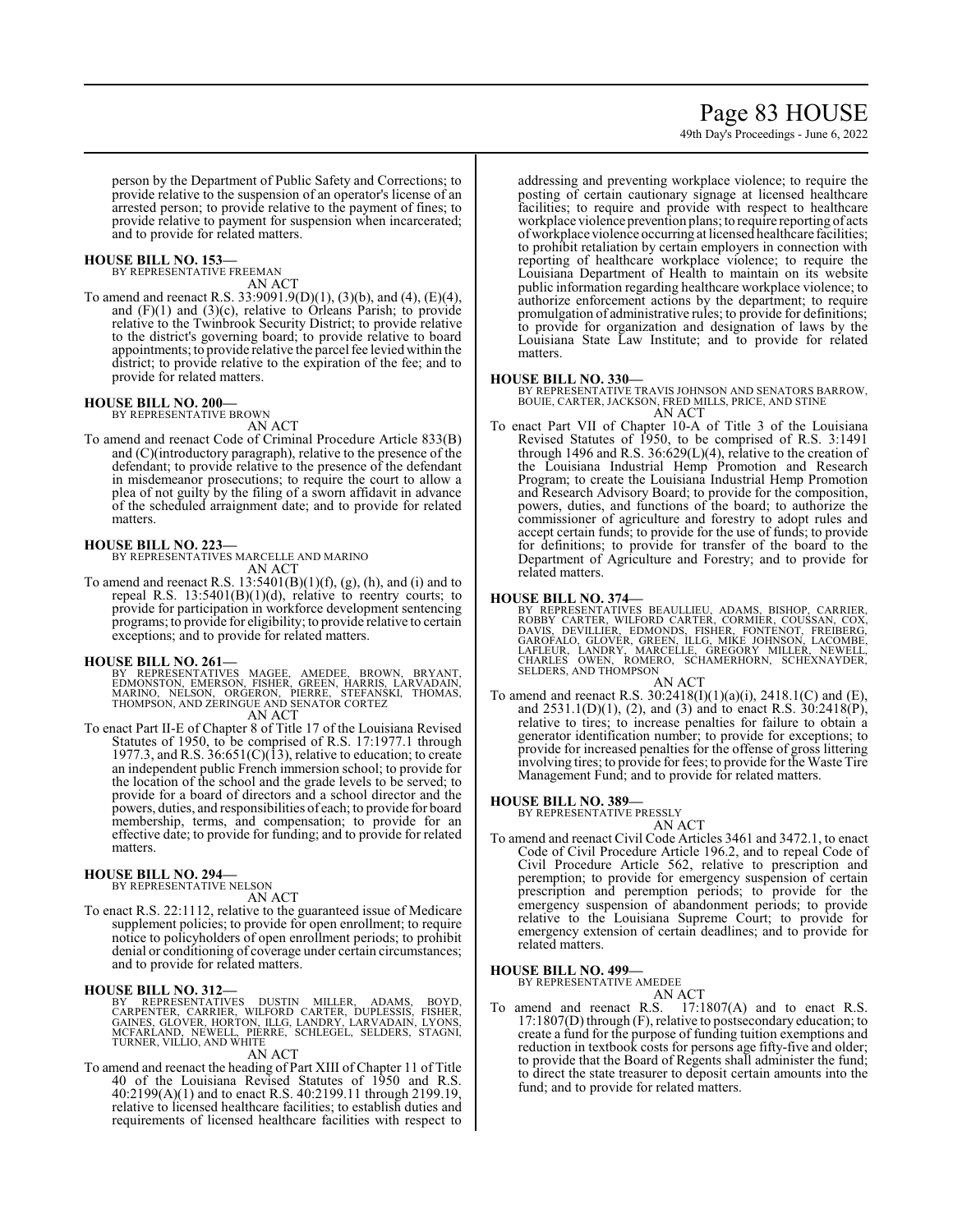# Page 84 HOUSE

49th Day's Proceedings - June 6, 2022

# **HOUSE BILL NO. 555—**

BY REPRESENTATIVE CHARLES OWEN AN ACT

To enact R.S. 37:3611 and 3612, relative to occupational licensing; to provide definitions; to require certain boards to publish information relative to occupational licensing on their website; to require an annual update; to require submission of certain summaries; and to provide for related matters.

**HOUSE BILL NO. 549—** BY REPRESENTATIVES BOYD, AMEDEE, BROWN, ROBBY CARTER, WILFORD CARTER, GAROFALO, JEFFERSON, NELSON, AND SEABAUGH

AN ACT

To amend and reenact R.S. 9:1141.8 and to enact R.S. 9:1122.103(C), 1131.5(C), and 2734, relative to immovable property; to provide relative to restrictions on immovable property; to prohibit restrictions based on race or religion; to provide relative to condominium associations, timeshare associations, and homeowners associations; to provide relative to community documents; and to provide for related matters.

### **HOUSE BILL NO. 612—**

BY REPRESENTATIVE HUVAL AN ACT

To enact R.S. 22:1483.1, relative to the Louisiana Fortify Homes Program; to provide for financial grants to retrofit residential property; to define certain terms; to provide for eligibility requirements; to provide for confidentiality of applicants; to provide for an effective date; to provide for termination of the program; and to provide for related matters.

# **HOUSE BILL NO. 618—**

BY REPRESENTATIVES NELSON, AMEDEE, BAGLEY, CORMIER,<br>FREIBERG,HARRIS,LAFLEUR,MIGUEZ,SEABAUGH,THOMAS,AND<br>WRIGHT

AN ACT

To enact R.S. 17:2119, relative to schools; to grant certain patriotic organizations access to school facilities; to grant representatives of such organizations the opportunity to speak to and recruit students; and to provide for related matters.

### **HOUSE BILL NO. 651—**

BY REPRESENTATIVES HILFERTY AND GREEN AN ACT

To enact R.S. 22:1059.2, relative to health insurance coverage; to require a health coverage plan to provide benefits for pasteurized donor human milk when medically necessary; to provide for effectiveness; and to provide for related matters.

# **HOUSE BILL NO. 717—**

BY REPRESENTATIVE MCMAHEN AN ACT

To amend and reenact R.S. 40:1248.1(6), 1248.3(1) and (2), and  $1248.7(C)(1)$ , relative to financing by the state Medicaid program of health services in certain parishes; to provide with respect to a local healthcare provider participation program; to designate the parishes in which the program may be operated; to provide for the use of monies in the local provider participation fund; to provide relative to human services districts and authorities; and to provide for related matters.

**HOUSE BILL NO. 724—** BY REPRESENTATIVES BAGLEY, COX, DAVIS, FISHER, FONTENOT, GLOVER, GOUDEAU, HILFERTY, JENKINS, NEWELL, PRESSLY, ST. BLANC, AND THOMAS

### AN ACT

To enact Chapter 15-B of Subtitle III of Title 39 of the Louisiana Revised Statutes of 1950, to be comprised of R.S. 39:1481 through 1485, relative to economic development; to provide for intent; to provide for definitions; to provide for an economic development program; to provide for qualified expenditures; to provide relative to the powers and duties of the Department of Economic Development; to provide relative to the promulgation of administrative rules; to provide for procedure; to provide for cooperative endeavor agreements; to provide for application of law; and to provide for related matters.

### **HOUSE BILL NO. 729—**

BY REPRESENTATIVES DUPLESSIS, BOYD, BRASS, BRYANT,<br>WILFORD CARTER, FISHER, FREEMAN, GAINES, GREEN, HUGHES,<br>VEFFERSON, JENKINS, TRAVIS JOHNSON, JORDAN, LANDRY,<br>LARVADAIN, LYONS, MARCELLE, NEWELL, PIERRE, SELDERS, STAGNI, AND WILLARD

AN ACT

To amend and reenact R.S. 44:4.1(B)(38) and to enact Code of Criminal Procedure Article 234, relative to photo identification of an arrested person; to provide for a public records exception; to provide for definitions; to provide relative to the duty of law enforcement; to provide relative to submission of requests; to provide for criminal liability; to provide relative to time periods; to provide relative to attorney fees; to provide for applicability; and to provide for related matters.

**HOUSE BILL NO. 746—**<br>BY REPRESENTATIVES DUPLESSIS, WILFORD CARTER, CORMIER,<br>EDMONSTON, FISHER, FREEMAN, FREIBERG, GAINES, GREEN,<br>HUGHES, JEFFERSON, JENKINS, JORDAN, LAFLEUR, LANDRY,<br>LARVADAIN, LYONS, MARCELLE, MARINO, DUS AN ACT

To enact R.S. 15:905(F), relative to juvenile institutions; to provide relative to solitary confinement in juvenile facilities; to provide relative to a definition; to provide relative to documentation; to provide relative to submission of reports; to provide relative to training; and to provide for related matters.

# **HOUSE BILL NO. 927—**

BY REPRESENTATIVES SELDERS, CARPENTER, FREIBERG, AND MCKNIGHT AN ACT

To enact R.S. 17:3351.22, relative to university laboratory schools; to authorize a tuition increase at certain laboratory schools; to provide a maximum increase amount; and to provide for related matters.

### **HOUSE BILL NO. 958—**

BY REPRESENTATIVE DUSTIN MILLER AN ACT

To enact Part II-E of Chapter 11 of Title 40 of the Louisiana Revised Statutes of 1950, to be comprised of R.S. 40:2120.11 through 2120.24, relative to the licensure and regulation of nurse staffing agencies by the Louisiana Department of Health; to provide for definitions; to provide for the licensure and registration of nurse staffing agencies; to provide for the protection of public rights to health care; to provide for licensed and certified personnel in healthcare facilities; to provide for applicability provisions for prospective agencies; to provide for regulations and grounds for issuance, renewal, and denial of a license; to establish standards for the operation of nurse staffing agencies; to provide for penalty provisions; to provide for rulemaking requirements; to provide for fees; and to provide for related matters.

# **HOUSE BILL NO. 1015—** BY REPRESENTATIVE SCHEXNAYDER

AN ACT

To amend and reenact R.S.  $51:2365(D)(3)$  and  $(F)(2)$ , to enact R.S. 51:1260 and 1261, and to repeal R.S. 51:2365(F)(1)(d) and 2365.1, relative to financial incentives for events held in Louisiana; to provide relative to the Major Events Incentive Program; to make changes to the administration of the program; to create a grant program for certain Louisiana events; to provide for administration of the program; to provide for an effective date; and to provide for related matters.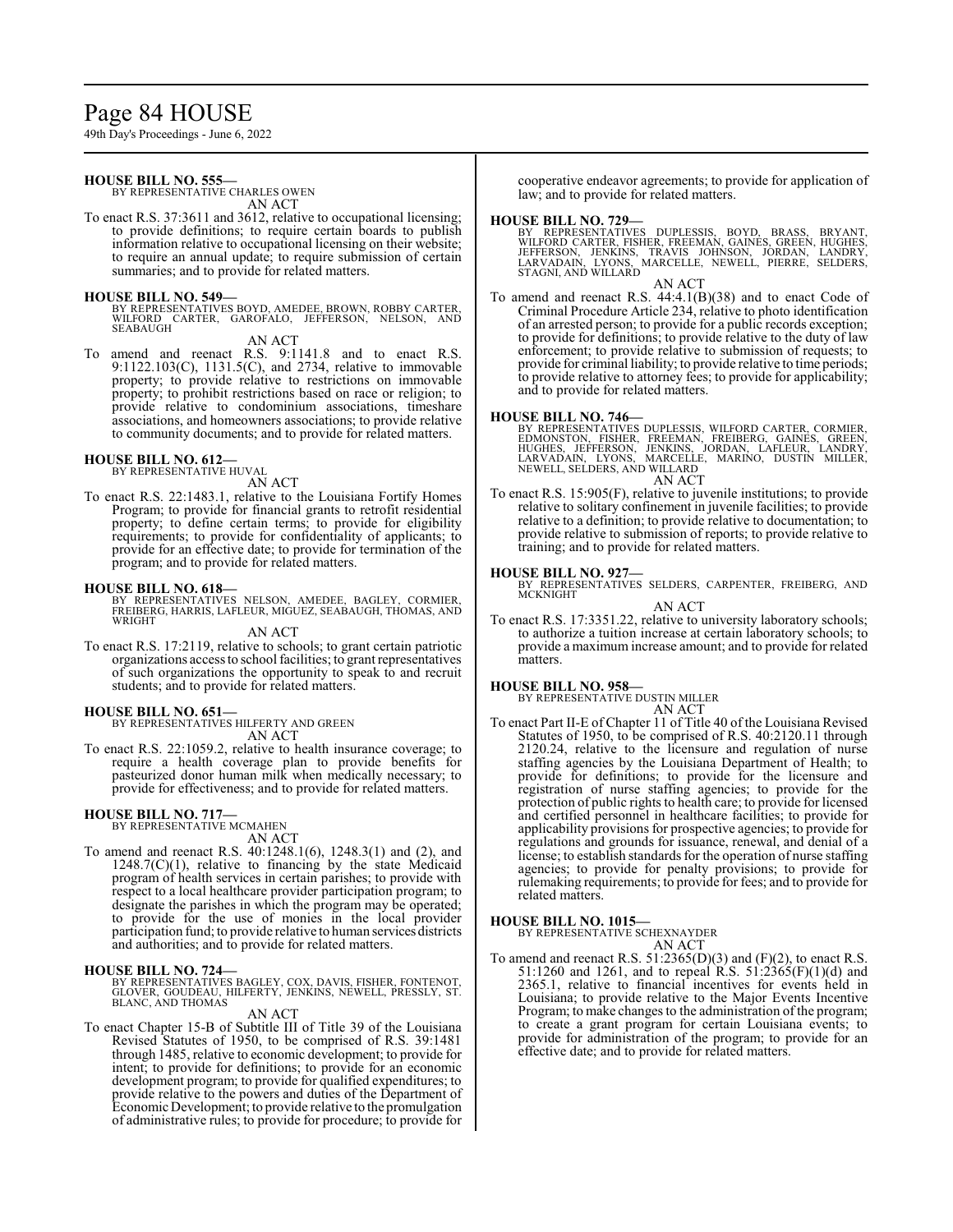Page 85 HOUSE

49th Day's Proceedings - June 6, 2022

**HOUSE BILL NO. 1058** (Substitute for House Bill No. 387 by Representative Hollis)— BY REPRESENTATIVE HOLLIS

AN ACT

- To amend and reenact R.S. 9:3198(A)(2)(a) and (3), relative to the sale of immovable property; to provide for property disclosure requirements regarding homeowners' associations; to provide for property disclosures regarding restrictive covenants and building restrictions; and to provide for related matters.
- **HOUSE BILL NO. 1080** (Substitute for House Bill No. 1038 by Representative Deshotel)**—** BY REPRESENTATIVE DESHOTEL

AN ACT

amend and reenact R.S.  $44:4.1(B)(35)$  and R.S. 51:2370.2(introductory paragraph), (2), and (16), 2370.3,  $2370.4(A)$ (introductory paragraph) and  $(12)$ ,  $(B)$ , and  $(C)(1)$ ,  $2370.5(A)$ ,  $(B)$ (introductory paragraph),  $(D)$ ,  $(E)$ ,  $(H)$ ,  $(I)$ , and (J), 2370.9, 2370.10(B), 2370.13, and 2370.16, to enact R.S. 51:2370.10(D), and to repeal R.S. 51:2370.4(C)(2), relative to broadband; to provide for the GUMBO grant program; to provide for definitions; to provide for mapping; to provide for privately- funded broadband deployment; to require performance bonds under certain circumstances; to authorize objections by local governing authorities; to provide for description ofservice; to provide for protest; to authorize certain reports; to adjust the administrative fee; to provide for public records exceptions; to make technical changes; and to provide for related matters.

**HOUSE BILL NO. 1082** (Substitute for House Bill No. 720 by Representative Gaines)**—** BY REPRESENTATIVE GAINES

AN ACT

To enact R.S.  $18:401.2(B)(5)$  and  $401.4$ , relative to election procedures; to provide for election procedures during a state of emergency; to provide to changes of polling places; to provide relative to emergency plans; to provide for an effective date; and to provide for related matters.

Respectfully submitted,

STEPHANIE HILFERTY Chairwoman

The above House Bills contained in the report were signed by the Speaker of the House and taken to the Senate by the Clerk and were signed by the President of the Senate and taken by the Clerk of the House to the Governor for executive approval.

# **Introduction of Resolutions, House and House Concurrent**

The following members introduced the following entitled House and House Concurrent Resolutions, which were read the first time by their titles and placed upon the calendar for their second reading:

**HOUSE RESOLUTION NO. 282—**<br>BY REPRESENTATIVES GLOVER, BAGLEY, JEFFERSON, JENKINS,<br>PHELPS, PRESSLY, AND SEABAUGH A RESOLUTION

To commend Chancellor John K. Pierre, Professor Deleso Alford, and the Southern University Law Center and all those who have worked to establish the law center's off-campus instruction site in Shreveport and to commend the initial cohort of students who completed their final semester of law school at the off-campus site.

Read by title.

On motion of Rep. Glover, and under a suspension of the rules, the resolution was adopted.

# **Suspension of the Rules**

On motion of Rep. Nelson, the rules were suspended in order to take up and consider Petitions, Memorials, and Communications at this time.

# **Petitions, Memorials, and Communications**

The following petitions, memorials, and communications were received and read:

# **Message from the Senate**

### **HOUSE BILLS**

June 6, 2022

To the Honorable Speaker and Members of the House of Representatives:

I am directed to inform your honorable body that the Senate has finally passed the following House Bills:

House Bill No. 618 Returned with amendments

Respectfully submitted,

YOLANDA J. DIXON Secretary of the Senate

# **Message from the Senate**

### **SIGNED SENATE CONCURRENT RESOLUTIONS**

June 6, 2022

To the Honorable Speaker and Members of the House of Representatives:

I am directed to inform your honorable body that the President of the Senate has signed the following Senate Concurrent Resolutions:

Senate Concurrent Resolution Nos. 14, 49, 67, 68 and 73

and ask the Speaker of the House of Representatives to affix his signature to the same.

Respectfully submitted,

YOLANDA J. DIXON Secretary of the Senate

The Senate Concurrent Resolutions contained herein were signed by the Speaker of the House.

# **Message from the Senate**

# **SIGNED SENATE BILLS AND JOINT RESOLUTIONS**

### June 6, 2022

To the Honorable Speaker and Members of the House of Representatives:

I am directed to inform your honorable body that the President of the Senate has signed the following Senate Bills: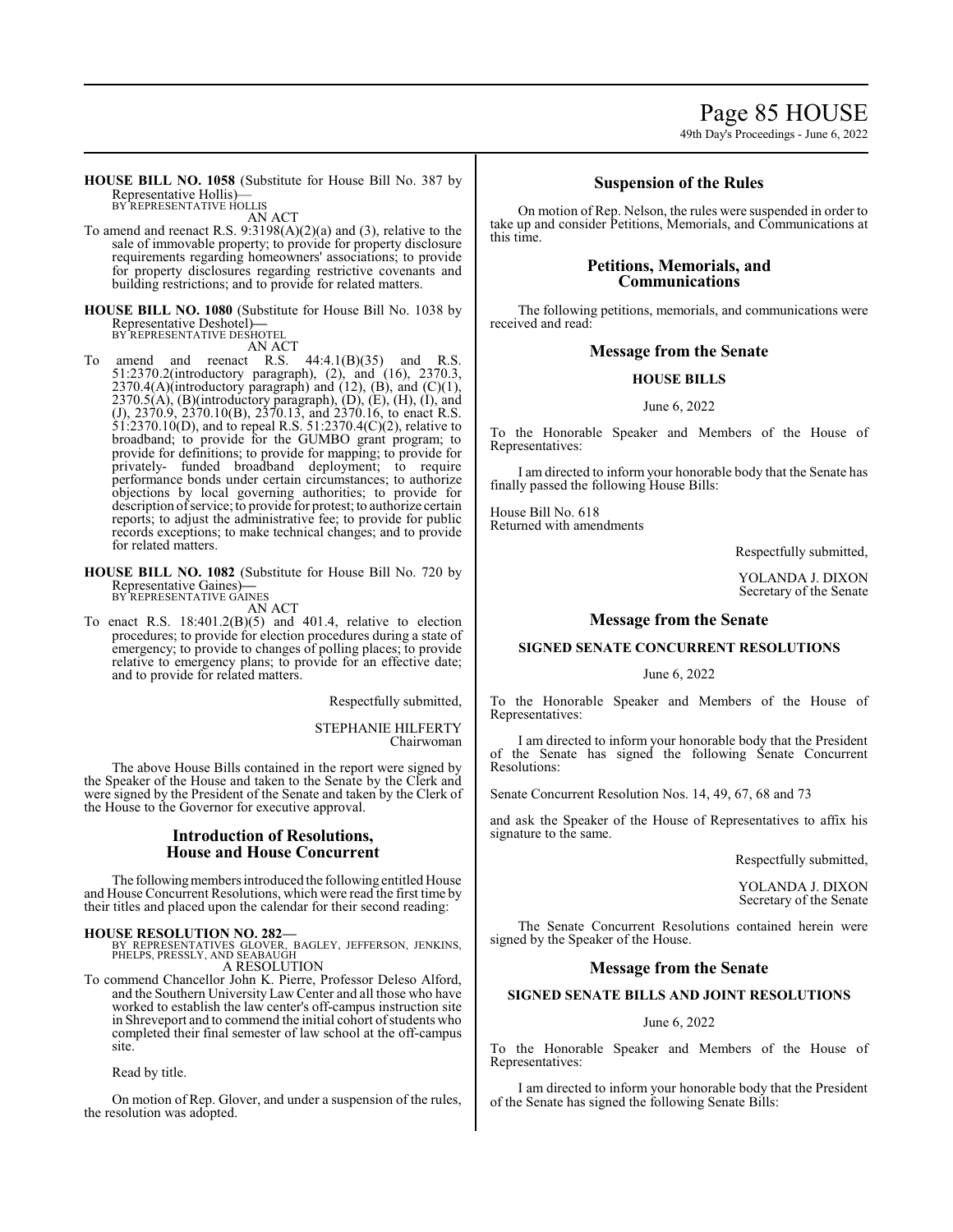# Page 86 HOUSE

49th Day's Proceedings - June 6, 2022

|  |  | Senate Bill Nos. 22, 45, 48, 57, 63, 67, 75, 76, 81, 90, 107, 116, 124, |  |
|--|--|-------------------------------------------------------------------------|--|
|  |  | 126, 140, 141, 143, 144, 154, 160, 178, 183, 191, 192, 203, 209,        |  |
|  |  | 212, 213, 214, 224, 228, 235, 241, 272, 275, 277, 280, 282, 283,        |  |
|  |  | 297, 304, 311, 313, 314, 315, 323, 332, 333, 342, 347, 348, 350,        |  |
|  |  | 358, 359, 368, 378, 388, 389, 393, 394, 396, 397, 401, 402, 412,        |  |
|  |  | 416, 428, 430, 434, 439, 441, 445, 447, 455, 458, 459, 460, 461,        |  |
|  |  | 467, 471, 472, 473, 475, 476, 478, 480, 489, 490, 497 and 498           |  |

and ask the Speaker of the House of Representatives to affix his signature to the same.

Respectfully submitted,

YOLANDA J. DIXON Secretary of the Senate

The Senate Bills and Joint Resolutions contained herein were signed by the Speaker of the House.

# **House Bills and Joint Resolutions Returned from the Senate with Amendments**

The following House Bills and Joint Resolutions returned from the Senate with amendments to be concurred in by the House were taken up and acted upon as follows:

### **Suspension of the Rules**

Rep. Nelson moved to suspend the rules to take up and consider House Bill No. 618 on the same day it was received from the Senate with amendments, which motion was agreed to.

**HOUSE BILL NO. 618—** BY REPRESENTATIVES NELSON, AMEDEE, BAGLEY, CORMIER, FREIBERG, HARRIS, LAFLEUR, MIGUEZ, SEABAUGH, THOMAS, AND WRIGHT

AN ACT

To enact R.S. 17:2119, relative to schools; to grant certain patriotic organizations access to school facilities; to grant representatives of such organizations the opportunity to speak to and recruit students; and to provide for related matters.

Read by title.

The above bill was taken up with the amendments proposed by the Senate.

### **SENATE COMMITTEE AMENDMENTS**

Amendments proposed by Senate Committee on Education to Engrossed House Bill No. 618 by Representative Nelson

# AMENDMENT NO. 1

On page 2, line 2, after "students" and before the period "." insert "and submit proof of liability insurance for the organization"

Rep. Nelson moved that the amendments proposed by the Senate be concurred in.

## **ROLL CALL**

The roll was called with the following result:

### YEAS

Mr. Speaker Frieman Miguez<br>Adams Gadberry Miller, 1 Adams Gadberry Miller, D.<br>Amedee Gaines Miller, G. Amedee Gaines Miller, G.<br>Bacala Garofalo Mincey Bacala Garofalo<br>Bagley Glover **Beaullieu** 

Glover Muscarello<br>Goudeau Nelson

Bourriaque Green Newell<br>Boyd Harris Orgerol Boyd Harris Orgeron<br>Brass Hilferty Owen, C Brass Hilferty Owen, C. Brown Hodges Owen, R.<br>Butler Horton Pierre Carpenter Carrier Illg Riser Carter, R. Ivey Romero<br>Carter, W. Jefferson Schame Carter, W. Jefferson Schamerhorn<br>
Cormier Johnson, M. Schlegel Cormier Johnson, M. Schlegel<br>Coussan Johnson, T. Seabaugh Coussan Johnson, T.<br>Crews Jordan Crews Jordan Selders<br>
Davis Kerner St. Blan Davis Kerner St. Blanc<br>Deshotel LaCombe Stagni DuBuisson LaFleur Stefanski Duplessis Landry<br>
Echols Larvadain Edmonds Lyons Turne<br>
Edmonston Mack Villio Edmonston Mack Villio<br>Emerson Magee Wheat Emerson Magee Wheat<br>
Farnum Marcelle White Farnum Marcelle White<br>Firment Marino Willard Firment Marino Willard<br>Fisher McCormick Wright Fisher McCormick<br>Fontenot McFarland Fontenot McFarland Zeringue<br>Freeman McKnight McKnight<br>McMahen Freiberg McMahen

Total - 94

Bishop Total - 1 Horton Pierre<br>Hughes Pressly LaCombe<br>
LaFleur Stefanski Larvadain Thompson<br>Lyons Turner **NAYS** 

### ABSENT

| Bryant<br>Cox<br>DeVillier<br>Geymann<br>Total - $10$ | Hollis<br>Huval<br>Jenkins<br>Moore | Phelps<br>Tarver |
|-------------------------------------------------------|-------------------------------------|------------------|
|-------------------------------------------------------|-------------------------------------|------------------|

The amendments proposed by the Senate were concurred in by the House.

### **Motion**

On motion of Rep. Stefanski, the Speaker appointed the following special committee to notify the Governor that the House has completed its labors and is prepared to adjourn *sine die*: Reps. Farnum, Hughes, Magee, White and Willard.

### **Motion**

On motion of Rep. Stefanski, the Speaker appointed the following special committee to notify the Senate that the House has completed its labors and is prepared to adjourn *sine die*: Reps. Bourrique, Brass, LaFleur and McMahen.

# **Reports of Special Committees**

The special committee appointed to notify the Governor that the House had completed its labors and was prepared to adjourn *sine die* reported that it had performed that duty.

The special committee appointed to notify the Senate that the House had completed its labors and was prepared to adjourn *sine die* reported that it had performed that duty.

The Speaker thanked and discharged the committees.

# **Adjournment**